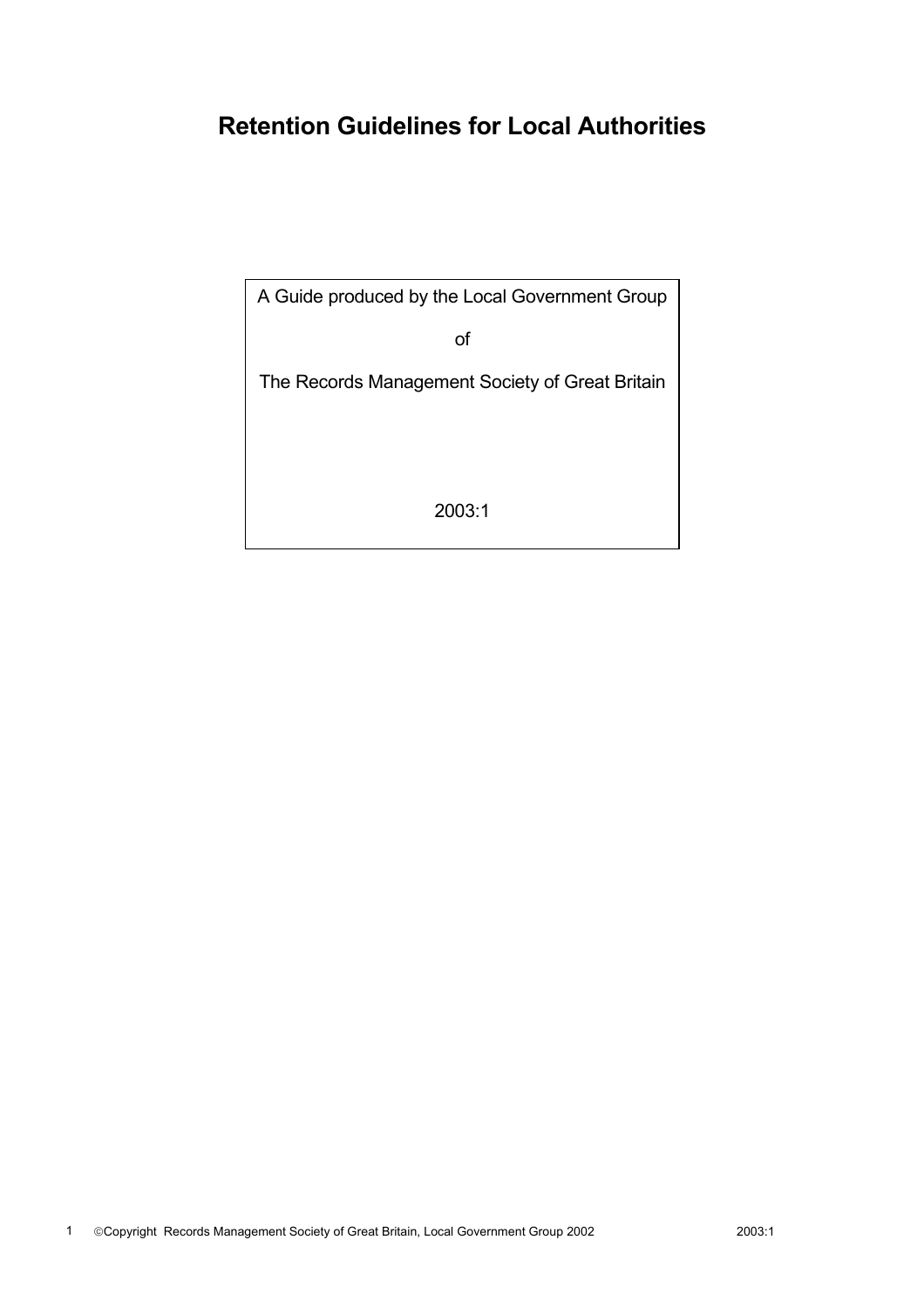### **Introduction by the Keeper of Public Records**

Records management is at the heart of the *Modernising Government* agenda. Electronic records management underpins electronic government services. If public authorities cannot undertake the effective management of their records and information - particularly keeping them organised and accessible for as long as they are needed (but no longer) - it will be hard to sustain electronic services in which the public can have trust.

The effective management of records in all formats depends as much on their efficient disposal as on their long-term preservation. Good records disposal policies are essential to good records management. I am, therefore, extremely pleased to see the publication of these guidelines on the retention of records of local authorities. Government as a whole must be consistent in the way it handles and disposes of its information. These guidelines, which have been drawn up from best practice and with the help of experienced practitioners in the profession, will give local authorities a base line from which they can build their own disposal policies. They will assist local records services and archives in meeting local needs while providing a consistent approach to record keeping across Government.

The guidelines are arranged by function and can thus be adapted to the widely varying structure of local authorities. This is extremely important in the context of freedom of information and data protection compliance; the public will expect equality of openness and availability across the government sector, and stakeholders will expect that their interests are being safeguarded. These guidelines are instrumental in achieving these aims, and I heartily endorse their use.

Sarah Tyacke

Keeper of Public Records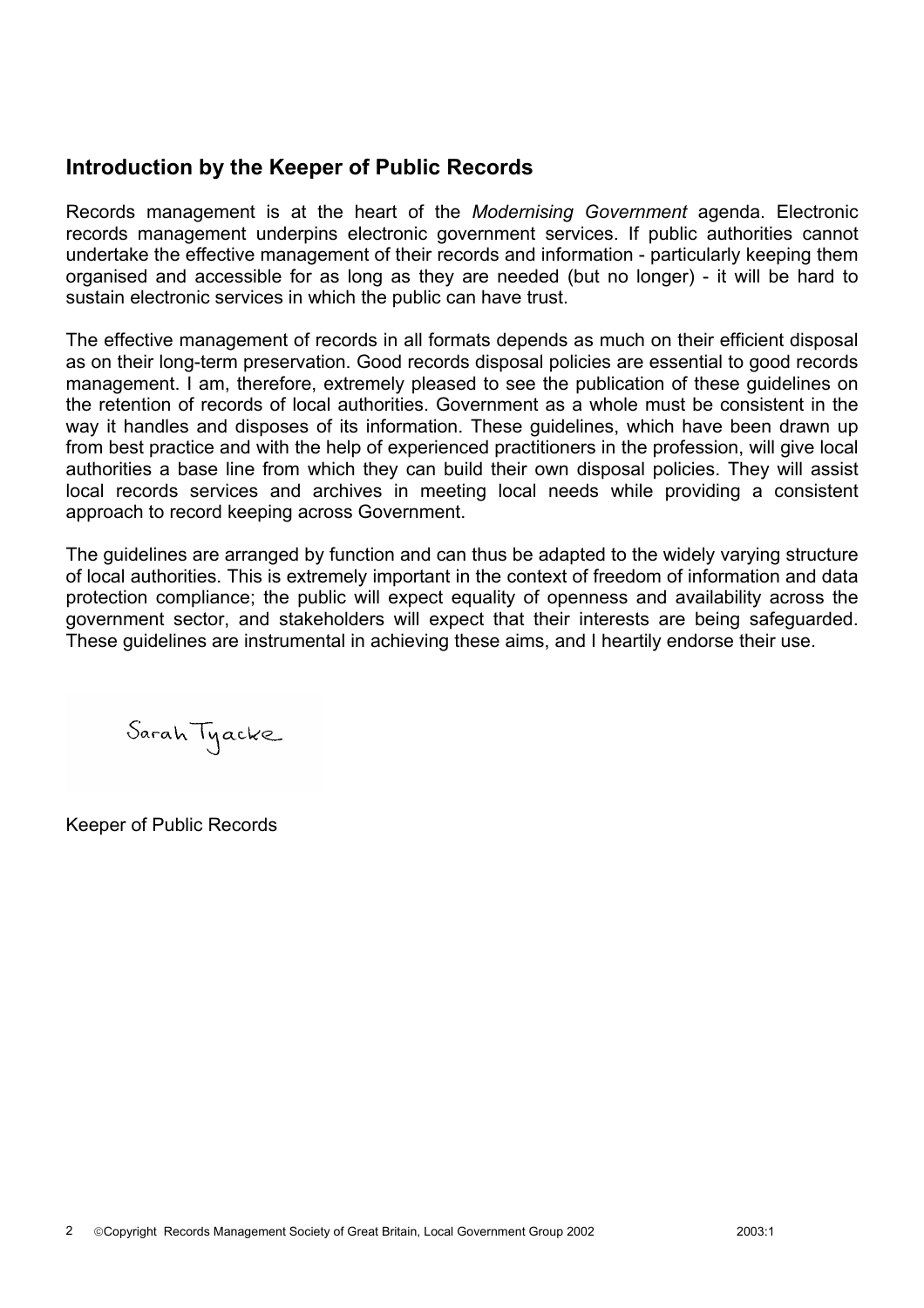### **Table of Contents**

#### Paragraph

|        | <b>Acknowledgements</b>                            |
|--------|----------------------------------------------------|
| Part 1 | <b>Establishment of the Guidelines</b>             |
| 1.1.0  | Scope of the Guidelines                            |
| 1.2.0  | <b>Limitation of Scope</b>                         |
| 1.3.0  | <b>Objectives of the Retention Guidelines</b>      |
| 1.4.0  | Transfer of Records to Archival Storage            |
| 1.5.0  | Enactment of Standard for a Local Authority        |
| 1.6.0  | <b>Destruction of Records</b>                      |
| 1.7.0  | <b>Standard Operating Procedure (SOP)</b>          |
| 1.8.0  | Reviewing the Schedule                             |
| 1.9.0  | <b>Further Information</b>                         |
| Part 2 | <b>Explanation of Retention Guideline Headings</b> |
| 2.1.0  | Reference number                                   |
| 2.2.0  | Function                                           |
| 2.3.0  | <b>Function description</b>                        |
| 2.4.0  | <b>Retention action</b>                            |
| 2.5.0  | Examples of records                                |
| 2.6.0  | <b>Notes</b>                                       |
| Part 3 | The Disposal Guidelines (with index)               |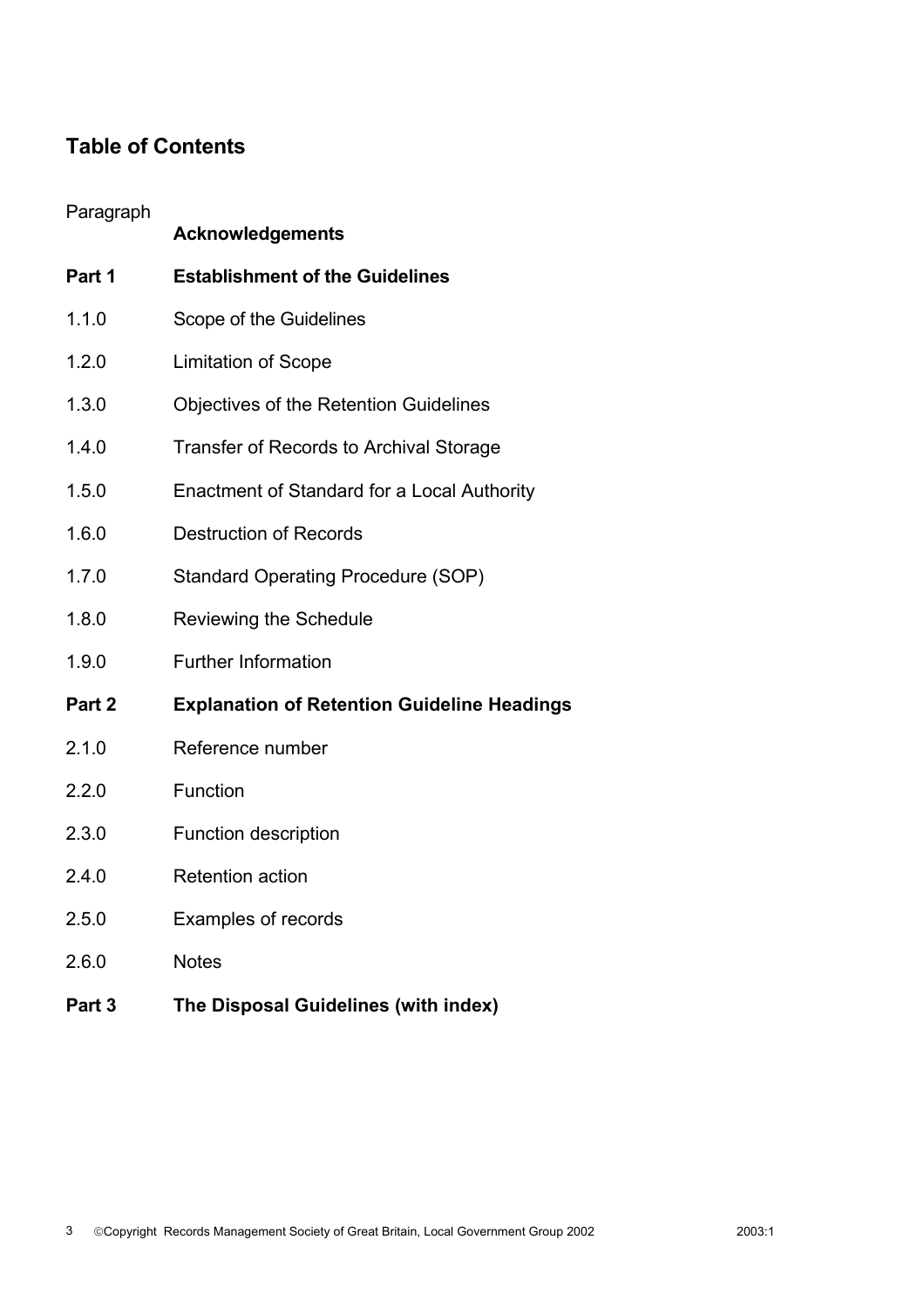### **ACKNOWLEDGMENTS**

Special thanks are due to the following agencies for their help in developing the schedule:

| <b>Batchelor Associates</b>         | <b>Keith Batchelor</b>  |
|-------------------------------------|-------------------------|
| <b>East Sussex County Council</b>   | <b>Colin Hinton</b>     |
| <b>Devon County Council</b>         | Angela Doughty          |
| <b>Hertfordshire County Council</b> | <b>Tony May</b>         |
| <b>Kent County Council</b>          | <b>Elizabeth Barber</b> |
| <b>NPS Property Consultants Ltd</b> | Louise Chittock         |
| <b>Surrey County Council</b>        | <b>Eileen Perren</b>    |
| <b>Westminster City Council</b>     | Simon McKeon            |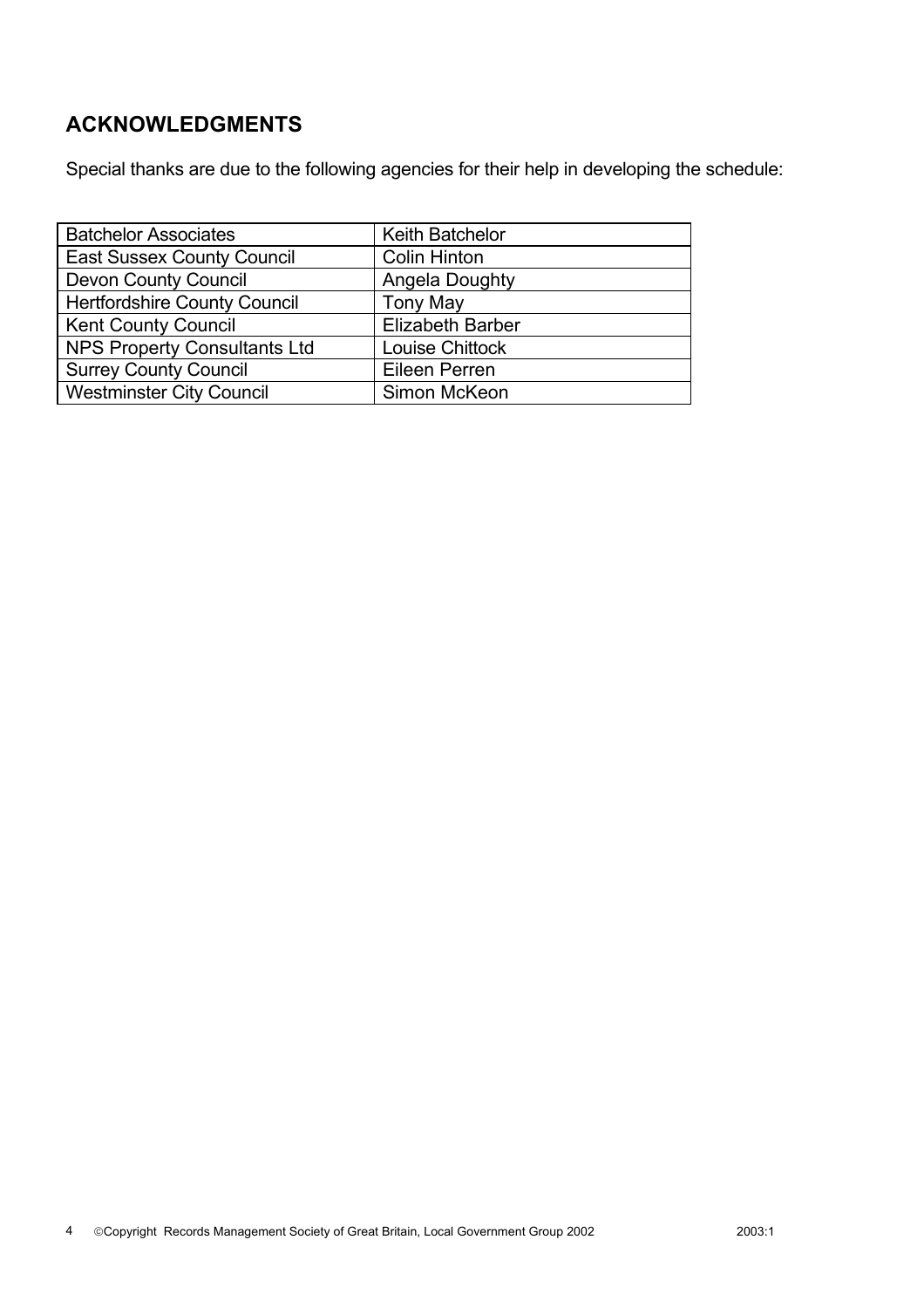### **1. Establishment of the Guidelines**

#### **1.1.0 Scope of the Guidelines**

- 1.1.1 These Retention Guidelines have been issued to support local authorities in the areas of Data Protection, Freedom of Information and the Local Government Act. It has been issued by the Records Management Society of Great Britain after consultation with a number of local government authorities, their agencies and other experts in the field.
- 1.1.2 The Guidelines were developed to reflect an understanding of the administrative processes that give rise to record creation. This is intended to make the Guidelines independent of any particular format of record that might be historically created (e.g. card, register) or media (e.g. paper, electronic) and prolong the Guidelines' period of application.
- 1.1.3 The Guidelines are intended to cover the continuum of records and information from creation through to destruction or for retention for historical or research purposes.
- 1.1.4 Records sentenced for destruction under the Guidelines may be destroyed in accordance with the provisions of the Guidelines. Backup copies stored on alternative media (server/microfilm/paper) should also be destroyed. This is vital to ensure compliance with the requirements of Data Protection and Freedom of Information legislation.
- 1.1.5 The local authority or the agency acting for it should hold notification of the records destroyed in accordance with the Guidelines on its behalf. See Section 9 for how long these should be kept.
- 1.1.6 Records for permanent preservation should be passed to the local authority's Archivist or its agency's place of deposit. In most cases this will be the appropriate local Record Office.

#### **1.2.0 Limitation of Scope**

1.2.1 These Guidelines should only be used by local authorities for the disposal of common functional and housekeeping records as described in the Guidelines. It should be taken as a baseline for each authority to interpret and apply appropriately in accordance with local practice. These Guidelines are not intended to cover school records, however the majority of school administration records can be sentenced under these Guidelines.

#### **1.3.0 Objectives of the Retention Guidelines**

- 1.3.1 The aims of the Guidelines are to:
	- Assist in identifying records that may be worth preserving permanently as part of a local authority's archives.
	- Prevent the premature destruction of records that need to be retained for a specified period to satisfy legal, financial and other requirements of public administration.
	- Provide consistency for the destruction of those records not required permanently after specified periods.
	- Promote improved Records Management practices within local government.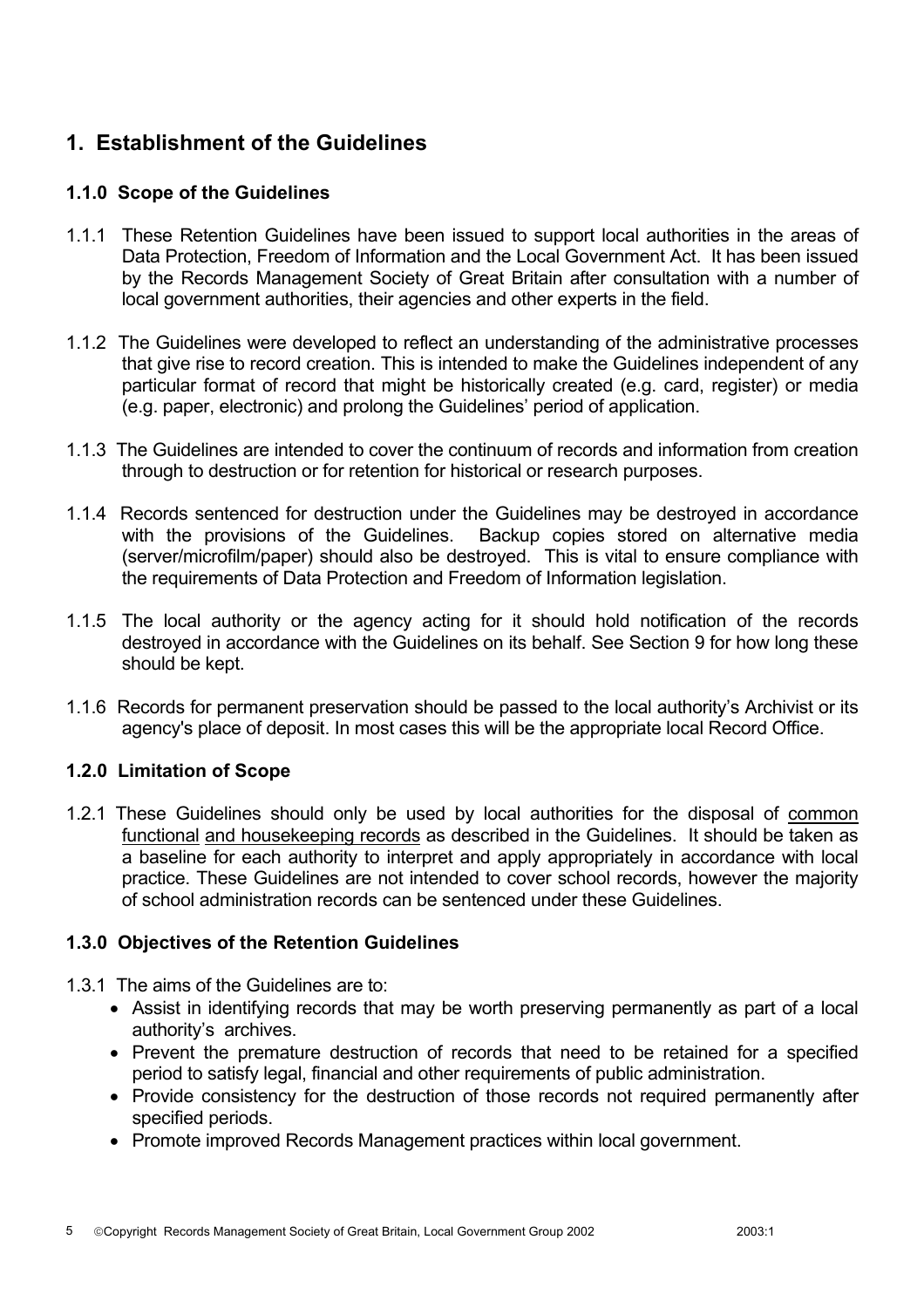#### **1.4.0 Transfer of Records to Archival Storage**

- 1.4.1 Local authorities wishing to transfer permanent records to archival custody should contact the Archivist/Local History Officer at the appropriate County Record Office/Archive for further information on transfer procedures. The collection policies of individual archives vary; the identification of classes of records here as suitable for archives are for quidance only.
- 1.4.2 The Data Protection Act provides an exemption for information about identifiable living individuals that is held for research, statistical or historical purposes to be held indefinitely, provided specific requirements are met. It is the responsibility of the Archivist to ensure that this is so.
- 1.4.3 Records identified in this schedule as **'permanent'** are marked **'Offer to Archivist'**. The Archivist may choose to select a sample of the records for permanent preservation in the archives; the remainder should be destroyed as specified in the Guidelines. The sample may be random, selective or purposeful.
- 1.4.4 **'Offer to Archivist for review'** is used to indicate record classes where the Archivist will not usually be interested in retaining the class of records, but may wish to retain those concerning high profile or controversial policies/projects.
- 1.4.5 Records no longer required for administrative use may still retain sensitive information. The Archivist should be informed of sensitivity at the time of transfer of the material to the archives, and an appropriate closure period agreed. The closure period should comply with Freedom of Information legislation and the authority's policy.

#### **1.5.0 Enactment of Standard for a Local Authority**

- 1.5.1. As there is no legal basis for the enforcement and support of these Guidelines, each local authority needs to ensure that the actions shown in the Guidelines are ratified internally within the local authority or its agency.
- 1.5.2. Ratification can be achieved by obtaining signatures of the Chief Executive and or Internal Audit.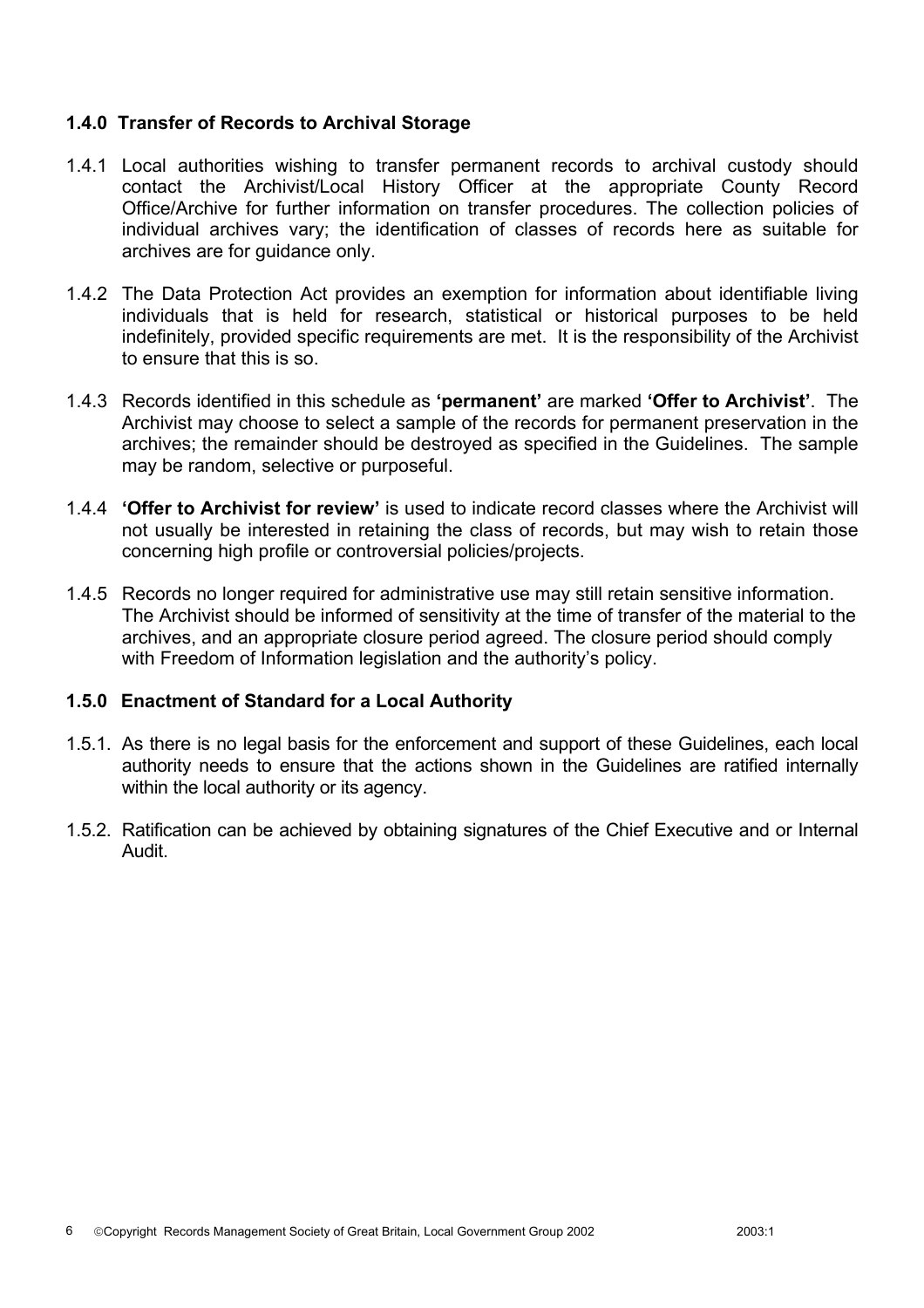#### 1.5.3. This Retention and Disposal Schedule has been authorised by

#### **Signature of the Chief Executive Officer**

………………………………… Date of Issue.

#### **Chief Executive Officer OR**

**Signature of the Chief Internal Auditor** 

………………………………… Date of Issue.

**Chief Internal Auditor**

#### **1.6.0 Destruction of Records**

- 1.6.1 Whenever there is the possibility of litigation, the records and information that are likely to be affected should not be amended or disposed of until the threat of litigation has been removed.
- 1.6.2 When records identified for disposal in the Guidelines are destroyed, a register of such records needs to be kept. For records not covered by the Guidelines contact your record management service, legal department or suitable experienced sources for further advice. It is not sufficient to document that a quantity of records had been destroyed on a certain date. Enough details should be retained to identify which records have been destroyed. <Insert your own contact details>

### 1.7.0 Standard Operating Procedure (SOP**)**

- 1.7.1 There are some records that do not need to be kept at all; Standard Operating Procedure defines types of records which staff may routinely destroy in the normal course of business. However, the retention and disposal schedule must still contain reference and instructions referring to them.
- 1.7.2 SOP usually applies to information that is duplicated, unimportant or only of short-term facilitative value. Unimportant records or information include:
	- 'with compliments' slips
	- catalogues and trade journals
	- telephone message slips
	- non-acceptance of invitations
	- trivial electronic mail messages or notes that are not related to agency business
	- requests for stock information such as maps, plans or advertising material
	- out-of-date distribution lists
	- working papers which lead to a final report
- 1.7.3 Duplicated and superseded material such as stationery, manuals, drafts, forms, address books and reference copies of annual reports may be destroyed under SOP. Electronic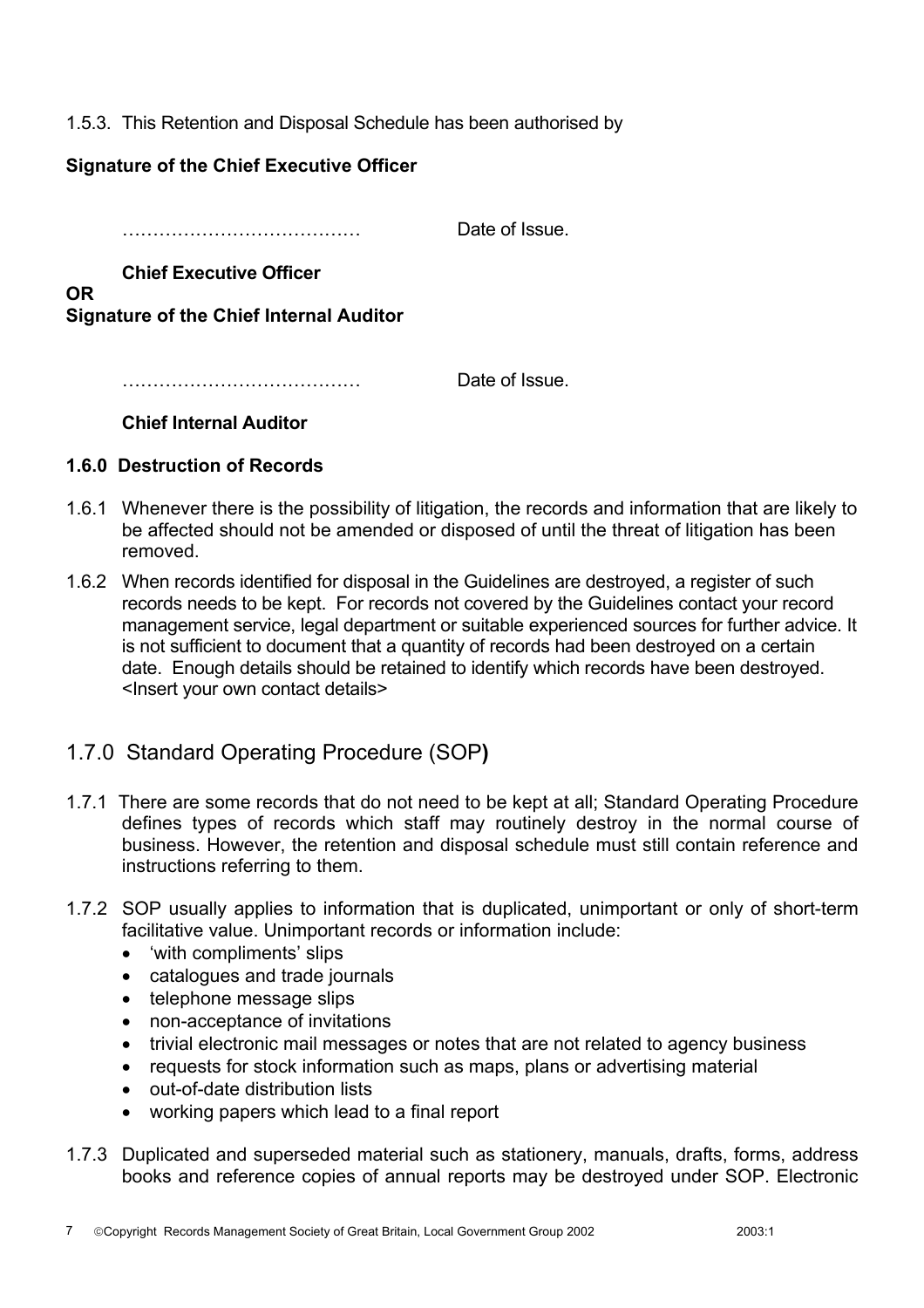copies of documents where a hard copy has been printed and filed, and thermal paper facsimiles after making and filing a photocopy, are also covered.

- 1.7.4 SOP should not be applied to records or information that can be used as evidence to prove that something happened. If you are in doubt about what information is required consult with your legal unit.
- 1.7.5 All of these may be destroyed by standard operating procedure that should be part of any ISO 9000 (Quality Management) system if applicable.

#### **1.8.0 Reviewing the Schedule**

 This Guideline prescribes minimum and permanent retention periods. This guideline will also be reviewed at regular intervals.

#### **1.9.0 Further Information**

- *Records Management Society of Great Britain* http://www.rms-gb.org.uk
- *Public Record Office* http://www.pro.gov.uk
- *Society of Archivists* http://www.archives.org.uk
- *Information Commissioner* http://www.dataprotection.gov.uk
- *Keith Batchelor (Batchelor Associates) http://surf.to/keith.batchelor*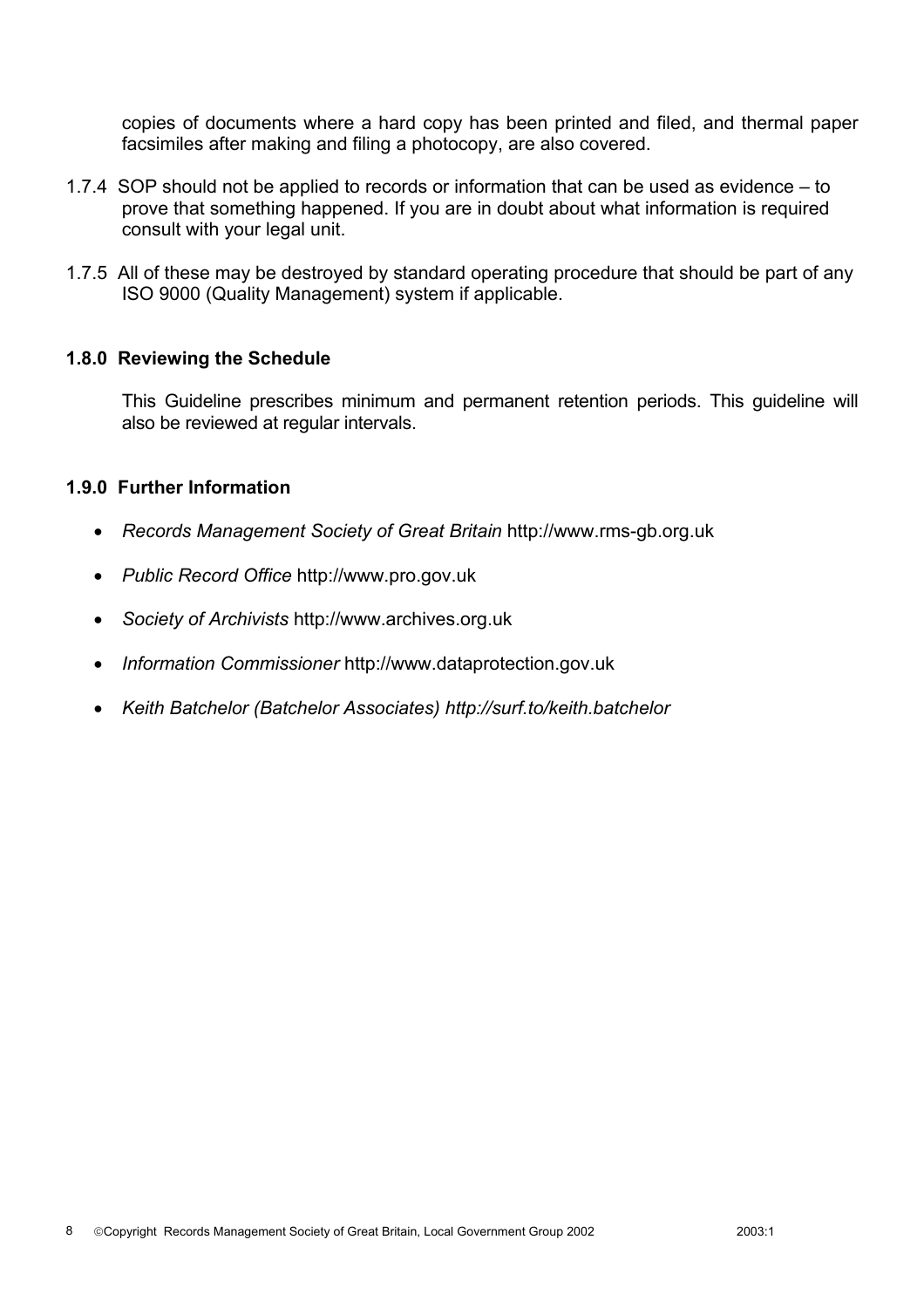### **Part 2. Explanation of Retention Guidelines Headings**

These Retention Guidelines are divided into sections of administrative functions that are commonly undertaken by local government.

#### **2.1.0 Reference number**

2.1.1 The function or entry reference number provides citation and ease of reference.

### **2.2.0 Function**

2.2.1 The name of each function is specified in this entry. This relates to a group of records that perform the same activity.

### **2.3.0 Function Description**

- 2.3.1 The Schedule provides notes that define each function in terms of related activities.
- 2.3.2 The Schedule may also include instructions or guidelines relating to weeding, sampling disposition provisions, information on duplication of record content in other classes and cross-references to other entries within the Schedule.

### **2.4.0 Retention Action**

2.4.1 This entry provides the archival status of each process being either permanent or temporary. In relation to the temporary status of records the entry also provides a retention period or sentence specifying how long the records should be kept prior to destruction and the activity, transaction or event to which the retention period or sentence should be tied.

#### **2.5.0 Examples of Records**

2.5.1 This section provides common examples of the type of records included within the particular function. This list is not exhaustive and Local Authorities should feel free to annotate their copy of the Schedule with local names of the examples listed if required.

#### **2.6.0 Notes**

2.6.1 This indicates if the retention action is common practice or statutory.

#### **2.7.0 Glossary of terms**

**Administrative Use.** When business use has been ended or the file has been closed.

**Closure.** ' Destroy 'x' years from closure '. A record/file is closed when it ceases to be active. After closure, no new papers/information should be added to the record. Triggers for closure of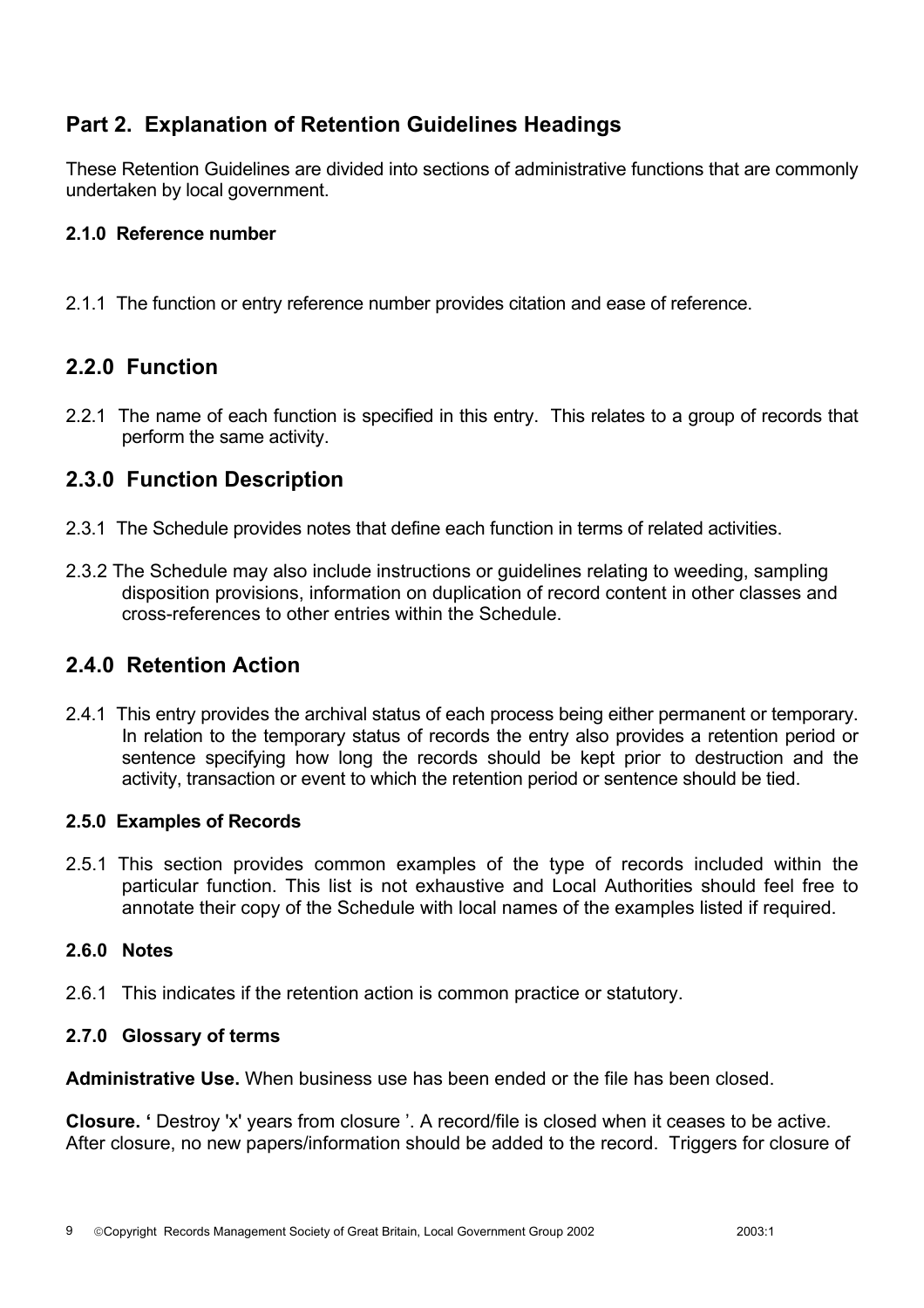a file include: reaching an unmanageable size; covering a period of 'x' years or more; no records added for 'x' period of time; no action taken after 'x' period of time.

**Closure period.** Specified period of time during which the record is subject to restrictions on provision of access to staff and/or the public may be dictated by statutory requirements or by the authority's policy. Any closure period should comply with current legislation on access to local government information - including the Data Protection and Freedom of Information Acts.

**Common practice.** Standard practice followed by those local authority records managers who are members of the Records Management Society.

Last action. ' Destroy 'x' years after last action '. Date of most recent amendment / addition / deletion of information.

**Permanent.** Records which must be kept indefinitely [or for approximately 100 years] for legal and/or administrative purposes, and/or are of enduring value for historical research purposes and so suitable for transfer to the authority's archive or place of deposit.

**Place of deposit.** Usually the local authority's Record Office.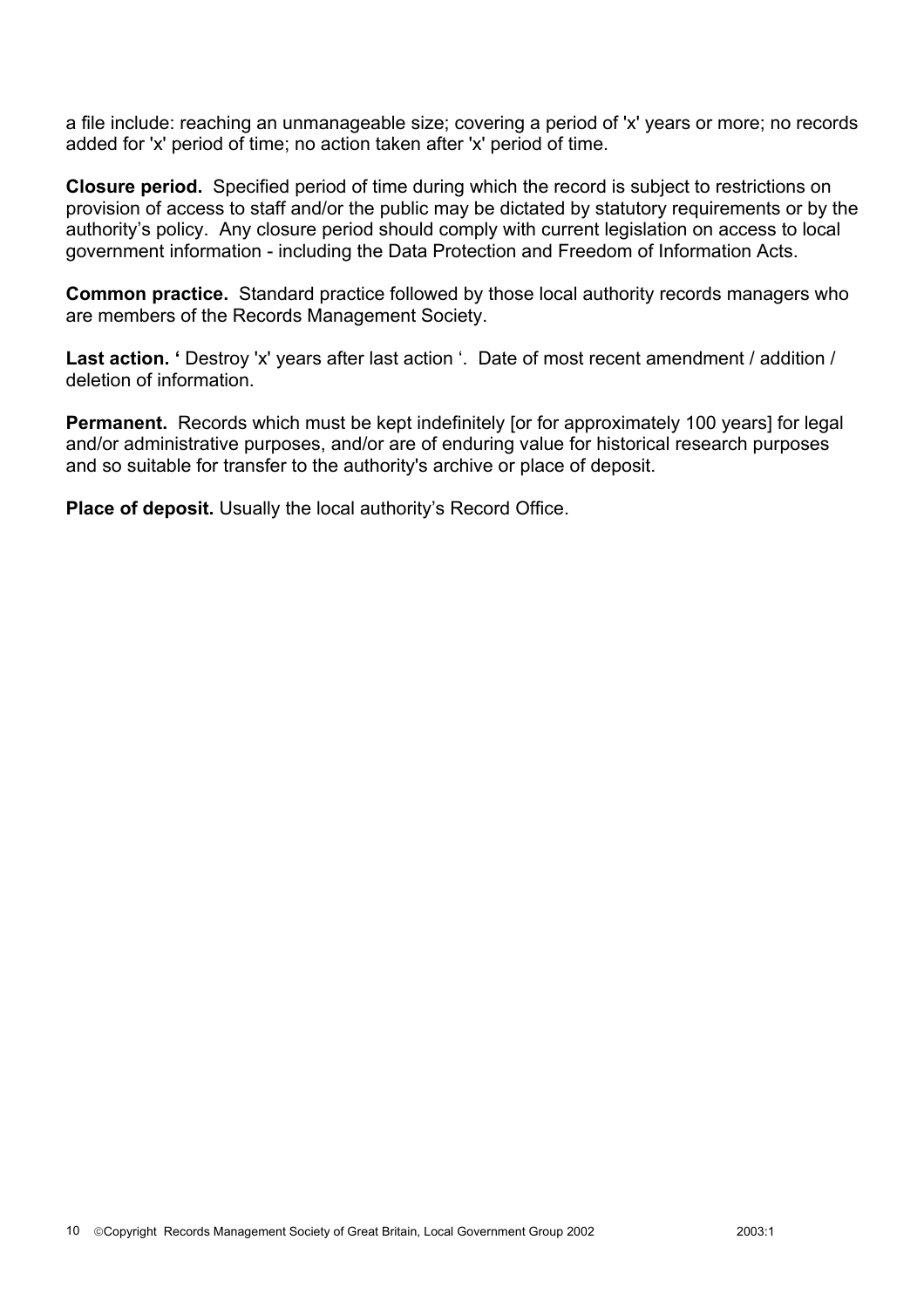| Part 3                                                                                                                                 | <b>The Disposal Guidelines - Contents</b>                                                                                                                                                                                                                                                                                                                                           |
|----------------------------------------------------------------------------------------------------------------------------------------|-------------------------------------------------------------------------------------------------------------------------------------------------------------------------------------------------------------------------------------------------------------------------------------------------------------------------------------------------------------------------------------|
| Ref No.<br>1.                                                                                                                          | <b>Description</b><br><b>DEMOCRATIC PROCESSES</b><br><b>Elections</b>                                                                                                                                                                                                                                                                                                               |
| $1.1 - 1.2$<br>1.3                                                                                                                     | Preparations<br><b>Results</b>                                                                                                                                                                                                                                                                                                                                                      |
| $1.4 - 1.5$<br>$1.6 - 1.7$<br>1.8<br>1.9                                                                                               | <b>Council and Committee Meetings</b><br>Partnership and Agency Meetings<br><b>External Committee Meetings</b><br><b>Honours Submissions</b><br><b>Political Parties Papers</b>                                                                                                                                                                                                     |
| 2.<br>$2.1 - 2.4$<br>2.5<br>$2.6 - 2.7$<br>$2.8 - 2.9$<br>$2.10 - 2.12$<br>$2.13 - 2.16$<br>2.17-2.18                                  | <b>MANAGEMENT AND ADMINISTRATION</b><br><b>Corporate Planning and Reporting</b><br><b>Statutory Returns</b><br>Policy, Procedures, Strategy and Structure<br><b>Public Consultation</b><br><b>Information Management</b><br><b>Enquiries and Complaints</b><br><b>Quality and Performance Management</b><br><b>Public Relations</b>                                                 |
| 2.19-2.20<br>2.21-2.22<br>2.23<br>2.24-2.25                                                                                            | <b>Publications</b><br><b>Media Relations</b><br>Marketing<br><b>Civic and Royal Events</b>                                                                                                                                                                                                                                                                                         |
| 3.<br>$3.1 - 3.5$<br>$3.6 - 3.9$<br>3.10-3.12<br>3.13<br>3.14-3.15<br>$3.16 - 3.18$<br>3.19<br>3.20-3.23<br>$3.24 - 3.25$<br>3.26-3.28 | <b>CLIENT SERVICES</b><br><b>Case Management</b><br>'Looked after' Children<br><b>Child Protection</b><br><b>Children's Services: General</b><br><b>Special Education Needs</b><br><b>Family Support</b><br><b>Adult and Elderly Case Files</b><br><b>Admissions and Exclusions</b><br>Programme Management and Development<br><b>Residential Homes</b><br><b>Housing Provision</b> |
| 4.<br>4.1<br>4.2<br>4.3<br>4.4<br>4.5<br>4.6<br>4.7<br>$4.8 - 4.10$                                                                    | <b>LEGAL AND CONTRACTS</b><br>Litigation<br><b>Advice</b><br><b>Agreements</b><br>Conveyance<br><b>Contracts and Tendering</b><br><b>Pre Contract Advice</b><br><b>Specification and Contract Development</b><br>Tender Issuing and Return<br><b>Evaluation of Tender</b>                                                                                                           |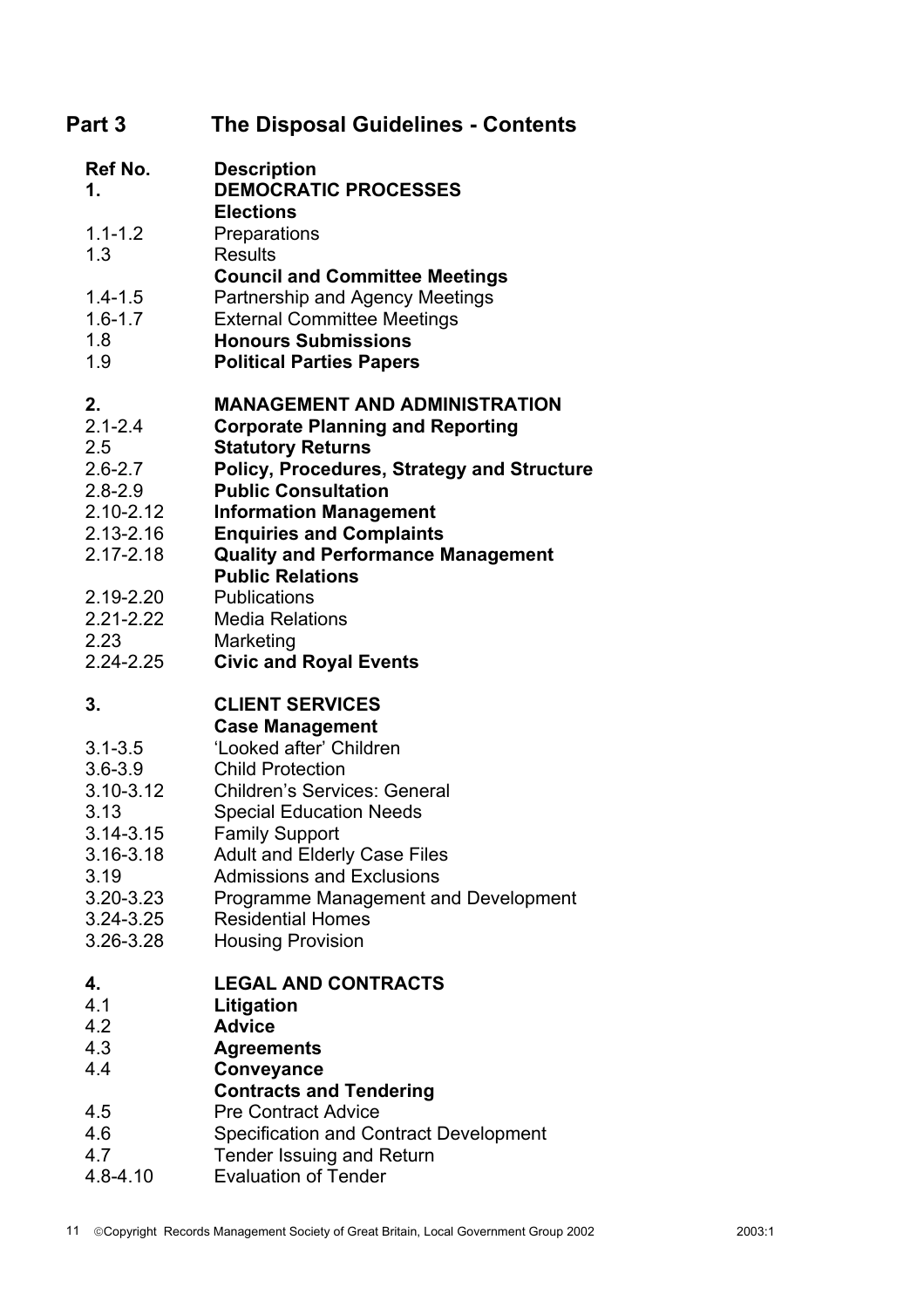| Ref No. | <b>Description</b> |
|---------|--------------------|
|         |                    |

- 4.11 Post Tender Negotiation
- 4.12 Awarding of Contract
- 4.13-4.14 Contract Management
- 4.15 Tenancy Agreements

#### **5. STATUTORY SERVICES**

 **Registrars of Births, Marriages and Deaths** 

- 5.1-2 Registration
- 5.3 Marriage services
- 5.4 Notices

 **Coroner** 

- 5.5 Reported deaths
- 5.6-7 Coroner's Case Work
- 5.8 Treasure Trove
- 5.9 Magistrates

### **6. HUMAN RESOURCES**

- 6.1-6.4 **Personnel Administration**
- 6.5-6.8 **Employee and Industrial Relations:**
- 6.9 **Equal Employment Opportunities**
- 6.10 **Occupational Health**
- 6.11 **Recruitment**
- 6.12-6.13 **Staff Monitoring**
- 6.14-6.15 **Staff Retention**
- 6.16 **Termination**
- 6.17-6.21 **Training and Development**
- 6.22-6.25 **Appointment of Statutory Officers**

#### **7. FINANCIAL MANAGEMENT**

#### **Accounts and Audit**

- 7.1-7.2 Reporting
- 7.3-7.8 Financial Transactions Management
- 7.9-7.10 Payroll
- **Financial provisions**
- 7.11-7.13 Budgets and Estimates
- 7.14-7.15 Loans
- 7.16-7.19 **Housing**
- 7.20 **Council Tax Valuation**
- 7.21 **Property History**
- 7.22 **Rates and Local Authorities Tax Correspondence**
- 7.23-7.24 **Summary Assets Management**
- 7.25-7.28 **Asset Monitoring and Maintenance**
- 7.29 **Asset Acquisition and Disposal**

#### **8. PROPERTY AND LAND MANAGEMENT**

- 8.1 **Property and Land Management**
- 8.2-3 **Property Acquisition and Disposal**
- 8.4-8.7 **Property Development and Renovation**
- 8.8-8.9 **Leasing and Occupancy**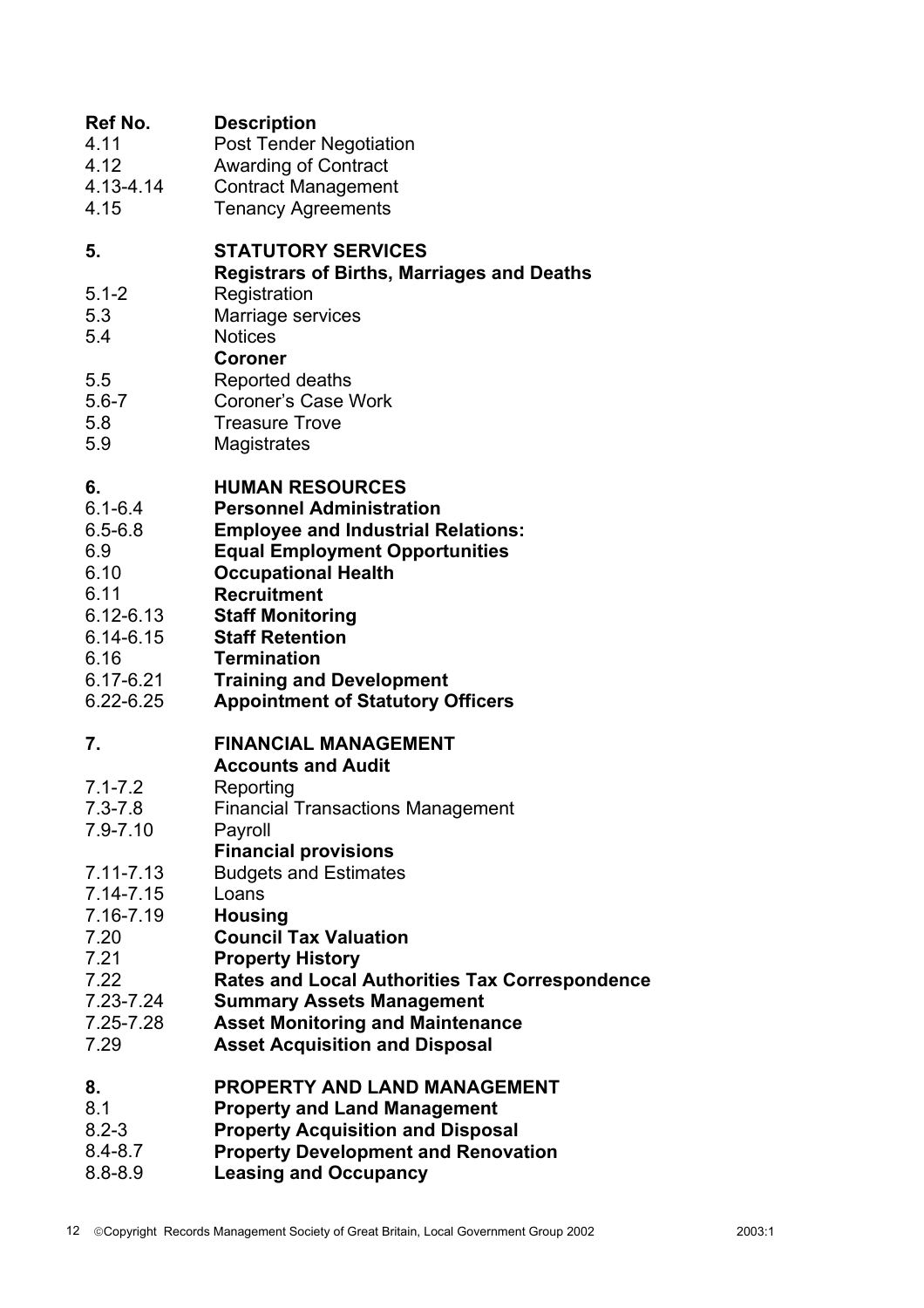| Ref No.<br>8.10<br>$8.11 - 8.13$<br>8.14-8.17                   | <b>Description</b><br><b>Housing Provision</b><br><b>Systems Management</b><br><b>Transport Management</b><br><b>Insurance</b>                                                                                                                  |
|-----------------------------------------------------------------|-------------------------------------------------------------------------------------------------------------------------------------------------------------------------------------------------------------------------------------------------|
| 8.18-8.20<br>8.21                                               | <b>Policy Management</b><br><b>Claims Management</b>                                                                                                                                                                                            |
| 9.<br>$9.1 - 9.10$                                              | <b>GENERAL PUBLIC SERVICES</b><br><b>Health and Safety</b><br><b>Inspections and Assessments</b>                                                                                                                                                |
| $9.11 - 9.12$<br>9.13-9.14                                      | <b>Emergency Planning</b><br><b>Major Incident</b><br><b>Enforcement Certification and Prosecution</b>                                                                                                                                          |
| 9.15-9.18<br>9.19<br>9.20                                       | Registration, Certification and Licensing<br>Notification<br><b>Investigation Inspection and Monitoring</b>                                                                                                                                     |
| 9.21<br>9.22                                                    | Prosecution<br><b>Bye-laws</b><br>Enactment                                                                                                                                                                                                     |
| 9.23<br>9.24-9.25                                               | <b>Administration and Enforcement</b><br><b>Cemeteries and Crematoria</b><br><b>Waste Management</b>                                                                                                                                            |
| 9.26-9.27<br>9.28-9.30                                          | Collection<br>Disposal of Waste                                                                                                                                                                                                                 |
| 10.<br>$10.1 - 10.7$<br>10.8-10.13                              | <b>PLANNING AND LAND USE</b><br><b>Planning Scheme Development and Amendment</b><br><b>Planning Scheme Regulation</b>                                                                                                                           |
| 11.<br>11.1-11.5<br>11.6<br>11.7<br>11.8<br>11.9<br>11.10-11.11 | <b>INFRASTRUCTURE AND TRANSPORT</b><br><b>Planning and Development</b><br><b>Traffic Management</b><br><b>Design and Construction</b><br><b>Infrastructure Management and Maintenance</b><br><b>Road Maintenance</b><br><b>Public Transport</b> |
|                                                                 | <b>APPENDIX</b>                                                                                                                                                                                                                                 |

Appendix A Lord Chancellor's Retention Schedule for Magistrates' Courts (see 28.1.0)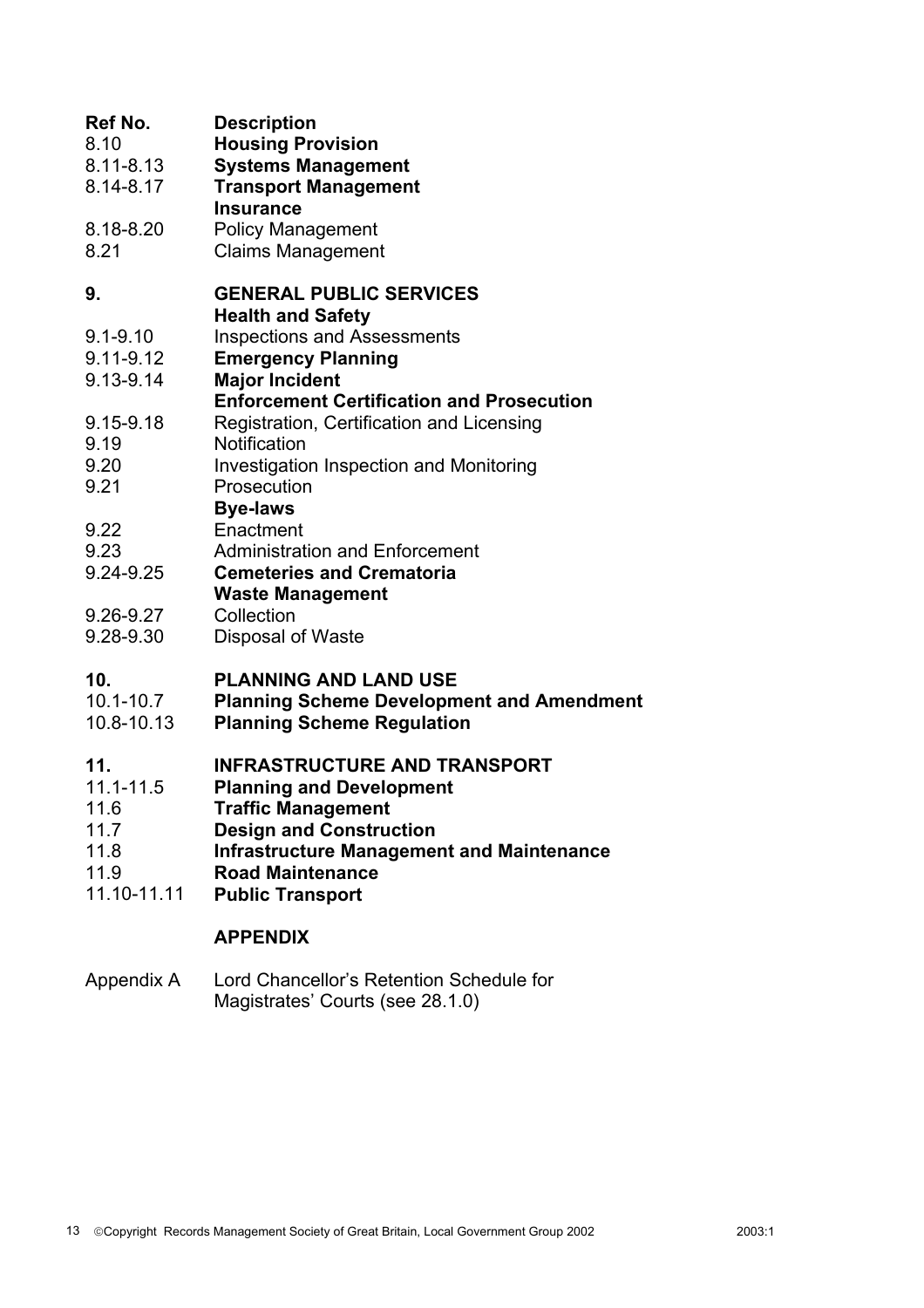### **Democratic Processes**

| <b>General Disposal Guidelines for Local Authorities</b> |                                                                                                                                     |                                                                                                                  | Records Management Society of Great Britain                                                                                                                                                                                   |                 |
|----------------------------------------------------------|-------------------------------------------------------------------------------------------------------------------------------------|------------------------------------------------------------------------------------------------------------------|-------------------------------------------------------------------------------------------------------------------------------------------------------------------------------------------------------------------------------|-----------------|
| <b>Ref</b><br>No.                                        | <b>Function Description</b>                                                                                                         | <b>Retention Action</b>                                                                                          | <b>Examples of Records</b>                                                                                                                                                                                                    | <b>Notes</b>    |
|                                                          | <b>Elections</b>                                                                                                                    |                                                                                                                  |                                                                                                                                                                                                                               |                 |
|                                                          | <b>Preparation</b>                                                                                                                  |                                                                                                                  |                                                                                                                                                                                                                               |                 |
| 1.1                                                      | Summary certification of<br>those eligible to vote                                                                                  | Permanent. Offer to<br><b>Archivist after</b><br>administrative use is<br>concluded                              | <b>Electoral Register</b>                                                                                                                                                                                                     | Common practice |
| 1.2                                                      | Voting (Local elections<br>only)                                                                                                    | Destroy 6 months from<br>close of poll                                                                           | <b>Ballot papers</b>                                                                                                                                                                                                          | Statutory       |
|                                                          | <b>Results</b>                                                                                                                      |                                                                                                                  |                                                                                                                                                                                                                               |                 |
| 1.3                                                      | Declaration of results<br>(local elections only)                                                                                    | Destroy 6 months from<br>date of election                                                                        | Consolidated returns of<br>votes received                                                                                                                                                                                     | Statutory       |
|                                                          | <b>Council and Committee</b><br><b>Meetings</b>                                                                                     |                                                                                                                  |                                                                                                                                                                                                                               |                 |
| 1.4                                                      | The process of preparing<br>business for Council<br>consideration and making<br>the record of discussion,<br>debate and resolutions | Permanent. Offer to<br>Archivist.<br>Transfer to place of<br>deposit after<br>administrative use is<br>concluded | <b>Council minutes</b><br>Council agenda and<br>business papers<br>Council notice papers<br>and proceedings<br>Indexes<br>$\bullet$<br>Committee minutes<br>$\bullet$<br>Registers of<br>delegations to Special<br>Committees | Common practice |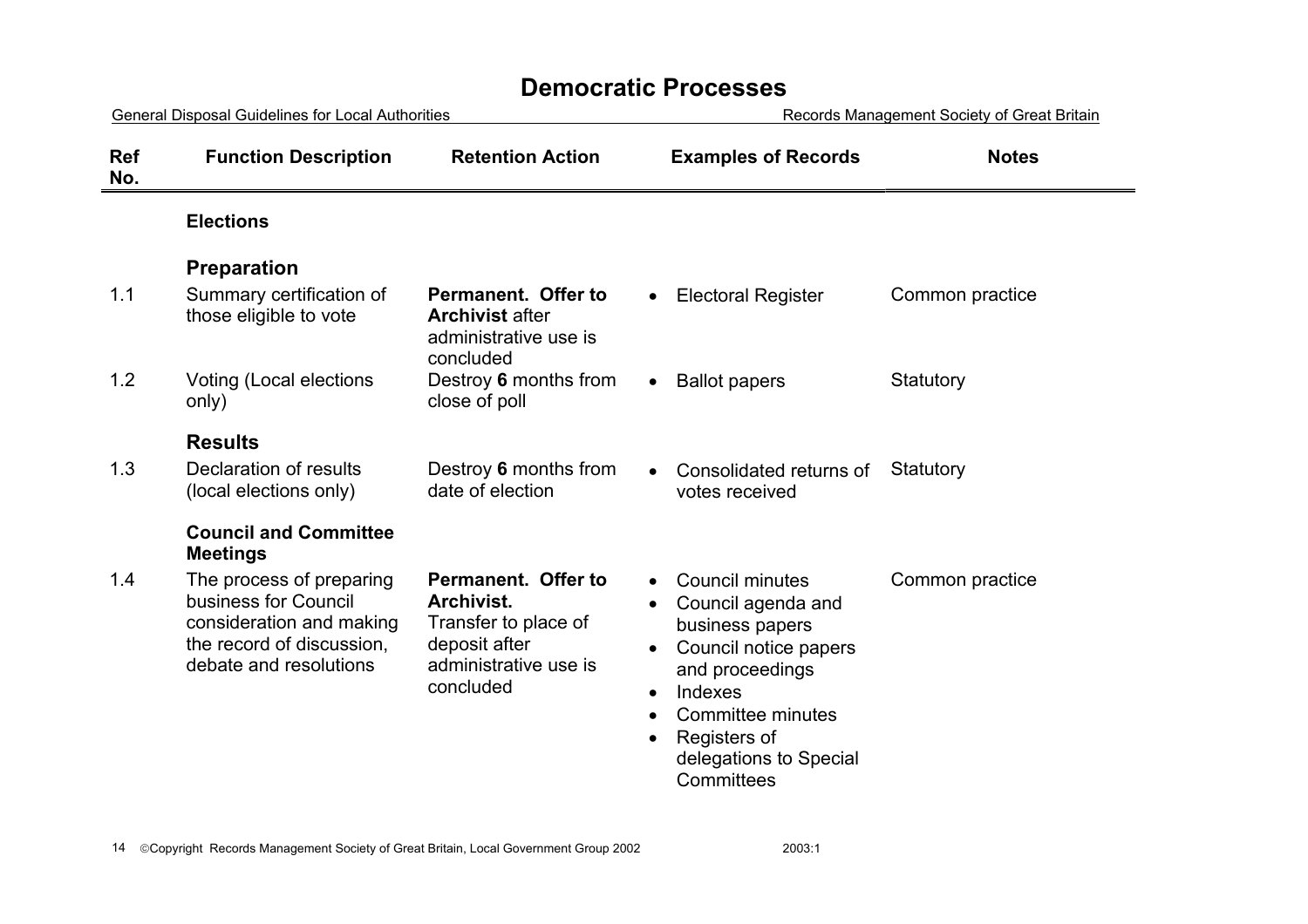### **Democratic Processes**

General Disposal Guidelines for Local Authorities **Records Management Society of Great Britain Ref No. Function Description Retention Action Examples of Records Notes**  1.5 Minute taking Destroy after date of confirmation of the minutes • Draft/rough minutes • Audio tapes Common practice **Partnership, Agency and External Meetings**  1.6 The process of preparing business for partnership and agencies consideration and making the record of discussion, debate and resolutions, where the local authority legally **owns** the record. **Permanent. Offer to Archivist.**Transfer to place of deposit after administrative use is concluded • Documents establishing the committee • Agendas **Minutes** • Council reports • Recommendations • Supporting documents such as Council briefing and discussion papers Common practice 1.7 The process of preparing business for external committees' consideration, and making the record of discussion, debate and resolutions, where the local authority **does not** own the record. Destroy **3** years after last action • Documents establishing the committee • Reports • Recommendations • Supporting documents such as briefing and discussion papers. Common practice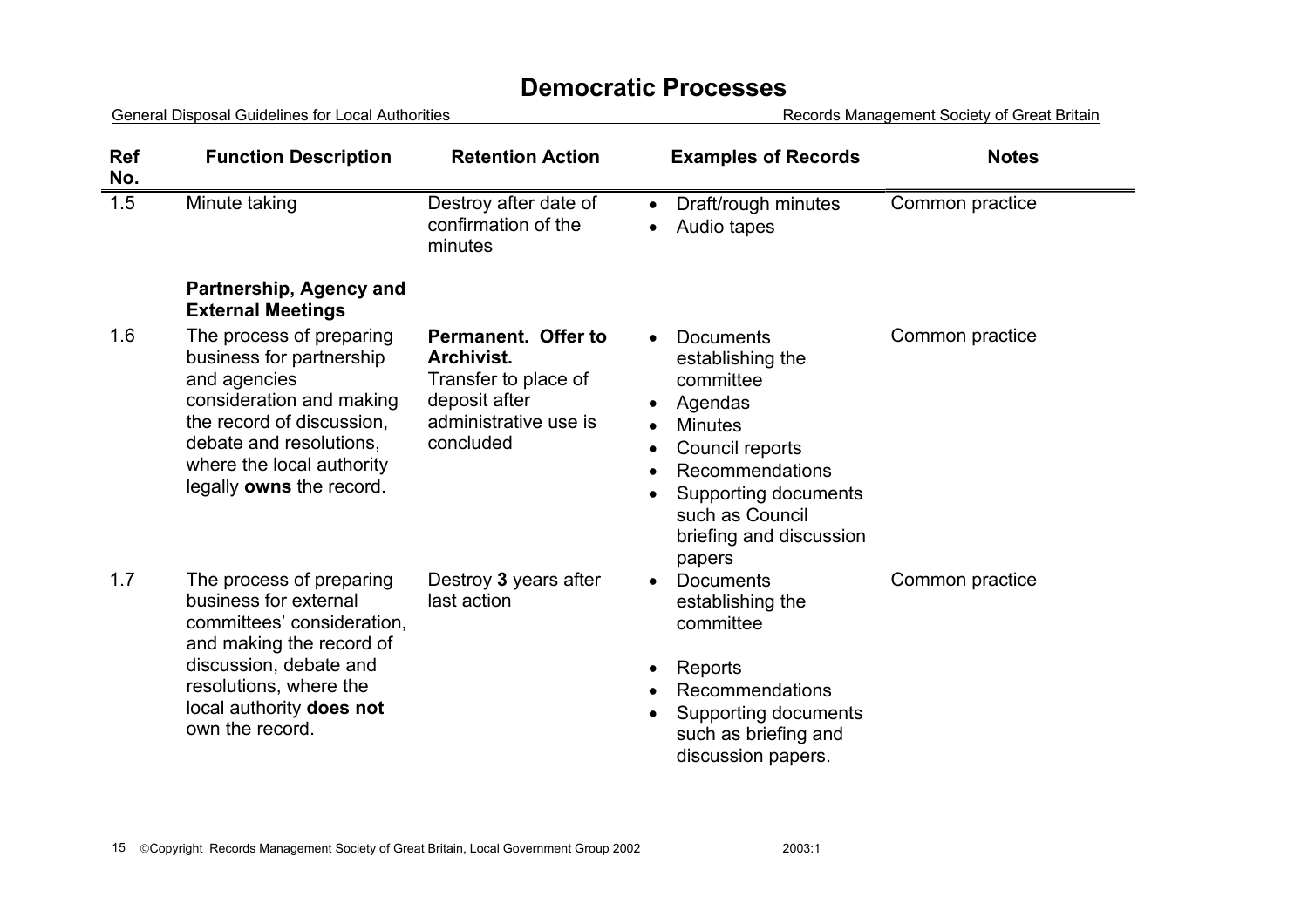| <b>General Disposal Guidelines for Local Authorities</b> |                                                                                                                |                                      | Records Management Society of Great Britain                                                                                   |                 |
|----------------------------------------------------------|----------------------------------------------------------------------------------------------------------------|--------------------------------------|-------------------------------------------------------------------------------------------------------------------------------|-----------------|
| <b>Ref</b><br>No.                                        | <b>Function Description</b>                                                                                    | <b>Retention Action</b>              | <b>Examples of Records</b>                                                                                                    | <b>Notes</b>    |
|                                                          | <b>Honours and</b><br><b>Submissions</b>                                                                       |                                      |                                                                                                                               |                 |
| 1.8                                                      | The process of preparing<br>of honours submission                                                              | Destroy 5 years after<br>last action | Honours nomination<br>form<br>Covering<br>documentation<br>Letters of support<br>Referral for comment<br>from lord lieutenant | Common practice |
|                                                          | <b>POLITICAL PARTIES</b><br><b>PAPERS</b>                                                                      |                                      |                                                                                                                               |                 |
| 1.9                                                      | The process of<br>undertaking<br>representation of the local<br>authority - local authority<br>representatives | Destroy 3 years after<br>last action | Leader of opposition<br>papers<br>Leader of council<br>papers                                                                 | Common practice |

### **Democratic Processes**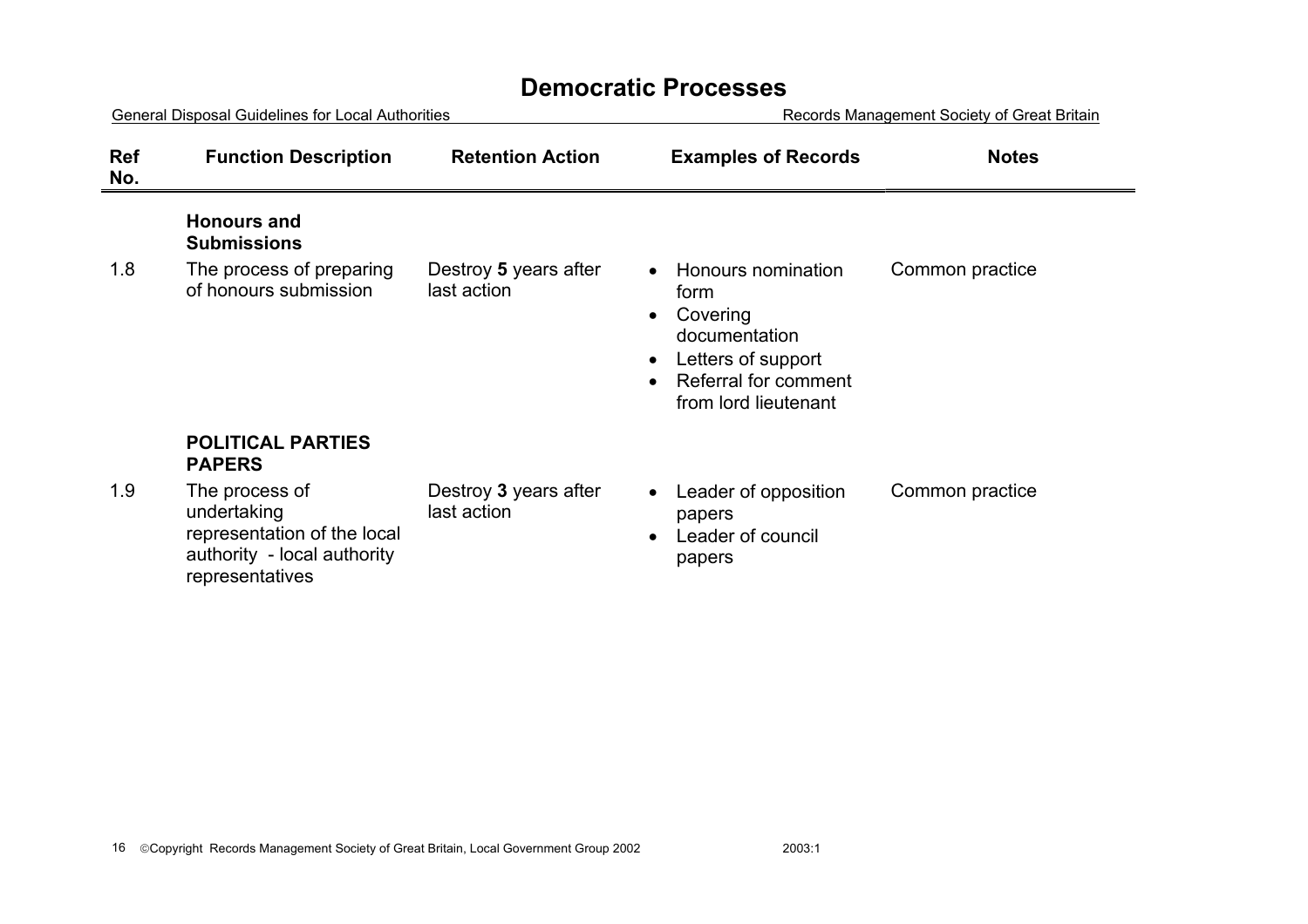| <b>General Disposal Guidelines for Local Authorities</b> |                                                                                                                                                   |                                                                                                                  | Records Management Society of Great Britain                                                                    |                 |
|----------------------------------------------------------|---------------------------------------------------------------------------------------------------------------------------------------------------|------------------------------------------------------------------------------------------------------------------|----------------------------------------------------------------------------------------------------------------|-----------------|
| Ref.<br>No.                                              | <b>Function Description</b>                                                                                                                       | <b>Retention Action</b>                                                                                          | <b>Examples of Records</b>                                                                                     | <b>Notes</b>    |
|                                                          | <b>CORPORATE PLANNING</b><br><b>AND REPORTING</b>                                                                                                 |                                                                                                                  |                                                                                                                |                 |
| 2.1                                                      | The corporate planning<br>and reporting activities of<br>local authorities                                                                        | Permanent. Offer to<br>Archivist.<br>Transfer to place of<br>deposit after<br>administrative use is<br>concluded | <b>Corporate Plans</b><br><b>Strategy Plans</b><br><b>Business Plans</b><br><b>Annual Reports</b><br>$\bullet$ | Common practice |
| 2.2                                                      | The process of preparing<br>business for strategic<br>consideration and making<br>the record of discussion,<br>debate and resolutions             | Permanent. Offer to<br>Archivist.<br>Transfer to place of<br>deposit after<br>administrative use is<br>concluded | Strategic management<br>$\bullet$<br>team minutes                                                              | Common practice |
| 2.3                                                      | The process of preparing<br>business for cross<br>departmental<br>consideration and making<br>the record of discussion,<br>debate and resolutions | Destroy 3 years from<br>closure                                                                                  |                                                                                                                | Common practice |
| 2.4                                                      | The process of preparing<br>business for Unit/Team<br>consideration and making<br>the record of discussion,<br>debate and resolutions             | Destroy 3 years from<br>closure                                                                                  |                                                                                                                | Common practice |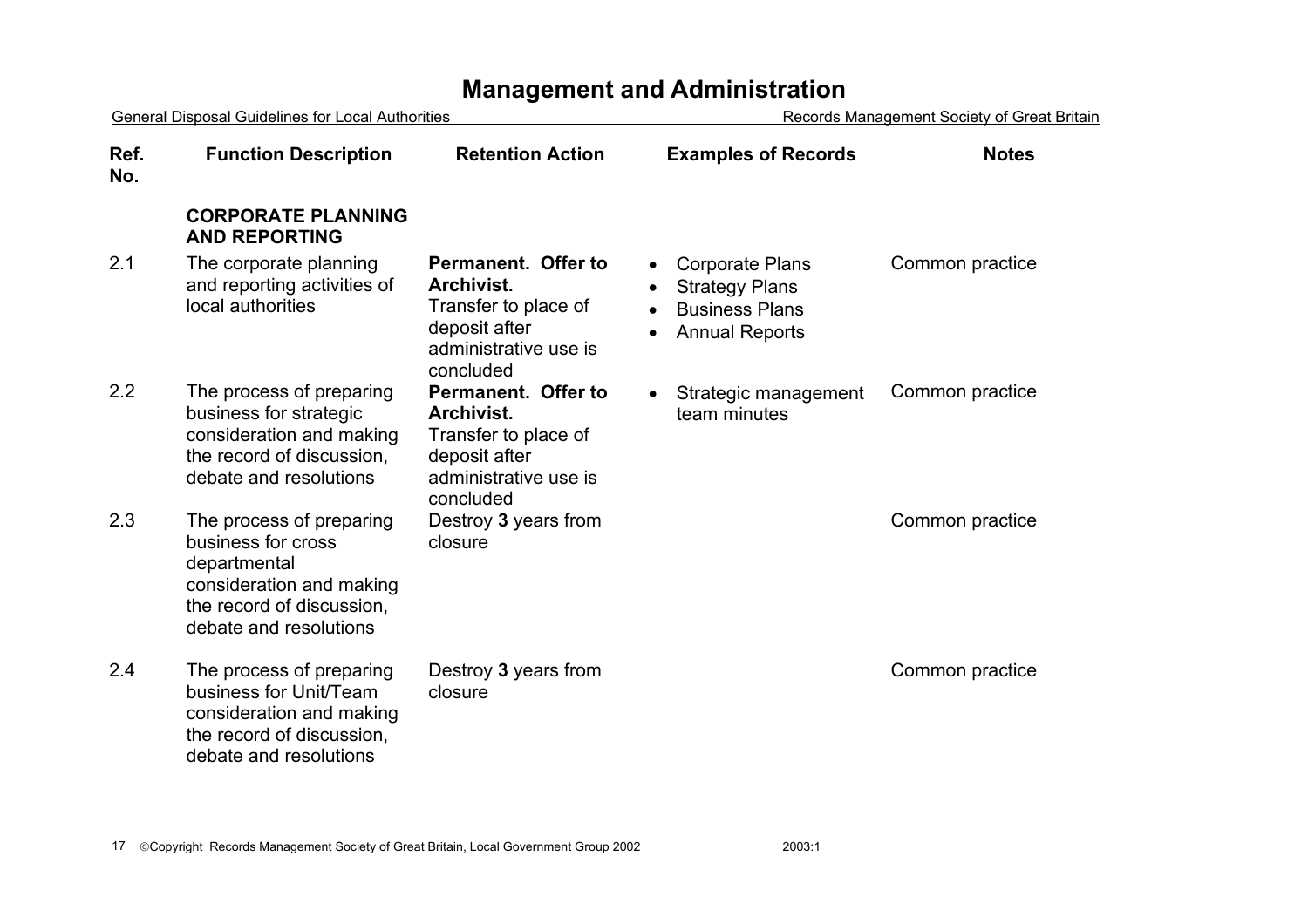|             | <b>General Disposal Guidelines for Local Authorities</b>                                                                              |                                                                                                                   | <b>Records Management Society of Great Britain</b>                                                                                                                                                                                                                                           |                 |
|-------------|---------------------------------------------------------------------------------------------------------------------------------------|-------------------------------------------------------------------------------------------------------------------|----------------------------------------------------------------------------------------------------------------------------------------------------------------------------------------------------------------------------------------------------------------------------------------------|-----------------|
| Ref.<br>No. | <b>Function Description</b>                                                                                                           | <b>Retention Action</b>                                                                                           | <b>Examples of Records</b>                                                                                                                                                                                                                                                                   | <b>Notes</b>    |
|             | <b>Statutory returns</b>                                                                                                              |                                                                                                                   |                                                                                                                                                                                                                                                                                              |                 |
| 2.5         | The process of preparing<br>information to be passed<br>on to central government<br>as part of statutory<br>requirements              | Destroy 7 years from<br>closure                                                                                   | Reports to central<br>government                                                                                                                                                                                                                                                             | Common practice |
|             | Policy, Procedures,<br><b>Strategy and Structure</b>                                                                                  |                                                                                                                   |                                                                                                                                                                                                                                                                                              |                 |
| 2.6         | Activities that develop<br>policies, procedures,<br>strategies and structures<br>for the local authorities                            | Permanent. Offer to<br>Archivist.<br>Transfer to place of<br>deposit after<br>administrative use is<br>concluded. | Policy, procedure,<br>precedent, instructions<br>Organisation charts<br>Records relating to<br>policy implementation<br>and development<br><b>Education plan</b><br>Asset management<br>plan<br>Children's services<br>plan<br>Community strategy<br>Community plan<br>Community safety plan | Common practice |
| 2.7         | The process of monitoring<br>and reviewing strategic<br>plans, policies or<br>procedure to assess their<br>compliance with guidelines | Destroy 5 years from<br>closure                                                                                   |                                                                                                                                                                                                                                                                                              | Common practice |
|             |                                                                                                                                       |                                                                                                                   |                                                                                                                                                                                                                                                                                              |                 |

18 © Copyright Records Management Society of Great Britain, Local Government Group 2002 2003:1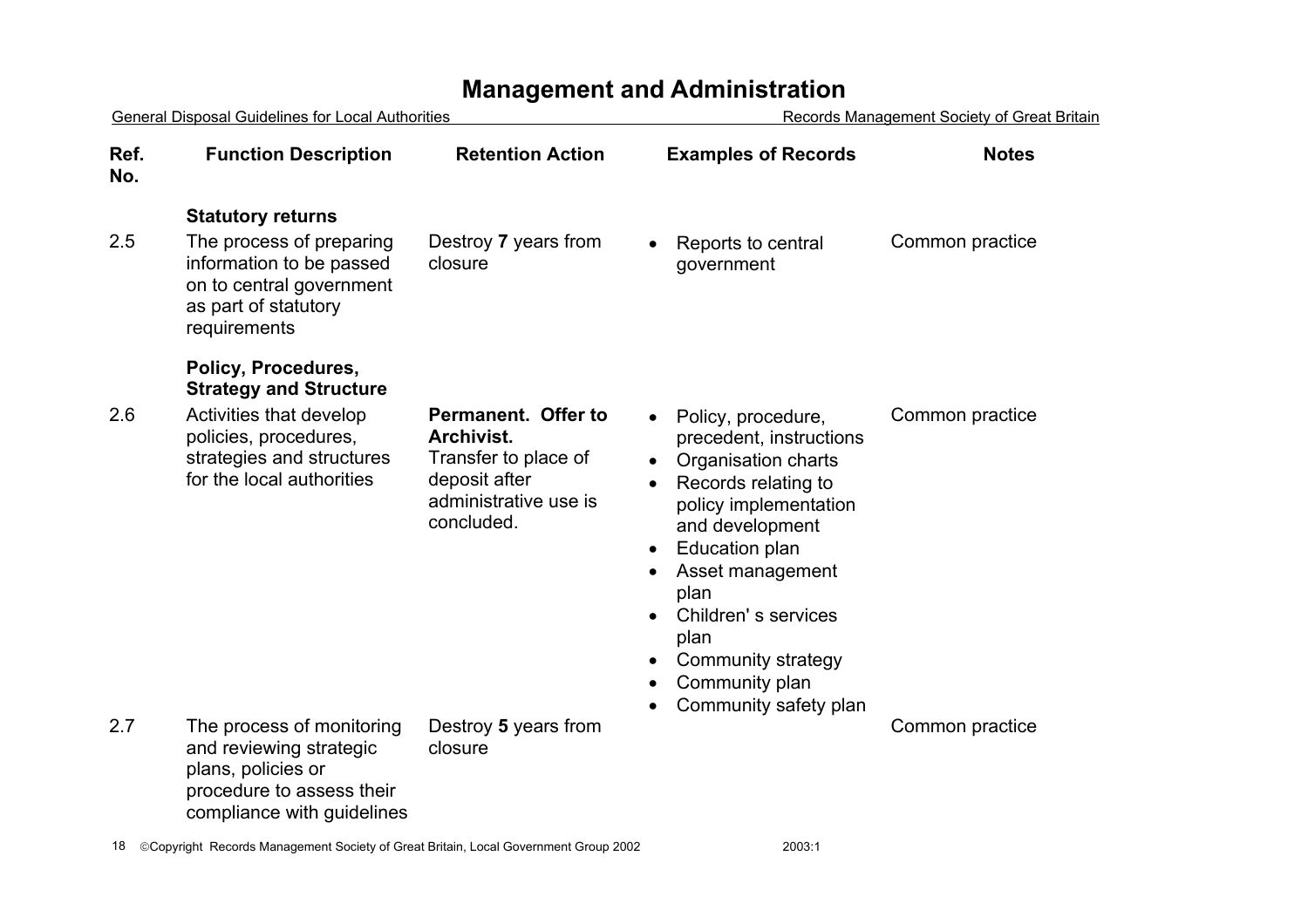| General Disposal Guidelines for Local Authorities |                                                                                                                                                          |                                                                                                                                    | Records Management Society of Great Britain                                                   |                                                   |
|---------------------------------------------------|----------------------------------------------------------------------------------------------------------------------------------------------------------|------------------------------------------------------------------------------------------------------------------------------------|-----------------------------------------------------------------------------------------------|---------------------------------------------------|
| Ref.<br>No.                                       | <b>Function Description</b>                                                                                                                              | <b>Retention Action</b>                                                                                                            | <b>Examples of Records</b>                                                                    | <b>Notes</b>                                      |
|                                                   | <b>Public Consultation</b>                                                                                                                               |                                                                                                                                    |                                                                                               |                                                   |
| 2.8                                               | The process of consulting<br>the public and staff in the<br>development of significant<br>policies of the local<br>authority                             | Destroy 5 years from<br>closure                                                                                                    |                                                                                               | Common practice                                   |
| 2.9                                               | The process of consulting<br>the public and staff in the<br>development of minor<br>policies of the local<br>authority                                   | Destroy 1 year from<br>closure                                                                                                     |                                                                                               | Common practice                                   |
|                                                   | <b>Information Management</b>                                                                                                                            |                                                                                                                                    |                                                                                               |                                                   |
| 2.10                                              | The activity whereby<br>standards, authorities,<br>restraints and verifications<br>are introduced and<br>maintained to manage<br>information effectively | Permanent. Offer to<br><b>Archivist for review.</b><br>Transfer to place of<br>deposit after<br>administrative use is<br>concluded | <b>Classification schemes</b><br>Registers<br>Indexes<br>Authorised lists of file<br>headings | Common practice                                   |
| 2.11                                              | The management of<br>collections of records<br>transferred to the archives                                                                               | Permanent. Offer to<br>Archivist.<br>Transfer to place of<br>deposit after<br>administrative use is<br>concluded                   | <b>Accession registers</b><br>Depositor files                                                 | Common practice                                   |
| 2.12                                              | The process that records<br>the disposal of records                                                                                                      | Destroy 12 years after<br>last action                                                                                              | Disposal certificates                                                                         | Common practice based on<br><b>Limitation Act</b> |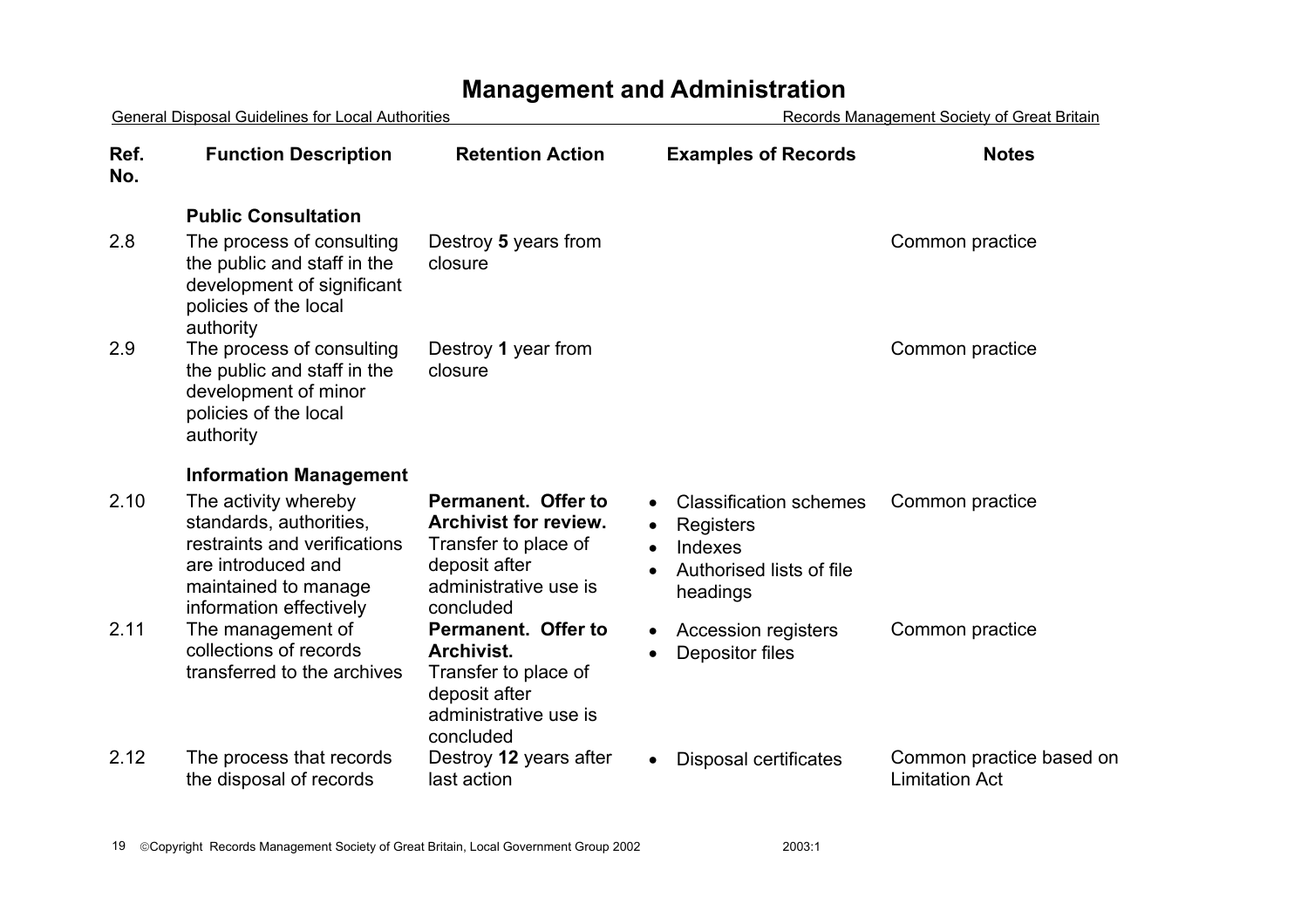| General Disposal Guidelines for Local Authorities |                                                                                                                                    |                                                                                                                                     | <b>Records Management Society of Great Britain</b>                |                 |
|---------------------------------------------------|------------------------------------------------------------------------------------------------------------------------------------|-------------------------------------------------------------------------------------------------------------------------------------|-------------------------------------------------------------------|-----------------|
| Ref.<br>No.                                       | <b>Function Description</b>                                                                                                        | <b>Retention Action</b>                                                                                                             | <b>Examples of Records</b>                                        | <b>Notes</b>    |
|                                                   | <b>Enquiries and</b><br><b>Complaints</b>                                                                                          |                                                                                                                                     |                                                                   |                 |
| 2.13                                              | The management in<br>summary form of enquiries<br>and complaints directed to<br>council                                            | Permanent. Offer to<br><b>Archivist for review.</b><br>Transfer to place of<br>deposit after<br>administrative use is<br>concluded. | Indexes<br>$\bullet$<br>Registers<br>$\bullet$                    | Common practice |
| 2.14                                              | The management of<br>enquiries, submissions<br>and complaints which<br>result in significant<br>changes to policy or<br>procedures | Permanent. Offer to<br>Archivist.<br>Transfer to place of<br>deposit after<br>administrative use is<br>concluded                    | Reports<br><b>Returns</b><br>Correspondence                       | Common practice |
| 2.15                                              | The management of<br>detailed responses on<br>council actions, policy or<br>procedures                                             | Destroy 6 years after<br>administrative use is<br>concluded                                                                         | Reports<br><b>Returns</b><br>Correspondence<br>Ombudsman          | Common practice |
| 2.16                                              | The management of<br>routine responses on<br>council actions, policy or<br>procedures                                              | Destroy 2 years after<br>administrative use is<br>concluded                                                                         | <b>Printed material</b><br>$\bullet$<br>Form letters<br>$\bullet$ | Common practice |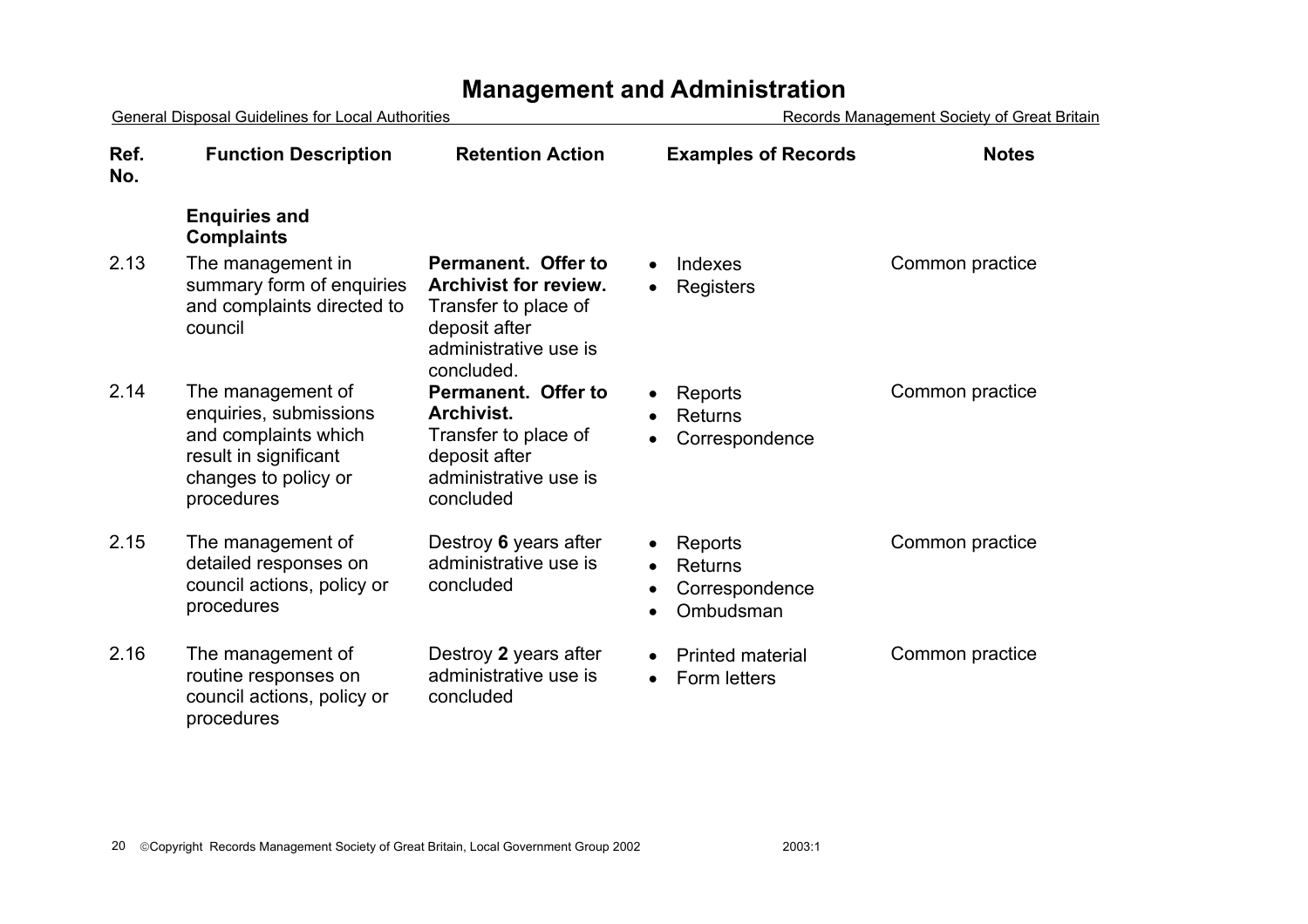| General Disposal Guidelines for Local Authorities |                                                                                                                                 | Records Management Society of Great Britain                                                                                                         |                              |                 |
|---------------------------------------------------|---------------------------------------------------------------------------------------------------------------------------------|-----------------------------------------------------------------------------------------------------------------------------------------------------|------------------------------|-----------------|
| Ref.<br>No.                                       | <b>Function Description</b>                                                                                                     | <b>Retention Action</b>                                                                                                                             | <b>Examples of Records</b>   | <b>Notes</b>    |
|                                                   | <b>Quality and performance</b><br>management                                                                                    |                                                                                                                                                     |                              |                 |
| 2.17                                              | The process of monitoring<br>or reviewing the quality,<br>efficiency, or performance<br>of a local authority service<br>or unit | Destroy 5 years from<br>closure                                                                                                                     | <b>Best Value Review</b>     | Common practice |
| 2.18                                              | The process of assessing<br>the quality, efficiency, or<br>performance of a local<br>authority service or unit                  | Destroy 2 years from<br>closure                                                                                                                     | Assessment form<br>$\bullet$ | Common practice |
|                                                   | <b>Public relations</b>                                                                                                         |                                                                                                                                                     |                              |                 |
|                                                   | <b>Publications</b>                                                                                                             |                                                                                                                                                     |                              |                 |
| 2.19                                              | The process of designing<br>setting information for<br>publication                                                              | Destroy 3 years from<br>last action                                                                                                                 |                              | Common practice |
| 2.20                                              | The published work of the<br>local authority                                                                                    | Destroy after<br>administrative use is<br>concluded<br><b>Note: One copy from</b><br>the initial print run<br>should go directly to<br>the archive. |                              | Common practice |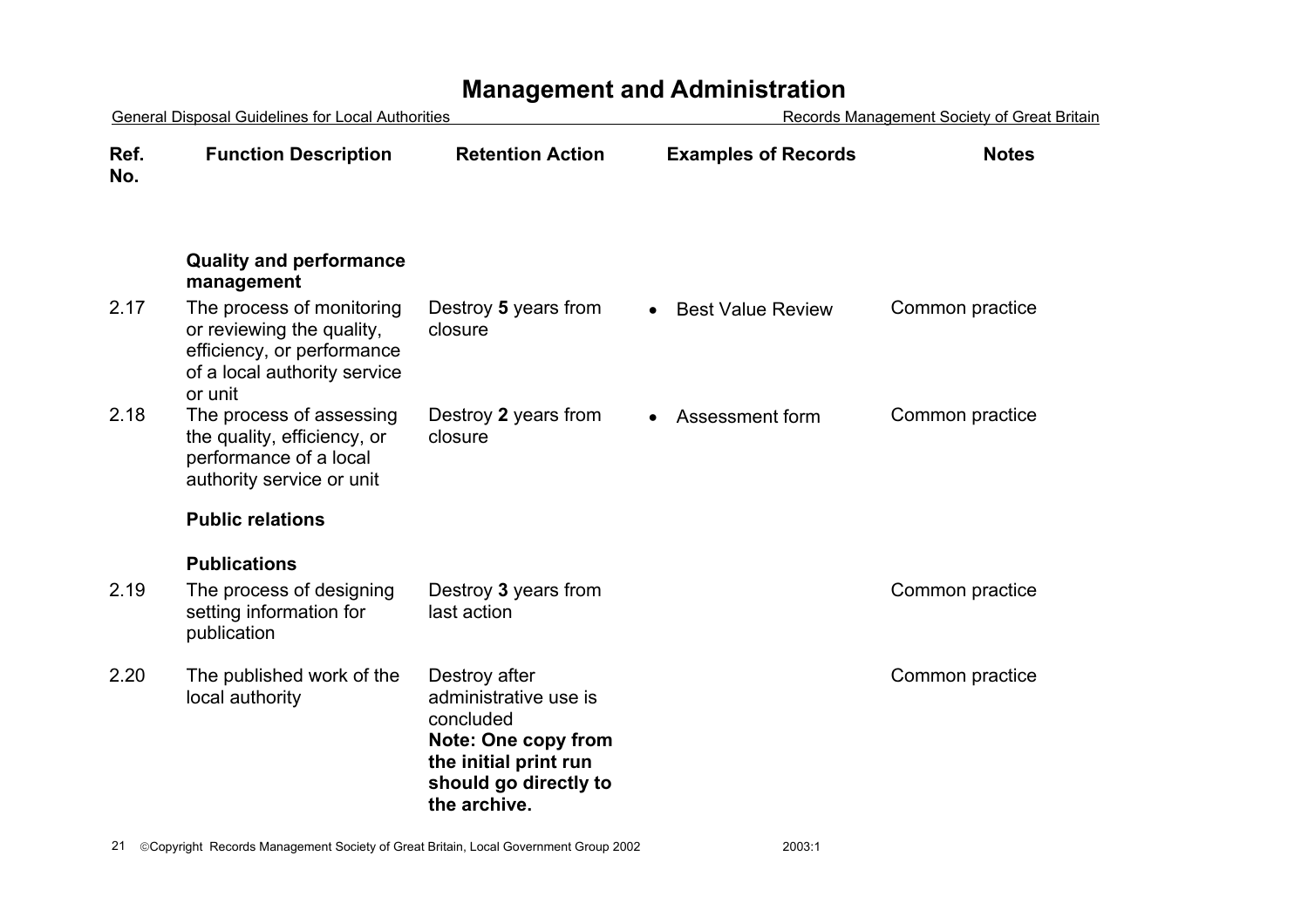#### General Disposal Guidelines for Local Authorities **Records Management Society of Great Britain** 22 Copyright Records Management Society of Great Britain, Local Government Group 2002 2003:1 **Ref. No.Function Description Retention Action Examples of Records Notes Media Relations** 2.21 Process of interaction with the media Destroy **3** years from closure Common practice 2.22 Media publications concerning local authorities **Permanent. Offer to Archivist.** Transfer to place of deposit after administrative use is concluded • Press cuttings • Media reports Common practice **Marketing**  2.23 The process of developing and promotion of local authorities campaigns and events **Permanent. Offer to Archivist for review.**Transfer to place of deposit after administrative use is concluded Common practice **Civic and Royal Events**  2.24 The recording of ceremonial events and civic occasions **Permanent. Offer to Archivist.** Transfer to place of deposit after administrative use is concluded • Visitors' book • Audio tapes • Video tapes • Photographs Common practice 2.25 The process of organising a ceremonial event or civic occasions Destroy **7** years after administrative use is concluded Common practice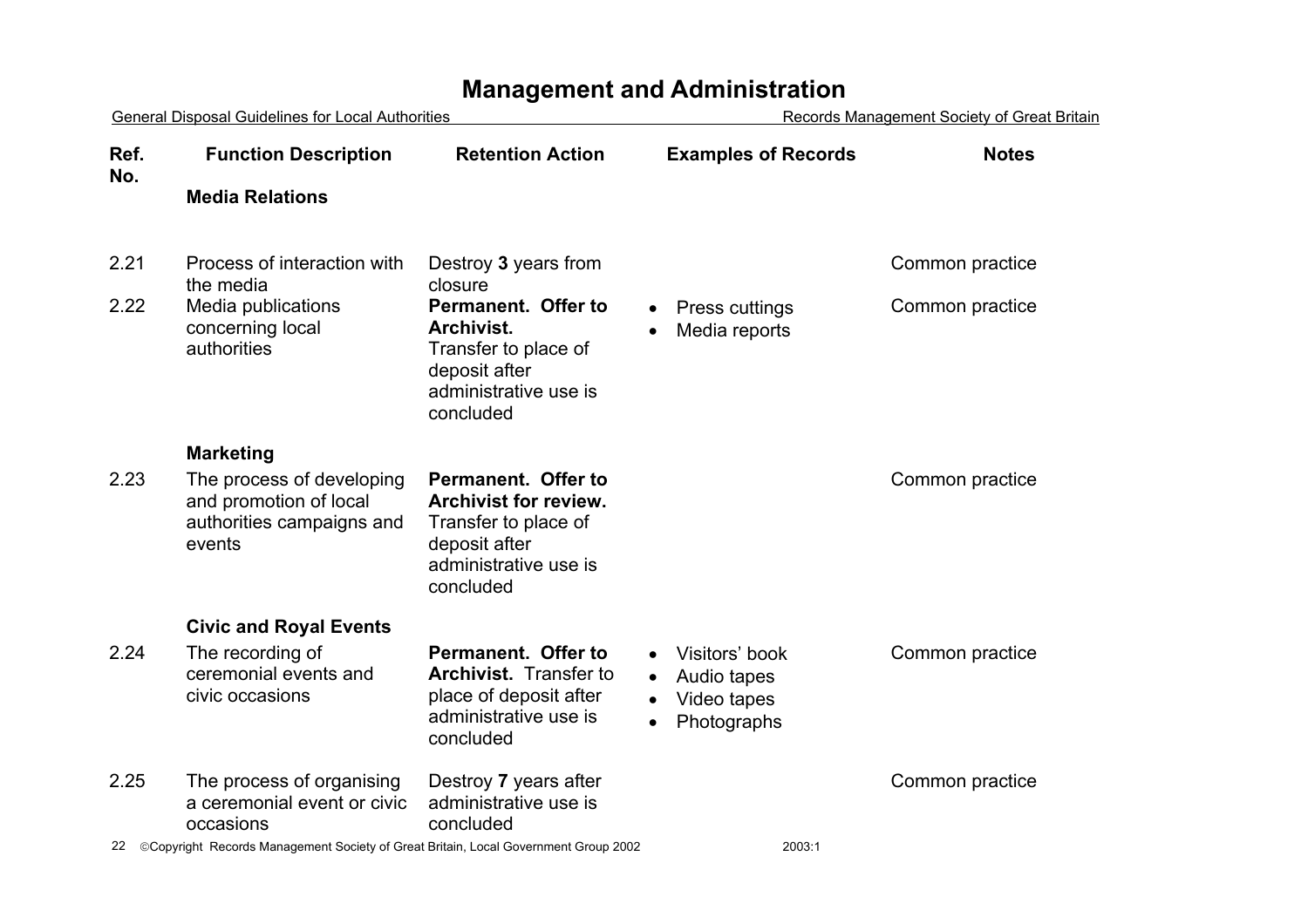General Disposal Guidelines for Local Authorities Records Management Society of Great Britain

**This page deliberately blank for notes**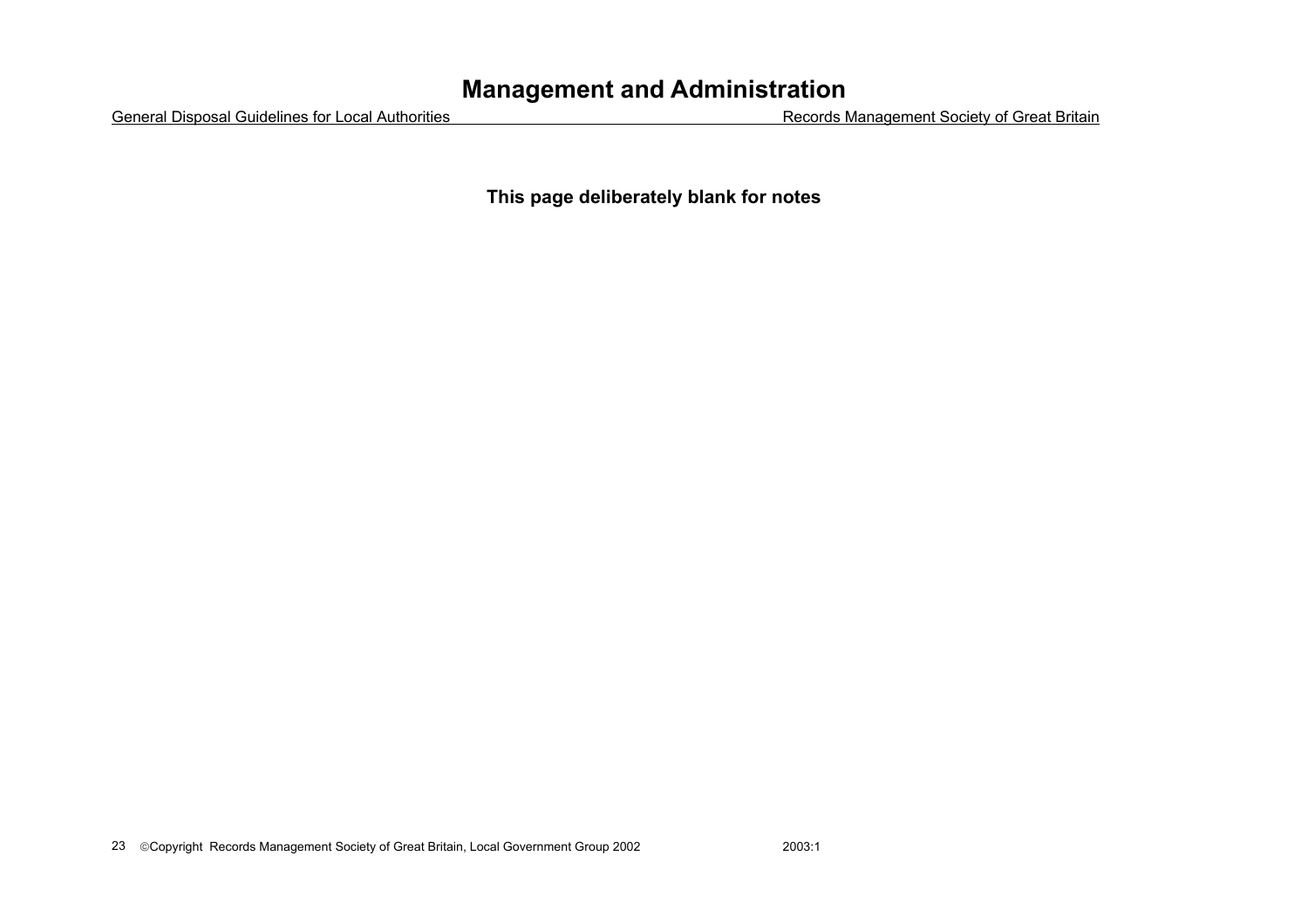#### General Disposal Guidelines for Local Authorities **Records Management Society of Great Britain Ref. No.Function Description Retention Action Examples of Records Notes Case Management "Looked after" children** 3.1 Systems, which manage children, looked after by the local authority, in summary form **Permanent. Offer to Archivist.**Transfer to place of deposit after administrative use is concluded• Children's home register Common practice Closed for 50 years 3.2 Process involving individual case management of children looked after by the local authority This includes children and young people: 1. Adopted via the local authority 2. In children's home 3. Fostered by local authority 4. On custodianship orders 5. On residence orders **Destroy 75** years from 18th Birthday • Young persons being looked after files • Looked after children client files • Residential care children's file • Adoption files • Privately fostered children's file • Guardian CAFCASS files • Guardian ad litem Common practice, Statutory basis 3.3 Children and young people subject to supervision orders **Destroy 21** years from DOB

**Client Services**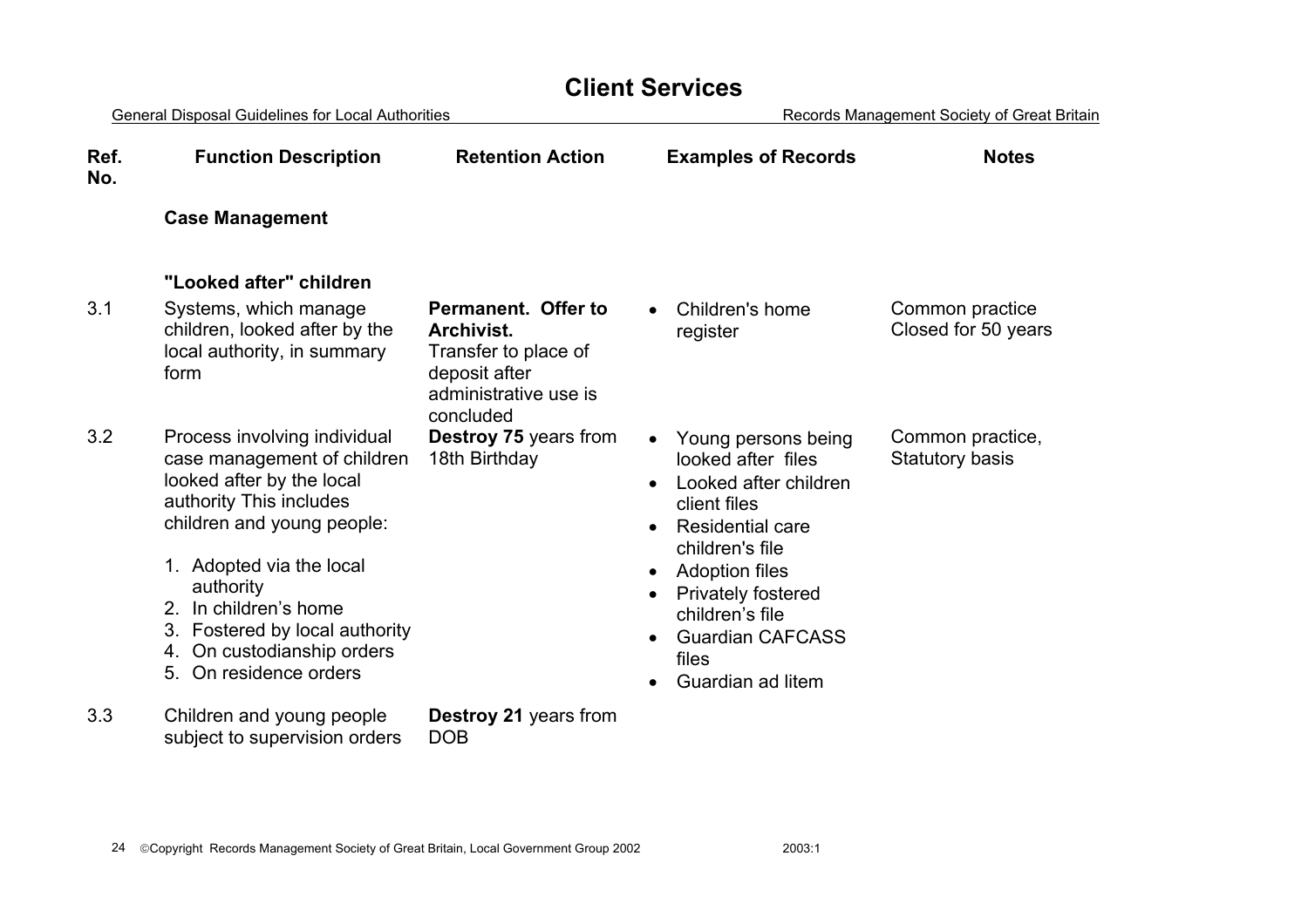| Ref.<br>No. | <b>Function Description</b>                                                                                                                                                                     | <b>Retention Action</b>                                                                                          | <b>Examples of Records</b>                                                          | <b>Notes</b>                           |
|-------------|-------------------------------------------------------------------------------------------------------------------------------------------------------------------------------------------------|------------------------------------------------------------------------------------------------------------------|-------------------------------------------------------------------------------------|----------------------------------------|
| 3.4         | Process involved in checking<br>the suitability of people to<br>become adoptive parents or<br>foster carers                                                                                     | <b>Destroy 25 years from</b><br>closure                                                                          | Adoptive parent<br>$\bullet$<br>counselling files<br>Approved adopters<br>$\bullet$ | Common practice                        |
| 3.5         | Process involving individual<br>case management of families<br>or adults who have fostered<br>children in their care<br>Note: Foster care financial<br>files see <b>Financial</b><br>management | 35 years after carer has<br>ceased to foster                                                                     | <b>Foster carer files</b><br>$\bullet$<br>Supported lodging files<br>$\bullet$      | Common practice                        |
|             | <b>Child Protection</b>                                                                                                                                                                         |                                                                                                                  |                                                                                     |                                        |
| 3.6         | Process involving summary<br>case management of children<br>under the protection of local<br>authority.                                                                                         | Permanent. Offer to<br>Archivist.<br>Transfer to place of<br>deposit after<br>administrative use is<br>concluded | <b>Child Protection</b><br>$\bullet$<br>Register                                    | Common practice<br>closed for 70 years |
| 3.7         | Process involving summary<br>case management of adults<br>convicted of Schedule 1<br>offences                                                                                                   | Permanent. Offer to<br>Archivist.<br>Transfer to place of<br>deposit after<br>administrative use is<br>concluded | Schedule 1 offenders<br>$\bullet$                                                   | Common practice<br>closed for 70 years |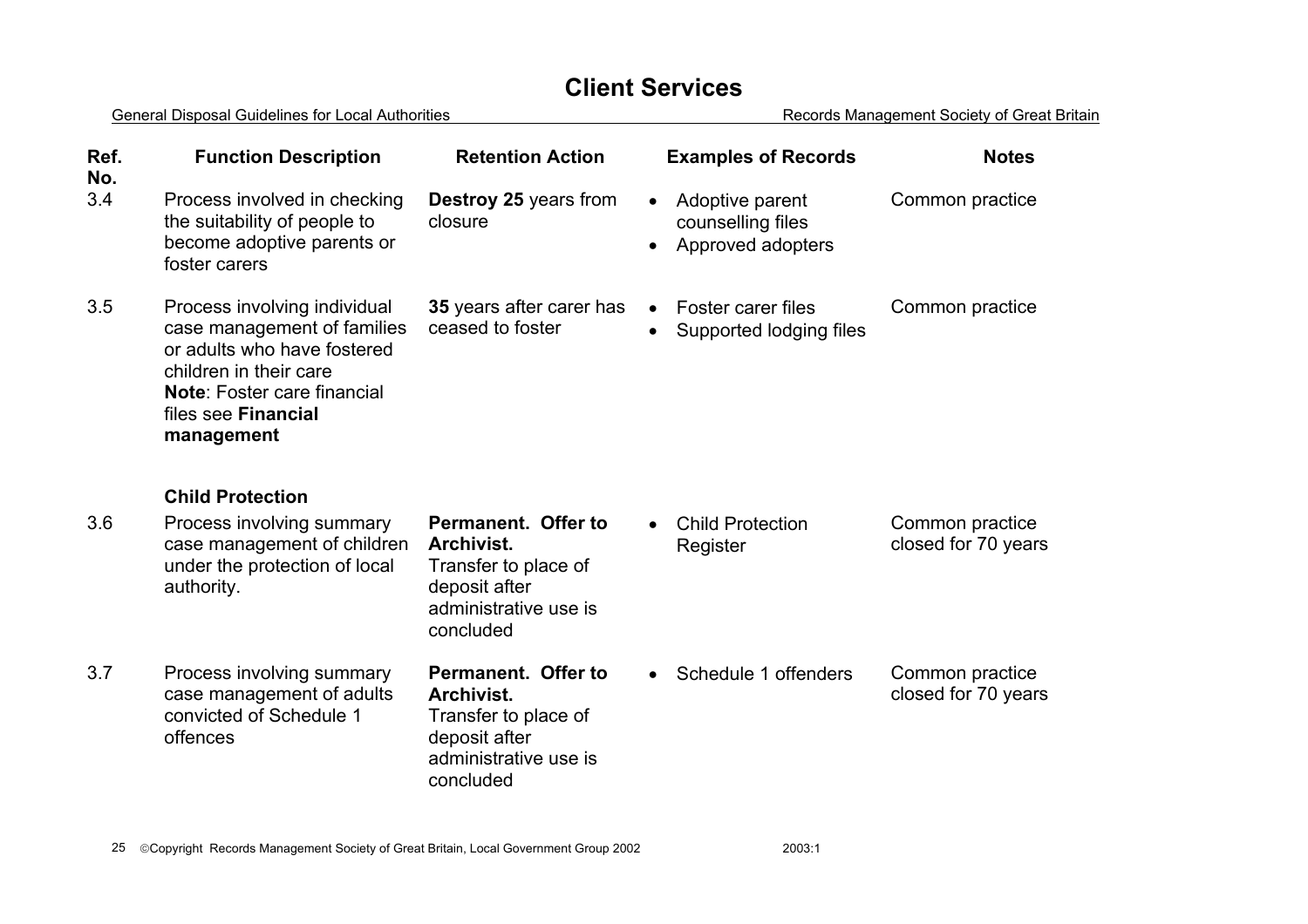| Ref.<br>No. | <b>Function Description</b>                                                                                                                                                                                                                                                                      | <b>Retention Action</b>          | <b>Examples of Records</b>                                                                                                                                | <b>Notes</b>    |
|-------------|--------------------------------------------------------------------------------------------------------------------------------------------------------------------------------------------------------------------------------------------------------------------------------------------------|----------------------------------|-----------------------------------------------------------------------------------------------------------------------------------------------------------|-----------------|
| 3.8         | Process involving individual<br>case assessment.<br>investigation, registration,<br>and management of children<br>involved in child protection:<br>a) investigated, conferenced<br>and registered<br>b) core assessment<br>investigated but not<br>$\mathsf{C}$<br>conferenced and<br>registered | Destroy 35 years from<br>closure | Child protection case<br>$\bullet$<br>files which have<br>a) Conference minutes<br>b) Core assessment<br>Investigation<br>$\mathsf{C}$<br>d) Registration | Common practice |
| 3.9         | Process involving individual<br>cases involving initial<br>assessment and provision of<br>advice in regards child<br>protection                                                                                                                                                                  | Destroy 5 years from<br>closure  | Child protection files<br>$\bullet$<br>Initial assessment<br>a)<br>b)<br>Advice only                                                                      | Common practice |
|             | Case management -<br>Children's Services -<br><b>General</b>                                                                                                                                                                                                                                     |                                  |                                                                                                                                                           |                 |
| 3.10        | Children in need (who have<br>not been adopted or looked<br>after and who have not been<br>the subject of a child<br>protection inquiry)                                                                                                                                                         | Destroy 10 years from<br>closure |                                                                                                                                                           | Common practice |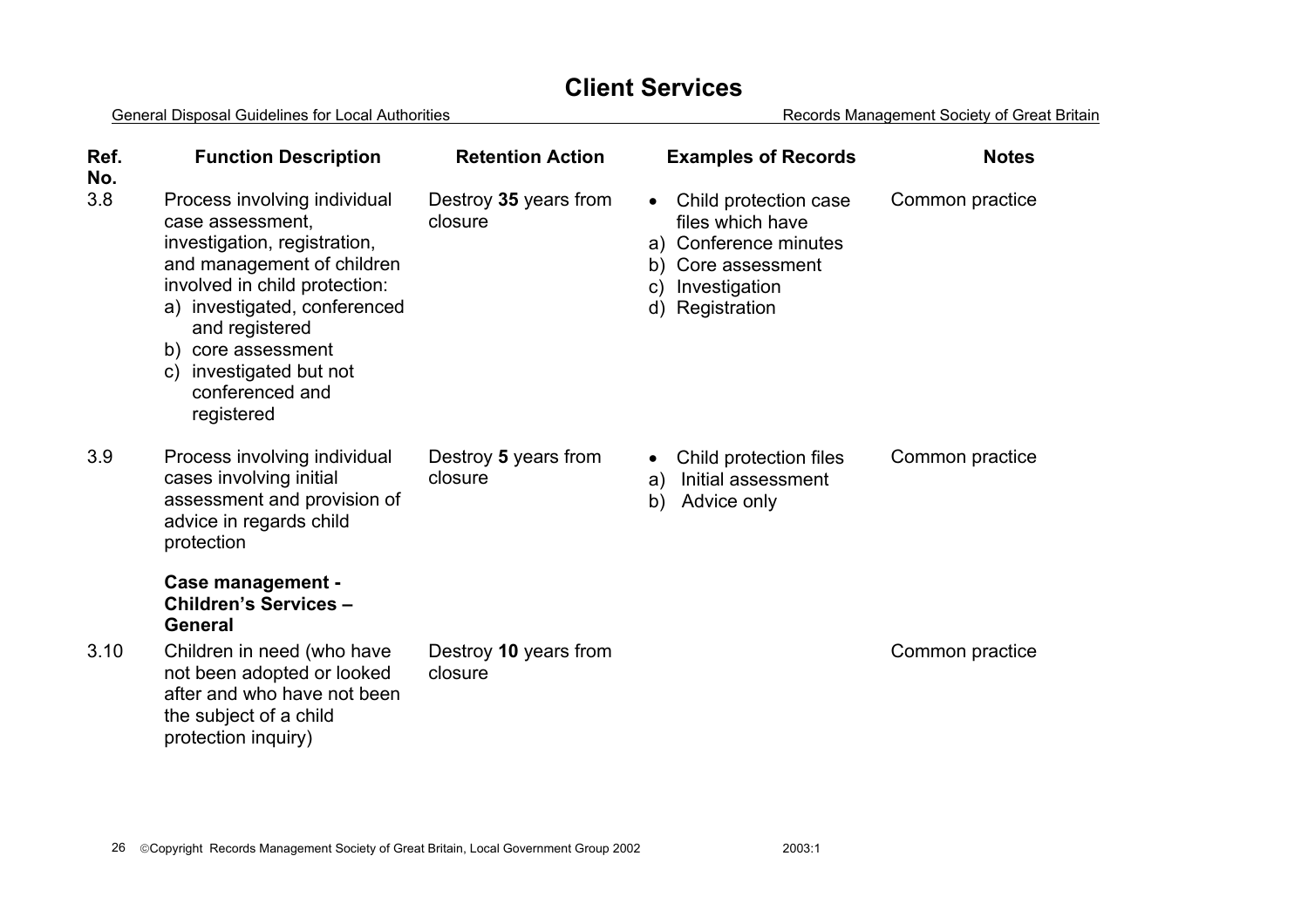| Ref.<br>No. | <b>Function Description</b>                                                                                                                                             | <b>Retention Action</b>                                                | <b>Examples of Records</b>                                                          | <b>Notes</b>    |
|-------------|-------------------------------------------------------------------------------------------------------------------------------------------------------------------------|------------------------------------------------------------------------|-------------------------------------------------------------------------------------|-----------------|
| 3.11        | Process involving individual<br>case management of<br>services or support to<br>unaccompanied minors (eg<br>Asylum Seekers) if not<br>"looked after"                    | Destroy 10 years from<br>closure                                       |                                                                                     | Common practice |
| 3.12        | Process involving individual<br>case management of<br>services or support to youth.                                                                                     | Destroy 25 years from<br>DOB. Or destroy 10<br>years from last contact | Youth Service client<br>files<br><b>Youth Justice</b><br>$\bullet$                  | Common practice |
| 3.13        | <b>Special Educational Needs</b><br>Process involving in<br>assessing and providing<br>individual support for children<br>who have need of special<br>education support | <b>Destroy 35 years from</b><br>closure                                | $\bullet$ SEN files                                                                 | Common practice |
| 3.14        | <b>Family Support</b><br>Process involving individual<br>case management in the<br>provision of support by the<br>local authority to families                           | 7 years file closure                                                   | <b>Parenting skills</b><br>Special education<br>Attendance records<br>Project files | Common practice |
| 3.15        | Process involved in<br>assessing a family's suitability<br>in the care of children                                                                                      | 25 years from DOB of<br>youngest child                                 |                                                                                     | Common practice |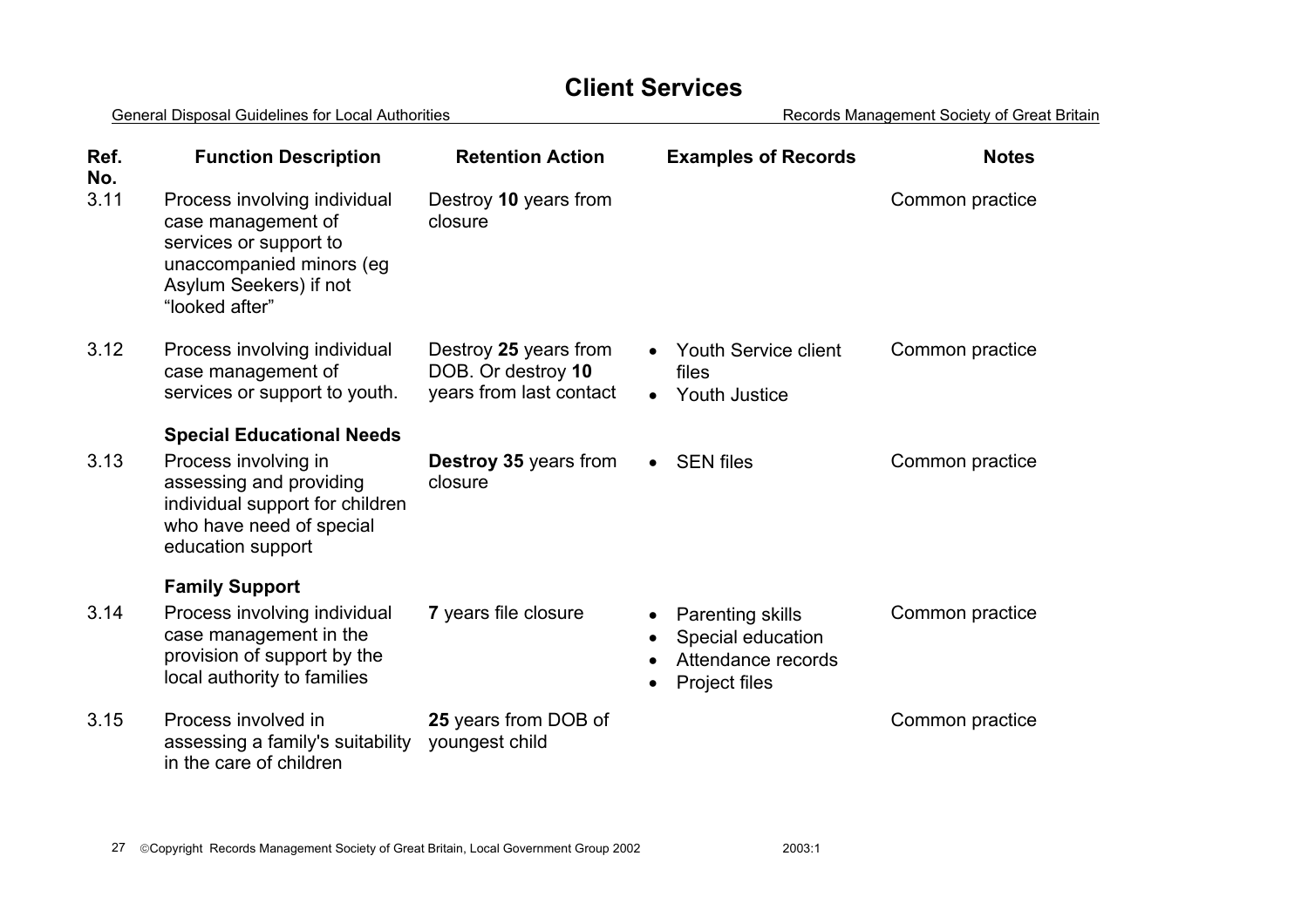General Disposal Guidelines for Local Authorities **Records Management Society of Great Britain Ref. No.Function Description Retention Action Examples of Records Notes Adult and Elderly Case Files** 3.16 Process involving summary case management of services or support to adults **Permanent. Offer to Archivist.**Transfer to place of deposit after administrative use is concluded Common practice 3.17 Process involving in assessing and providing individual support for people with mental illness Destroy **10** years after last contact • Mental Health files Common practice 3.18 Process involving in assessing and providing individual support or services for all other people Destroy **6** years after last contact• Day service provision • Learning disability • Physical disabilities • Sensory disability • Rehabilitation and discharge • Communication support • Drug and alcohol misuse • Occupational therapy • Home care Common practice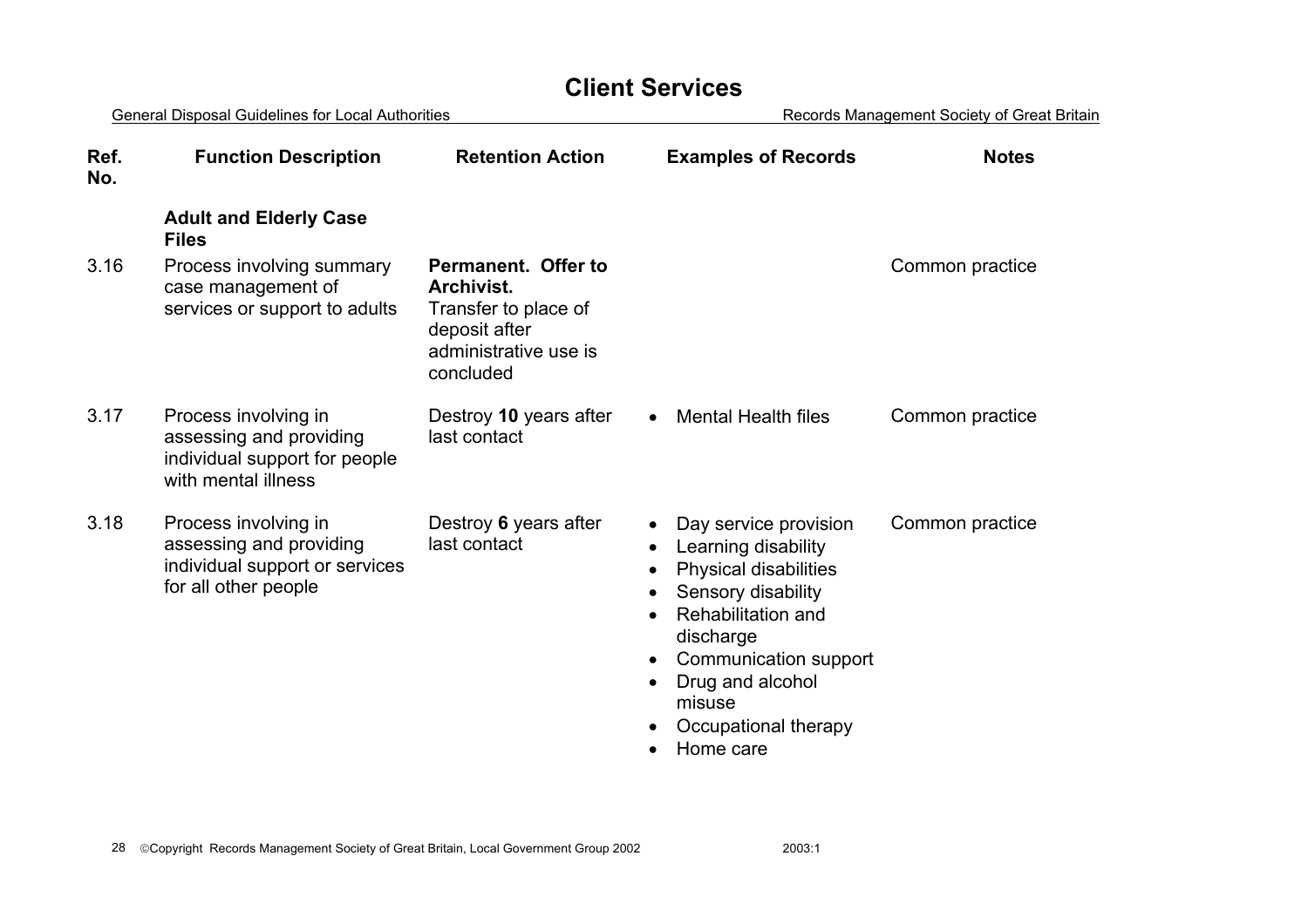|             | General Disposal Guidelines for Local Authorities                                                              |                                      | Records Management Society of Great Britain |                 |  |
|-------------|----------------------------------------------------------------------------------------------------------------|--------------------------------------|---------------------------------------------|-----------------|--|
| Ref.<br>No. | <b>Function Description</b>                                                                                    | <b>Retention Action</b>              | <b>Examples of Records</b>                  | <b>Notes</b>    |  |
|             | <b>Admissions and</b><br><b>Exclusions</b>                                                                     |                                      |                                             |                 |  |
| 3.19        | Case Files (including<br>appeals)                                                                              | Destroy 25 years from<br>last action | Appeal files<br><b>Exclusion files</b>      | Common practice |  |
|             | <b>Programme Management</b><br>and Development                                                                 |                                      |                                             |                 |  |
| 3.20        | Process involved in<br>development of services or<br>programmes for children                                   | 7 years from closure                 |                                             | Common practice |  |
| 3.21        | Process involved in provision<br>of services or programmes to<br>support the development of<br>children        | 25 years from closure                | Attendance records<br>Course reports        | Common practice |  |
| 3.22        | Process involved in provision<br>of a services or programmes<br>to support the development of<br>young persons | 15 years from closure                |                                             | Common practice |  |
| 3.23        | Process involved in provision<br>of services or programmes to<br>adults                                        | 7 years from closure                 |                                             | Common practice |  |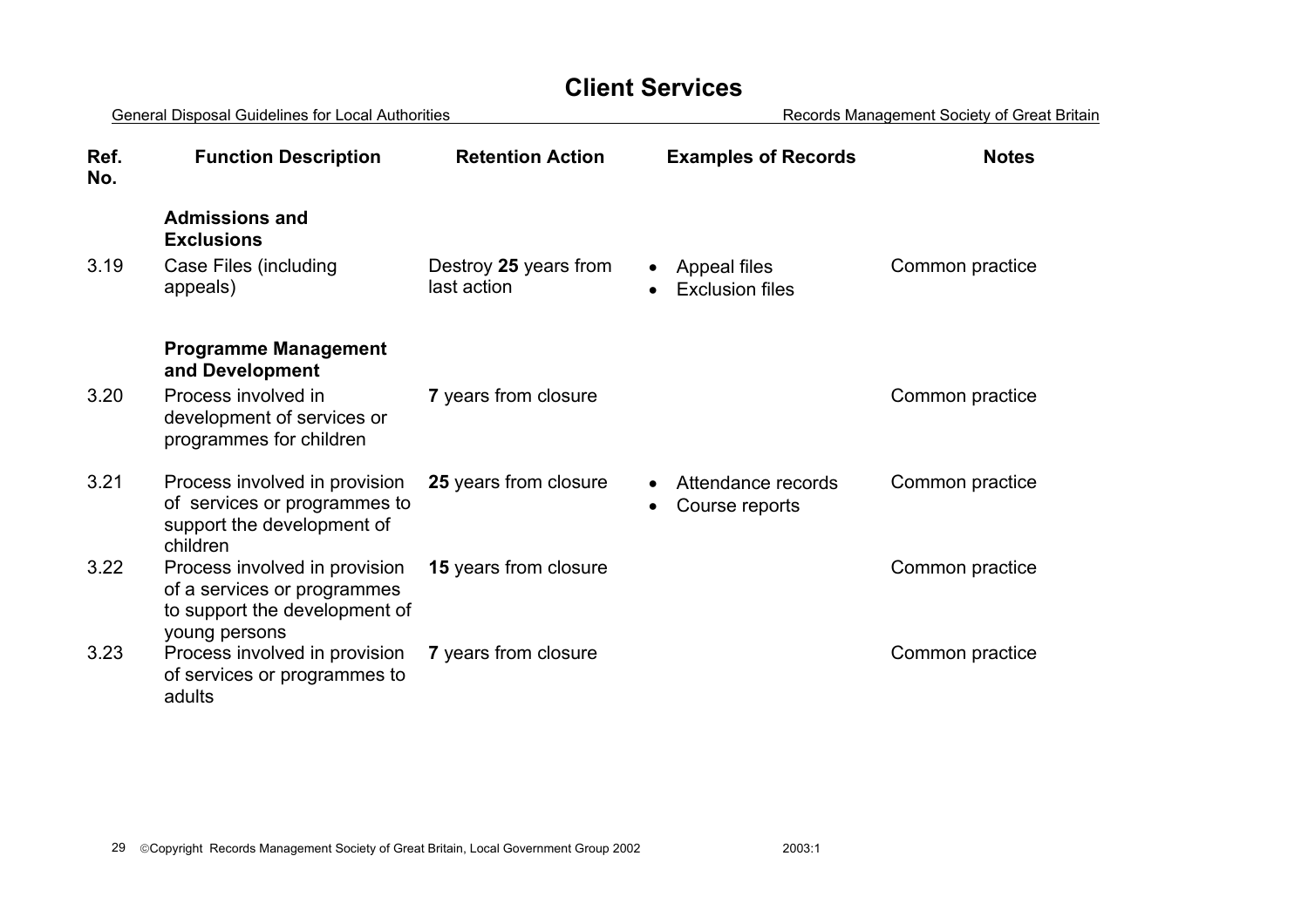| <b>General Disposal Guidelines for Local Authorities</b> |                                                                                                                                                                          |                                                                                                                  |           | Records Management Society of Great Britain                                        |                 |  |
|----------------------------------------------------------|--------------------------------------------------------------------------------------------------------------------------------------------------------------------------|------------------------------------------------------------------------------------------------------------------|-----------|------------------------------------------------------------------------------------|-----------------|--|
| Ref.<br>No.                                              | <b>Function Description</b>                                                                                                                                              | <b>Retention Action</b>                                                                                          |           | <b>Examples of Records</b>                                                         | <b>Notes</b>    |  |
|                                                          | <b>Residential Homes</b>                                                                                                                                                 |                                                                                                                  |           |                                                                                    |                 |  |
| 3.24                                                     | Summary management<br>systems that manage<br>children/adults housed by the<br>local authority                                                                            | Permanent. Offer to<br>Archivist.<br>Transfer to place of<br>deposit after<br>administrative use is<br>concluded |           | Children's/adults home<br>Registers<br>Admissions registers<br>Discharge registers | Common practice |  |
| 3.25                                                     | Documents relating to the<br>operation of the<br>establishment                                                                                                           | 25 years from closure of<br>file                                                                                 | $\bullet$ | <b>Diaries</b><br>Rotas<br>Daily logs<br>Secure unit records                       | Common practice |  |
|                                                          | <b>Housing Provision</b><br>The process of the allocation<br>and management of welfare<br>housing by the local authority<br>and the associated issues of<br>homelessness |                                                                                                                  |           |                                                                                    |                 |  |
| 3.26                                                     | The registration of individuals<br>housing applications                                                                                                                  | Permanent. Offer to<br>Archivist.                                                                                |           | Council housing<br>register                                                        | Common practice |  |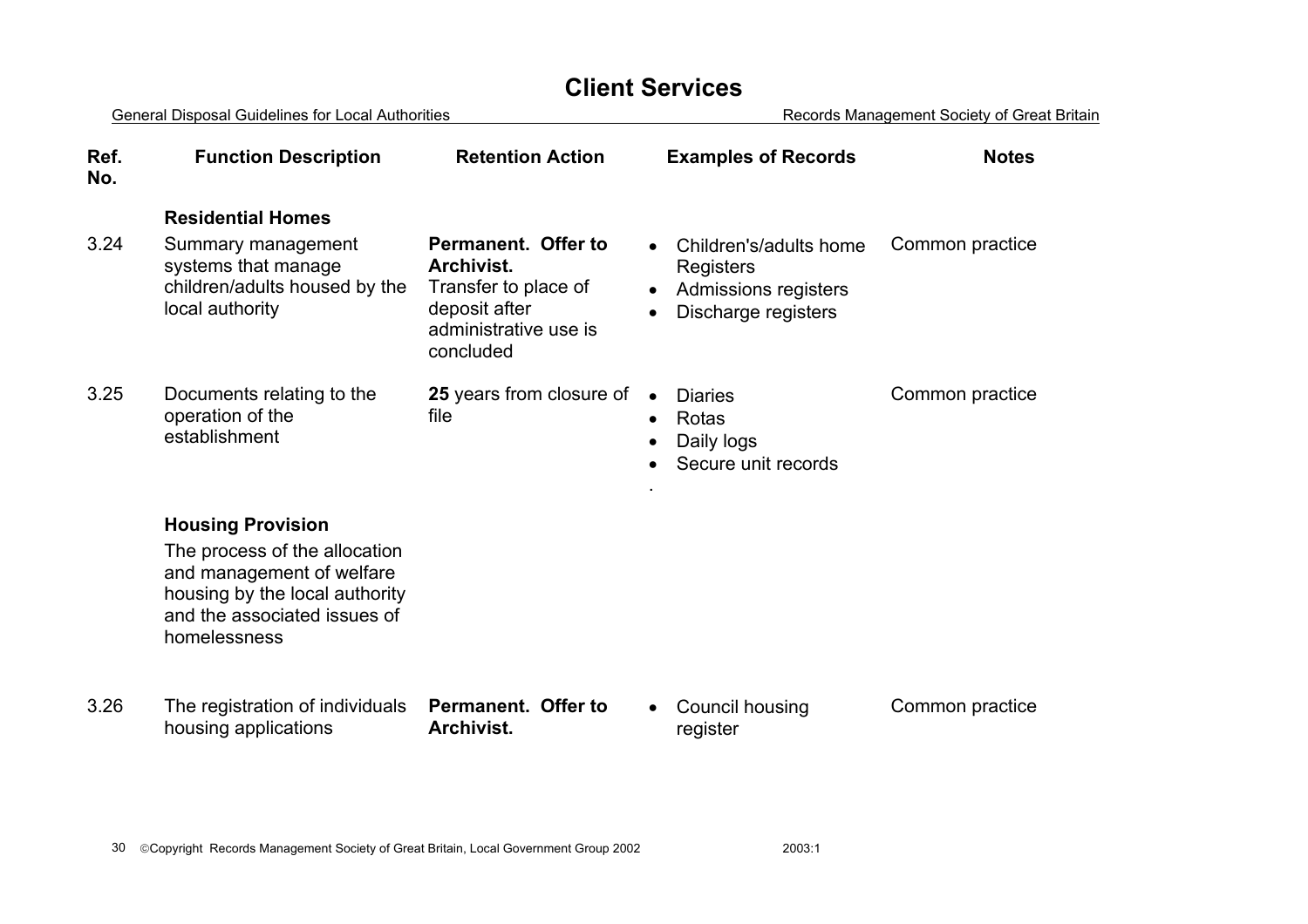| Ref.<br>No. | <b>Function Description</b>                                                                                                                                        | <b>Retention Action</b>                          | <b>Examples of Records</b>                                                                                                                                                                                                                                              | <b>Notes</b>                                                                                                                                                         |
|-------------|--------------------------------------------------------------------------------------------------------------------------------------------------------------------|--------------------------------------------------|-------------------------------------------------------------------------------------------------------------------------------------------------------------------------------------------------------------------------------------------------------------------------|----------------------------------------------------------------------------------------------------------------------------------------------------------------------|
| 3.27        | The process for applying for<br>council housing<br>(Unsuccessful applications<br>only, successful applications<br>will generally be placed on<br>the tenancy file) | Destroy 7 years after<br>closure                 | Council housing<br>Application forms<br>and supporting<br>material<br>Application for<br>transfer of tenancy<br>and supporting<br>papers                                                                                                                                | Common practice                                                                                                                                                      |
| 3.28        | The process for managing<br>the tenancy of an individual<br>tenant                                                                                                 | Destroy 12 years after<br>termination of tenancy | Correspondence re<br>tenancy<br>Tenancy files<br>Council housing<br>Application forms<br>and supporting<br>material<br>Application for<br>transfer of tenancy<br>and supporting<br>papers<br>Application for<br>emergency housing<br>or referral from<br>another agency | Common practice<br>These may need to be kept<br>for a longer period of time in<br>order to prove that the<br>tenant was actually housed<br>properly by the authority |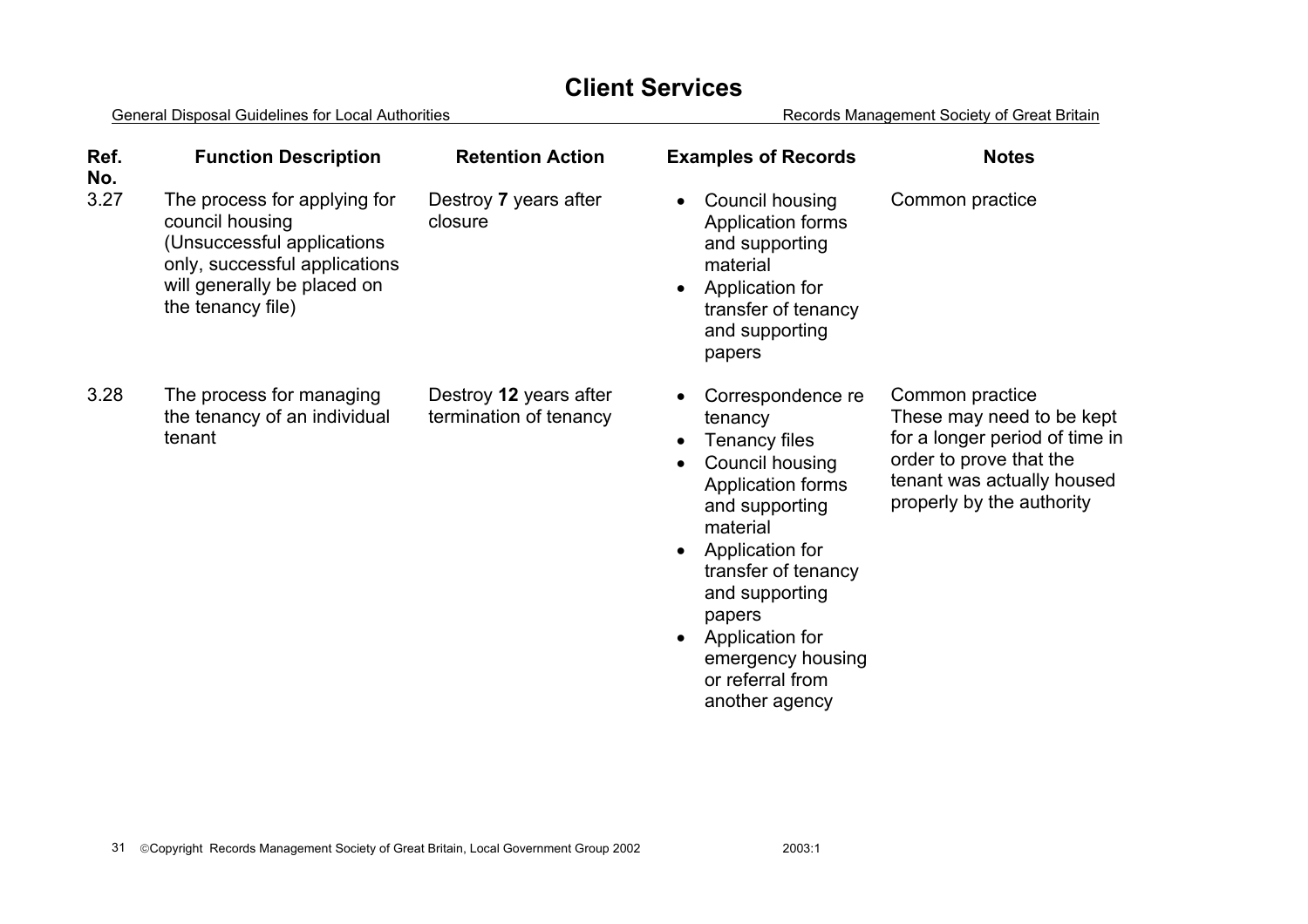| <b>General Disposal Guidelines for Local Authorities</b> |                                                                                                                       |                                                                                                                     | Records Management Society of Great Britain                                    |                                                                                                                                                |  |
|----------------------------------------------------------|-----------------------------------------------------------------------------------------------------------------------|---------------------------------------------------------------------------------------------------------------------|--------------------------------------------------------------------------------|------------------------------------------------------------------------------------------------------------------------------------------------|--|
| Ref.<br>No.                                              | <b>Function Description</b>                                                                                           | <b>Retention Action</b>                                                                                             | <b>Examples of Records</b>                                                     | <b>Notes</b>                                                                                                                                   |  |
|                                                          | Litigation                                                                                                            |                                                                                                                     |                                                                                |                                                                                                                                                |  |
| 4.1                                                      | The process of managing,<br>undertaking or defending for<br>or against litigation on behalf<br>of the local authority | Destroy 7 years after<br>last action.<br>Major litigation - offer<br>to Archivist for review                        | Criminal case file<br>Childcare case file<br>Civil case file<br>correspondence | Common practice                                                                                                                                |  |
|                                                          | <b>Advice</b>                                                                                                         |                                                                                                                     |                                                                                |                                                                                                                                                |  |
| 4.2                                                      | The process of providing<br>legal advice on a point of<br>law.                                                        | Destroy 3 years after<br>last action<br>- unless a major<br>precedent, then offer to<br><b>Archivist for review</b> |                                                                                | Common practice                                                                                                                                |  |
|                                                          | <b>Agreements</b>                                                                                                     |                                                                                                                     |                                                                                |                                                                                                                                                |  |
| 4.3                                                      | Process of agreeing terms<br>between organisations<br><b>Note:</b> this does not include<br>contractual agreements    | Destroy 6 years after<br>agreement expires or is<br>terminated                                                      | Concordat                                                                      | Common practice<br>Depends on value of<br>agreement<br>Mainly to do with<br>agreements between public<br>bodies, not in regard to<br>contracts |  |
|                                                          | Conveyance                                                                                                            |                                                                                                                     |                                                                                |                                                                                                                                                |  |
| 4.4                                                      | (see also Property<br><b>Acquisition and Disposal)</b><br>The process of changing<br>ownership of land or property    | Destroy 12 years after<br>closure                                                                                   | Conveyancing files<br>$\bullet$                                                | Statutory                                                                                                                                      |  |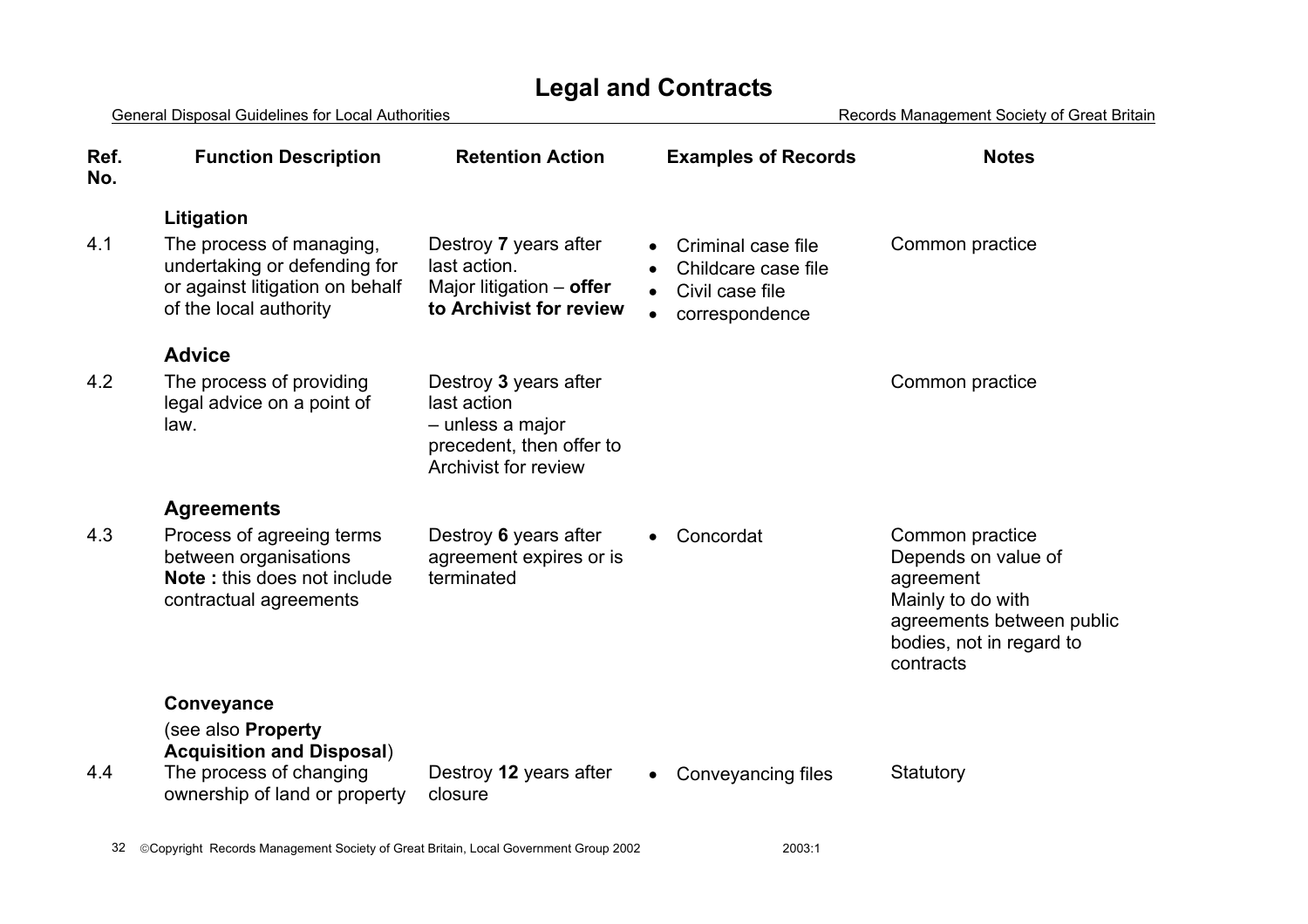| <b>General Disposal Guidelines for Local Authorities</b> |                                                                                                                                          |                                                                                                                                                      | Records Management Society of Great Britain                                                                                           |                 |  |
|----------------------------------------------------------|------------------------------------------------------------------------------------------------------------------------------------------|------------------------------------------------------------------------------------------------------------------------------------------------------|---------------------------------------------------------------------------------------------------------------------------------------|-----------------|--|
| Ref.<br>No.                                              | <b>Function Description</b>                                                                                                              | <b>Retention Action</b>                                                                                                                              | <b>Examples of Records</b>                                                                                                            | <b>Notes</b>    |  |
| 4.5                                                      | <b>Contracts and Tendering</b><br><b>Pre Contract Advice</b><br>The process of calling for<br>expressions of interest                    | Destroy 2 years after<br>contract let or not<br>proceeded with                                                                                       | • Expressions of Interest                                                                                                             | Common practice |  |
| 4.6                                                      | <b>Specification and Contract</b><br><b>Development</b><br>The process involved in the<br>development and<br>specification of a contract | <b>Ordinary Contracts</b><br>Destroy 6 years after<br>the terms of contract<br>have expired<br><b>Contracts Under Seal</b><br>Destroy 12 years after | Tender specification<br>Note: For project files<br>containing drafts leading to<br>a final version these<br>records can be destroyed. | Statutory       |  |

**Tender Issuing and Return** 

4.7 The process involved in the issuing and return of a tender start of contract

Destroy 1 year after

the terms of contract

have expired

• Opening notice • Tender envelope Common practice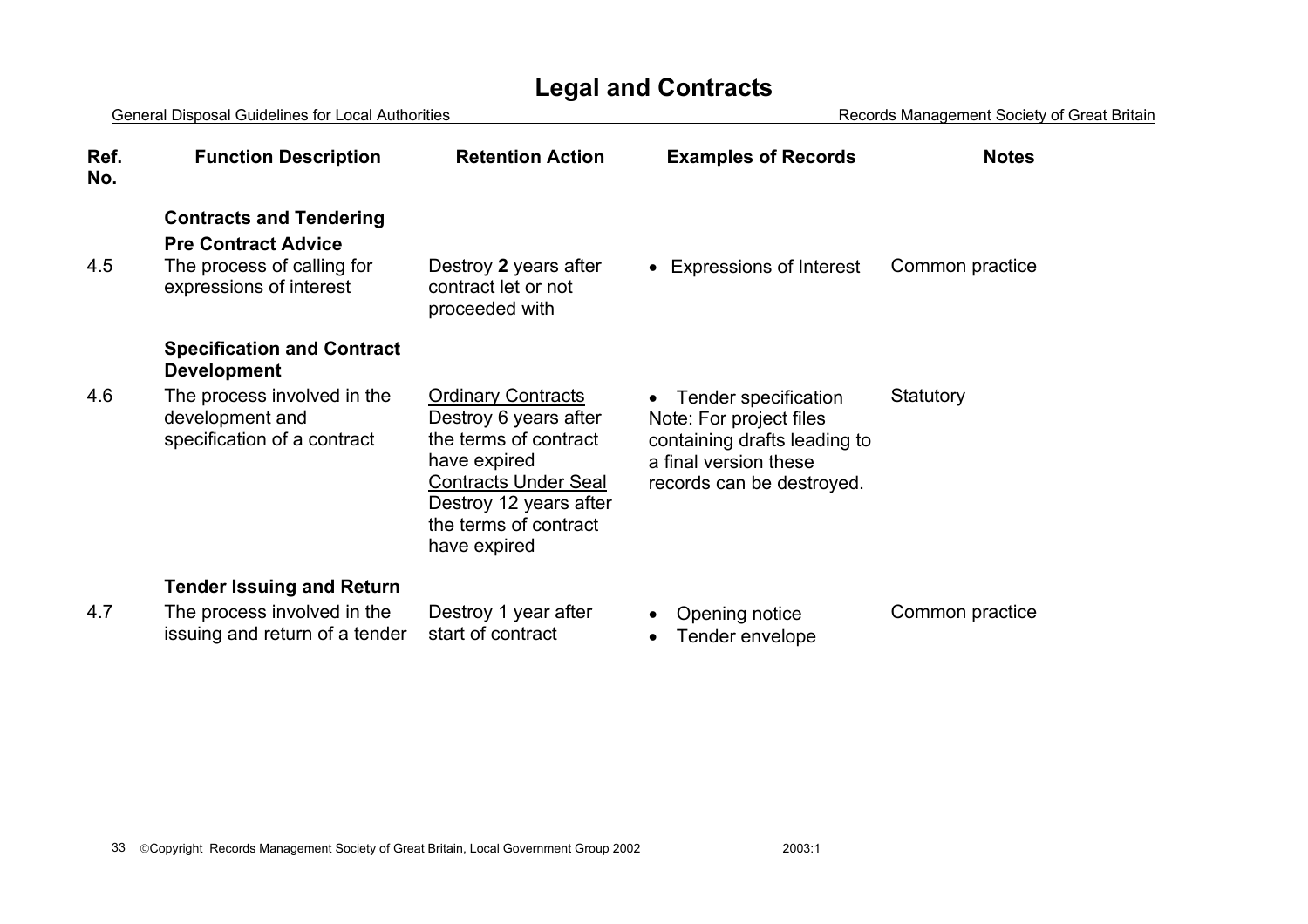| General Disposal Guidelines for Local Authorities |                                  |                                                                                                                                                                                                                            | Records Management Society of Great Britain        |                 |  |
|---------------------------------------------------|----------------------------------|----------------------------------------------------------------------------------------------------------------------------------------------------------------------------------------------------------------------------|----------------------------------------------------|-----------------|--|
| Ref.<br>No.                                       | <b>Function Description</b>      | <b>Retention Action</b>                                                                                                                                                                                                    | <b>Examples of Records</b>                         | <b>Notes</b>    |  |
| 4.8                                               | <b>Evaluation of Tender</b>      | <b>Ordinary Contracts</b><br>$\bullet$<br>Destroy 6 years after                                                                                                                                                            | <b>Evaluation criteria</b>                         | Statutory       |  |
|                                                   |                                  | the terms of contract<br>have expired<br><b>Contracts Under</b><br>$\bullet$<br>Seal Destroy 12<br>years after the terms<br>of contract have<br>expired                                                                    |                                                    |                 |  |
| 4.9                                               | Successful tender document       | <b>Ordinary Contracts</b><br>$\bullet$<br>Destroy 6 years after<br>the terms of contract<br>have expired<br><b>Contracts Under</b><br>$\bullet$<br>Seal Destroy 12<br>years after the terms<br>of contract have<br>expired | <b>Tender documents</b><br>Quotations<br>$\bullet$ | Statutory       |  |
| 4.10                                              | Unsuccessful tender<br>documents | Destroy 1 year after<br>start of contract                                                                                                                                                                                  | <b>Tender documents</b><br>Quotations              | Common practice |  |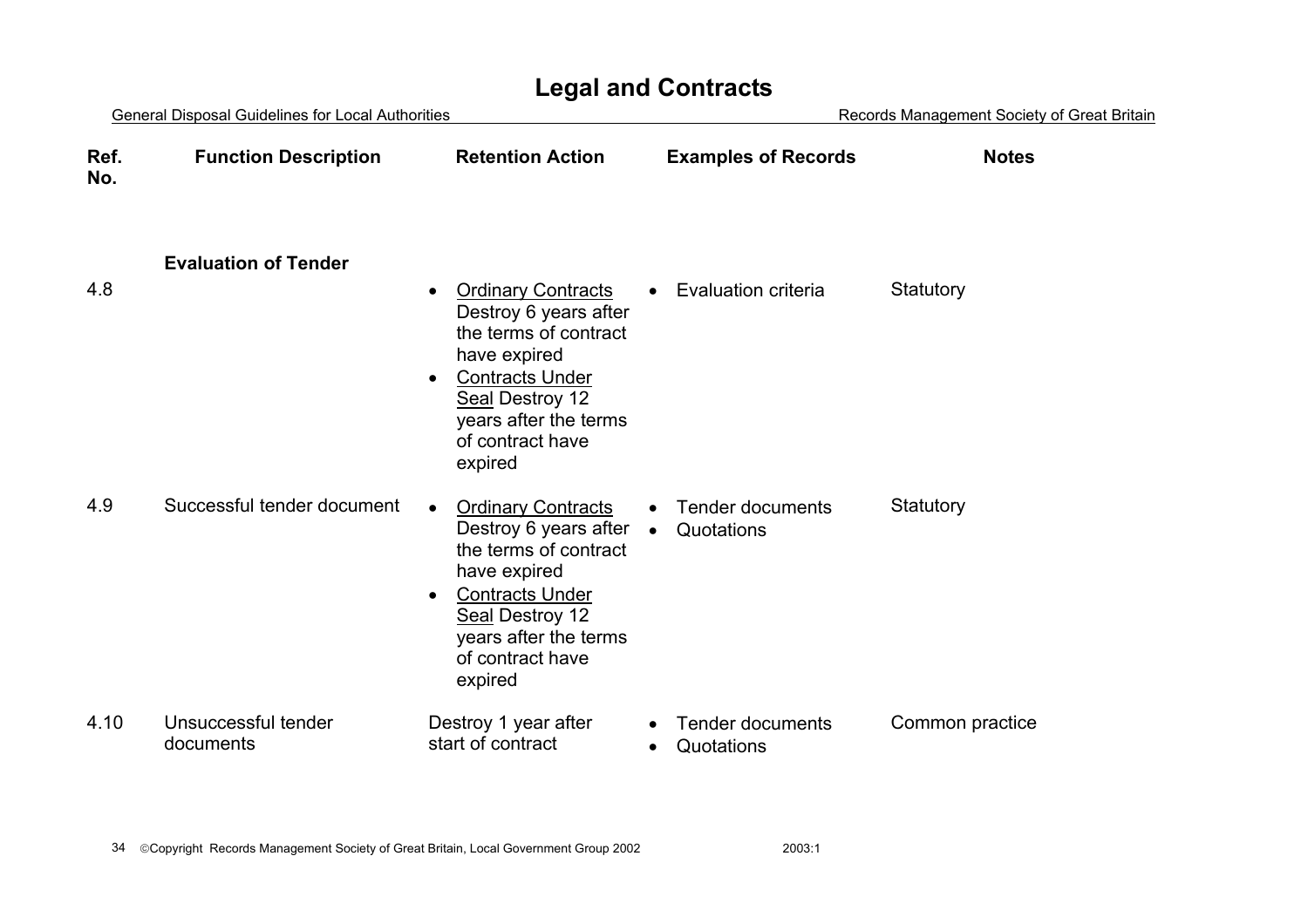| <b>General Disposal Guidelines for Local Authorities</b> |                                                                                                                                                      |                                                                                                                                                                                                                            | Records Management Society of Great Britain                                                  |                 |  |
|----------------------------------------------------------|------------------------------------------------------------------------------------------------------------------------------------------------------|----------------------------------------------------------------------------------------------------------------------------------------------------------------------------------------------------------------------------|----------------------------------------------------------------------------------------------|-----------------|--|
| Ref.<br>No.                                              | <b>Function Description</b>                                                                                                                          | <b>Retention Action</b>                                                                                                                                                                                                    | <b>Examples of Records</b>                                                                   | <b>Notes</b>    |  |
| 4.11                                                     | <b>Post Tender Negotiation</b><br>The process in negotiation of<br>a contract after a preferred<br>tender is selected<br><b>Awarding of contract</b> | Destroy 1 year after the<br>terms of contract have<br>expired                                                                                                                                                              | Clarification of contract<br>$\bullet$<br>Post tender negotiation<br>minutes                 | Common practice |  |
| 4.12                                                     | The process awarding of<br>contract                                                                                                                  | <b>Ordinary Contracts</b><br>$\bullet$<br>Destroy 6 years after<br>the terms of contract<br>have expired<br><b>Contracts Under</b><br>$\bullet$<br>Seal Destroy 12<br>years after the terms<br>of contract have<br>expired | Signed contract                                                                              | Statutory       |  |
|                                                          | <b>Contract Management</b>                                                                                                                           |                                                                                                                                                                                                                            |                                                                                              |                 |  |
| 4.13                                                     | Contract operation and<br>monitoring                                                                                                                 | Destroy 2 years after<br>the terms of contract<br>have expired                                                                                                                                                             | <b>Service Level</b><br>Agreements<br>Compliance reports<br>Performance reports<br>$\bullet$ | Common practice |  |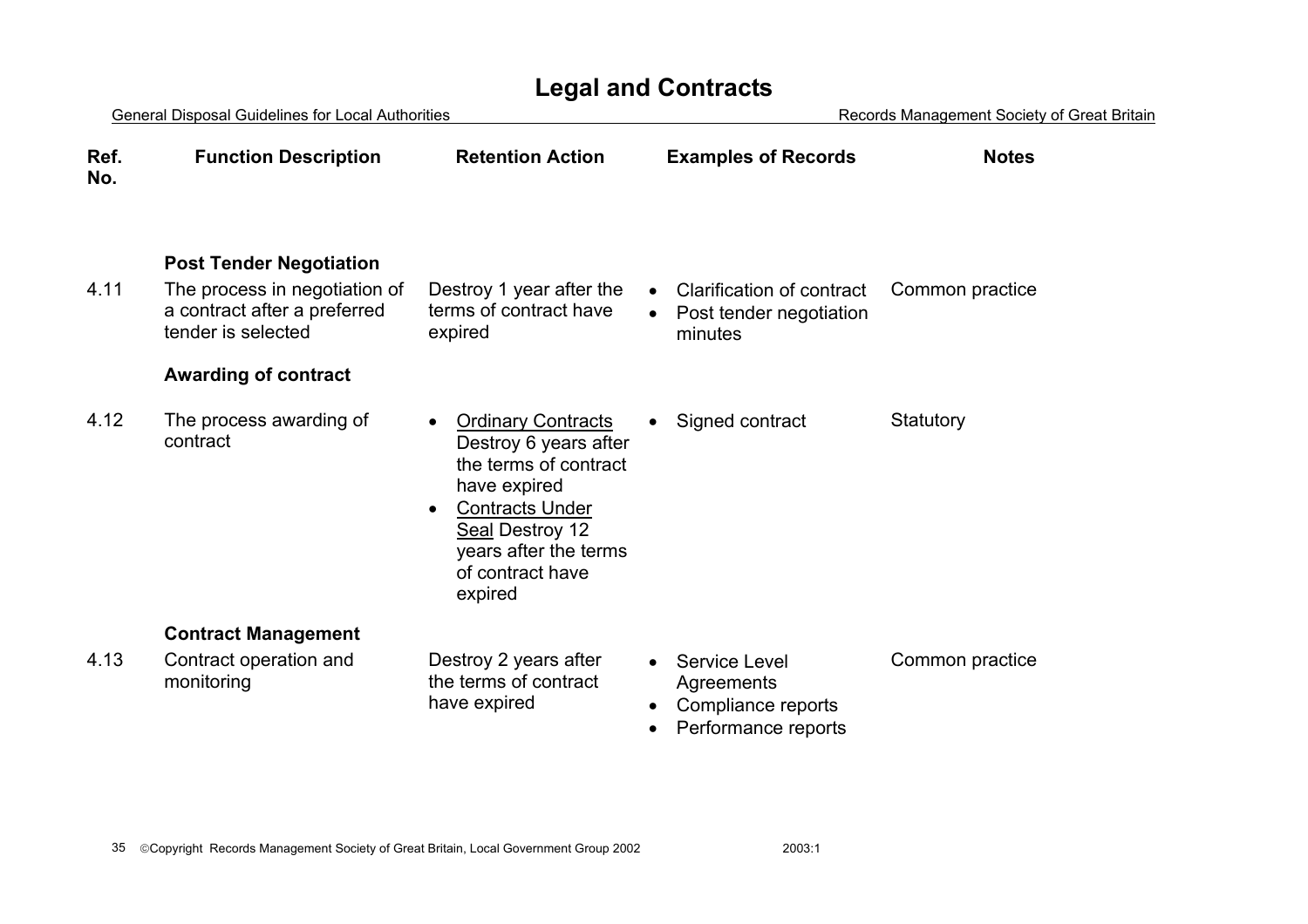| Ref.<br>No. | <b>Function Description</b>                             | <b>Retention Action</b>                                                                                                                                                                    | <b>Examples of Records</b>                                                                                                                                                                                  | <b>Notes</b> |
|-------------|---------------------------------------------------------|--------------------------------------------------------------------------------------------------------------------------------------------------------------------------------------------|-------------------------------------------------------------------------------------------------------------------------------------------------------------------------------------------------------------|--------------|
| 4.14        | Management and<br>amendment of contract                 | (a) Ordinary Contracts<br>Destroy 6 years after<br>the terms of contract<br>have expired<br>(b) Contracts Under<br>Seal Destroy 12<br>years after the terms<br>of contract have<br>expired | Minutes and papers of<br>$\bullet$<br>meetings<br>Changes to<br>$\bullet$<br>requirements<br>Variation forms<br>$\bullet$<br><b>Extension of contract</b><br>$\bullet$<br>Complaints<br>Disputes on payment | Statutory    |
|             | <b>Tenancy Agreements</b>                               |                                                                                                                                                                                            |                                                                                                                                                                                                             |              |
| 4.15        | The process of awarding<br>tenancies in welfare housing | <b>Ordinary Tenancy</b><br>a)<br>Destroy 6 years after<br>the terms of<br>agreement have<br>expired                                                                                        | Signed tenancy<br>$\bullet$<br>agreements<br>Sealed tenancy<br>$\bullet$<br>agreements                                                                                                                      | Statutory    |
|             |                                                         | b) Tenancy Under Seal<br>Destroy 12 years<br>after the terms of<br>agreement have<br>expired                                                                                               |                                                                                                                                                                                                             |              |
|             |                                                         |                                                                                                                                                                                            |                                                                                                                                                                                                             |              |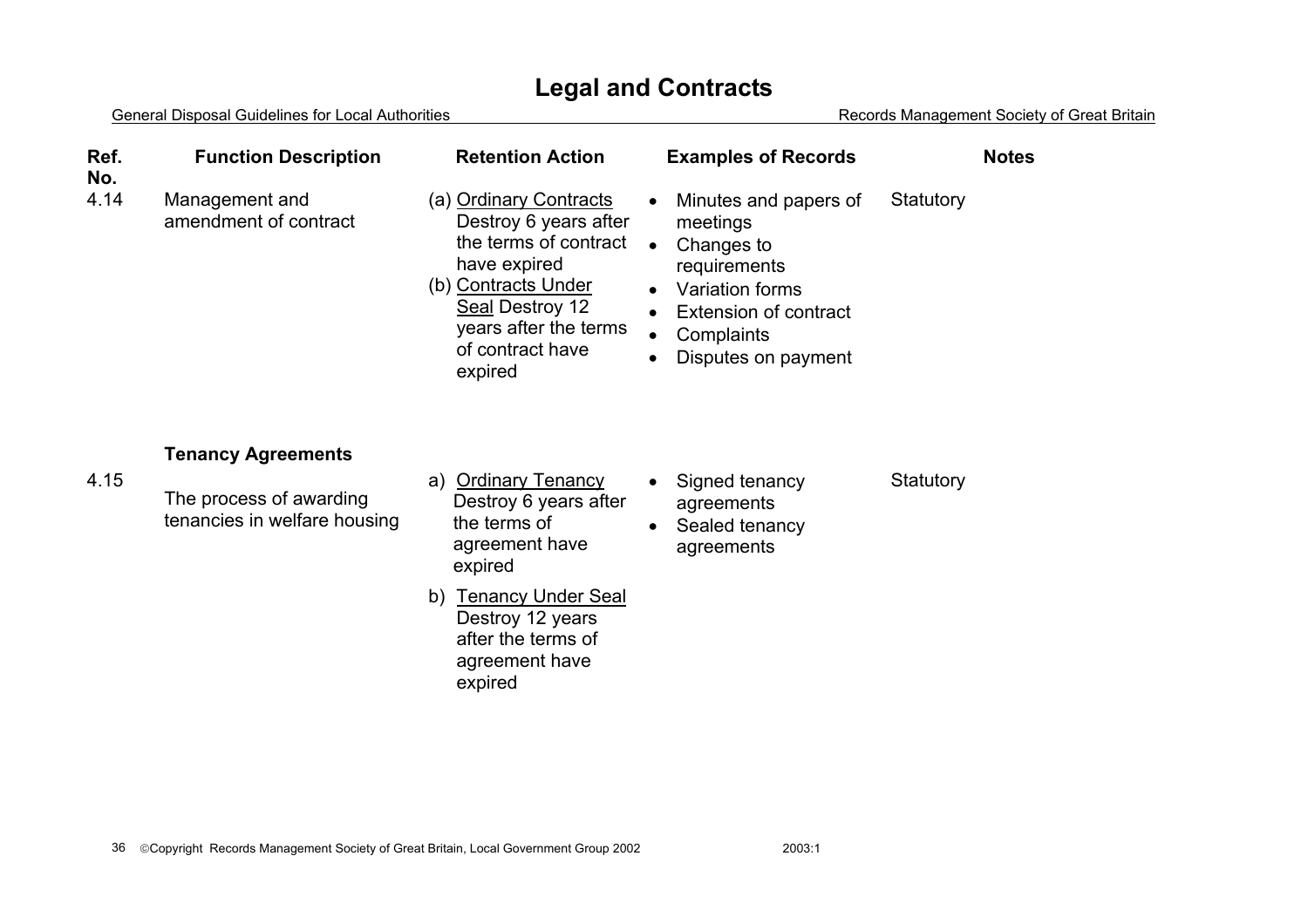# **Statutory Services**

| <b>General Disposal Guidelines for Local Authorities</b> |                                                                                  |                                                                                                               | Records Management Society of Great Britain                           |                             |  |
|----------------------------------------------------------|----------------------------------------------------------------------------------|---------------------------------------------------------------------------------------------------------------|-----------------------------------------------------------------------|-----------------------------|--|
| Ref.<br>No.                                              | <b>Function Description</b>                                                      | <b>Retention Action</b>                                                                                       | <b>Examples of Records</b>                                            | <b>Notes</b>                |  |
|                                                          | <b>Registrars of Births</b><br><b>Deaths And Marriages</b>                       |                                                                                                               |                                                                       |                             |  |
|                                                          | <b>Registration</b>                                                              |                                                                                                               |                                                                       |                             |  |
| 5.1                                                      | Process of the summary<br>registration of a birth,<br>death or marriage          | Permanent. Offer to<br>Archivist.<br>Transfer to Place of<br>Deposit after administrative<br>use is concluded | Deaths register<br><b>Births register</b><br>Marriage register        | Common practice             |  |
| 5.2                                                      | Process of certification of<br>the registration of a birth,<br>death or marriage | Destroy 7 years after last<br>action                                                                          | <b>Birth certificate</b><br>Death certificate<br>Marriage certificate | Common practice             |  |
|                                                          | <b>Marriage Services</b>                                                         |                                                                                                               |                                                                       |                             |  |
| 5.3                                                      | Process of conducting a<br>marriage service                                      | Destroy 3 years after last<br>action                                                                          |                                                                       | Common practice             |  |
|                                                          | <b>Notices</b>                                                                   |                                                                                                               |                                                                       |                             |  |
| 5.4                                                      | Process of notification in<br>relation to birth, death or<br>marriage            | Destroy 2 years after last<br>action                                                                          | <b>Wedding banns</b><br>Notice of marriage                            | Common practice             |  |
|                                                          | <b>Coroners</b>                                                                  |                                                                                                               |                                                                       |                             |  |
| 5.5                                                      | Summary registration of<br>reported deaths                                       | Permanent. Offer to<br>Archivist.<br>Transfer to place of deposit<br>after administrative use is<br>concluded | Reported deaths<br>register                                           | Set by Public Record Office |  |
| 37                                                       |                                                                                  | ©Copyright Records Management Society of Great Britain, Local Government Group 2002                           | 2003:1                                                                |                             |  |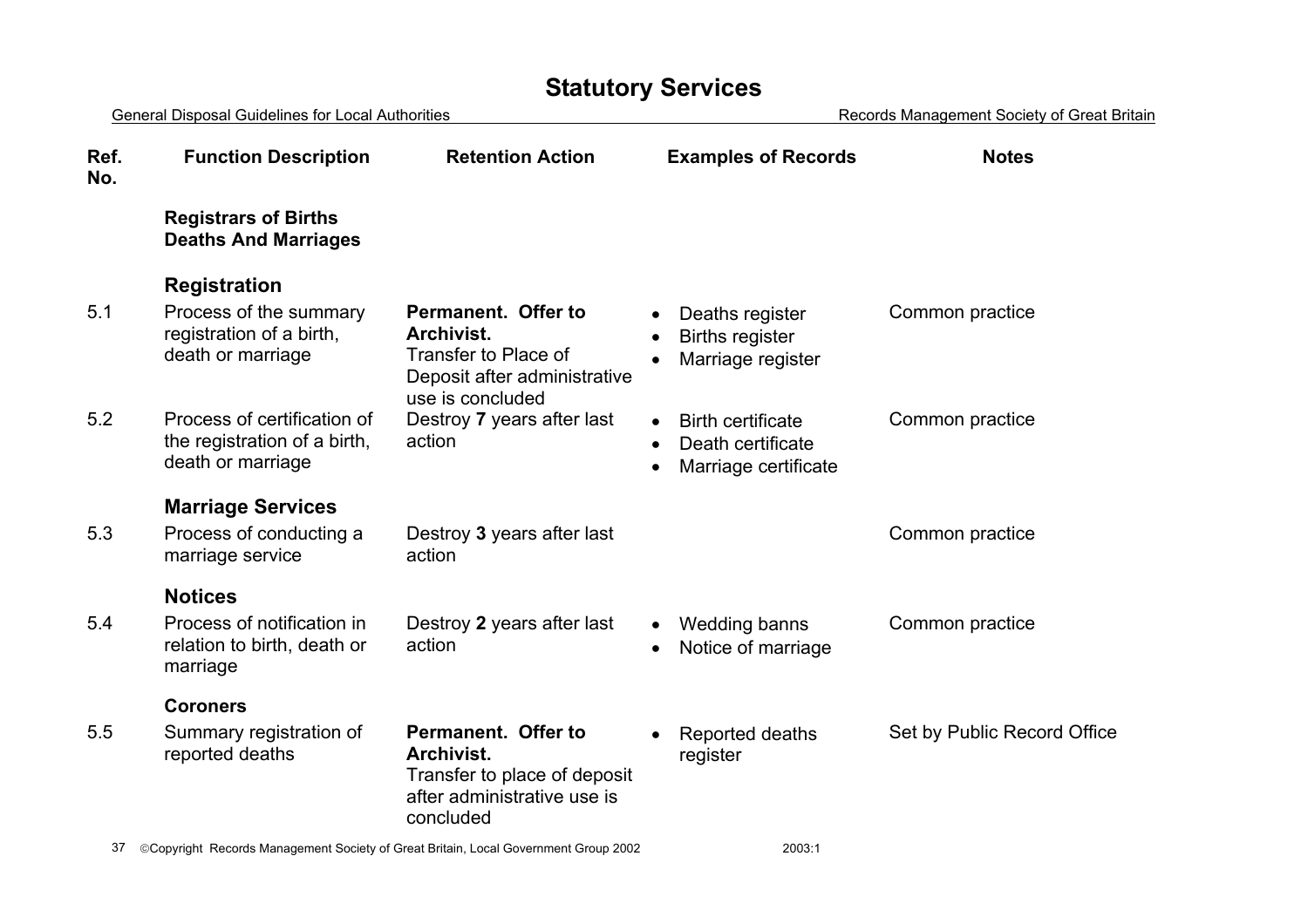# **Statutory Services**

| <b>General Disposal Guidelines for Local Authorities</b> |                                                                                                                                                      |                                                                                                                                 | Records Management Society of Great Britain |                                                                                                                                                                                                                                                                |  |
|----------------------------------------------------------|------------------------------------------------------------------------------------------------------------------------------------------------------|---------------------------------------------------------------------------------------------------------------------------------|---------------------------------------------|----------------------------------------------------------------------------------------------------------------------------------------------------------------------------------------------------------------------------------------------------------------|--|
| Ref.<br>No.                                              | <b>Function Description</b>                                                                                                                          | <b>Retention Action</b>                                                                                                         | <b>Examples of Records</b>                  | <b>Notes</b>                                                                                                                                                                                                                                                   |  |
|                                                          | Coroner's case work<br>For further information<br>please refer to Home<br>Office website<br>www.homeoffice.gov.uk/<br>circulars/1999/hoc9959.<br>htm |                                                                                                                                 |                                             |                                                                                                                                                                                                                                                                |  |
| 5.6                                                      | The process and actions of<br>inquiring into deaths which<br>do not proceed to an<br>inquest.                                                        | Destroy 15 years after last<br>action                                                                                           | Coroner's case files<br>$\bullet$           | Set by Public Record Office                                                                                                                                                                                                                                    |  |
| 5.7                                                      | The process and actions of<br>inquiring into deaths which<br>proceed to an inquest                                                                   | Permanent. Offer to<br><b>Archivist for review.</b><br>Transfer to place of deposit<br>after administrative use is<br>concluded | Coroner's case files                        | Set by Public Record Office<br>Can be sampled according<br>to<br>set a precedent in law or<br>$\bullet$<br>practice;<br>Relate to an individual,<br>$\bullet$<br>accident or crime subject<br>to prolonged or repeated<br>interest from the national<br>media. |  |
| 5.8                                                      | <b>Treasure Trove</b><br>The process and actions of<br>Treasure inquests                                                                             | Destroy 2 years after last<br>action                                                                                            |                                             | Set by Public Record Office                                                                                                                                                                                                                                    |  |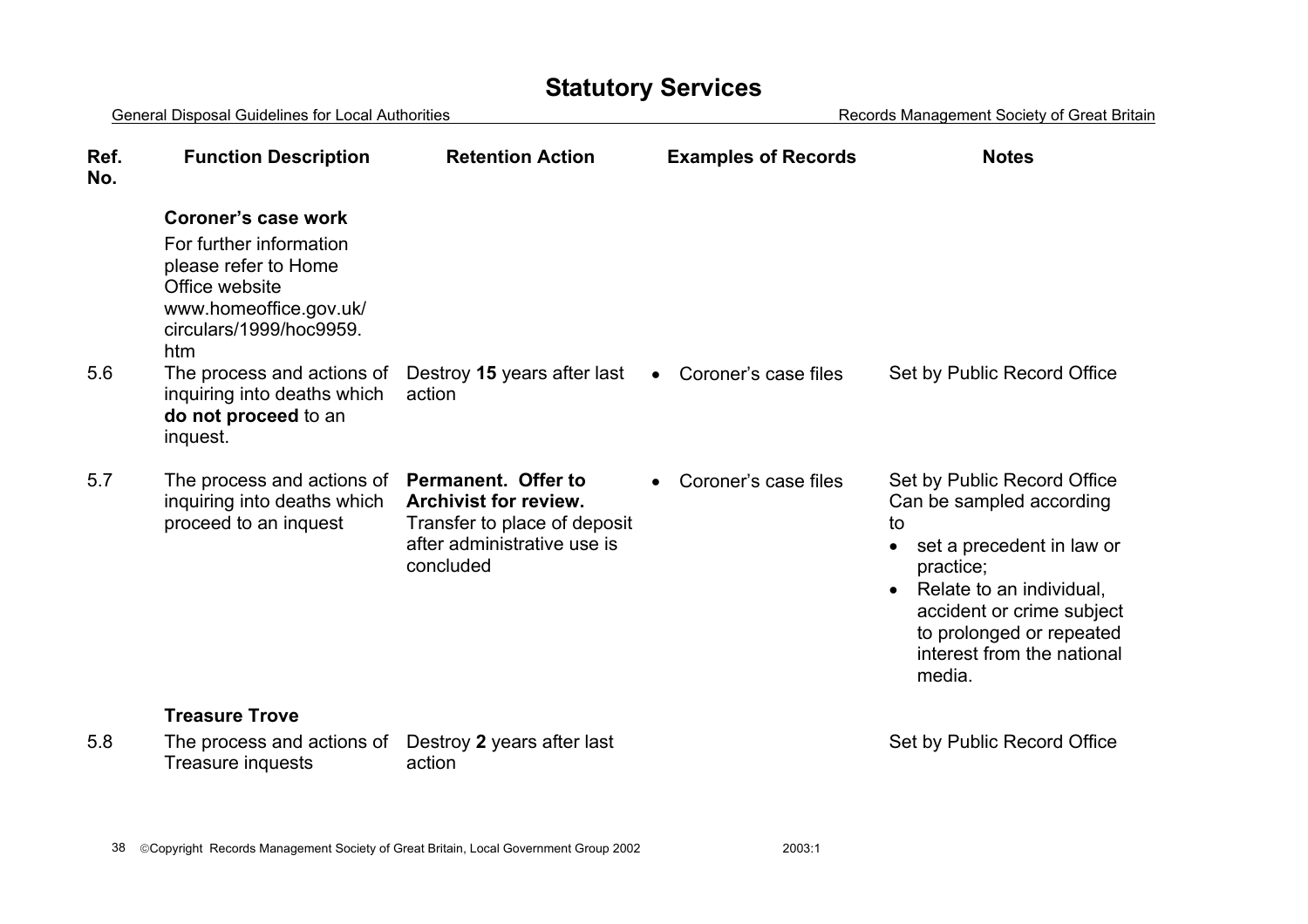# **Statutory Services**

|             | <b>General Disposal Guidelines for Local Authorities</b> |                         |                            | Records Management Society of Great Britain |
|-------------|----------------------------------------------------------|-------------------------|----------------------------|---------------------------------------------|
| Ref.<br>No. | <b>Function Description</b>                              | <b>Retention Action</b> | <b>Examples of Records</b> | <b>Notes</b>                                |
| $ \sim$     | .                                                        |                         |                            |                                             |

#### 5.9 **Magistrates**

 Refer to Lord Chancellor's publications (see Appendix. A)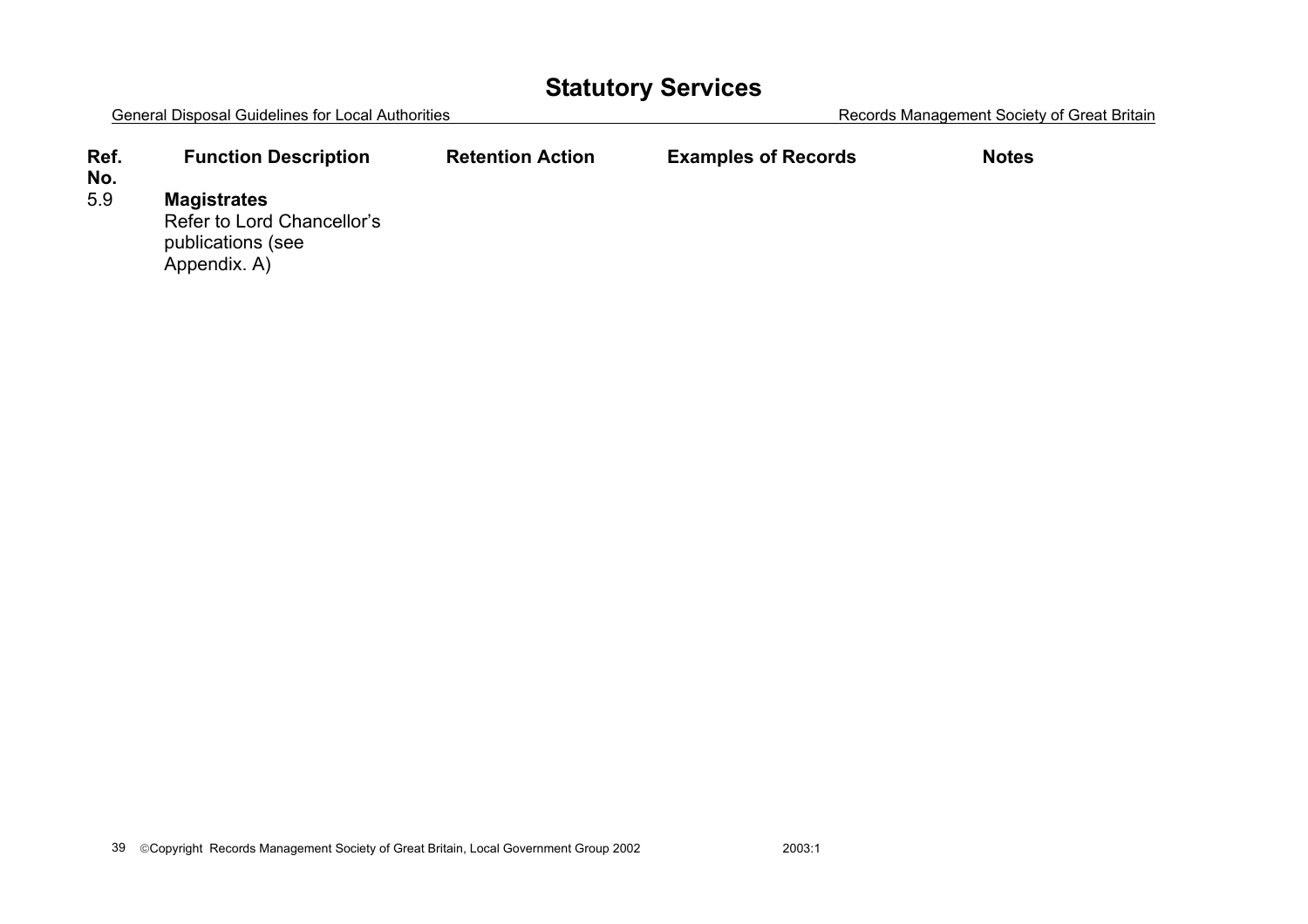| <b>General Disposal Guidelines for Local Authorities</b> |                                                                                                                                                                                                                                                                                                                  |                                                                                                                                 | Records Management Society of Great Britain                                                                                                                                                                                                                                         |                 |
|----------------------------------------------------------|------------------------------------------------------------------------------------------------------------------------------------------------------------------------------------------------------------------------------------------------------------------------------------------------------------------|---------------------------------------------------------------------------------------------------------------------------------|-------------------------------------------------------------------------------------------------------------------------------------------------------------------------------------------------------------------------------------------------------------------------------------|-----------------|
| Ref.<br>No.                                              | <b>Function Description</b>                                                                                                                                                                                                                                                                                      | <b>Retention Action</b>                                                                                                         | <b>Examples of Records</b>                                                                                                                                                                                                                                                          | <b>Notes</b>    |
|                                                          | <b>Personnel administration</b>                                                                                                                                                                                                                                                                                  |                                                                                                                                 |                                                                                                                                                                                                                                                                                     |                 |
| 6.1                                                      | Summary management<br>systems that allow the<br>monitoring & management<br>of employees in summary<br>form<br><u>Note: The summary</u><br>information that this record<br>class attempts to capture<br><u>is - </u><br>Name<br><b>DOB</b><br>Date of appointment<br>Work history details<br>Position/designation | Permanent. Offer to<br><b>Archivist for review.</b><br>Transfer to place of deposit<br>after administrative use is<br>concluded | <b>Employment Register</b><br>- Permanent Staff<br><b>Employment Register</b><br>- Temporary Staff<br><b>Employment Register</b><br>- Casual Staff<br>Registers of<br>personnel files<br><b>Personal History</b><br>cards<br>Superannuation<br>history card<br>Salary master record | Common practice |
|                                                          | Titles & dates held                                                                                                                                                                                                                                                                                              |                                                                                                                                 |                                                                                                                                                                                                                                                                                     |                 |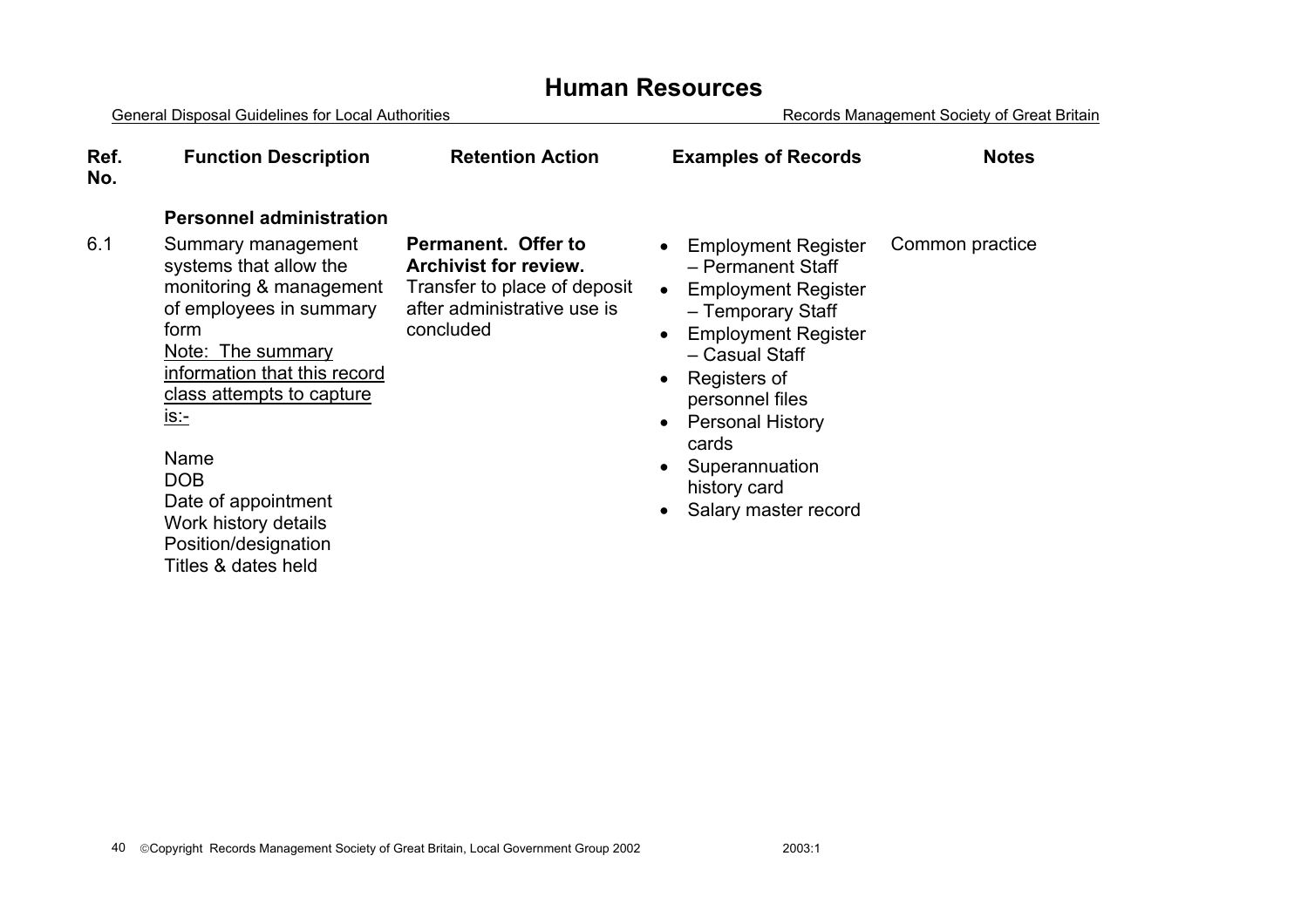| Ref.<br>No. | <b>Function Description</b>                                                                                                                                                                                  | <b>Retention Action</b>                              | <b>Examples of Records</b>                                                                                                                                                                                                                                                                                                                                                                                                                                              | <b>Notes</b>    |
|-------------|--------------------------------------------------------------------------------------------------------------------------------------------------------------------------------------------------------------|------------------------------------------------------|-------------------------------------------------------------------------------------------------------------------------------------------------------------------------------------------------------------------------------------------------------------------------------------------------------------------------------------------------------------------------------------------------------------------------------------------------------------------------|-----------------|
| 6.2         | The process of<br>administering employees to<br>ensure that entitlements &<br>obligations are in<br>accordance with agreed<br>employment requirements<br>Records containing<br>superannuation<br>information | Destroy 6 years from date of<br>last pension payment | Medical clearance<br>$\bullet$<br>Letter of appointment<br>$\bullet$<br>Letter of acceptance<br>$\bullet$<br>Details of assigned<br>$\bullet$<br>duties<br><b>Probation reports</b><br>$\bullet$<br><b>Medical examinations</b><br>$\bullet$<br>Personal particulars<br>$\bullet$<br>Educational<br>$\bullet$<br>qualifications<br>Declarations of<br>$\bullet$<br>pecuniary interests<br>Secrecy undertakings<br>$\bullet$<br><b>Employment contracts</b><br>$\bullet$ | Common practice |
| 6.3         | Records relating to staff                                                                                                                                                                                    | Termination + 25 years                               |                                                                                                                                                                                                                                                                                                                                                                                                                                                                         |                 |

- working with children
- 6.4 All other records Termination + 6 years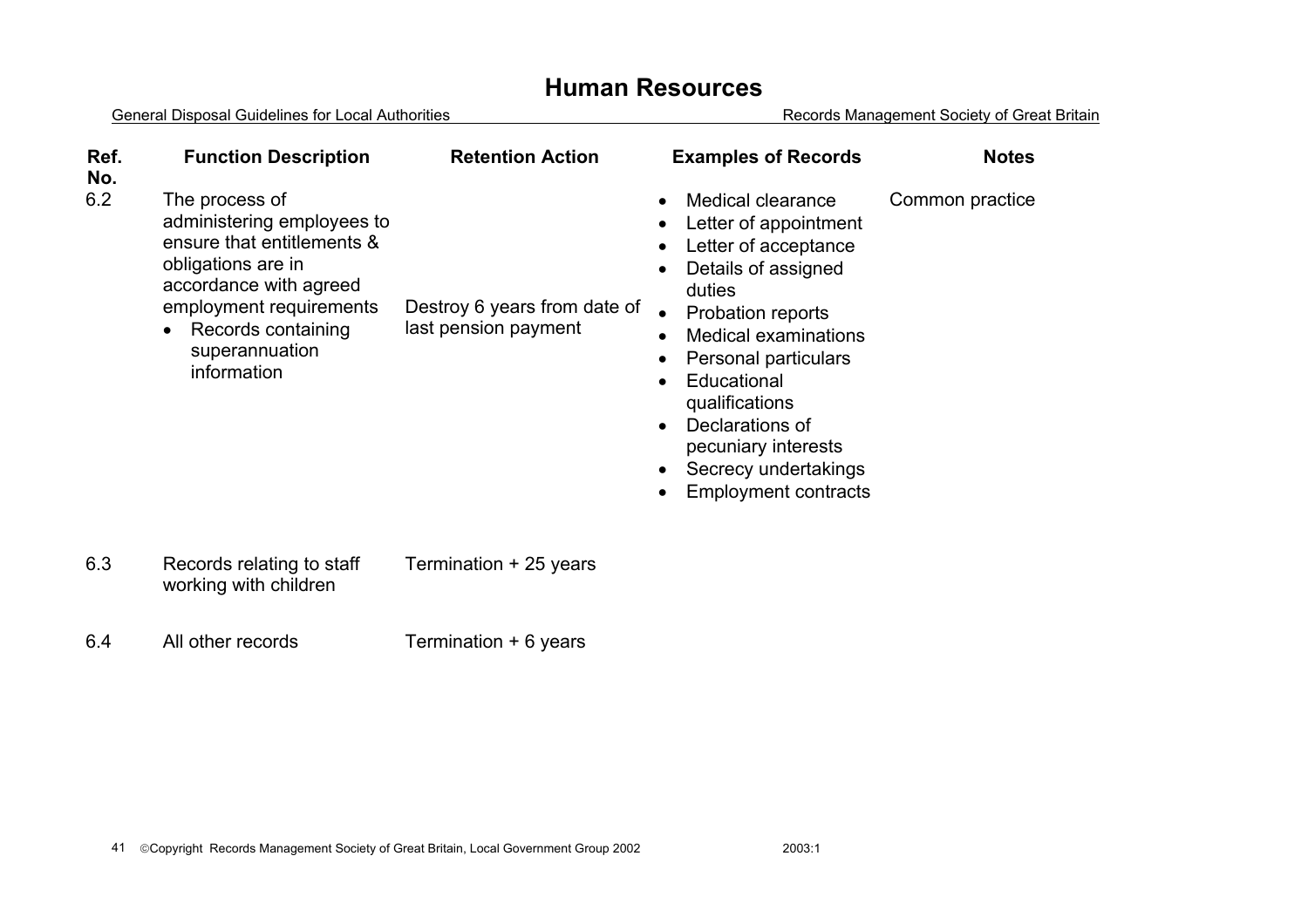| <b>General Disposal Guidelines for Local Authorities</b> |                                                                                               |                                                                                                                                                                                                                                                               | Records Management Society of Great Britain                                                              |                                                                                                                                                                                                                                                  |  |
|----------------------------------------------------------|-----------------------------------------------------------------------------------------------|---------------------------------------------------------------------------------------------------------------------------------------------------------------------------------------------------------------------------------------------------------------|----------------------------------------------------------------------------------------------------------|--------------------------------------------------------------------------------------------------------------------------------------------------------------------------------------------------------------------------------------------------|--|
| Ref.<br>No.                                              | <b>Function Description</b>                                                                   | <b>Retention Action</b>                                                                                                                                                                                                                                       | <b>Examples of Records</b>                                                                               | <b>Notes</b>                                                                                                                                                                                                                                     |  |
|                                                          | <b>Employee and Industrial</b><br><b>Relations</b>                                            |                                                                                                                                                                                                                                                               |                                                                                                          |                                                                                                                                                                                                                                                  |  |
| 6.5                                                      | Identification &<br>development of significant<br>directions concerning<br>industrial matters | Permanent. Offer to<br><b>Archivist for review.</b><br>Transfer to place of deposit<br>after administrative use is<br>concluded                                                                                                                               | Generic agreements<br>and awards<br><b>Negotiations</b><br><b>Disputes</b><br>$\bullet$<br>Claims lodged | Common practice                                                                                                                                                                                                                                  |  |
| 6.6                                                      | Liaison processes of minor<br>and routine industrial<br>matters                               | Destroy 2 years after<br>administrative use is<br>concluded                                                                                                                                                                                                   | Daily industrial<br>$\bullet$<br>relations management                                                    | Common practice                                                                                                                                                                                                                                  |  |
| 6.7                                                      | Processing of disciplinary<br>and grievances<br>investigations where<br>proved                | Oral Warning – 6 months<br>Written Warning - 1 year<br>Final Warning - 18 months<br>The above warnings to be<br>removed & destroyed after<br>the relevant time has 'spent'.<br><b>Warnings Involving Children</b><br>- Placed on personal file<br>permanently | <b>Disciplinary</b><br>$\bullet$                                                                         | For all practical purposes<br>this function would not be<br>subject to records<br>management, except for<br>Warnings Involving Children,<br>which remain on the<br>personal file permanently for<br>reference purposes.<br>(See 29.1.3 & 29.1.4) |  |
| 6.8                                                      | Processing of disciplinary<br>and grievances<br>investigations where<br>unfounded             | Destroy immediately after<br>the grievance has been<br>found to be have been<br>unfounded; or after appeal                                                                                                                                                    | Disciplinary<br>$\bullet$                                                                                | Common practice                                                                                                                                                                                                                                  |  |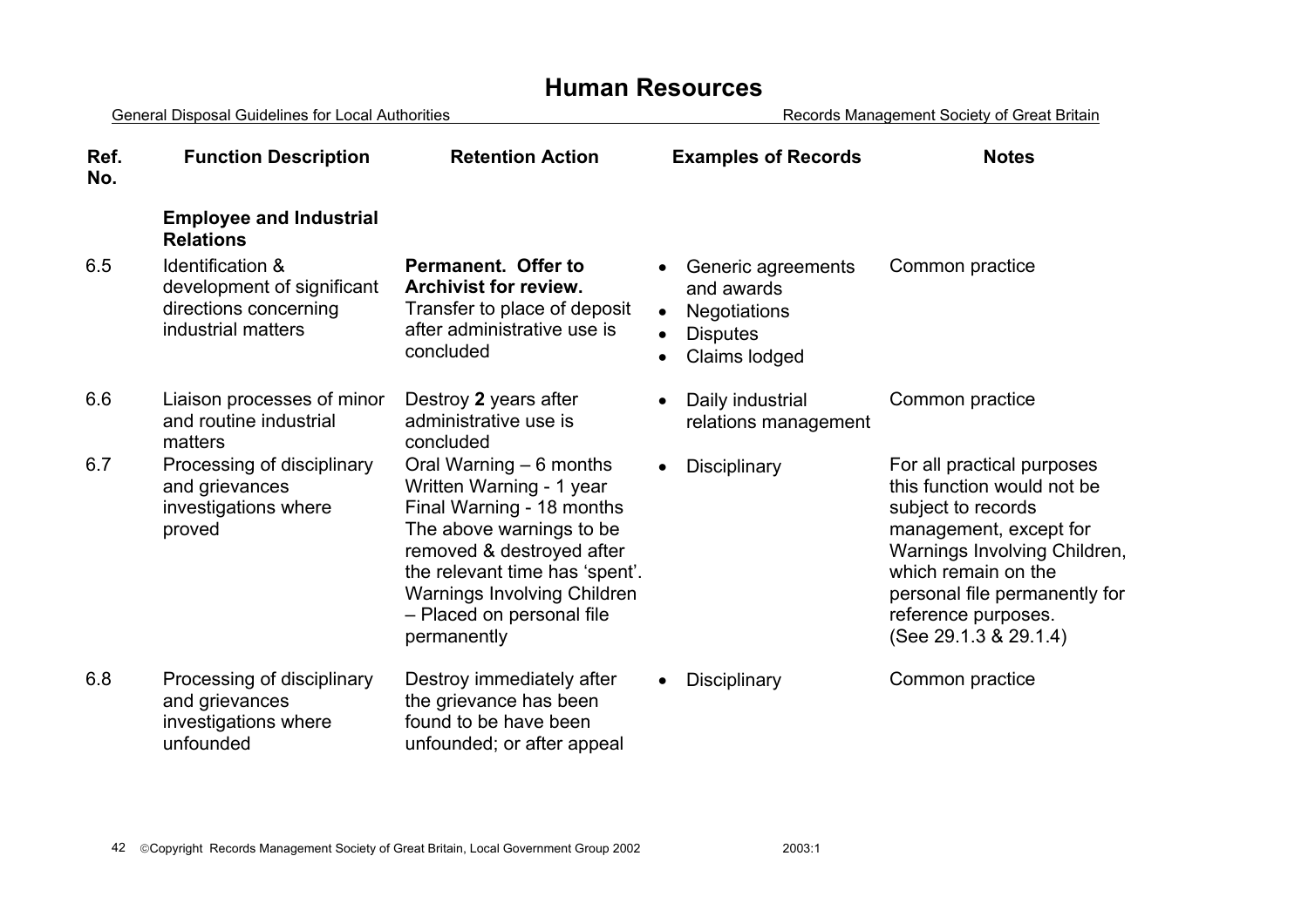| <b>General Disposal Guidelines for Local Authorities</b> |                                                                                                                                                                                                      |                              | Records Management Society of Great Britain                                                                                                  |                 |
|----------------------------------------------------------|------------------------------------------------------------------------------------------------------------------------------------------------------------------------------------------------------|------------------------------|----------------------------------------------------------------------------------------------------------------------------------------------|-----------------|
| Ref.<br>No.                                              | <b>Function Description</b>                                                                                                                                                                          | <b>Retention Action</b>      | <b>Examples of Records</b>                                                                                                                   | <b>Notes</b>    |
| 6.9                                                      | <b>Equal Employment</b><br><b>Opportunities</b><br>The process of                                                                                                                                    | Destroy 5 years after action |                                                                                                                                              | Common practice |
|                                                          | investigation and reporting<br>on specific cases to ensure<br>that entitlements &<br>obligations are in<br>accordance with agreed<br><b>Equal Employment</b><br>Opportunities guidelines<br>policies | completed                    |                                                                                                                                              |                 |
|                                                          | <b>Occupational Health</b>                                                                                                                                                                           |                              |                                                                                                                                              |                 |
| 6.10                                                     | The process of checking<br>and ensuring the health of<br>staff                                                                                                                                       | Destroy 75 years after DOB   | Health questionnaire<br>$\bullet$<br><b>Medical clearance</b><br>$\bullet$<br>Adjustment to work<br>place<br>Restrictions<br>Recommendations | Common practice |
|                                                          |                                                                                                                                                                                                      |                              |                                                                                                                                              |                 |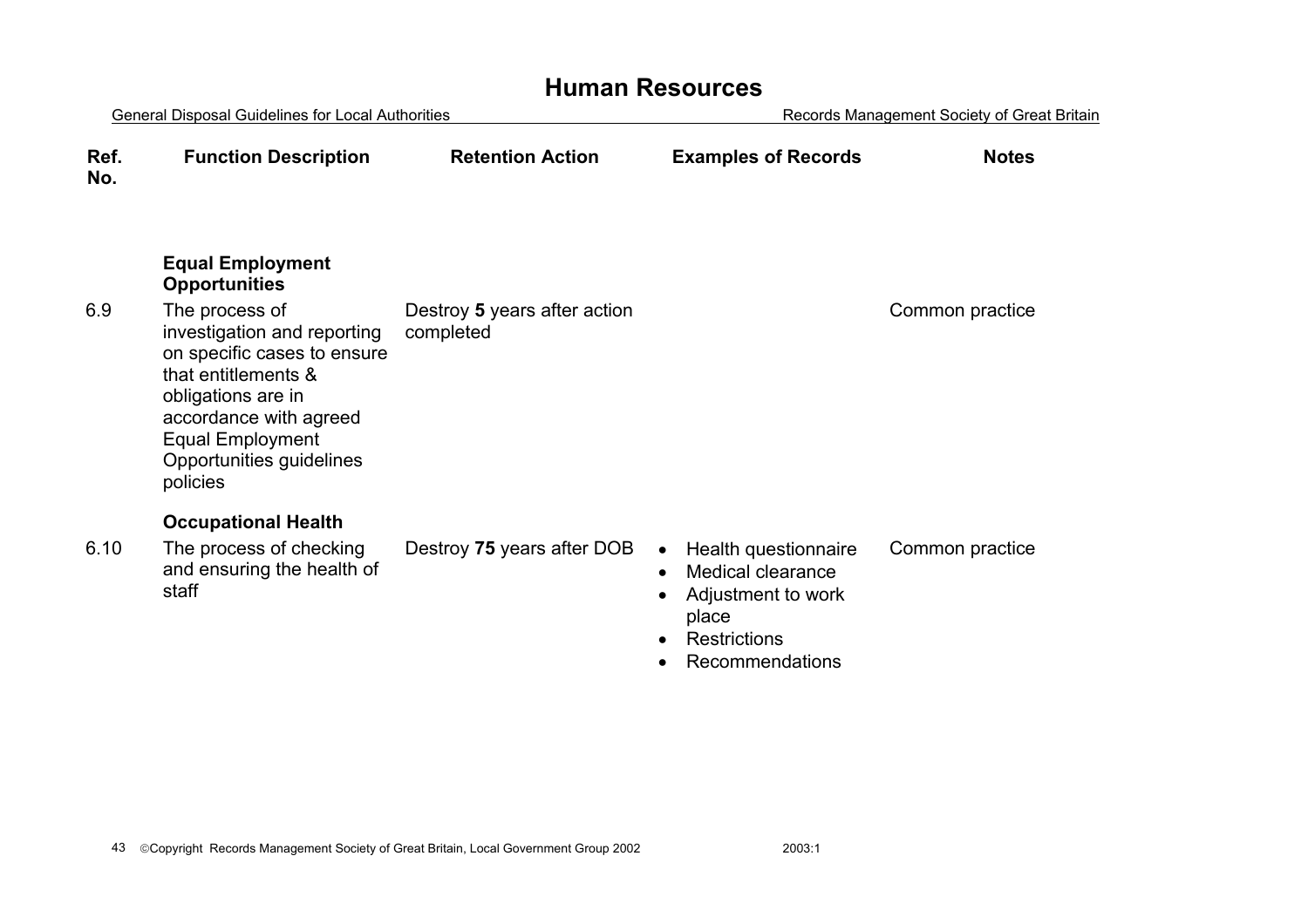General Disposal Guidelines for Local Authorities **Records Management Society of Great Britain Ref. No.Function Description Retention Action Examples of Records Notes Recruitment** 6.11 The selection of an individual for an established position Destroy **1** year after recruitment has been finalised (For letter of appointment for successful candidate use employment conditions) • Advertisements • Applications • Referee reports • Interview reports **Unsuccessful** applicants Common practice **Staff Monitoring**  6.12 Performance Destroy **5** years after action completed Probation reports • Performance plans Common practice 6.13 Process of monitoring staff leave and attendance Destroy **2** years after action completed • Sick leave • Jury service Study leave • Special and personal leave • Attendance books • Flexitime sheets • Leave applications • Clock on/off cards • Annual leave Common practice

#### **Staff Retention**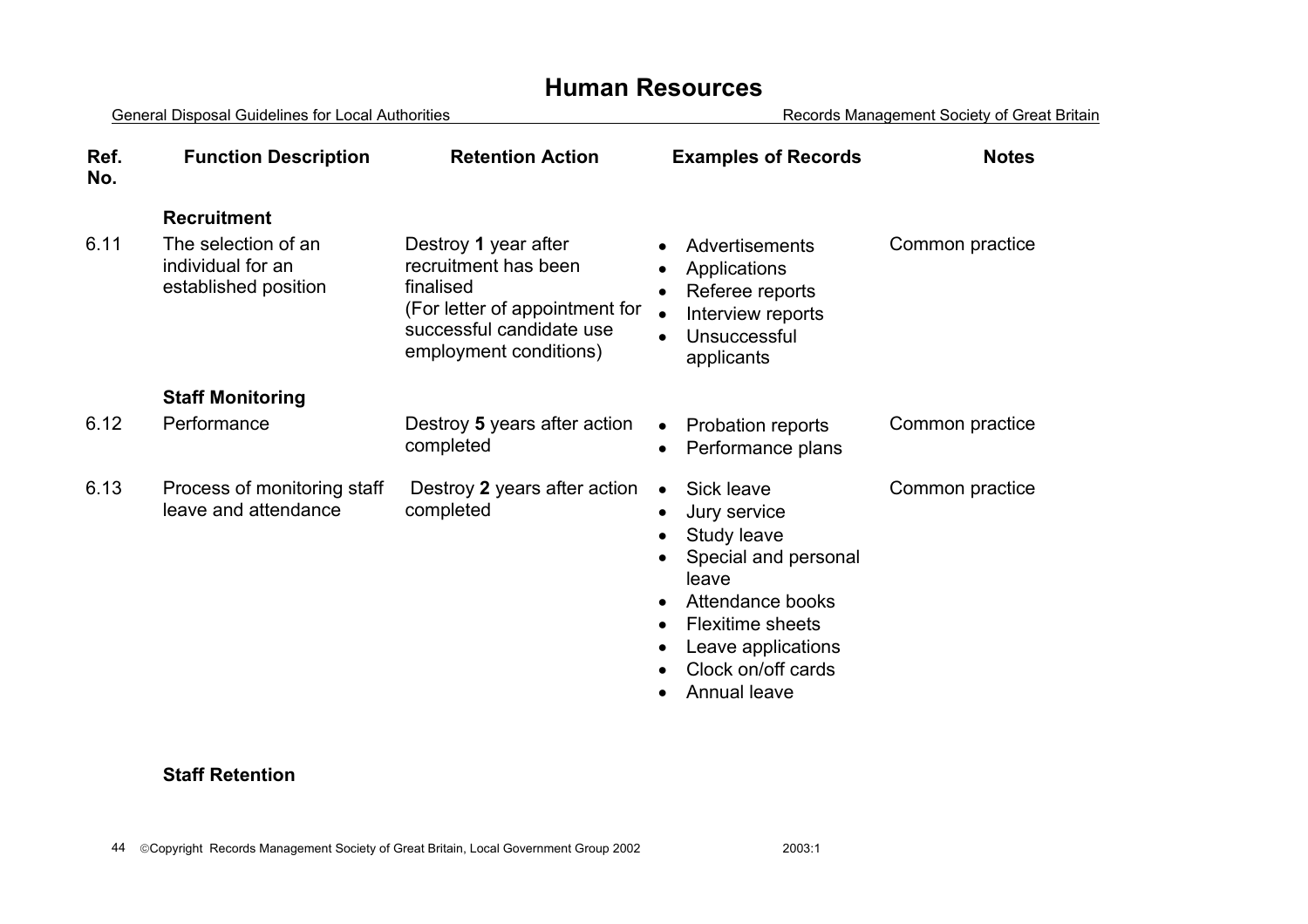| Ref.<br>No. | <b>Function Description</b>                                                                         | <b>Retention Action</b>                                                                                                                      | <b>Examples of Records</b>                                                                                | <b>Notes</b>                                                                                  |
|-------------|-----------------------------------------------------------------------------------------------------|----------------------------------------------------------------------------------------------------------------------------------------------|-----------------------------------------------------------------------------------------------------------|-----------------------------------------------------------------------------------------------|
| 6.14        | <b>Financial reward</b>                                                                             | Destroy 7 years after action<br>completed                                                                                                    |                                                                                                           | Common practice<br>All records relating to actual<br>payments are dealt with<br>under finance |
| 6.15        | Other strategy                                                                                      | Destroy 3 years after action<br>completed                                                                                                    |                                                                                                           | Common practice                                                                               |
|             | <b>Termination</b>                                                                                  |                                                                                                                                              |                                                                                                           |                                                                                               |
| 6.16        | The process of termination<br>of staff through voluntary<br>redundancy, dismissal and<br>retirement | Destroy 6 years after<br>termination<br>If a pension is paid then<br>records should be destroyed<br>6 years after last payment of<br>pension | Resignation<br><b>Redundancy (Section</b><br>188)<br><b>Dismissal</b><br>Death<br>$\bullet$<br>Retirement | Common practice                                                                               |
|             | <b>Training and</b><br><b>Development</b>                                                           |                                                                                                                                              |                                                                                                           |                                                                                               |
| 6.17        | Routine staff training<br>processes, not<br>occupational health and<br>safety or children related   | Destroy 2 years after action<br>completed                                                                                                    | Course individual staff<br>assessment                                                                     | Common practice                                                                               |
| 6.18        | Training (concerning<br>children)                                                                   | Destroy 35 years after<br>training completed, or last<br>entry                                                                               | Course individual staff<br>assessment<br>training register                                                | Common practice                                                                               |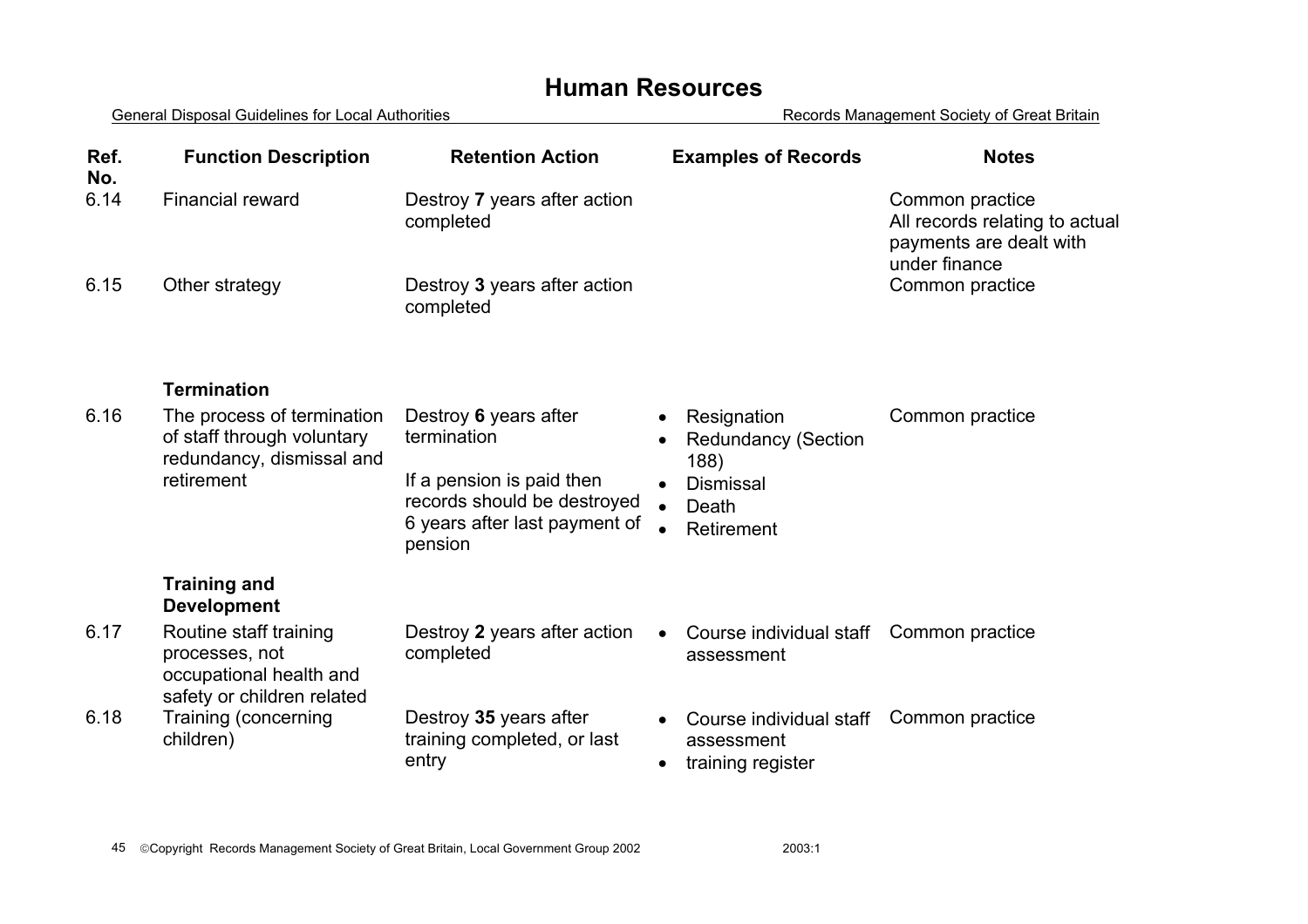| Ref.<br>No. | <b>Function Description</b>                                                                                                                           | <b>Retention Action</b>                                                                                               | <b>Examples of Records</b>             | <b>Notes</b>    |
|-------------|-------------------------------------------------------------------------------------------------------------------------------------------------------|-----------------------------------------------------------------------------------------------------------------------|----------------------------------------|-----------------|
| 6.19        | Training (occupational<br>health and safety training)                                                                                                 | Destroy 50 years after<br>training completed                                                                          | OH&S training register<br>$\bullet$    | Common practice |
|             |                                                                                                                                                       | Individual course<br>assessment records should<br>be destroyed once the<br>training has been renewed<br>every 3 years |                                        |                 |
| 6.20        | Training (materials)                                                                                                                                  | Destroy 1 year after course<br>is superseded                                                                          |                                        | Common practice |
| 6.21        | Training (proof of<br>completion)                                                                                                                     | Destroy 7 years after action<br>completed                                                                             | Certificates<br>Awards<br>Exam results | Common practice |
|             | <b>Appointments of</b><br><b>Statutory Officers</b>                                                                                                   |                                                                                                                       |                                        |                 |
| 6.22        | Summary management<br>systems that allow the<br>monitoring & management<br>of statutory officers in<br>summary form                                   | Permanent. Offer to<br><b>Archivist.</b><br>Transfer to place of deposit<br>after administrative use is<br>concluded  | Magistrates register                   | Common practice |
| 6.23        | The process of<br>administering employees to<br>ensure that entitlements &<br>obligations are in<br>accordance with agreed<br>employment requirements | Destroy 6 years after<br>departure from employment                                                                    |                                        | Common practice |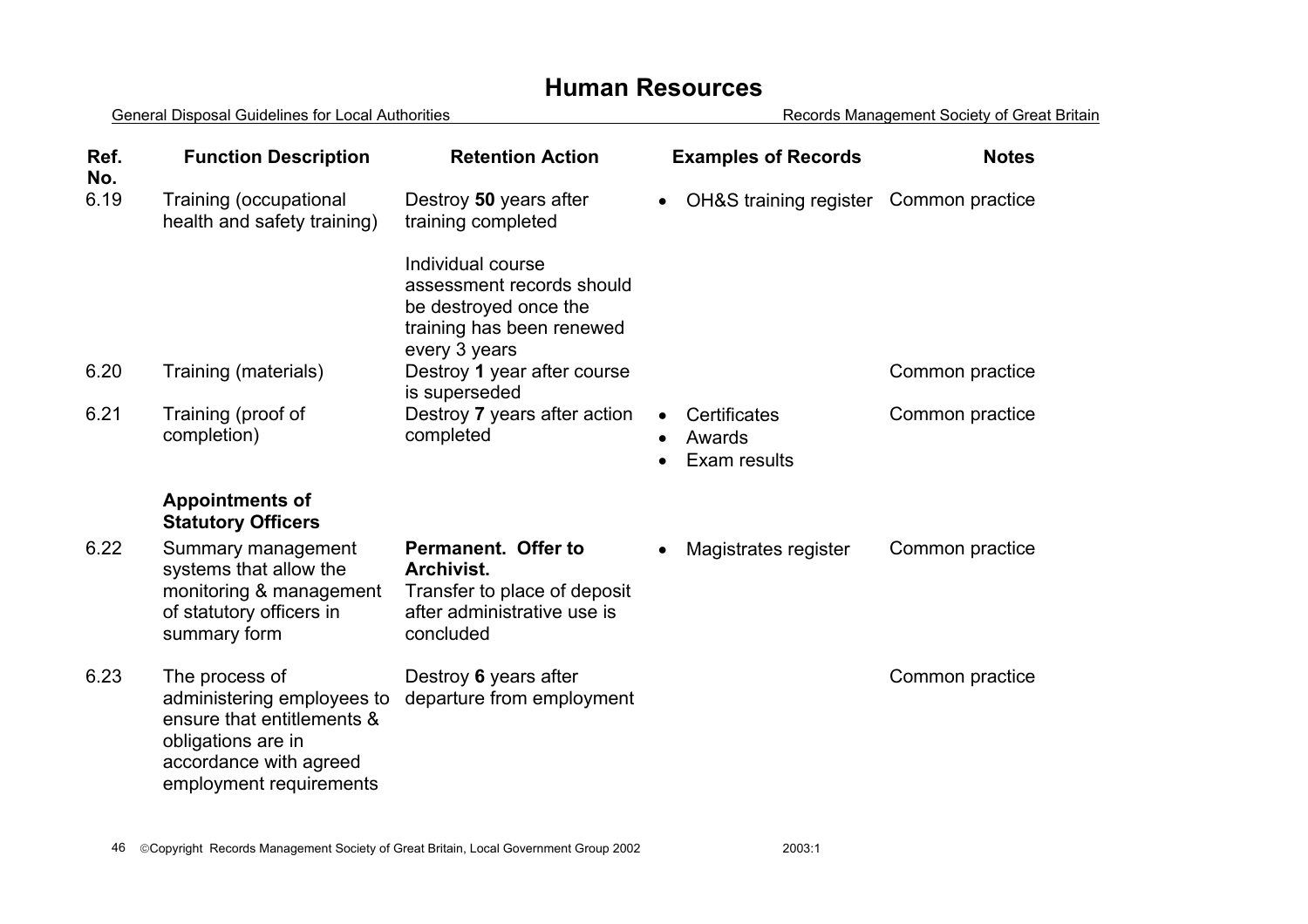| Ref.<br>No. | <b>Function Description</b>                                               | <b>Retention Action</b>                                                                                       | <b>Examples of Records</b>                                                                                                                                | <b>Notes</b>    |
|-------------|---------------------------------------------------------------------------|---------------------------------------------------------------------------------------------------------------|-----------------------------------------------------------------------------------------------------------------------------------------------------------|-----------------|
| 6.24        | The appointment of an<br>individual for a statutory<br>position           | Permanent. Offer to<br>Archivist.<br>Transfer to place of deposit<br>after administrative use is<br>concluded | <b>Appointment Files</b><br>1. Shrievalty<br>Magistrates<br>2.<br>3. Lord Lieutenant<br>4 Tax commissioners                                               | Common practice |
| 6.25        | The process of selection of<br>an individual for an<br>statutory position | Destroy 2 years after date of $\bullet$<br>appointment                                                        | Vacancies &<br>applications records<br>Interview notes<br>Prospective staff<br>records<br>Registers of applicants<br>Unsuccessful<br>applications records | Common practice |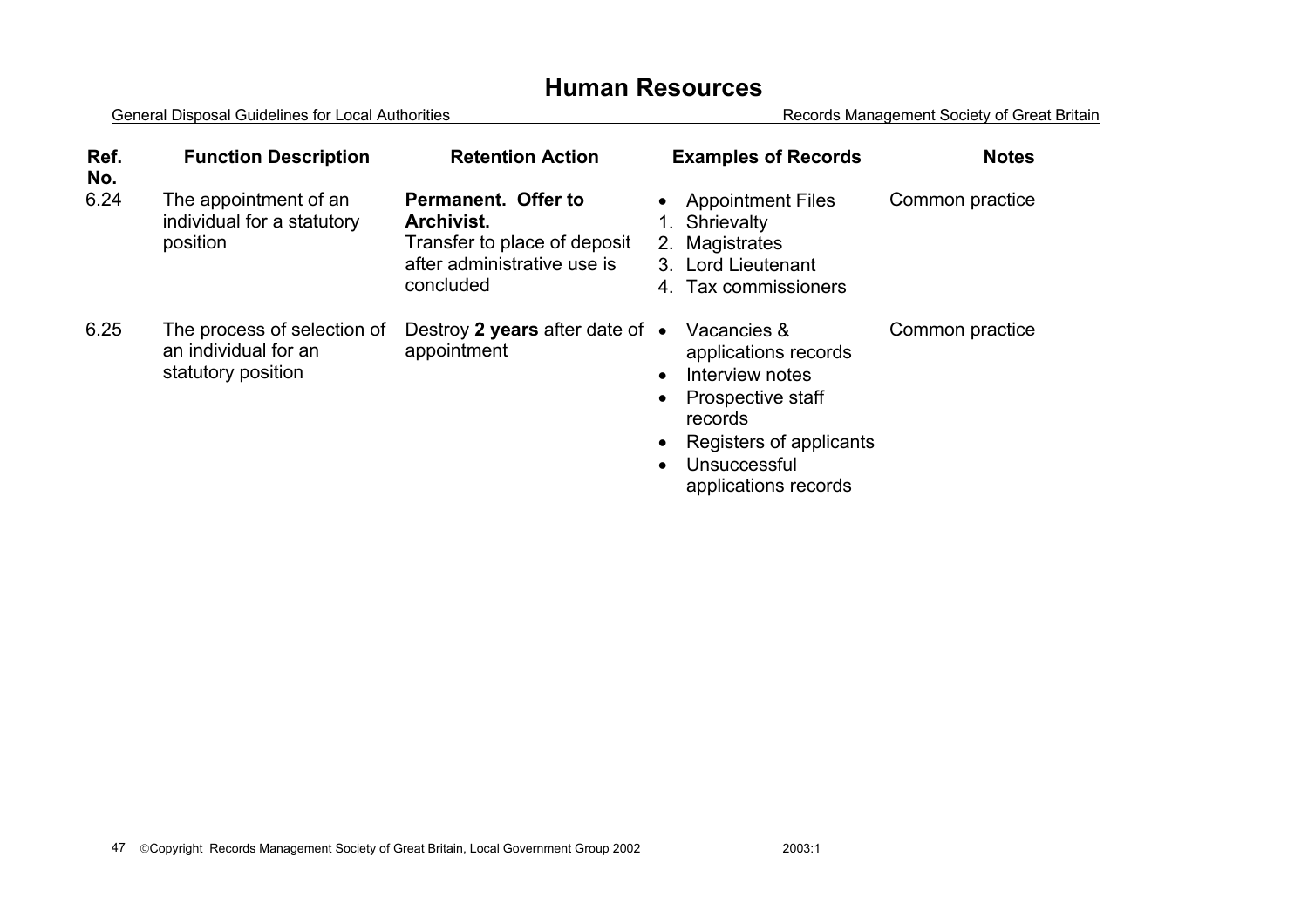| <b>General Disposal Guidelines for Local Authorities</b>                                                                                                                                                                                      |                                                                                                               | Records Management Society of Great Britain                                                                                                                                                                                                                                                                                                                  |                 |
|-----------------------------------------------------------------------------------------------------------------------------------------------------------------------------------------------------------------------------------------------|---------------------------------------------------------------------------------------------------------------|--------------------------------------------------------------------------------------------------------------------------------------------------------------------------------------------------------------------------------------------------------------------------------------------------------------------------------------------------------------|-----------------|
| <b>Function Description</b>                                                                                                                                                                                                                   | <b>Retention Action</b>                                                                                       | <b>Examples of Records</b>                                                                                                                                                                                                                                                                                                                                   | <b>Notes</b>    |
| <b>Accounts &amp; Audit</b>                                                                                                                                                                                                                   |                                                                                                               |                                                                                                                                                                                                                                                                                                                                                              |                 |
| <b>Reporting</b>                                                                                                                                                                                                                              |                                                                                                               |                                                                                                                                                                                                                                                                                                                                                              |                 |
| The process that<br>consolidates financial<br>transactions on an annual<br>basis for corporate<br>reporting purposes                                                                                                                          | Permanent. Offer to<br>Archivist.<br>Transfer to place of deposit<br>after administrative use is<br>concluded | Consolidated annual<br>reports<br><b>Consolidated financial</b><br>$\bullet$<br>statements<br>Statement of financial<br>$\bullet$<br>position<br><b>Operating statements</b><br>General ledger                                                                                                                                                               | Common practice |
| The process that supports<br>and consolidates financial<br>transactions on a periodic<br>(less than annual) basis,<br>superseding those from<br>the previous period. Does<br>not include journals and<br>subsidiary ledgers and<br>cash books | Destroy when administrative<br>use is concluded                                                               | Consolidated monthly<br>$\bullet$<br>& quarterly reports<br>Consolidated monthly<br>$\bullet$<br>& quarterly financial<br>statements<br>Working papers for the<br>preparation of the<br>above<br>Monthly accrual<br>statements<br><b>Cashflow statements</b><br>$\bullet$<br>Creditor listings and<br>$\bullet$<br>reports<br>Debtor listings and<br>reports | Common practice |
|                                                                                                                                                                                                                                               |                                                                                                               |                                                                                                                                                                                                                                                                                                                                                              |                 |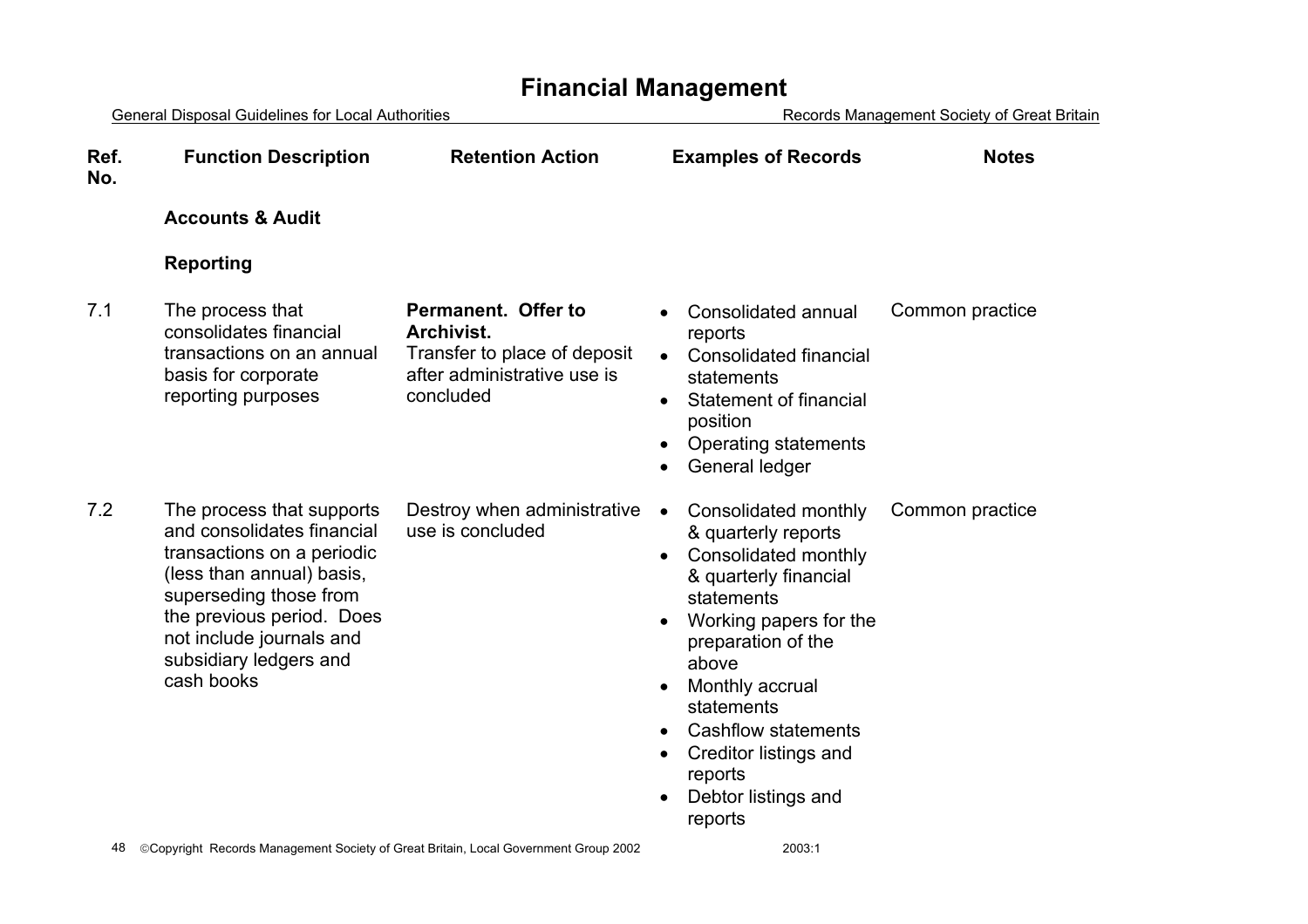General Disposal Guidelines for Local Authorities **Records Management Society of Great Britain Ref. No.Function Description Retention Action Examples of Records Notes Financial Transactions Management**  7.3 Management of the approvals process for purchase, including investigations Destroy **7** years after the end of the financial year in which the records were created • Appointments & delegations • Audit investigations • Arrangements for the provision of goods and/or services **Statutory** 7.4 Identification of the receipt, expenditure and write offs of public monies Destroy **6** years after the conclusion of the financial transaction that the record supports • Allowances Work orders • Invoices • Credit card statementsCash books • Receipts Cheque counterfoils • Bank statements • Subsidiary ledgers (annual) • Journals (annual) **Vouchers Statutory** This period may be reduced with the agreement of Customs and Excise and/or the Inland Revenue 7.5 Process involving the provision and support for individuals using public transportation Destroy **6** years after the conclusion of the financial transaction that the record supports • Applications • Card issue • Rail warrants **Statutory**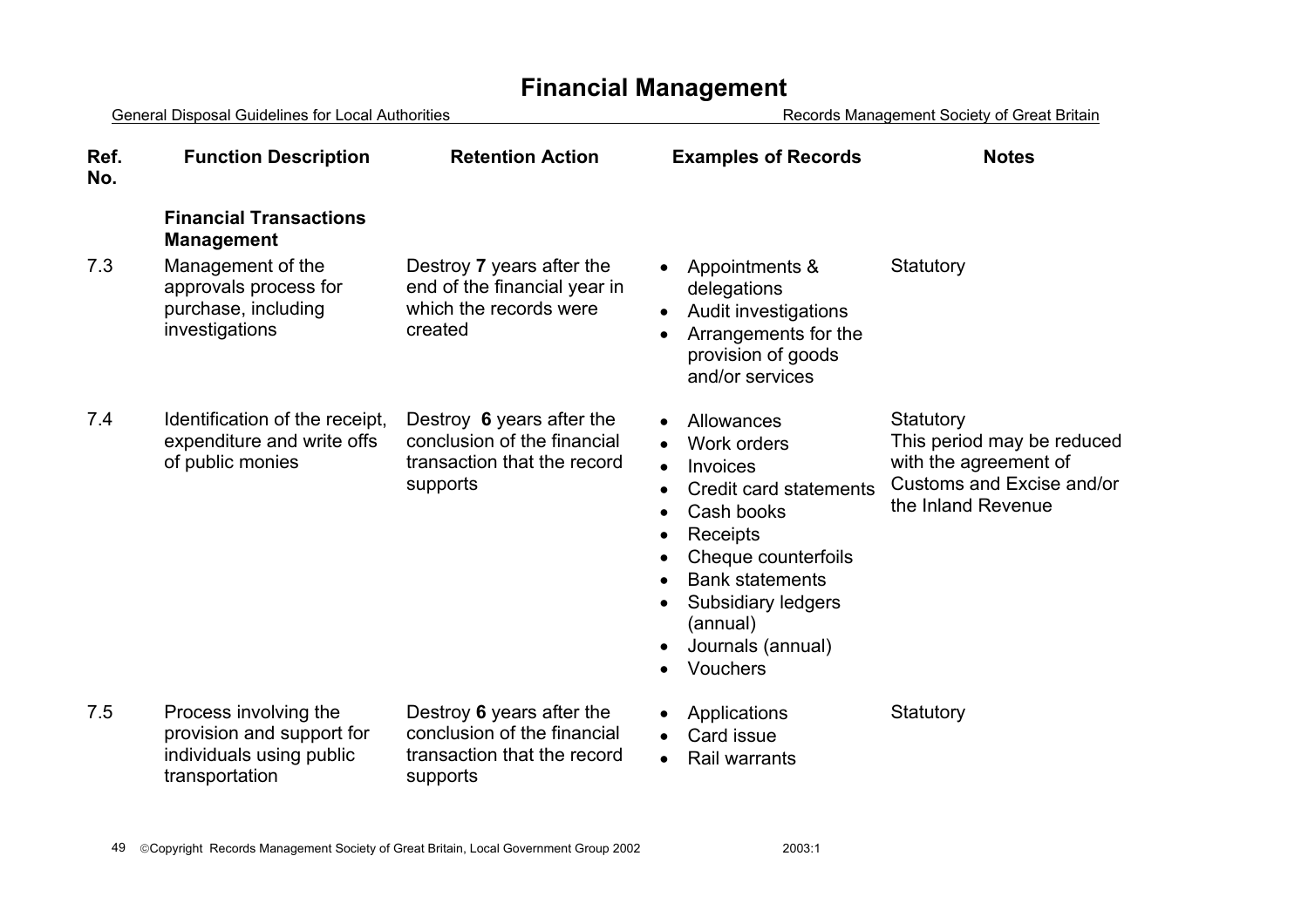| <b>General Disposal Guidelines for Local Authorities</b> |                                                                                |                                                                                                     | Records Management Society of Great Britain                                                                                                                                                     |                 |  |
|----------------------------------------------------------|--------------------------------------------------------------------------------|-----------------------------------------------------------------------------------------------------|-------------------------------------------------------------------------------------------------------------------------------------------------------------------------------------------------|-----------------|--|
| Ref.<br>No.                                              | <b>Function Description</b>                                                    | <b>Retention Action</b>                                                                             | <b>Examples of Records</b>                                                                                                                                                                      | <b>Notes</b>    |  |
| 7.6                                                      | Processes that balance &<br>reconcile financial<br>accounts                    | Destroy 2 years after<br>administrative use is<br>concluded                                         | Reconciliation<br>$\bullet$<br>Summaries of accounts                                                                                                                                            | Common practice |  |
| 7.7                                                      | <b>Taxation Records</b>                                                        | Destroy 5 years after the<br>end of the financial year in<br>which the records were<br>created      | <b>Taxation records</b><br>$\bullet$<br>Motor vehicle logs<br>$\bullet$<br>Fringe benefits tax<br>$\bullet$<br>records<br>Group certificates<br>$\bullet$                                       | Statutory       |  |
| 7.8                                                      | Processes involved in the<br>collection of National<br><b>Insurance Number</b> | Destroy 2 years after the<br>employee ceases<br>employment                                          | Notification & input<br>$\bullet$<br>records                                                                                                                                                    | Common practice |  |
|                                                          | <b>Payroll</b>                                                                 |                                                                                                     |                                                                                                                                                                                                 |                 |  |
| 7.9                                                      | <b>Accountable processes</b><br>relating to payment of<br>employees            | Destroy 7 years after the<br>conclusion of the financial<br>transaction that the record<br>supports | <b>Authority sheets</b><br>$\bullet$<br>Payroll deduction<br>$\bullet$<br>authorities<br>Payroll disbursement<br>$\bullet$<br>Employee pay records<br>$\bullet$<br>Employee taxation<br>records | Statutory       |  |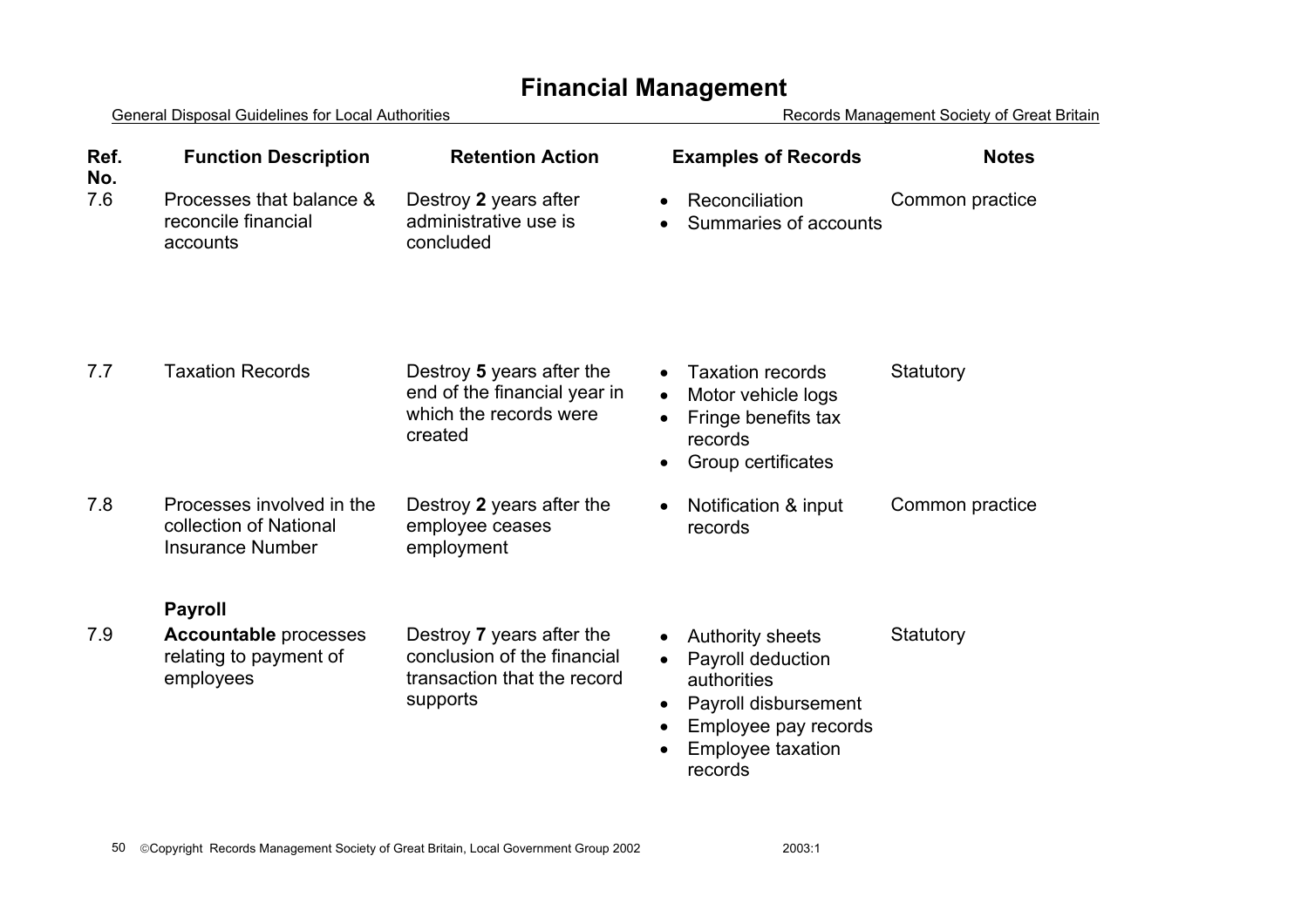General Disposal Guidelines for Local Authorities **Records Management Society of Great Britain Ref. No.Function Description Retention Action Examples of Records Notes**

7.10 **Non-accountable**processes relating to payment of employees

Destroy after administrative use is concluded

• Summary employee pay reports Common practice

#### **Financial Provisions**

#### **Budgets And Estimates**

| 7.11 | The process of finalising<br>local authorities' annual<br>budget | Permanent. Offer to<br>Archivist.<br>Transfer to place of deposit<br>after administrative use is<br>concluded |           | Annual budget                                            | Common practice<br>Only the final version of the<br>annual budget needs to be<br>kept |
|------|------------------------------------------------------------------|---------------------------------------------------------------------------------------------------------------|-----------|----------------------------------------------------------|---------------------------------------------------------------------------------------|
| 7.12 | The process of developing<br>local authorities' annual<br>budget | Destroy 2 years after annual •<br>budget adopted by local<br>authorities                                      | $\bullet$ | Draft budgets<br>Departmental budgets<br>Draft estimates | Common practice                                                                       |

51 Copyright Records Management Society of Great Britain, Local Government Group 2002 2003:1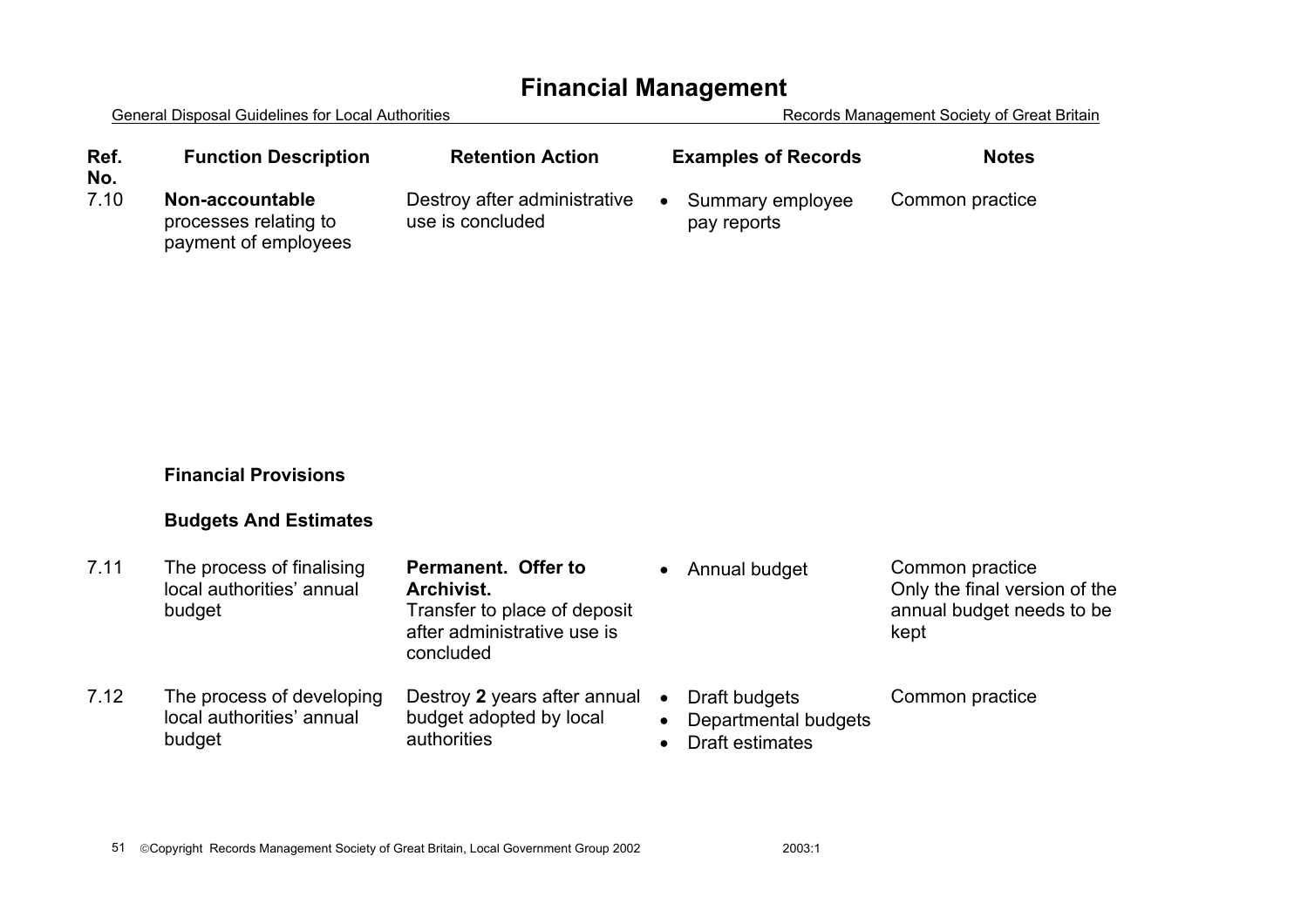| General Disposal Guidelines for Local Authorities |                                                                                                                          |                                                                                                               | Records Management Society of Great Britain |                 |  |
|---------------------------------------------------|--------------------------------------------------------------------------------------------------------------------------|---------------------------------------------------------------------------------------------------------------|---------------------------------------------|-----------------|--|
| Ref.<br>No.                                       | <b>Function Description</b>                                                                                              | <b>Retention Action</b>                                                                                       | <b>Examples of Records</b>                  | <b>Notes</b>    |  |
| 7.13                                              | The process of reporting<br>which examines the<br>budget in relation to actual<br>revenue and expenditure                | Destroy after next year's<br>annual budget has been<br>adopted by Local Authorities                           | Quarterly statements                        | Common practice |  |
|                                                   | Loans                                                                                                                    |                                                                                                               |                                             |                 |  |
| 7.14                                              | The activity of borrowing<br>money to enable a local<br>authority to perform its<br>functions and exercise its<br>powers | Destroy 7 years after the<br>loan has been repaid                                                             | Loan files                                  | Statutory       |  |
| 7.15                                              | Summary management of<br>loans                                                                                           | Permanent. Offer to<br>Archivist.<br>Transfer to place of deposit<br>after administrative use is<br>concluded | Loans registers                             | Common practice |  |
|                                                   | <b>Housing</b>                                                                                                           |                                                                                                               |                                             |                 |  |
|                                                   | The process of offering<br>financial help with welfare<br>housing provision and<br>maintenance                           |                                                                                                               |                                             |                 |  |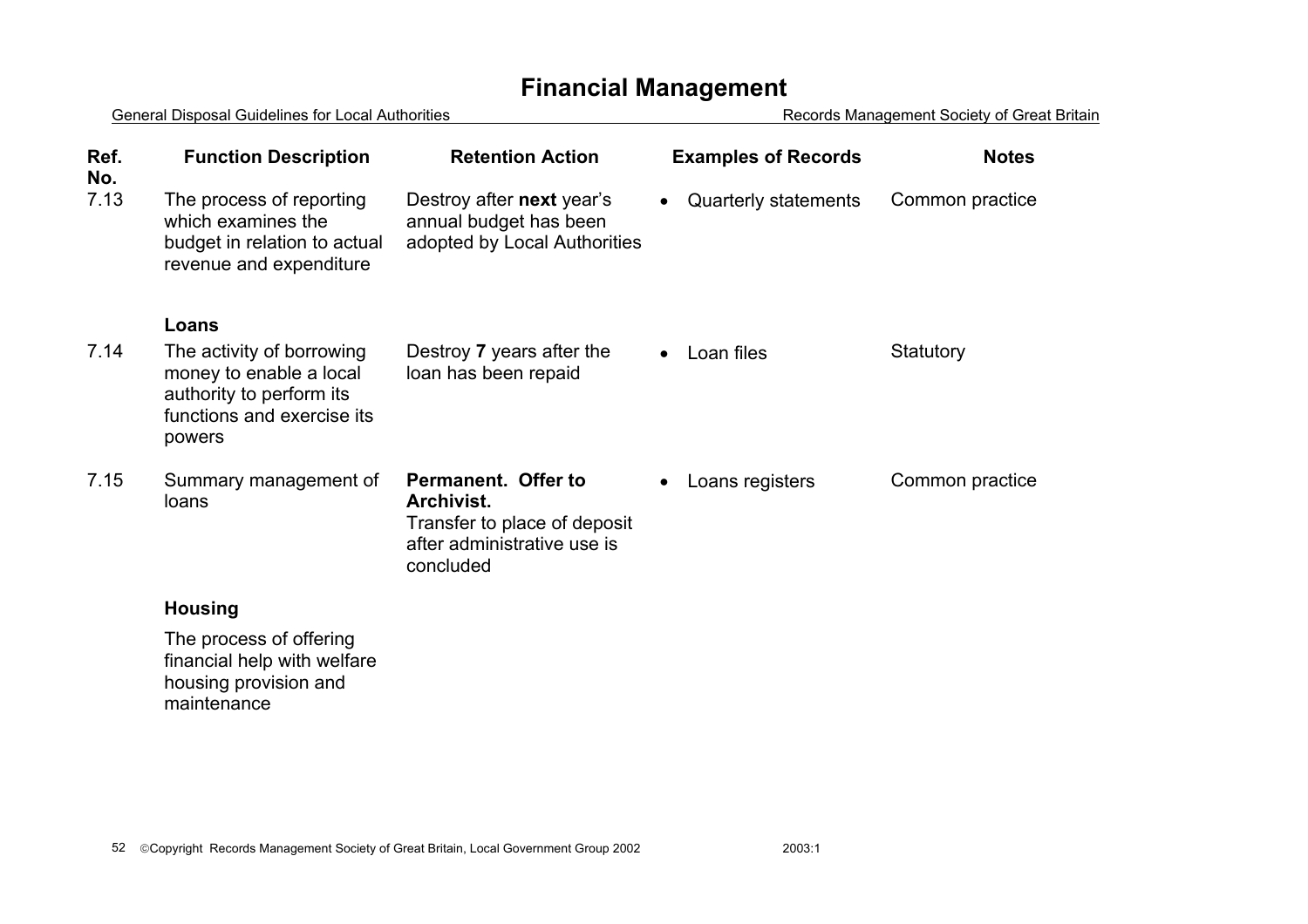| Ref.<br>No. | <b>Function Description</b> | <b>Retention Action</b>                                                                                                              | <b>Examples of Records</b>                                                                                 | <b>Notes</b>    |
|-------------|-----------------------------|--------------------------------------------------------------------------------------------------------------------------------------|------------------------------------------------------------------------------------------------------------|-----------------|
| 7.16        | Mortgages                   | Last payment $+6$ years if<br>signed                                                                                                 | Mortgage<br>$\bullet$<br>agreements                                                                        | Statutory       |
|             |                             | Last payment +12 years if<br>sealed                                                                                                  | Correspondence<br>$\bullet$                                                                                |                 |
| 7.17        | "Right to Buy"              | Destroy 12 years after sale<br>of house                                                                                              | Sale documents<br>Agreement<br>concerning sale                                                             | Common practice |
| 7.18        | <b>Rent Payments</b>        | Destroy 7 years after the<br>end of the financial year in<br>which created                                                           | Rent books<br>Correspondence<br>$\bullet$<br>concerning<br>payment<br>Requests for<br>$\bullet$<br>payment | Statutory       |
| 7.19        | Home Improvement Grants     | Destroy 6 years after last<br>payment for grants under<br>£50 000, For grants over<br>£50 000 destroy 12 years<br>after last payment | Agreement to pay<br>loan<br>Details of<br>$\bullet$<br>payments<br>Correspondence<br>$\bullet$             | Statutory       |
|             |                             | Where plans and detailed<br>drawings included offer to<br>Archivist.                                                                 | relating to loan                                                                                           |                 |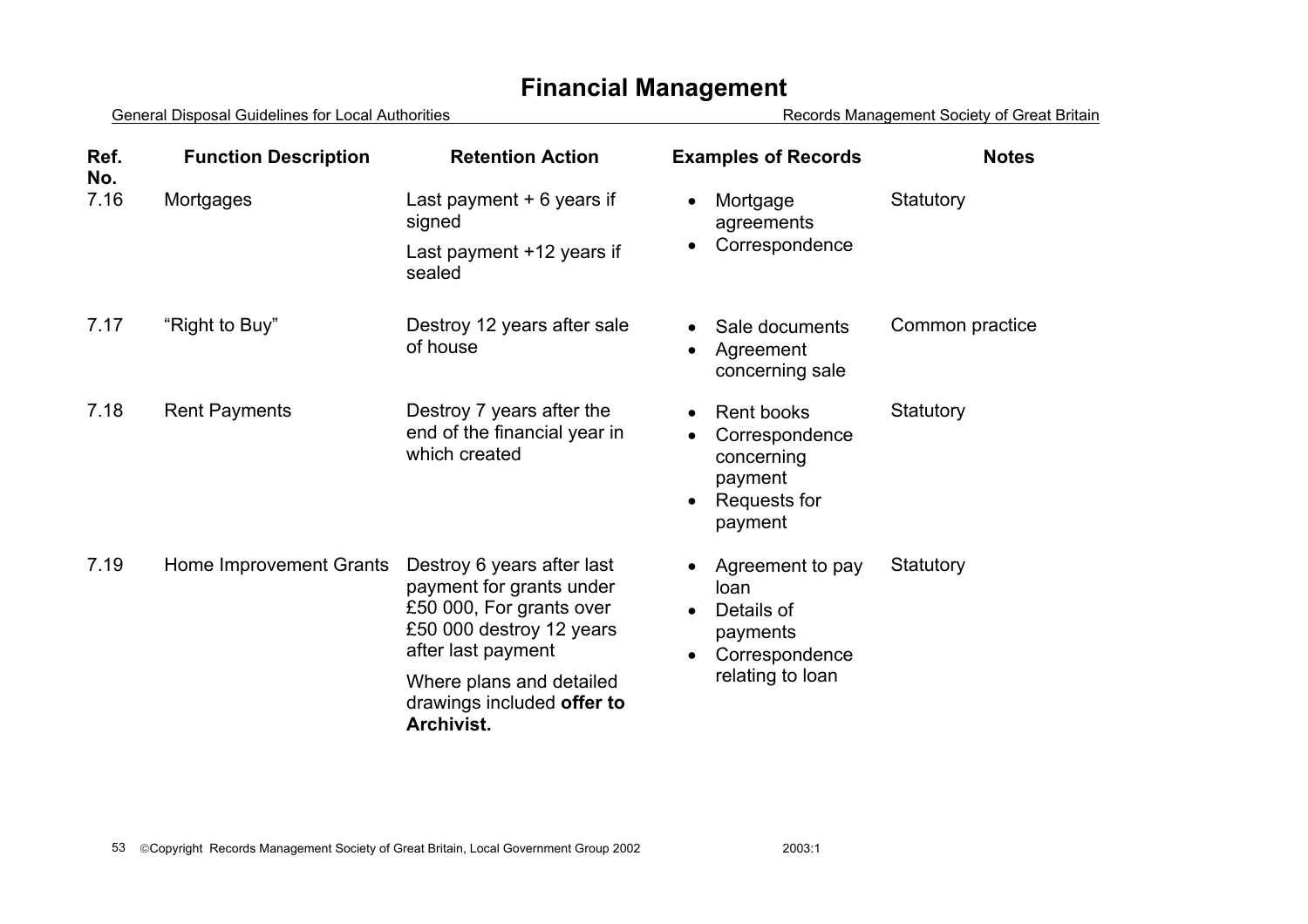General Disposal Guidelines for Local Authorities **Records Management Society of Great Britain Ref. No.Function Description Retention Action Examples of Records Notes Council Tax Valuation**7.20 The valuation of rateable land within a municipal district for the purpose of the making of the rate **Valuation lists - Permanent. Offer to Archivist for review**Destroy **10** years after the year in which the valuation was made • Valuation lists **Correspondence Objections** • Reports Common practice **Property History**  7.21 The recording of information for rateable properties identifying the person or company rated, including details of the value of the property. Note: Records containing accounting information primarily, and not being a source of property history, should be disposed of according to the appropriate record class within the **Accounts &Audit** function. **Permanent. Offer to Archivist for review.**Transfer to Place of Deposit after administrative use is concluded • Rate Books • Rate Cards • Register of Rateable **Properties** Common practice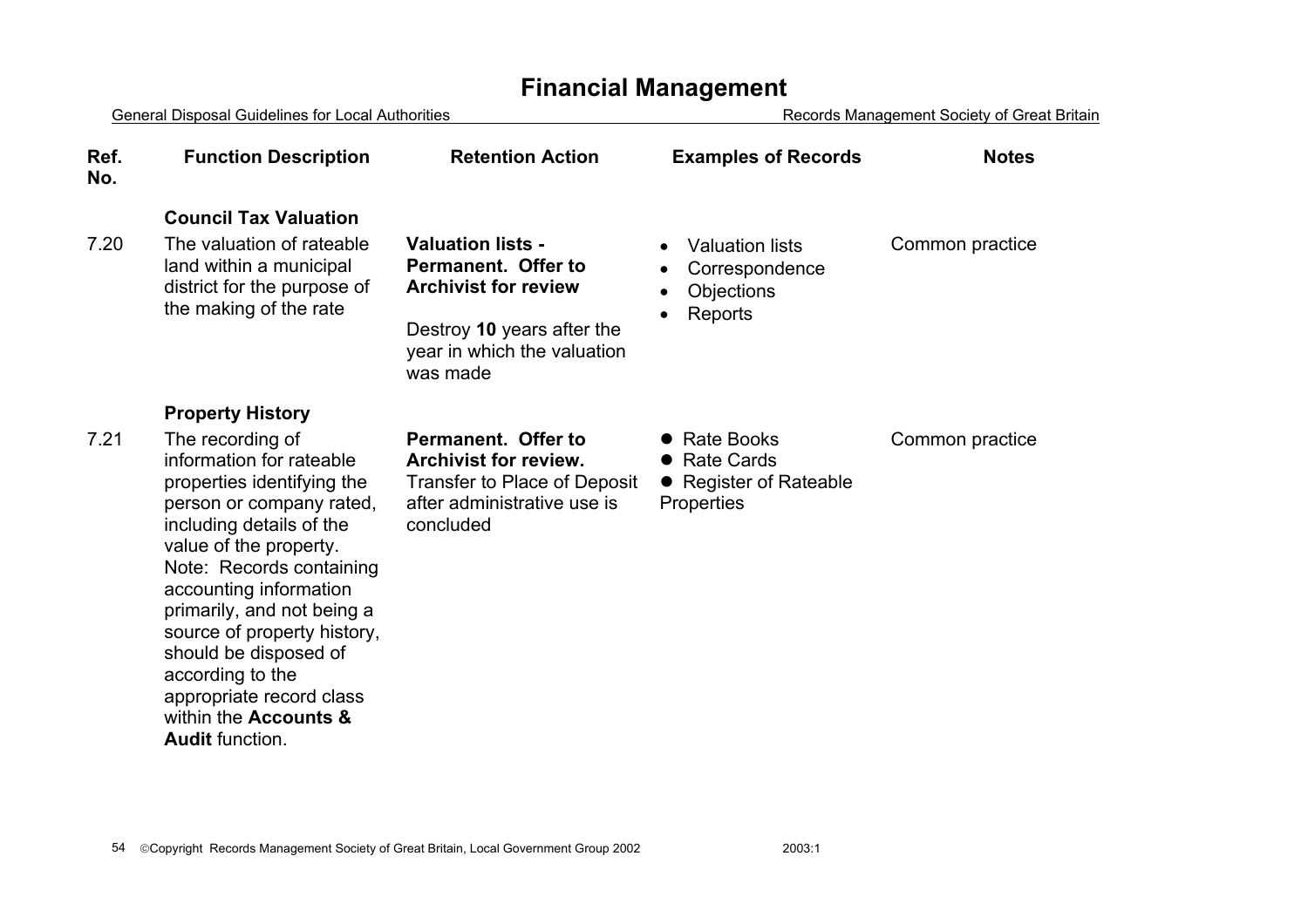#### General Disposal Guidelines for Local Authorities **Records Management Society of Great Britain Ref. No.Function Description Retention Action Examples of Records Notes Rates and Local Authorities Tax Correspondence**  7.22 The activity of corresponding with ratepayers in relation to valuations, rates and charges, objections, submissions, appeals, rate remissions and other rates related mattersDestroy **7** years after last action • Notices • Objections • Applications • Correspondence  $\bullet$  Rate certificates • Notices of acquisition and disposition  $\bullet$  Rate property files Common practice **Summary Assets Management**  7.23 See **Property Management** for real property assets. See **Transport Management** for vehicle assets. 7.24 Summary management reporting on the overall assets of the local authorities **Permanent. Offer to Archivist.**Transfer to place of deposit after administrative use is concluded • Schedules of acquisitions • Consolidated current asset reports • Annual reports • Summary of current assets • Asset registers Common practice

## **Financial Management**

55 Copyright Records Management Society of Great Britain, Local Government Group 2002 2003:1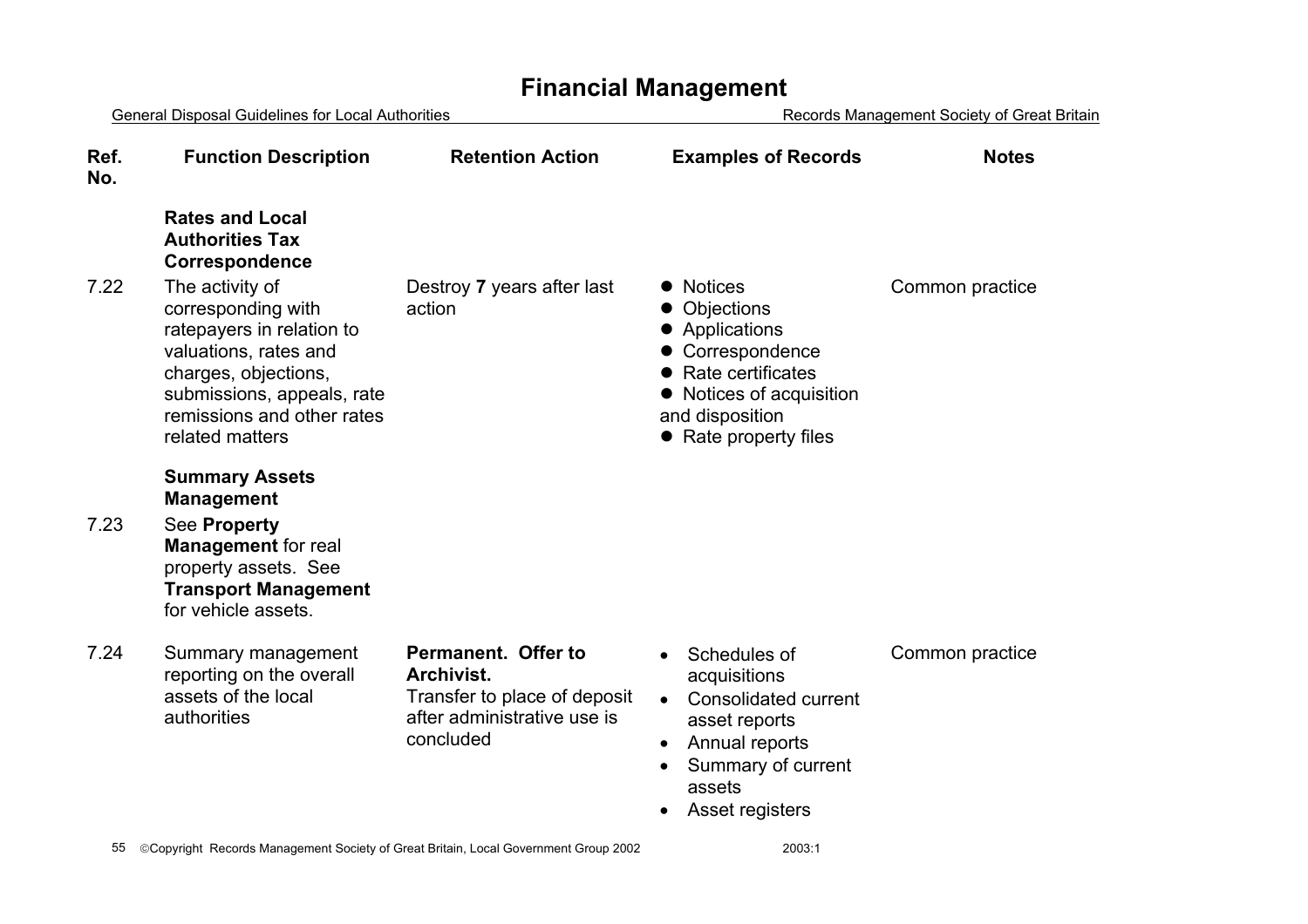| General Disposal Guidelines for Local Authorities |                                                                                              | Records Management Society of Great Britain                                                         |                                                                                                                                                                                  |                 |
|---------------------------------------------------|----------------------------------------------------------------------------------------------|-----------------------------------------------------------------------------------------------------|----------------------------------------------------------------------------------------------------------------------------------------------------------------------------------|-----------------|
| Ref.<br>No.                                       | <b>Function Description</b>                                                                  | <b>Retention Action</b>                                                                             | <b>Examples of Records</b>                                                                                                                                                       | <b>Notes</b>    |
|                                                   | <b>Asset Monitoring and</b><br><b>Maintenance</b>                                            |                                                                                                     |                                                                                                                                                                                  |                 |
| 7.25                                              | Management systems that<br>allow the monitoring &<br>management of assets in<br>summary form | Destroy 7 years after the<br>conclusion of the financial<br>transaction that the record<br>supports | Subsidiary asset<br>registers                                                                                                                                                    | Common practice |
| 7.26                                              | Process of reporting and<br>reviewing assets status                                          | Destroy 2 years after<br>administrative use is<br>concluded                                         | Routine returns and<br>reports on asset status<br>Inventories<br>$\bullet$<br>Stocktaking<br>$\bullet$<br>Surveys of usage<br>Acquisition and<br>disposal reports &<br>proposals | Common practice |
| 7.27                                              | The process of maintaining<br>assets                                                         | Destroy 7 years after last<br>action                                                                | Garden maintenance<br>Cleaning<br>Painting                                                                                                                                       | Common practice |
| 7.28                                              | The process of maintaining<br>plant and equipment                                            | Destroy 7 years after sale or<br>disposal of asset                                                  | Service records<br><b>Plant files</b><br>$\bullet$                                                                                                                               | Common practice |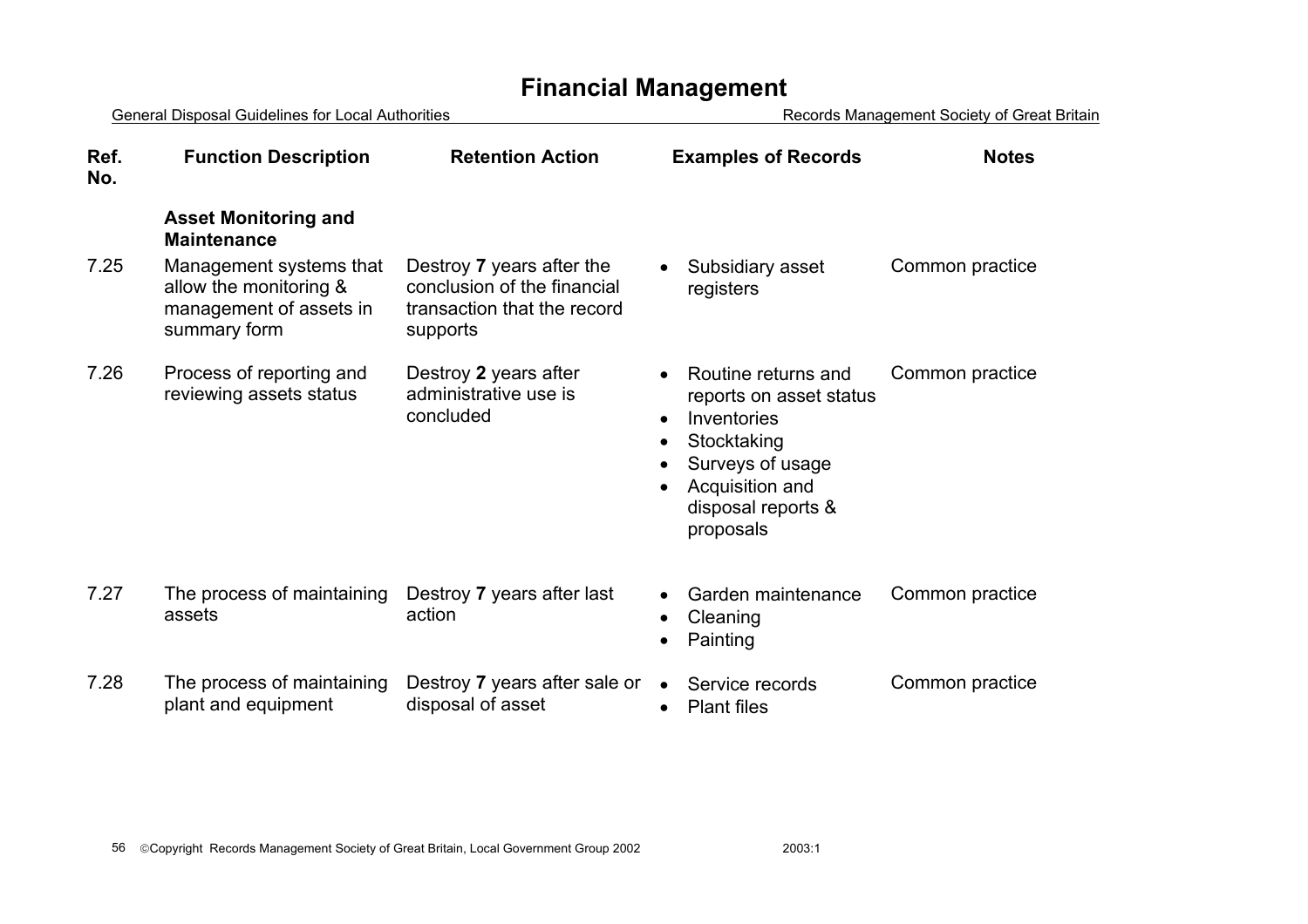General Disposal Guidelines for Local Authorities **Records Management Society of Great Britain Ref. Function Description Retention Action Examples of Records Notes Asset Acquisition and Disposal**  7.29 Management of the acquisition (by financial lease or purchase) and disposal (by sale or write off) process for assets Destroy **6** years, if under £50 000 or 12 years if over £50 000, after all obligations/entitlements are concluded • Legal documents relating to the purchase/sale • Particulars of sale documents • Board of survey **Statutory** 

- Leases
- Applications for leases, licences & rental revision
- Tender documents
- Conditions of contracts
- Certificates of approval

#### **No.**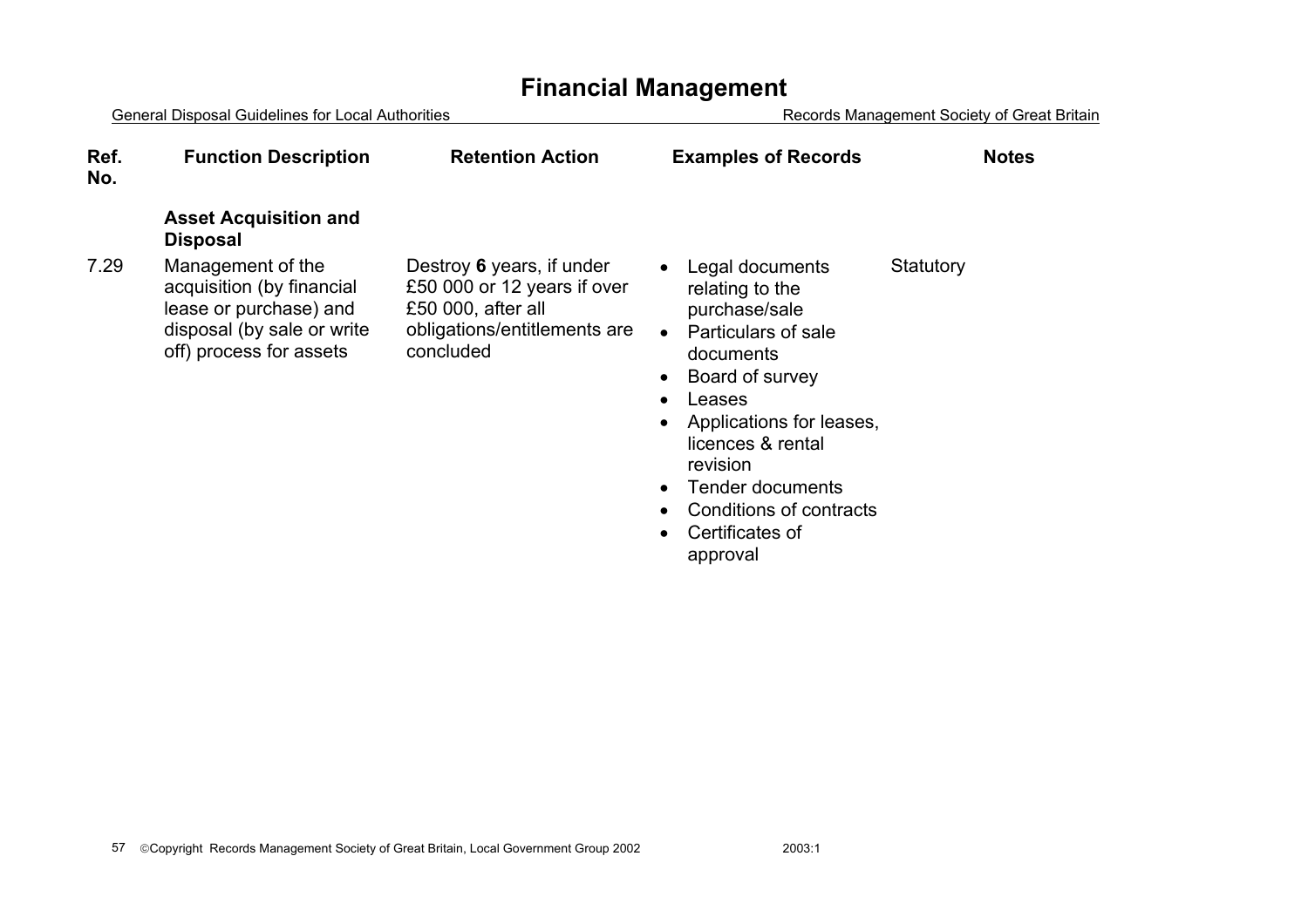| Ref.<br>No. | <b>Function Description</b>                                                                                                                                                                           | <b>Retention Action</b>                                                                                                                   | <b>Examples of Records</b>                                                                                                                                                                                                                           | <b>Notes</b>    |
|-------------|-------------------------------------------------------------------------------------------------------------------------------------------------------------------------------------------------------|-------------------------------------------------------------------------------------------------------------------------------------------|------------------------------------------------------------------------------------------------------------------------------------------------------------------------------------------------------------------------------------------------------|-----------------|
|             | <b>Property and Land</b><br><b>Management</b>                                                                                                                                                         |                                                                                                                                           |                                                                                                                                                                                                                                                      |                 |
| 8.1         | Reports to management<br>on overall property of the<br>local authority                                                                                                                                | Permanent. Offer to<br>Archivist.<br>Transfer to place of deposit<br>after administrative use is<br>concluded                             | Consolidated property<br>$\bullet$<br>& buildings annual<br>reports<br>Summary of leased<br>$\bullet$<br>property<br>Summary of local<br>$\bullet$<br>authority's owned<br>property<br>Site register<br>$\bullet$<br>Register of leases<br>$\bullet$ | Common practice |
| 8.2         | <b>Property Acquisition and</b><br><b>Disposal</b><br>[see also Conveyance]<br>Management of the<br>acquisition (by financial<br>lease or purchase) process<br>for real property<br>(see also 21.1.0) | Retain for life of property or<br>building plus 12 years.<br>Offer material re<br>major/significant properties<br>to Archivist for review | Plans<br>$\bullet$                                                                                                                                                                                                                                   | Common practice |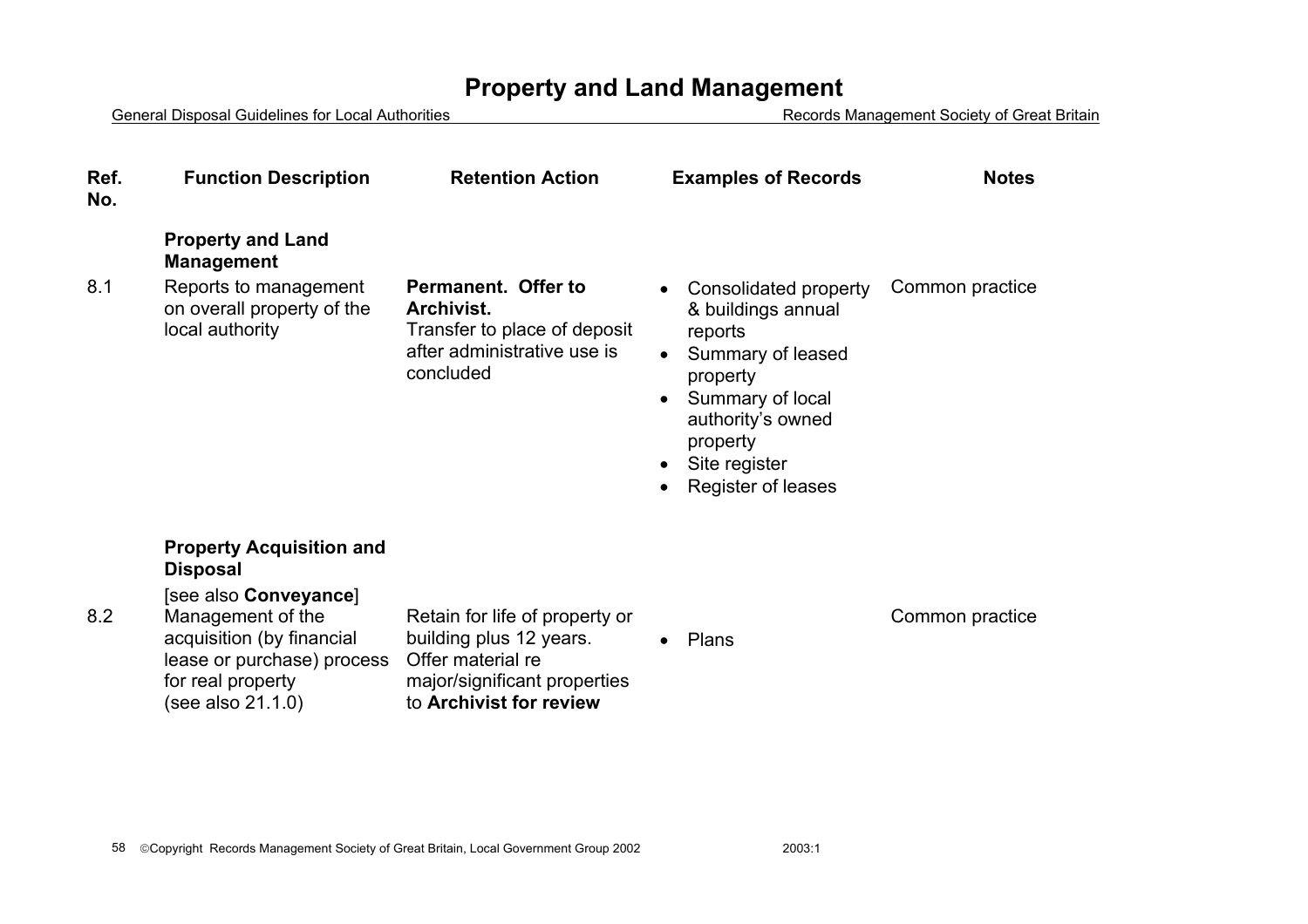| Ref.<br>No. | <b>Function Description</b>                                                              | <b>Retention Action</b>                                                                                                                                  | <b>Examples of Records</b>                                                                                                                                                                                      | <b>Notes</b>                                                                                     |
|-------------|------------------------------------------------------------------------------------------|----------------------------------------------------------------------------------------------------------------------------------------------------------|-----------------------------------------------------------------------------------------------------------------------------------------------------------------------------------------------------------------|--------------------------------------------------------------------------------------------------|
| 8.3         | Management of the<br>disposal (by sale or write<br>off) process for real<br>property     | Destroy 15 years after all<br>obligations/entitlements are<br>concluded. Offer material<br>re major/significant<br>properties to Archivist for<br>review | Legal documents<br>$\bullet$<br>relating to the sale<br>Particulars of sale<br>$\bullet$<br>documents<br><b>Board of Survey</b><br>$\bullet$<br><b>Tender documents</b><br>$\bullet$<br>Conditions of contracts | Common practice                                                                                  |
|             | <b>Property Development</b><br>and Renovation                                            |                                                                                                                                                          |                                                                                                                                                                                                                 |                                                                                                  |
| 8.4         | The process of managing<br>and undertaking<br>renovations and<br>development of property |                                                                                                                                                          |                                                                                                                                                                                                                 |                                                                                                  |
| 8.5         | Management<br>buildings and estates of<br>"special interest"                             | Permanent. Offer to<br>Archivist.<br>Transfer to place of deposit<br>after administrative use is<br>concluded                                            | <b>Project specifications</b><br>Plans<br>$\bullet$<br>Installation manuals<br>$\bullet$<br>Certificates of approval<br>$\bullet$                                                                               | Common practice                                                                                  |
| 8.6         | Management<br>all other buildings and<br>$\bullet$<br>estates                            | Retain for life of property or<br>building                                                                                                               | Project specifications<br>$\bullet$<br>Plans<br>$\bullet$<br>Installation manuals<br>$\bullet$<br>Certificates of approval                                                                                      | Common practice<br>For asbestos see health<br>and safety under General<br><b>Public Services</b> |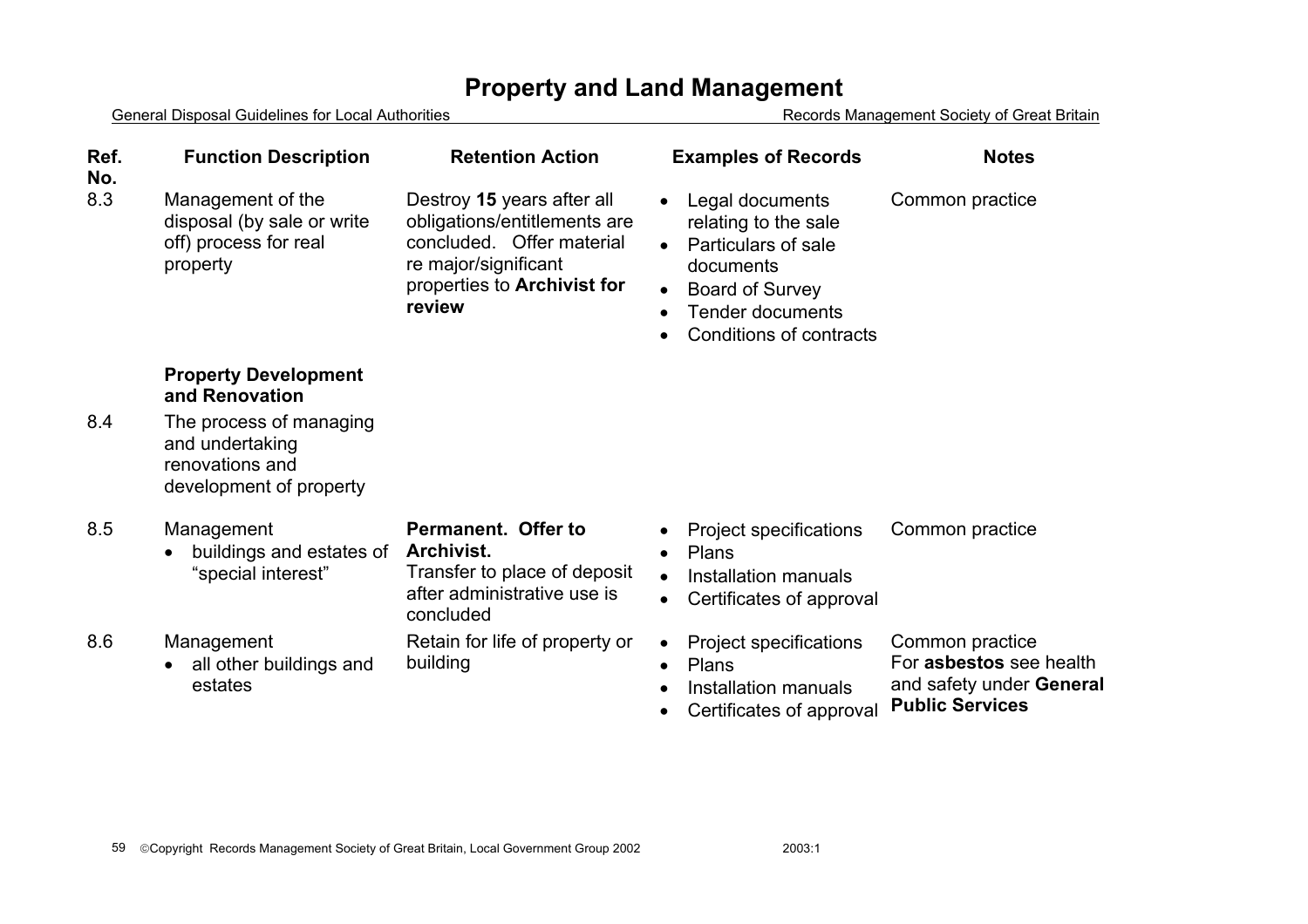General Disposal Guidelines for Local Authorities **Records Management Society of Great Britain Ref. No.Function Description Retention Action Examples of Records Notes** 8.7 The action process involved in the development and renovation of property Destroy **7** years after the conclusion of the transaction that the record supports • Work orders • Tender documents • Conditions of contractsCommon practice **Leasing And Occupancy**  8.8 The process of managing leased property Destroy **15** years after the expiry of the lease • Lease agreements • Rental expenditure authorities • Valuation queries • Applications for leases, licences & rental revision Common practice 8.9 The process of managing the occupancy of property Destroy **7** years after the conclusion of the transaction that the record supports • Requests for works, cleaning, etc. Common practice **Housing Provision**  8.10 The process of managing local authority housing estates Destroy 4 years after last welfare action • Stock monitoring records Common practice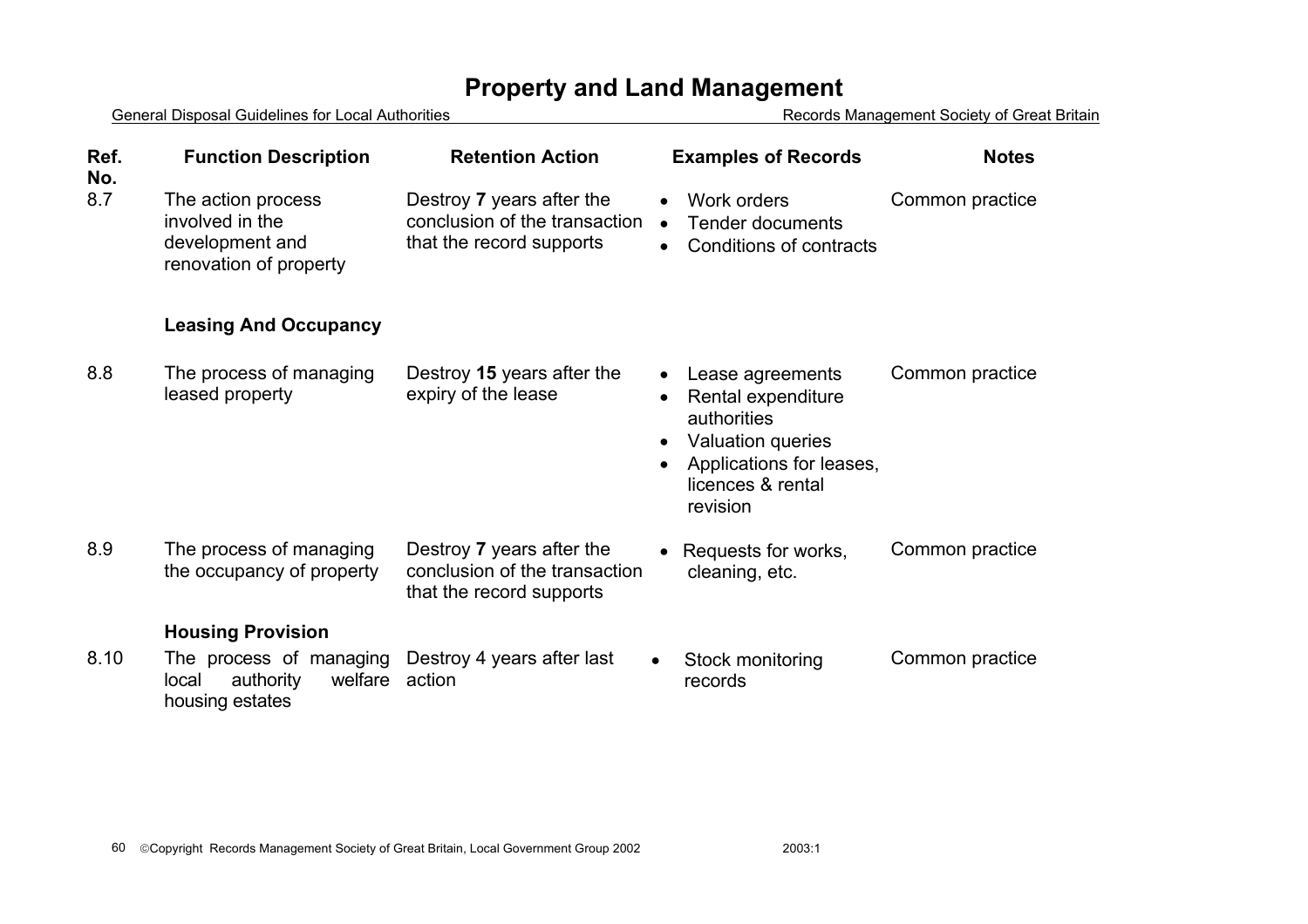| <b>General Disposal Guidelines for Local Authorities</b> |                                                                                                                                             |                                           | Records Management Society of Great Britain |              |
|----------------------------------------------------------|---------------------------------------------------------------------------------------------------------------------------------------------|-------------------------------------------|---------------------------------------------|--------------|
| Ref.<br>No.                                              | <b>Function Description</b>                                                                                                                 | <b>Retention Action</b>                   | <b>Examples of Records</b>                  | <b>Notes</b> |
|                                                          | <b>Systems Management</b>                                                                                                                   |                                           |                                             |              |
| 8.11                                                     | The internal process to<br>develop or extend the<br>capabilities of a system<br>used to support the<br>activities of the local<br>authority | Retain for life of system then<br>destroy |                                             |              |
| 8.12                                                     | The process to implement<br>a system used to support<br>the activities of the local<br>authority                                            | Destroy 7 years after last<br>action      | Implementation plan                         |              |
| 8.13                                                     | The process to support<br>and administer a system<br>used to support the<br>activities of the local<br>authority                            | Destroy 5 years after last<br>action      |                                             |              |

#### **Transport Management**

8.14 The process of acquisition and disposal of vehicles through lease or purchase

Destroy **7** years after the disposal of the vehicle

- Leases
- Contracts
- Quotes
- Approvals
- Fleet authorisation numbers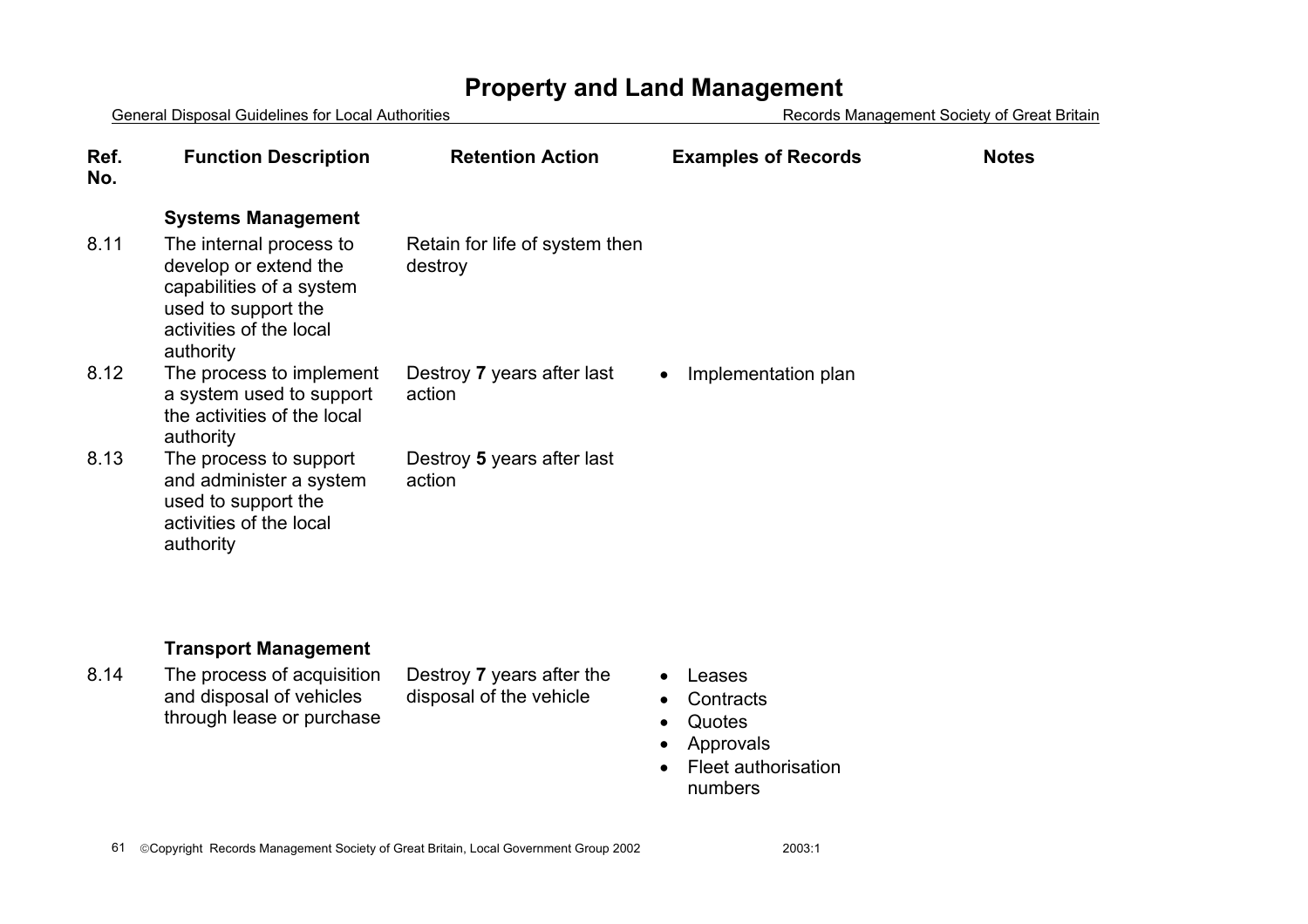General Disposal Guidelines for Local Authorities Changement Society of Great Britain

| Ref.<br>No. | <b>Function Description</b>                                        | <b>Retention Action</b>                                         | <b>Examples of Records</b>                                                                                                    | <b>Notes</b> |
|-------------|--------------------------------------------------------------------|-----------------------------------------------------------------|-------------------------------------------------------------------------------------------------------------------------------|--------------|
| 8.15        | The process of managing<br>allocation & maintenance<br>of vehicles | Destroy 7 years after the<br>sale or disposal of the<br>vehicle | Approvals as drivers<br>$\bullet$<br>Allocations &<br>$\bullet$<br>authorisations for<br>vehicles<br>Maintenance<br>$\bullet$ |              |
| 8.16        | The process of recording<br>vehicle usage                          | Destroy 3 years after the<br>sale or disposal of the<br>vehicle | Vehicle usage reports<br>$\bullet$                                                                                            |              |
| 8.17        | The process of recording<br>drivers usage                          | Destroy 7 years after<br>closure                                | Vehicle log book<br>$\bullet$                                                                                                 |              |

#### **Insurance**

#### **Policy Management**

| 8.18 | The summary<br>management of insurance<br>arrangements                                                                               | Permanent. Offer to<br>Archivist.<br>Transfer to place of deposit<br>after administrative use is<br>concluded. | $\bullet$              | Insurance register                   |
|------|--------------------------------------------------------------------------------------------------------------------------------------|----------------------------------------------------------------------------------------------------------------|------------------------|--------------------------------------|
| 8.19 | The process of insuring<br>local authority officers,<br>property, vehicles and<br>equipment against<br>negligence, loss or<br>damage | Destroy 7 years after the<br>terms of the policy have<br>expired                                               | $\bullet$<br>$\bullet$ | Insurance policies<br>Correspondence |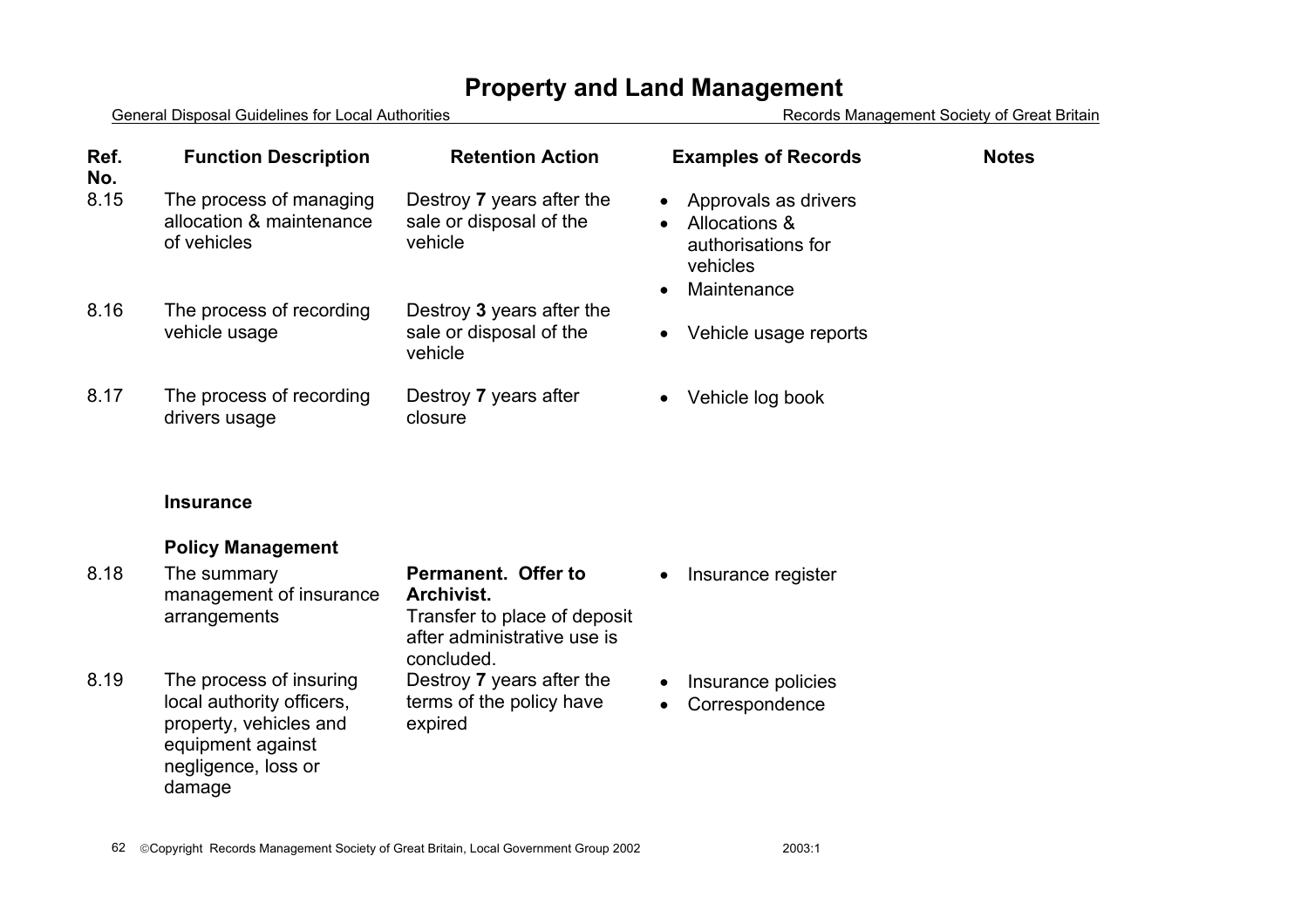| Ref.<br>No. | <b>Function Description</b>                                                                                | <b>Retention Action</b>                                                                                                           | <b>Examples of Records</b>                                                      | <b>Notes</b> |
|-------------|------------------------------------------------------------------------------------------------------------|-----------------------------------------------------------------------------------------------------------------------------------|---------------------------------------------------------------------------------|--------------|
| 8.20        | The process of renewing<br>insurance policies                                                              | Destroy 5 years after the<br>insurance policy has been<br>renewed                                                                 | Insurance policy<br>$\bullet$<br>Renewal records<br>Correspondence<br>$\bullet$ |              |
|             | <b>Claims Management</b>                                                                                   |                                                                                                                                   |                                                                                 |              |
| 8.21        | The process that records<br>insurance claims against<br>the local authority or local<br>authority officers | Destroy 7 years after all<br>obligations/entitlements are<br>concluded (allowing for the<br>claimant to reach 25 years<br>of age) | Claims records<br>Correspondence<br>$\bullet$                                   |              |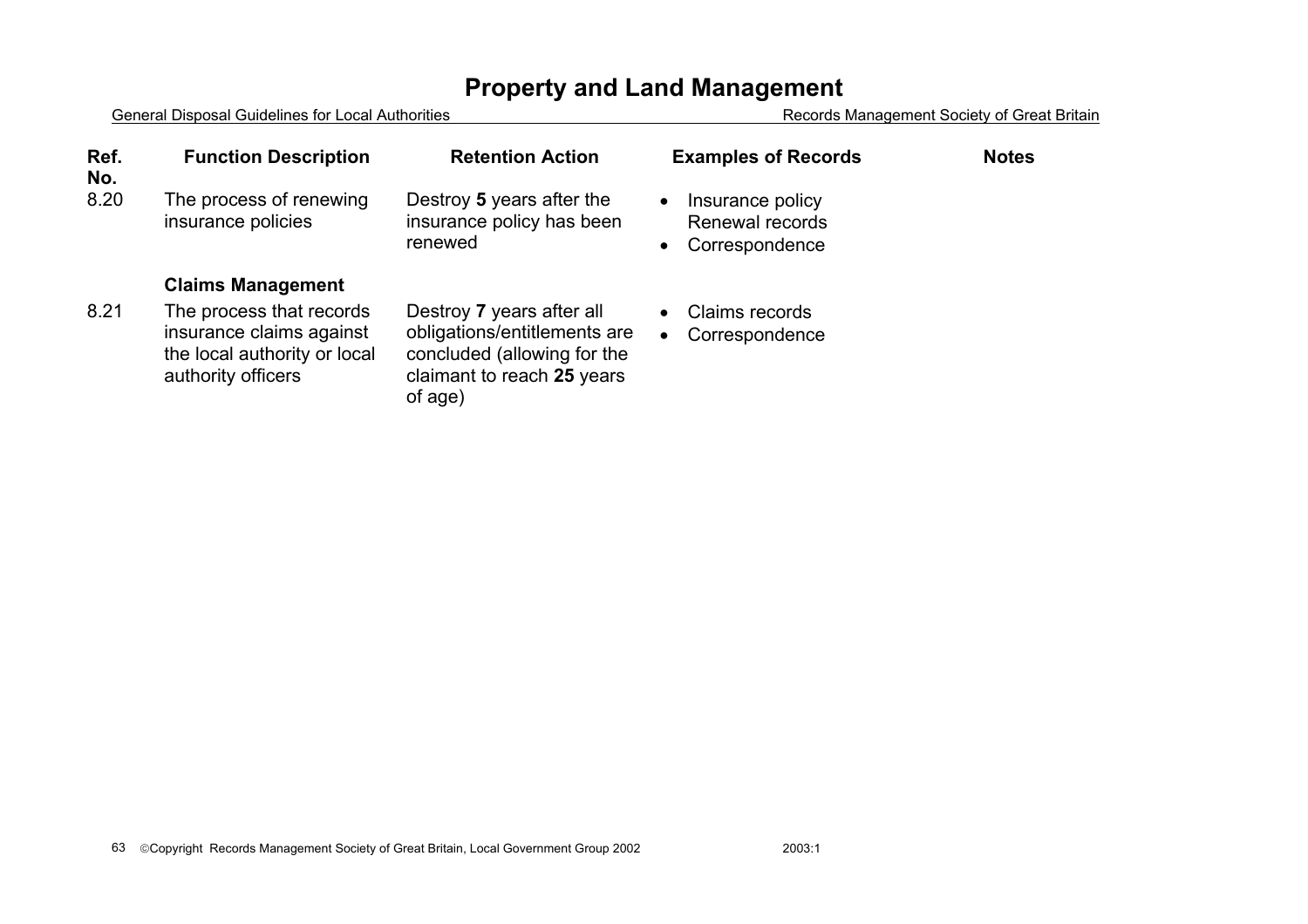| General Disposal Guidelines for Local Authorities |                                                                                                                           | Records Management Society of Great Britain                                                           |                                      |                                       |
|---------------------------------------------------|---------------------------------------------------------------------------------------------------------------------------|-------------------------------------------------------------------------------------------------------|--------------------------------------|---------------------------------------|
| Ref.<br>No.                                       | <b>Function Description</b>                                                                                               | <b>Retention Action</b>                                                                               | <b>Examples of Records</b>           | <b>Notes</b>                          |
|                                                   | <b>Health and Safety</b>                                                                                                  |                                                                                                       |                                      |                                       |
|                                                   | <b>Inspections and</b><br><b>Assessments</b>                                                                              |                                                                                                       |                                      |                                       |
| 9.1                                               | Process of inspecting<br>equipment to ensure it is<br>safe                                                                | Destroy 6 Years from<br>destruction of the equipment                                                  | Equipment inspection<br>records      | Statutory                             |
| 9.2                                               | Processing the geo-<br>technical assessments of a<br>quarry                                                               | When quarry is no longer in<br>use consult or refer to<br><b>Health and Safety Executive</b><br>(HSE) |                                      | Statutory                             |
| 9.3                                               | Process of carrying out<br>monitoring to ensure that<br>the process is safe                                               | Destroy 3 Years from last<br>action                                                                   | Monitoring results                   | Statutory                             |
| 9.4                                               | Process of monitoring of<br>areas where employees<br>and persons are likely to<br>have become in contact<br>with asbestos | Destroy 40 Years from last<br>action                                                                  | Property asbestos files<br>$\bullet$ | Common practice based on<br>Statutory |
| 9.5                                               | Process of monitoring of<br>areas where employees<br>and persons are likely to<br>have come in contact with<br>radiation  | Destroy 50 Years from last<br>action or at age 75 years<br>whichever is the greater                   | Radon monitoring                     |                                       |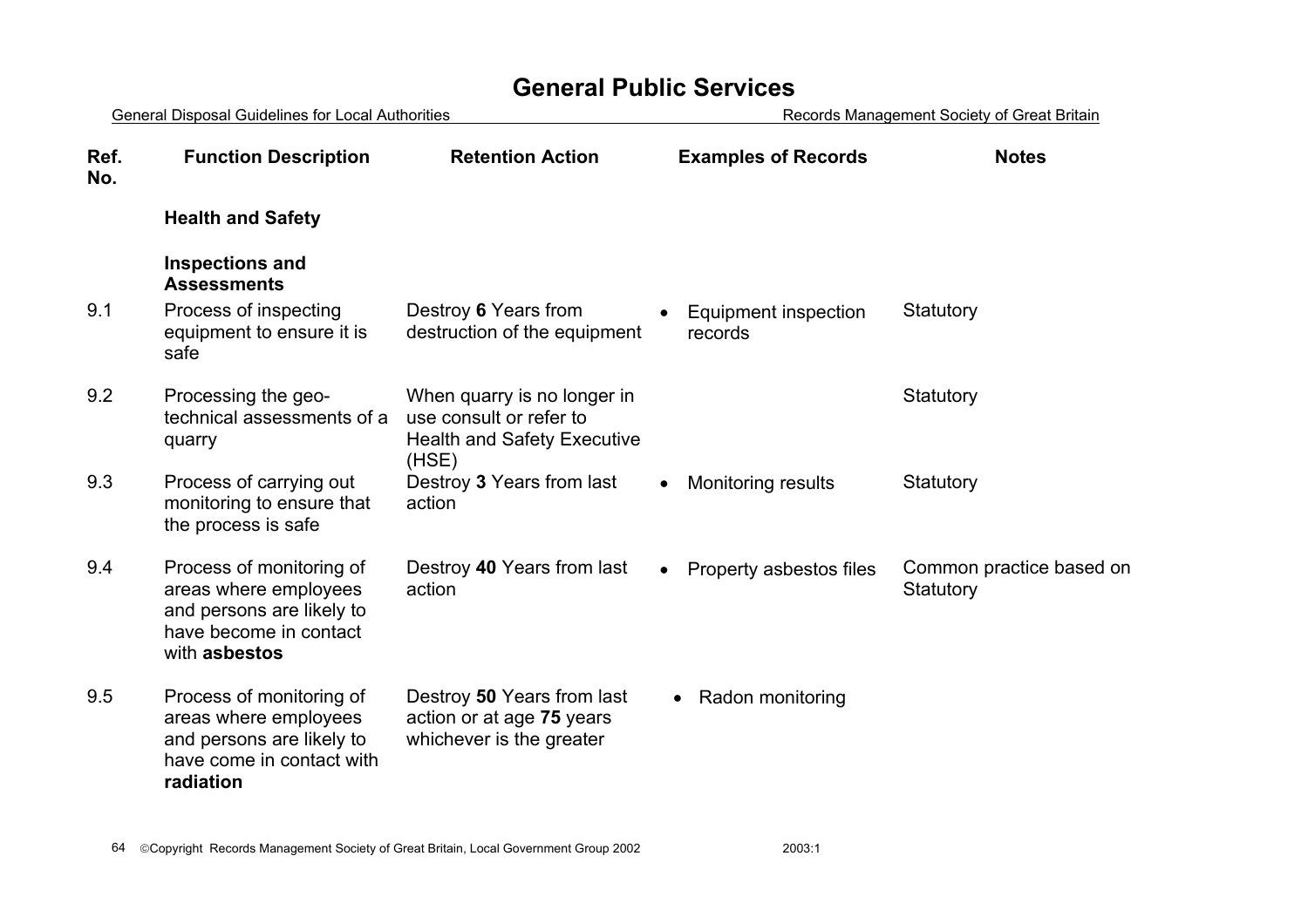| Ref.<br>No. | <b>Function Description</b>                                                                               | <b>Retention Action</b>                                                                                 | <b>Examples of Records</b> | <b>Notes</b>              |
|-------------|-----------------------------------------------------------------------------------------------------------|---------------------------------------------------------------------------------------------------------|----------------------------|---------------------------|
| 9.6         | Process to ensure safe<br>systems of work                                                                 | Retain until superseded or<br>process ceases +1 year                                                    |                            | Common practice           |
| 9.7         | Process to asses the level<br>of risk                                                                     | Destroy 3 Years from last<br>assessment                                                                 | <b>Risk assessment</b>     | Statutory                 |
| 9.8         | Processes that permit work                                                                                | Destroy 1 Year from last<br>action                                                                      |                            | Common practice           |
| 9.9         | Process that records<br>injuries to adults                                                                | Destroy 3 Years from<br>closure                                                                         | <b>Accident books</b>      | Statutory                 |
| 9.10        | Process that records<br>injuries to children                                                              | Destroy 25 Years from<br>closure                                                                        | <b>Accident books</b>      | <b>Based on Statutory</b> |
|             | <b>Emergency Planning</b>                                                                                 |                                                                                                         |                            |                           |
| 9.11        | Process to develop the<br>emergency/disaster plan<br>for the local community                              | Permanent. Offer to<br><b>Archivist for review.</b><br>Transfer to place of deposit<br>after superseded | Major Incident Plan        |                           |
| 9.12        | Process of recording the<br>results of the test for<br>emergency/disaster plan<br>for the local community | Destroy 10 years after<br>closure                                                                       |                            |                           |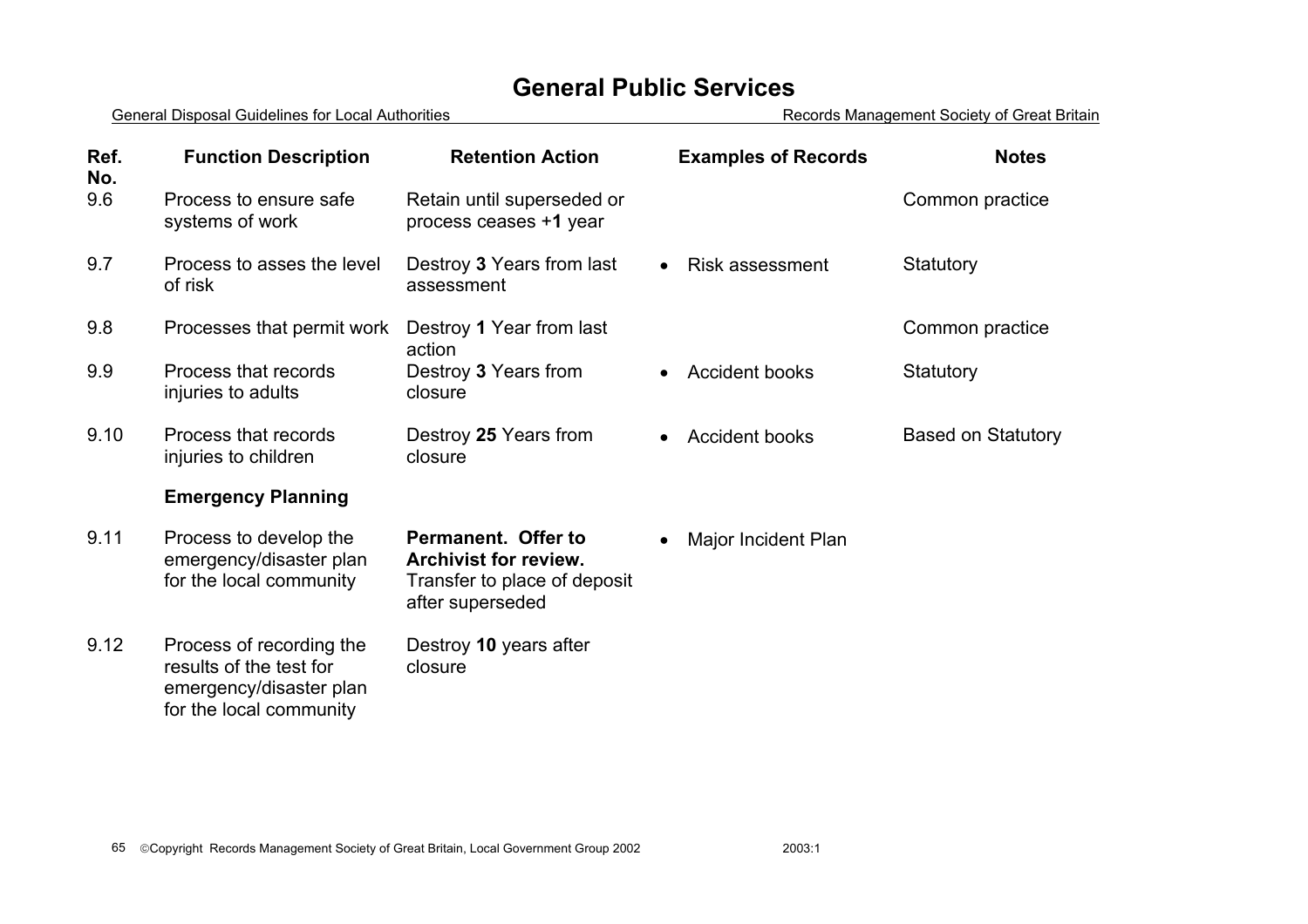| <b>General Disposal Guidelines for Local Authorities</b> |                                                                                                                                                                                        | Records Management Society of Great Britain                                                                                     |                                            |                 |
|----------------------------------------------------------|----------------------------------------------------------------------------------------------------------------------------------------------------------------------------------------|---------------------------------------------------------------------------------------------------------------------------------|--------------------------------------------|-----------------|
| Ref.<br>No.                                              | <b>Function Description</b>                                                                                                                                                            | <b>Retention Action</b>                                                                                                         | <b>Examples of Records</b>                 | <b>Notes</b>    |
| 9.13                                                     | <b>Major Incident</b><br>Activities that report on all<br>major incidents in the local<br>community, whether the<br>emergency plan has been<br>invoked or not                          | Permanent. Offer to<br><b>Archivist for review.</b><br>Transfer to place of deposit<br>after administrative use is<br>concluded |                                            |                 |
| 9.14                                                     | Activities that report on all<br>minor incidents in the local<br>community                                                                                                             | Destroy 7 years after<br>closure                                                                                                |                                            |                 |
|                                                          | <b>Enforcement</b><br><b>Certification and</b><br><b>Prosecution</b><br>Registration,<br><b>Certification and</b>                                                                      |                                                                                                                                 |                                            |                 |
| 9.15                                                     | Licensing<br>Summary management<br>systems that allow the<br>monitoring & management<br>of registration, certification<br>and licences registration<br>requirements in summary<br>form | Permanent. Offer to<br><b>Archivist for review.</b><br>Transfer to place of deposit<br>after administrative use is<br>concluded | Visual impairment<br>$\bullet$<br>register | Common practice |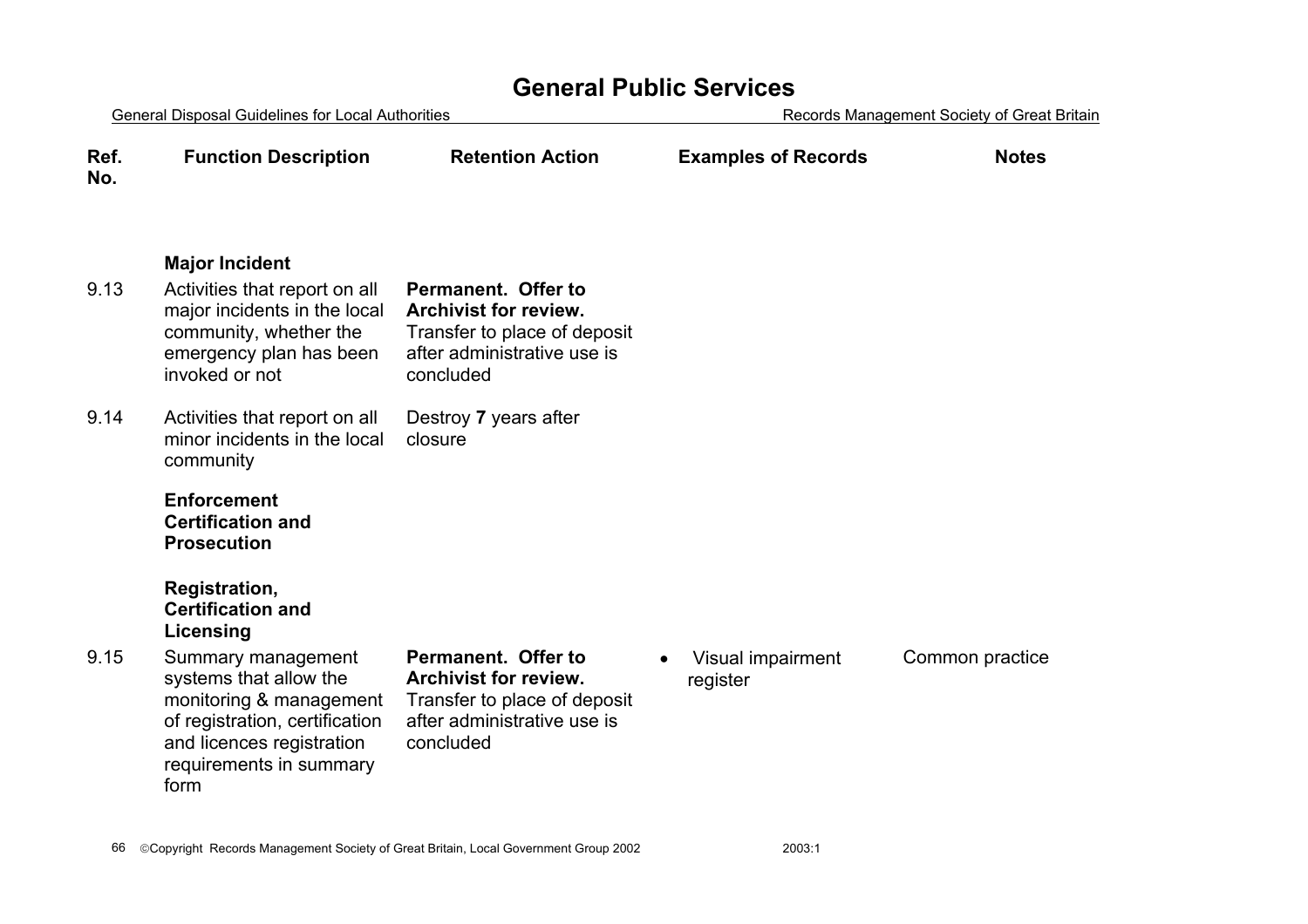| Ref.<br>No. | <b>Function Description</b>                                                                                                                          | <b>Retention Action</b>                                        | <b>Examples of Records</b>                                                                                                                                                                                                                                                                                                                                                                                                                                         | <b>Notes</b>                                                                                                |
|-------------|------------------------------------------------------------------------------------------------------------------------------------------------------|----------------------------------------------------------------|--------------------------------------------------------------------------------------------------------------------------------------------------------------------------------------------------------------------------------------------------------------------------------------------------------------------------------------------------------------------------------------------------------------------------------------------------------------------|-------------------------------------------------------------------------------------------------------------|
| 9.16        | The administration of<br>applications, registration,<br>certification and licences in<br>relation to local authorities'<br>registration requirements | Destroy 2 years after<br>registration or entitlement<br>lapses | Applications for animal<br>registration<br>Applications for<br>registration of a<br>business premises<br>Applications for release<br>of animals impounded<br>Registers<br>Certificates of<br>registration of:<br>door supervisors<br>taxi drivers<br>beauty therapists<br>Animal movement<br>licences<br>Gaming<br>$\bullet$<br>Fire certification<br>$\bullet$<br><b>Disabled Parking</b><br>permits<br>Blue badge<br>$\bullet$<br>Registration to sell<br>poison | <b>Statutory</b><br>Note: may want archival<br>review in cases of licensing<br>of children in entertainment |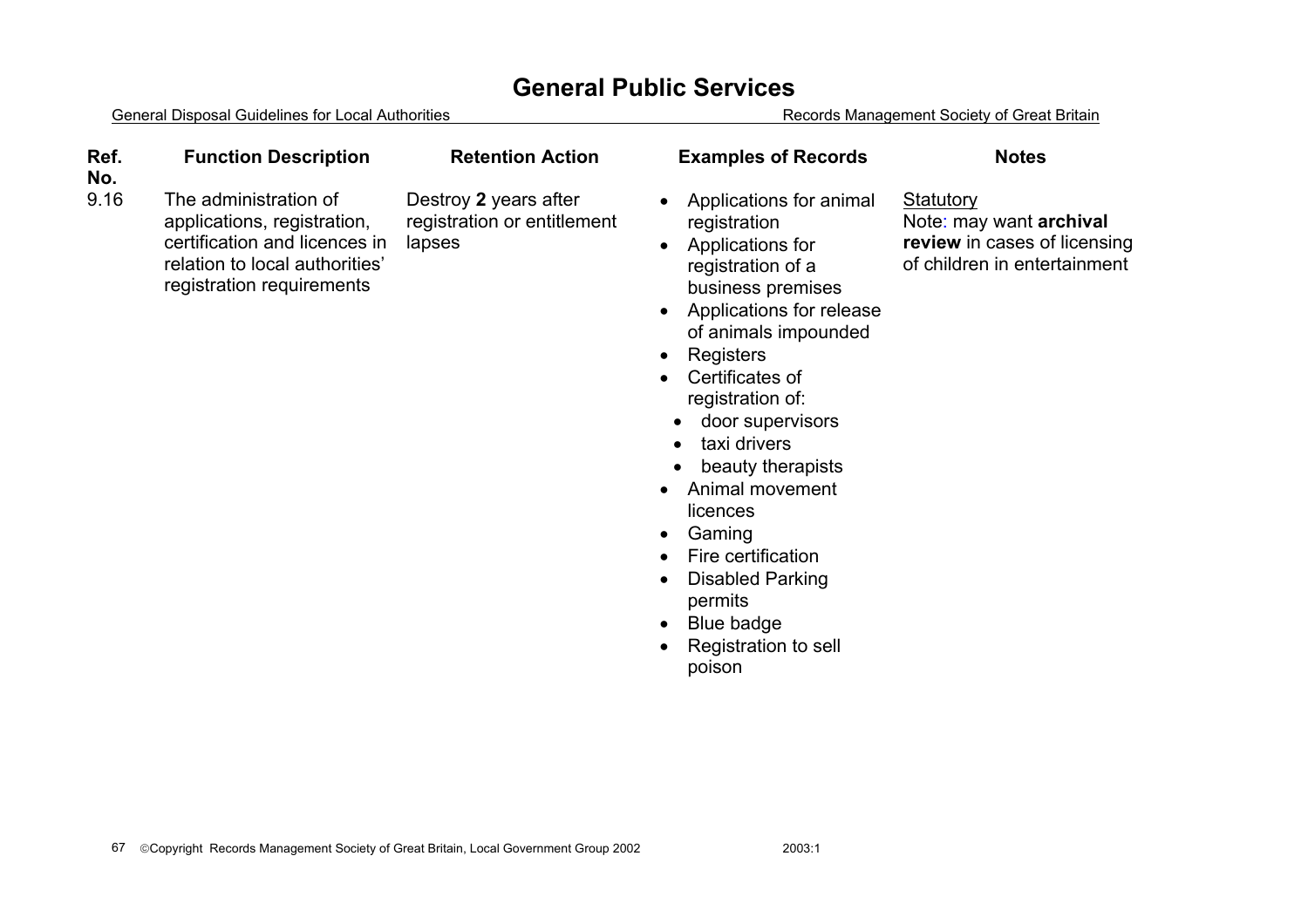General Disposal Guidelines for Local Authorities **Records Management Society of Great Britain** 

| Ref.<br>No. | <b>Function Description</b>                                                                                                                                                            | <b>Retention Action</b>                                                                                                                                                                  | <b>Examples of Records</b>                                                                                                                                                                                                                                                                  | <b>Notes</b>                                                                       |
|-------------|----------------------------------------------------------------------------------------------------------------------------------------------------------------------------------------|------------------------------------------------------------------------------------------------------------------------------------------------------------------------------------------|---------------------------------------------------------------------------------------------------------------------------------------------------------------------------------------------------------------------------------------------------------------------------------------------|------------------------------------------------------------------------------------|
| 9.17        | The process involved in<br>licensing sites for the<br>holding or use of toxic or<br>hazardous substances.<br>(including petroleum,<br>agricultural chemical<br>products or herbicides) | Permanent. Offer to<br>Archivist.<br>Transfer to place of deposit<br>after administrative use is<br>concluded - 60 years after<br>registration or entitlement<br>lapses                  | Diesel licences<br>$\bullet$<br><b>Petroleum licences</b><br>$\bullet$<br>Health and safety<br>$\bullet$<br>licensing<br>Hazardous substances<br>$\bullet$<br>Contaminated land<br>$\bullet$<br>register/pollution                                                                          | Common practice                                                                    |
| 9.18        | The process of registration<br>of homes or carers for the<br>care and support of<br>children, in the<br>responsibility of the local<br>authority                                       | Permanent. Offer to<br><b>Archivist.</b><br>Transfer to place of deposit<br>after administrative use is<br>concluded - 25 years from<br>closure of centre, or<br>discontinuation of care | Organisation files<br>$\bullet$<br>Child carers files<br>$\bullet$<br>Childcare registration<br>$\bullet$<br>Day care registration<br>$\bullet$<br>Children's home<br>$\bullet$                                                                                                             | Common practice<br>The responsibility of<br>OFSTED from 1 <sup>st</sup> April 2002 |
|             | <b>Notification</b>                                                                                                                                                                    |                                                                                                                                                                                          |                                                                                                                                                                                                                                                                                             |                                                                                    |
| 9.19        | The process of issuing<br>notices to citizens with<br>respect to particular<br>responsibilities                                                                                        | Destroy 2 years after the<br>matter is concluded                                                                                                                                         | <b>Fire Prevention notices</b><br>$\bullet$<br><b>Fire Prevention</b><br>$\bullet$<br>Infringement notices<br>Objections to notices<br>$\bullet$<br>Appeals against notices<br>$\bullet$<br>Registration of premises<br>$\bullet$<br>Infringement notices<br>Animal Impounding<br>$\bullet$ | Common practice                                                                    |

notices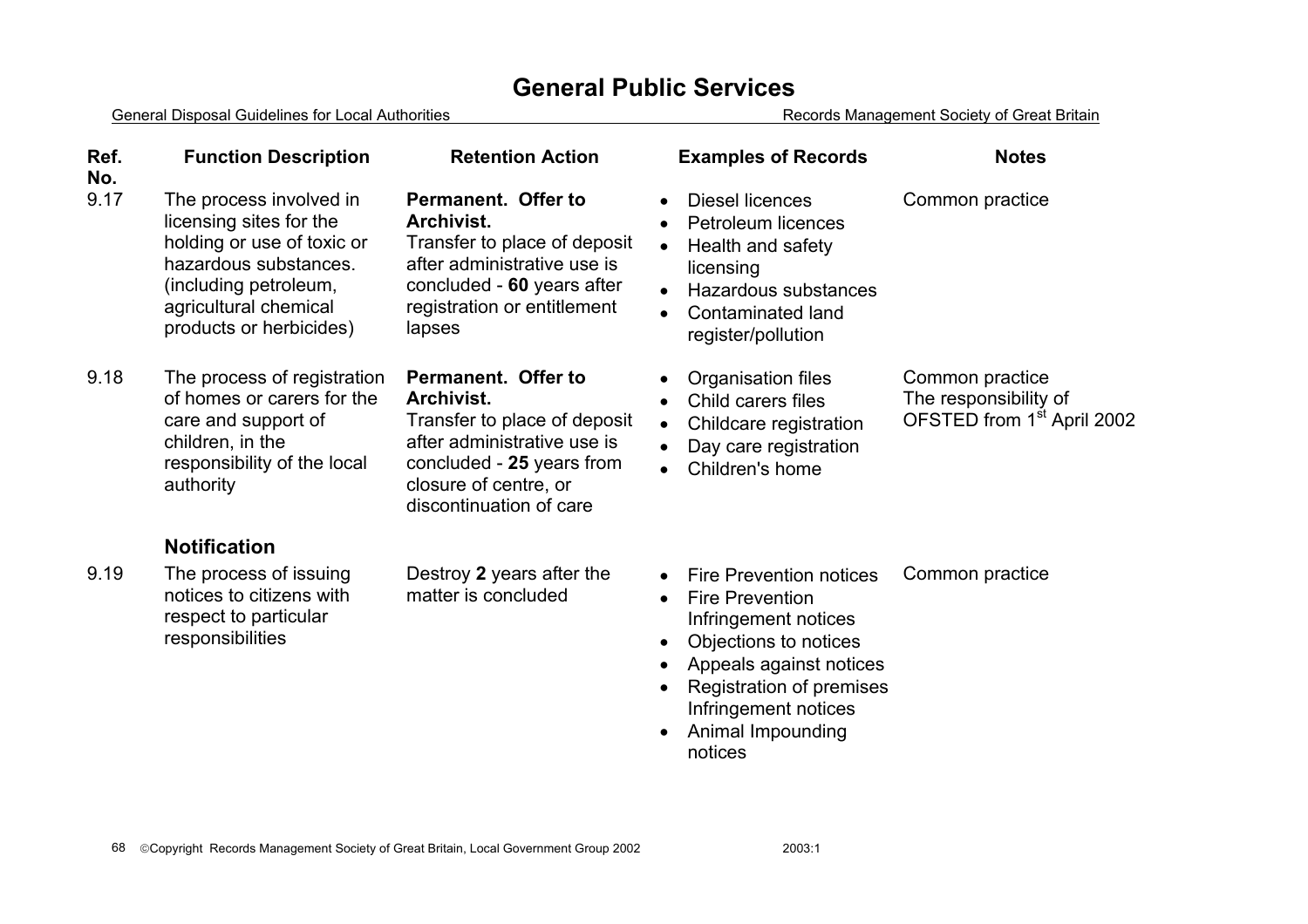| <b>General Disposal Guidelines for Local Authorities</b> |                                                                                                                                             |                                                                                                                                        | Records Management Society of Great Britain                                                                              |                 |  |
|----------------------------------------------------------|---------------------------------------------------------------------------------------------------------------------------------------------|----------------------------------------------------------------------------------------------------------------------------------------|--------------------------------------------------------------------------------------------------------------------------|-----------------|--|
| Ref.<br>No.                                              | <b>Function Description</b>                                                                                                                 | <b>Retention Action</b>                                                                                                                | <b>Examples of Records</b>                                                                                               | <b>Notes</b>    |  |
|                                                          | <b>Investigation, Inspection</b><br>and Monitoring                                                                                          |                                                                                                                                        |                                                                                                                          |                 |  |
| 9.20                                                     | The process of<br>investigation, monitoring or<br>inspection laws in the<br>responsibility of the local<br>authority                        | Destroy 7 years from last<br>action.                                                                                                   | <b>Trading standards</b><br>sample and inspections<br>records<br>Fire certificate<br>$\bullet$<br>compliance inspections | Common practice |  |
|                                                          | <b>Prosecution</b>                                                                                                                          |                                                                                                                                        |                                                                                                                          |                 |  |
| 9.21                                                     | The process of prosecution<br>or sanction of an individual<br>or organisation for failing to<br>comply with their legal<br>responsibilities | Destroy 7 years from last<br>action.                                                                                                   | Prosecution/sanction<br>files                                                                                            | Common practice |  |
|                                                          | <b>Bye-Laws</b>                                                                                                                             |                                                                                                                                        |                                                                                                                          |                 |  |
|                                                          | <b>Enactment</b>                                                                                                                            |                                                                                                                                        |                                                                                                                          |                 |  |
| 9.22                                                     | The process of making<br>local laws                                                                                                         | <b>Permanent. Offer to</b><br><b>Archivist for review.</b><br>Transfer to place of deposit<br>after administrative use is<br>concluded | Master Set of bye-laws<br><b>Policy Development</b><br>documents<br>Correspondence<br>Submissions                        | Common practice |  |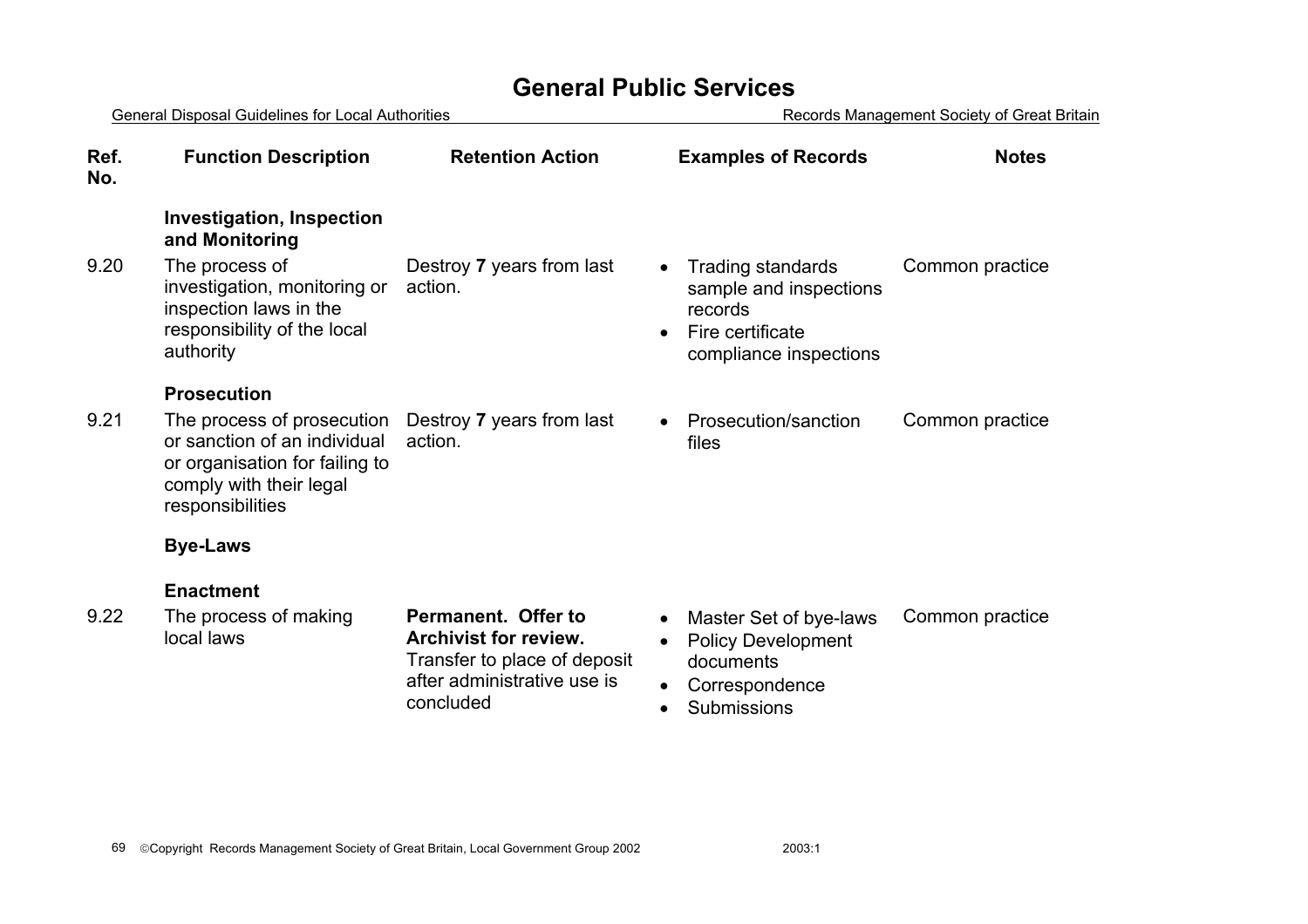General Disposal Guidelines for Local Authorities **Records Management Society of Great Britain Ref. No.Function Description Retention Action Examples of Records Notes Administration & Enforcement** 9.23 The process of administering and enforcing bye-laws Destroy **2** years after certificate has expired or penalty payment has been made or the matter has been finished or correspondence on the matter has ceased • Applications and certificates • Permits • Licences • Infringement notices (Parking) • Correspondence Common practice **Cemeteries & Crematoria** 9.24 Summary management systems that record the location of burials and identity of deceased individuals **Permanent. Offer to Archivist.**Transfer to place of deposit after administrative use is concluded • Register of interments Cemetery register • Cemetery plans Common practice 9.25 The process of regulation of burials and cremations Destroy **5** year after last action • Permits • Applications • Orders Common practice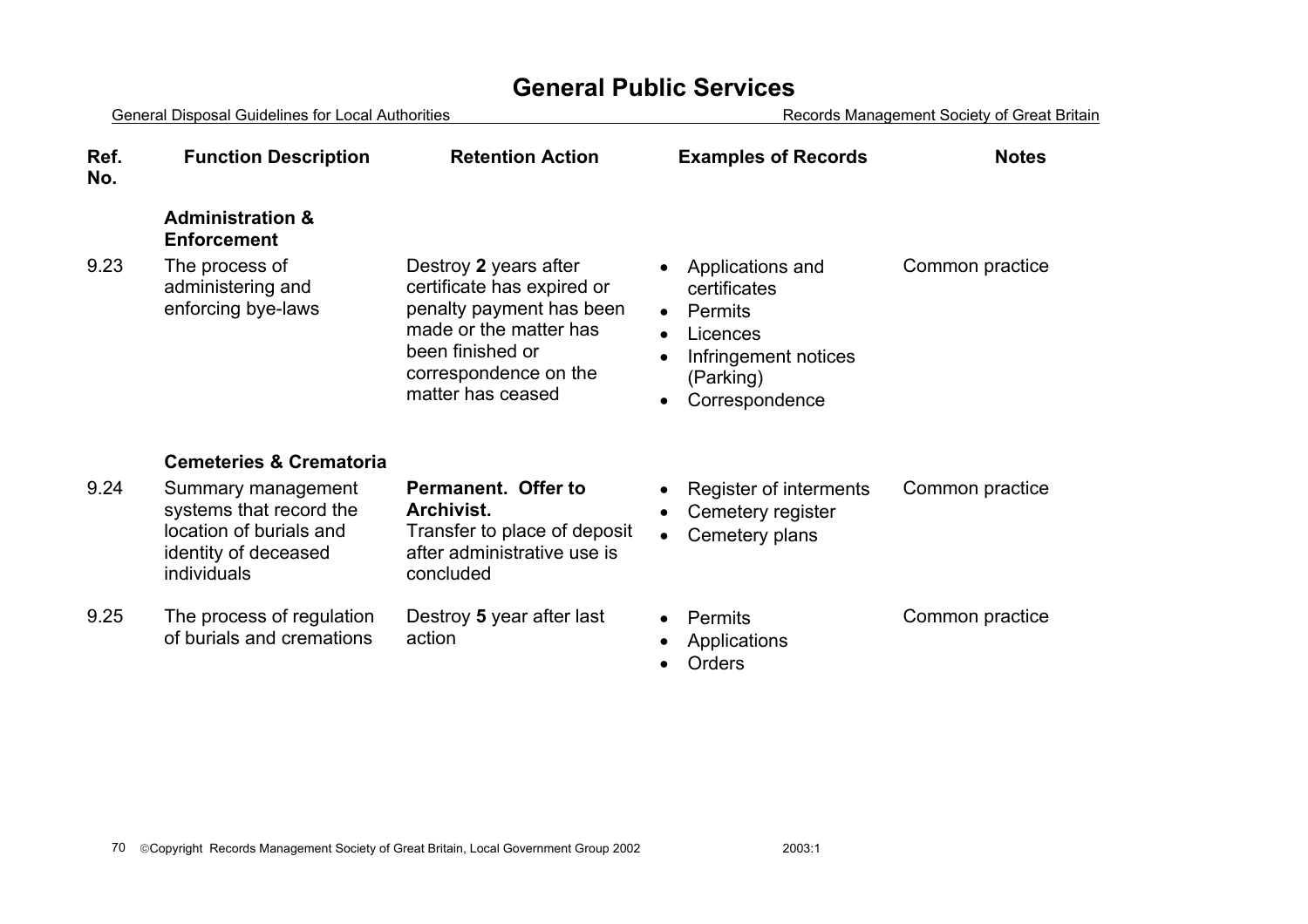| General Disposal Guidelines for Local Authorities |                                                                                                                                                           |                                                                                                               | Records Management Society of Great Britain |                 |  |
|---------------------------------------------------|-----------------------------------------------------------------------------------------------------------------------------------------------------------|---------------------------------------------------------------------------------------------------------------|---------------------------------------------|-----------------|--|
| Ref.<br>No.                                       | <b>Function Description</b>                                                                                                                               | <b>Retention Action</b>                                                                                       | <b>Examples of Records</b>                  | <b>Notes</b>    |  |
|                                                   | <b>Waste Management</b><br>The provision of hard<br>waste removal, destruction<br>and waste reduction<br>services by the local<br>authority to ratepayers |                                                                                                               |                                             |                 |  |
| 9.26                                              | <b>Collection</b><br>The process of arranging<br>the collection or<br>transportation of<br>household waste                                                | Destroy 2 year after last<br>action                                                                           |                                             | Common practice |  |
| 9.27                                              | The process of arranging<br>the collection or<br>transportation of controlled<br>waste                                                                    | Destroy 6 year after last<br>action                                                                           |                                             | Common practice |  |
|                                                   | <b>Disposal of Waste</b>                                                                                                                                  |                                                                                                               |                                             |                 |  |
| 9.28                                              | The summary<br>management of sites used<br>for the disposal of waste<br>within the local authority                                                        | Permanent. Offer to<br>Archivist.<br>Transfer to place of deposit<br>after administrative use is<br>concluded |                                             | Common practice |  |
| 9.29                                              | The process of the short-<br>term storage of household<br>waste                                                                                           | Destroy 10 year after site<br>closure                                                                         | <b>Transfer sites</b><br>$\bullet$          | Common practice |  |
|                                                   |                                                                                                                                                           |                                                                                                               |                                             |                 |  |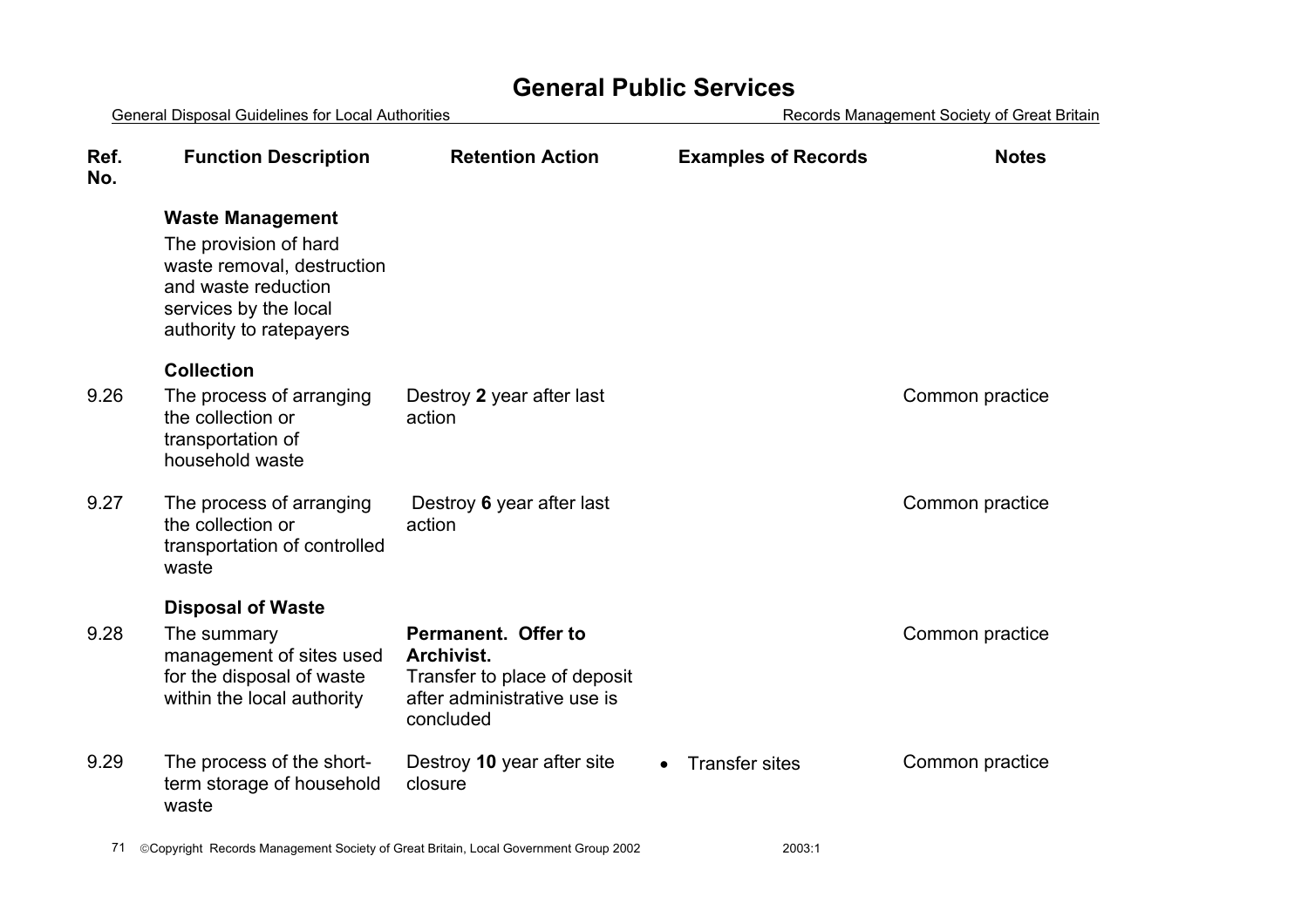| Ref.<br>No. | <b>Function Description</b>                                                                                   | <b>Retention Action</b>                                                                                                         | <b>Examples of Records</b> | <b>Notes</b>    |
|-------------|---------------------------------------------------------------------------------------------------------------|---------------------------------------------------------------------------------------------------------------------------------|----------------------------|-----------------|
| 9.30        | The process involved in<br>managing the use, type<br>and amount of waste to be<br>disposed at a specific site | Permanent. Offer to<br><b>Archivist for review.</b><br>Transfer to place of deposit<br>after administrative use is<br>concluded | Waste site plans           | Common practice |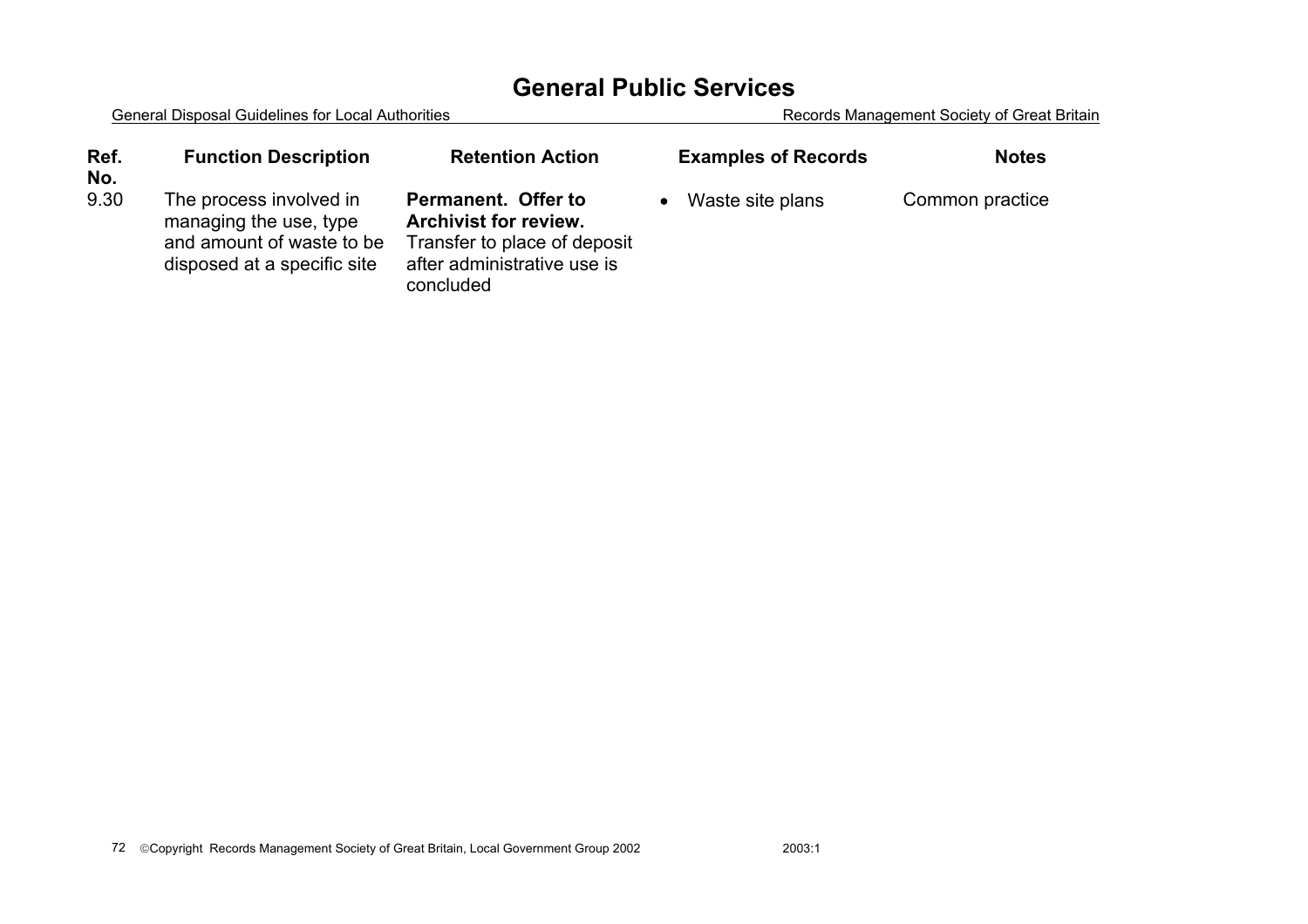|             | <b>General Disposal Guidelines for Local Authorities</b>                                                                                                                                                                                                        |                                                                             | Records Management Society of Great Britain                                                                                                                          |                 |
|-------------|-----------------------------------------------------------------------------------------------------------------------------------------------------------------------------------------------------------------------------------------------------------------|-----------------------------------------------------------------------------|----------------------------------------------------------------------------------------------------------------------------------------------------------------------|-----------------|
| Ref.<br>No. | <b>Function Description</b>                                                                                                                                                                                                                                     | <b>Retention Action</b>                                                     | <b>Examples of Records</b>                                                                                                                                           | <b>Notes</b>    |
|             | <b>Planning Scheme</b><br><b>Development and</b><br><b>Amendment</b>                                                                                                                                                                                            |                                                                             |                                                                                                                                                                      |                 |
| 10.1        | The activity of developing<br>a vision and strategic<br>directions regarding<br>existing and future land<br>use within the Local<br>Authority and the<br>development of local and<br>town centre plans to<br>ensure the implementation<br>of the Structure Plan | Permanent. Offer to<br><b>Archivist</b> when plan<br>superseded             | <b>Structure Plan</b><br>$\bullet$<br>Local Plan<br>$\bullet$<br>Town Centre plans<br><b>Unitary Development</b><br>plans                                            | Common practice |
| 10.2        | The activity of consultation<br>to gain approval for the<br><b>Structure Plan (Unitary</b><br>Development Plans) or<br><b>Local Plans</b>                                                                                                                       | <b>Permanent. Offer to</b><br><b>Archivist for review after 3</b><br>years. | Consultation<br>$\bullet$<br>documents and<br>replies<br>Inquiries and<br>objections made by<br>members of public<br><b>Public Inquiry</b><br>$\bullet$<br>documents | Common practice |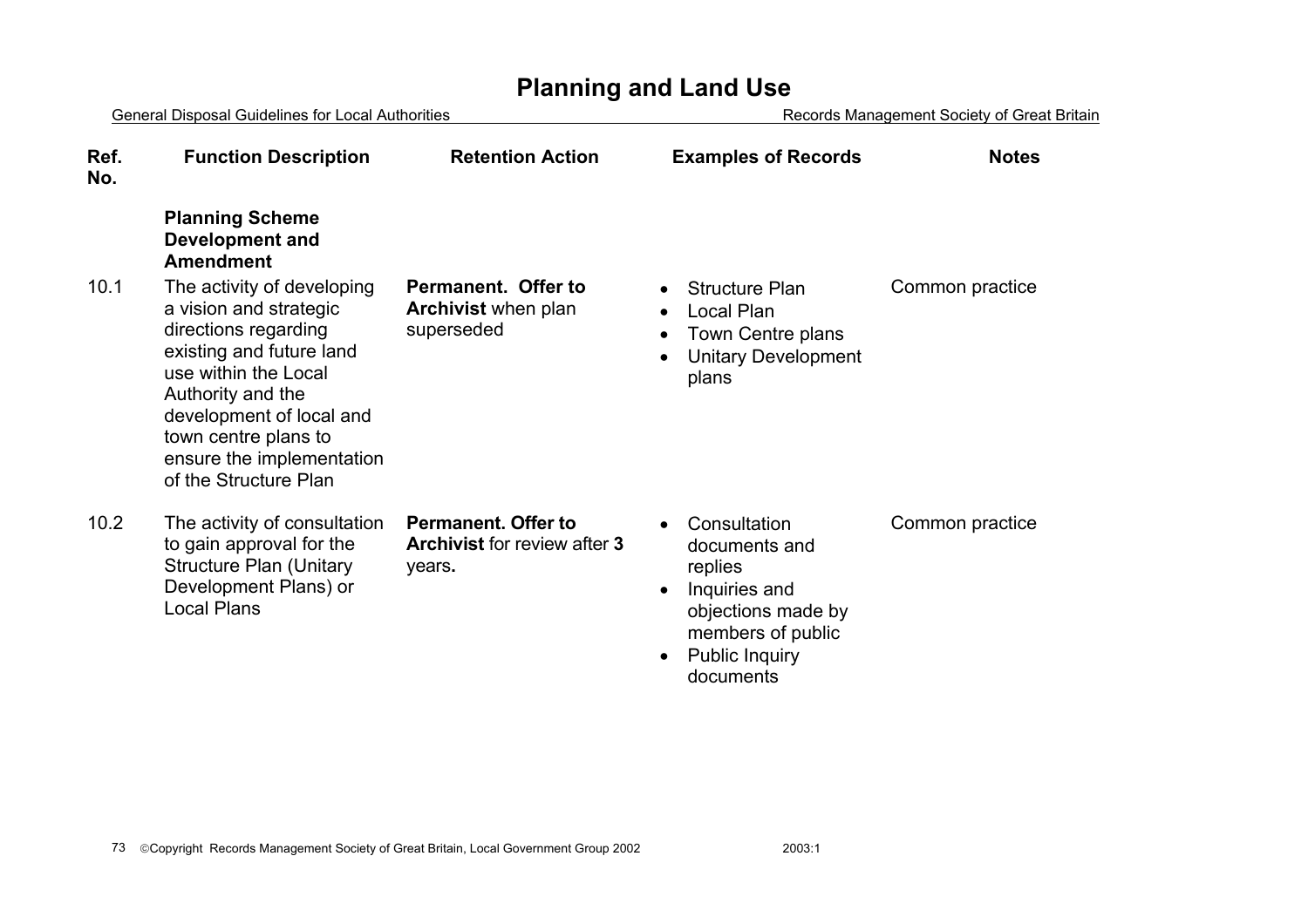General Disposal Guidelines for Local Authorities **Records Management Society of Great Britain** 

| Ref.<br>No. | <b>Function Description</b>                                                                                                       | <b>Retention Action</b>                                                                                                         | <b>Examples of Records</b>                                                                                                                                                                                                                                               | <b>Notes</b>    |
|-------------|-----------------------------------------------------------------------------------------------------------------------------------|---------------------------------------------------------------------------------------------------------------------------------|--------------------------------------------------------------------------------------------------------------------------------------------------------------------------------------------------------------------------------------------------------------------------|-----------------|
| 10.3        | The activity of recording<br>information on historical<br>buildings, monuments and<br>ecology at a specific site                  | Permanent. Offer to<br><b>Archivist for review.</b><br>Transfer to place of deposit<br>after administrative use is<br>concluded | <b>Sites and Monuments</b><br>records<br><b>Ecological records</b><br>$\bullet$<br>Species records<br><b>Historically listed</b><br>buildings<br>Definitive map<br>$\bullet$<br>Commons registration                                                                     | Common practice |
| 10.4        | The activity of establishing<br>planning scheme controls<br>and providing for them to<br>be amended                               | Permanent. Offer to<br><b>Archivist.</b><br>Transfer to place of deposit<br>after administrative use is<br>concluded            | <b>Successful Waste</b><br>Planning application<br><b>Successful Mineral</b><br>$\bullet$<br>Planning applications<br>Amendments to<br>$\bullet$<br>definitive map<br><b>Mineral Register</b><br>$\bullet$<br>Applications for<br>mineral extraction<br>Land Use surveys | Common practice |
| 10.5        | The process of receiving,<br>considering and<br>responding to submissions<br>and objections to planning<br>schemes and amendments | Destroy 15 years after<br>decision. Offer<br>controversial/high profile<br>schemes to Archivist                                 | <b>Waste Planning</b><br>application<br>consultation<br><b>Mineral Planning</b><br>$\bullet$<br>applications<br>consultation<br>Objections<br>Inquiries - Public etc<br>Archaeological:<br>advice/conditions                                                             | Common practice |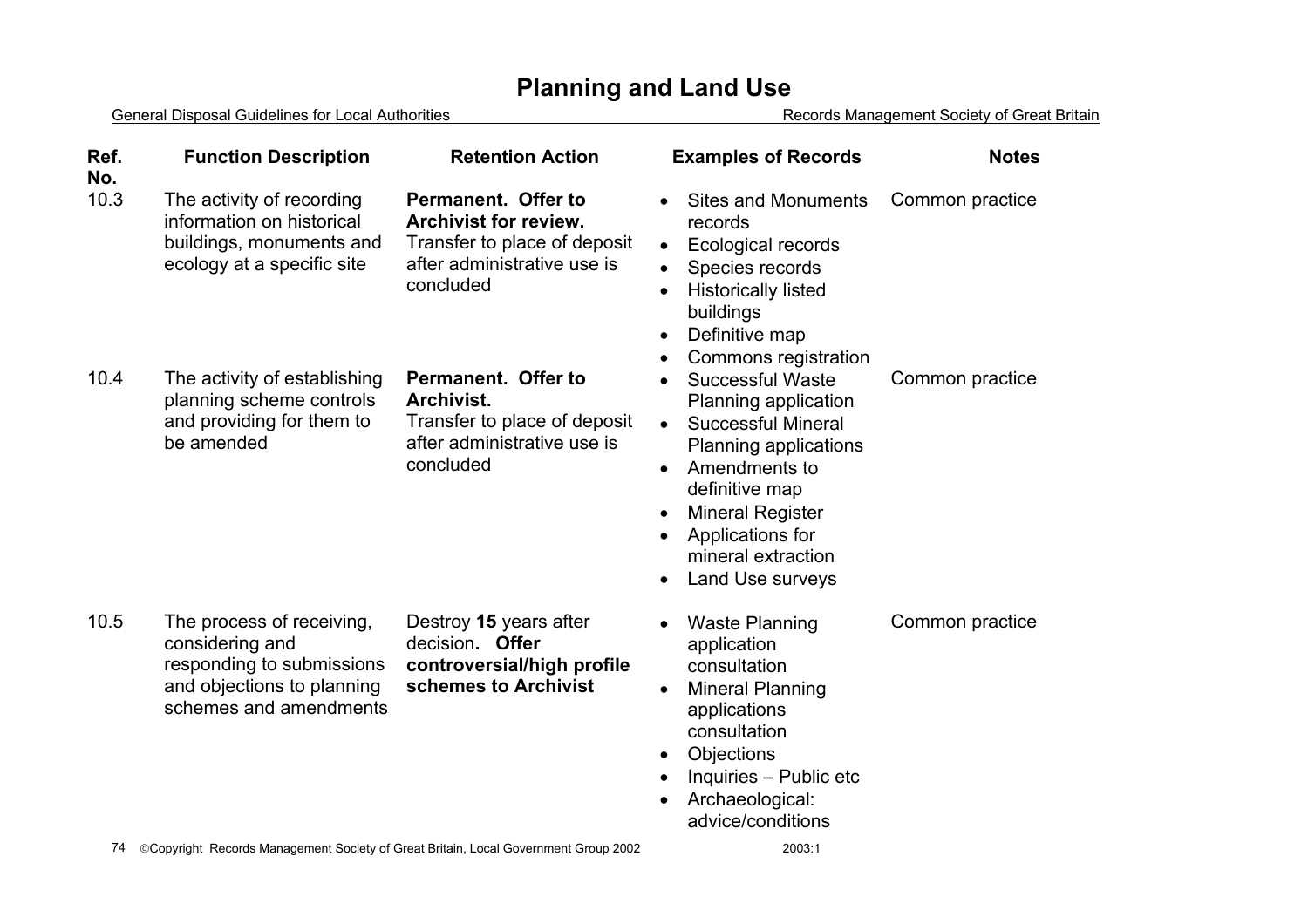General Disposal Guidelines for Local Authorities **Records Management Society of Great Britain** 

| Ref.<br>No. | <b>Function Description</b>                                                                           | <b>Retention Action</b>                                                                                                                                                                                                                                                 | <b>Examples of Records</b>                                                                                                                                    | <b>Notes</b>    |
|-------------|-------------------------------------------------------------------------------------------------------|-------------------------------------------------------------------------------------------------------------------------------------------------------------------------------------------------------------------------------------------------------------------------|---------------------------------------------------------------------------------------------------------------------------------------------------------------|-----------------|
| 10.6        | The process of controlling<br>development of areas<br>through applications for<br>planning permission | Transfer planning application •<br>register to <b>Archivist</b> once<br>register<br>has<br>the<br>been $\bullet$<br>completed (or at arranged<br>intervals<br>if<br>is<br>-it<br>held<br>electronically)<br>Refer all other records to<br><b>Archivist for sampling</b> | Planning application<br>files and plans<br>Correspondence<br>relating to any<br>objections<br>Hearing papers<br>$\bullet$<br>Planning application<br>register | Common practice |
| 10.7        | The process of maintaining<br>the countryside and<br>developing open spaces<br>for public amenity     | Refer all files relating<br>to<br>policy to the <b>Archivist</b><br>Destroy other files 7 years<br>after<br>administrative<br>use<br>concluded                                                                                                                          | Tree preservation<br>$\bullet$<br>orders<br>Country parks and<br>nature reserves<br>development plans<br>and correspondence,<br>land purchase<br>agreements   | Common practice |
|             | <b>Planning Scheme</b><br><b>Regulation</b>                                                           |                                                                                                                                                                                                                                                                         |                                                                                                                                                               |                 |
| 10.8        | The summary<br>management of planning<br>scheme regulation                                            | Permanent. Offer to<br><b>Archivist.</b><br>Transfer to place of deposit<br>after administrative use is<br>concluded                                                                                                                                                    | <b>Building Control</b><br>$\bullet$<br>registers                                                                                                             | Common practice |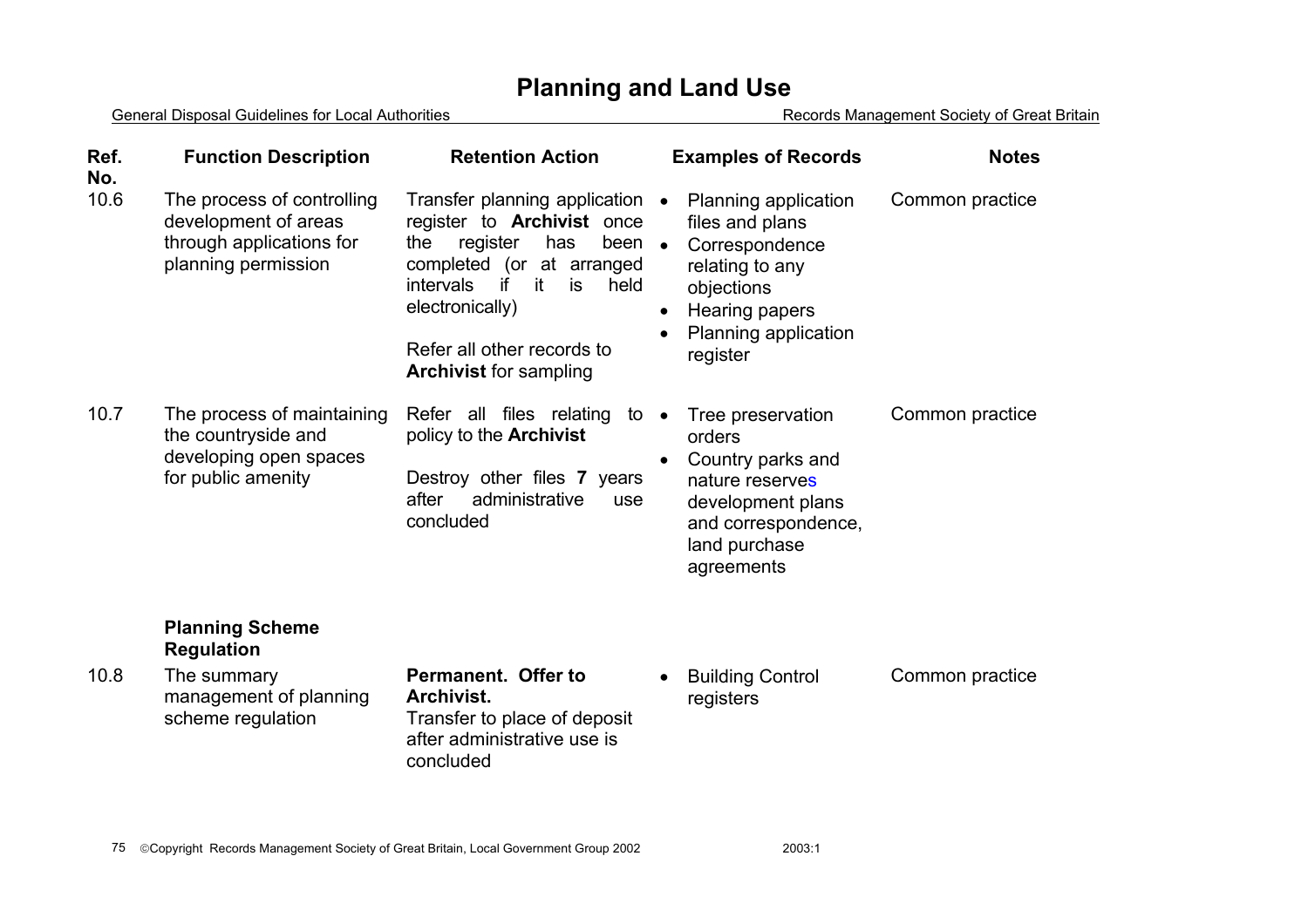|             | General Disposal Guidelines for Local Authorities                                                            |                                                                                                                                 | Records Management Society of Great Britain                                                                                                           |                 |
|-------------|--------------------------------------------------------------------------------------------------------------|---------------------------------------------------------------------------------------------------------------------------------|-------------------------------------------------------------------------------------------------------------------------------------------------------|-----------------|
| Ref.<br>No. | <b>Function Description</b>                                                                                  | <b>Retention Action</b>                                                                                                         | <b>Examples of Records</b>                                                                                                                            | <b>Notes</b>    |
| 10.9        | The process of regulating<br>the planned use of land or<br>buildings                                         | Destroy 15 years after<br>closure                                                                                               |                                                                                                                                                       | Common practice |
| 10.10       | The process of approving<br>building applications in<br>relation to listed or other<br>significant buildings | Permanent. Offer to<br><b>Archivist for review.</b><br>Transfer to place of deposit<br>after administrative use is<br>concluded | <b>Building files</b><br>Plans<br>Specifications<br>$\bullet$<br>Correspondence<br>Applications<br>Permits<br>Certificates                            | Common practice |
| 10.11       | The process of approving<br>building applications, for all<br>other buildings                                | Destroy 15 years after<br>construction completed                                                                                | <b>Building files</b><br>Plans<br>$\bullet$<br>Specifications<br>Correspondence<br>Applications<br>Permits<br>Certificates<br>$\bullet$<br>Objections | Common practice |
| 10.12       | The process of inspecting<br>building work for the<br>purpose of insuring<br>compliance.                     | Destroy 10 years after the<br>issue of a certificate of final<br>inspection                                                     | Certificate of final<br>$\bullet$<br>inspection<br><b>Building Inspection</b><br>records<br><b>Diaries</b>                                            | Common practice |
| 10.13       | The process of enforcing<br>building or land regulations                                                     | Destroy 3 years after<br>compliance with<br>enforcement notice                                                                  |                                                                                                                                                       |                 |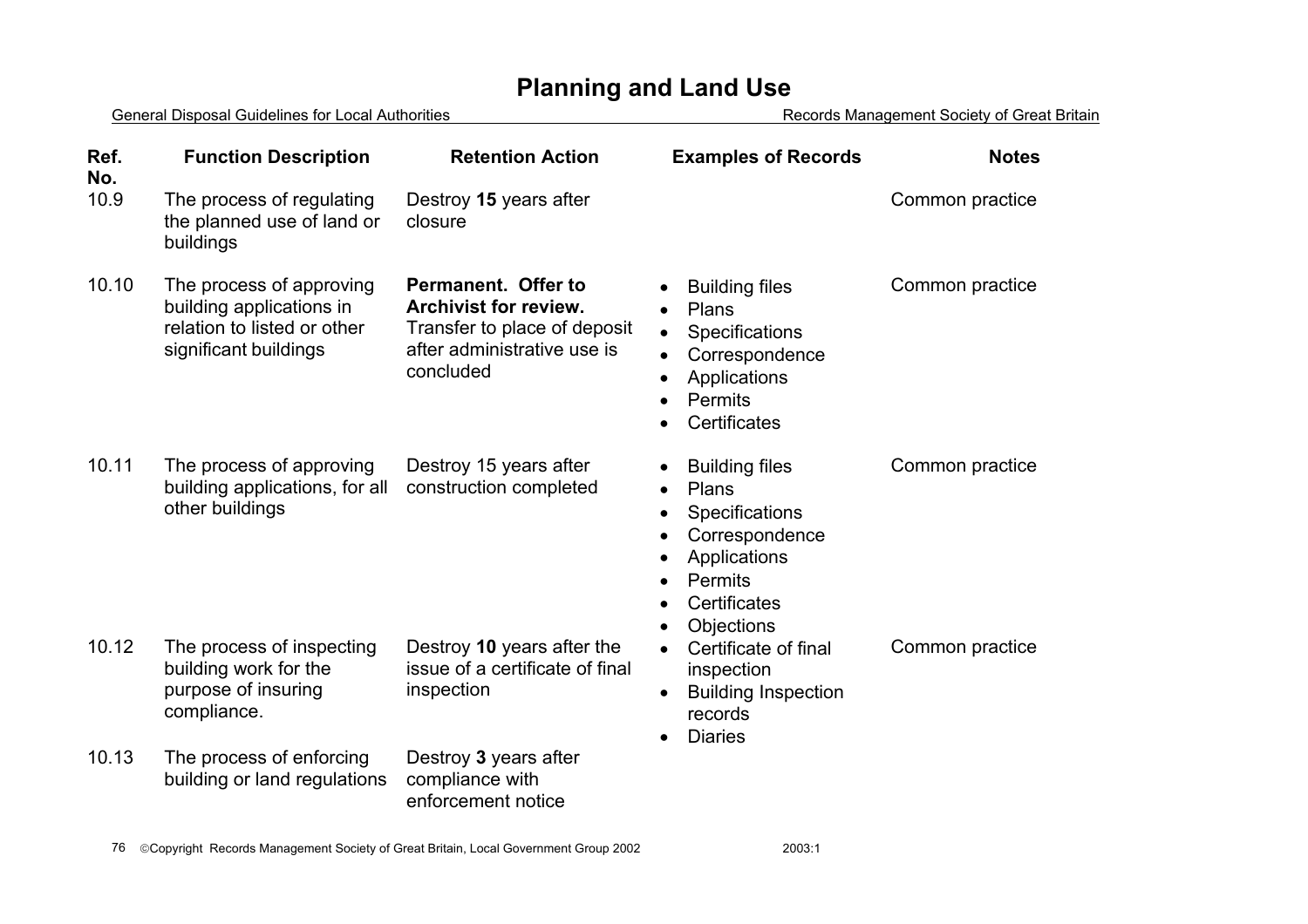# **Infrastructure and Transport**

| General Disposal Guidelines for Local Authorities |                                                                                                                                                     | Records Management Society of Great Britain                                                                          |                                                                           |                 |
|---------------------------------------------------|-----------------------------------------------------------------------------------------------------------------------------------------------------|----------------------------------------------------------------------------------------------------------------------|---------------------------------------------------------------------------|-----------------|
| Ref.<br>No.                                       | <b>Function Description</b>                                                                                                                         | <b>Retention Action</b>                                                                                              | <b>Examples of Records</b>                                                | <b>Notes</b>    |
|                                                   | <b>Planning and</b><br><b>Development</b>                                                                                                           |                                                                                                                      |                                                                           |                 |
| 11.1                                              | The activity of developing<br>a vision and strategic<br>directions regarding<br>existing transport and<br>infrastructure within the<br>municipality | Permanent. Offer to<br><b>Archivist.</b><br>Transfer to place of deposit<br>after administrative use is<br>concluded | <b>Structure Plan</b><br>$\bullet$<br>Local transport plan                | Common practice |
| 11.2                                              | The activity of recording<br>location of highways, bridle<br>paths and rights of way                                                                | Permanent. Offer to<br><b>Archivist.</b><br>Transfer to place of deposit<br>after administrative use is<br>concluded | Definitive map<br>Correspondence<br>concerning enquiries<br>and disputes  | Common practice |
| 11.3                                              | The activity of establishing<br>planning scheme controls<br>and providing for them to<br>be amended and modified                                    | Permanent. Offer to<br><b>Archivist.</b><br>Transfer to place of deposit<br>after administrative use is<br>concluded | Amendments to<br>definitive map<br>Road adoption<br>$\bullet$             | Common practice |
| 11.4                                              | The process of receiving,<br>considering and<br>responding to submissions<br>and objections to planning<br>schemes and amendments                   | Destroy 7 years after<br>decision. Offer<br>controversial/high profile<br>schemes to Archivist                       | Enquiries,<br>consultation<br>documents, objections<br>and correspondence | Common practice |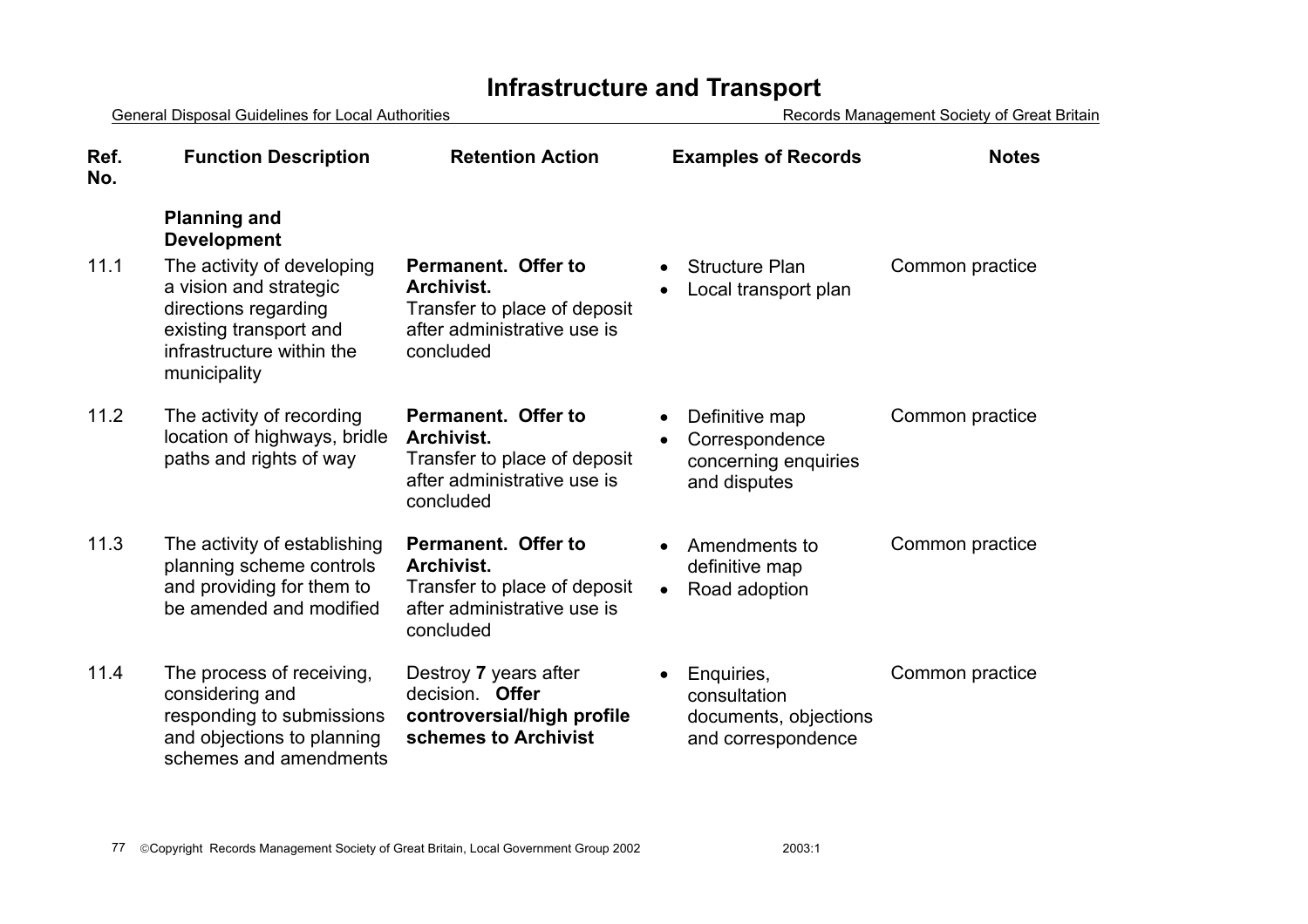# **Infrastructure and Transport**

General Disposal Guidelines for Local Authorities **Records Management Society of Great Britain** 

| Ref.<br>No. | <b>Function Description</b>                                                                                        | <b>Retention Action</b>                                                                                                         | <b>Examples of Records</b>  | <b>Notes</b>    |
|-------------|--------------------------------------------------------------------------------------------------------------------|---------------------------------------------------------------------------------------------------------------------------------|-----------------------------|-----------------|
| 11.5        | The process of enforcing<br>infrastructure and transport<br>regulations                                            | Destroy 50 years after<br>enforcement notice.<br>Destroy 3 years after<br>compliance with<br>enforcement notice.                |                             | Common practice |
|             | <b>Traffic Management</b>                                                                                          |                                                                                                                                 |                             |                 |
| 11.6        | The activity of planning,<br>and programming the<br>continued flow, diversion<br>or reduction of traffic           | Destroy 7 years after action<br>completed                                                                                       | Traffic orders<br>$\bullet$ | Common practice |
|             | <b>Design and Construction</b>                                                                                     |                                                                                                                                 |                             |                 |
| 11.7        | The activity of planning,<br>designing, programming<br>and constructing roads,<br>streets, bridges, and<br>tunnels | Permanent. Offer to<br><b>Archivist for review.</b><br>Transfer to place of deposit<br>after administrative use is<br>concluded |                             | Common practice |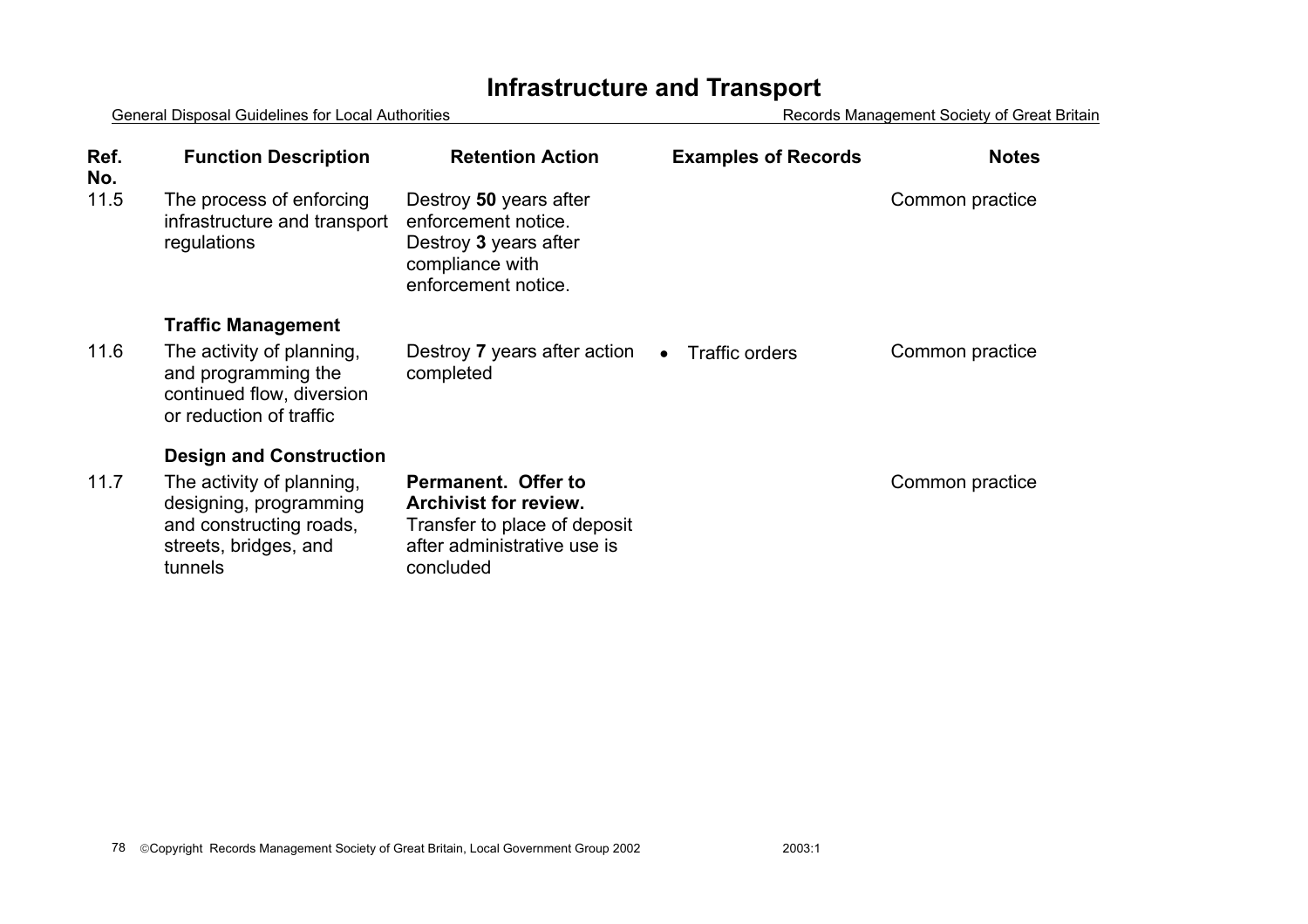### General Disposal Guidelines for Local Authorities **Records Management Society of Great Britain Ref. No.Function Description Retention Action Examples of Records Notes Infrastructure Management and Maintenance** 11.8 The activity of providing municipal services in relation to infrastructure within the local authority Destroy **7** years after last action • Street files Street records Requests for: • Hedge clipping • Tree planting • Naming of streets • Numbering of houses • Street load limits • Street signs • Bus shelters • Applications to dig up pavements • HGV application • Advice / comment• Level crossings • Right of ways • Roundabouts • Traffic calming measures • Street lighting Common practice

## **Infrastructure and Transport**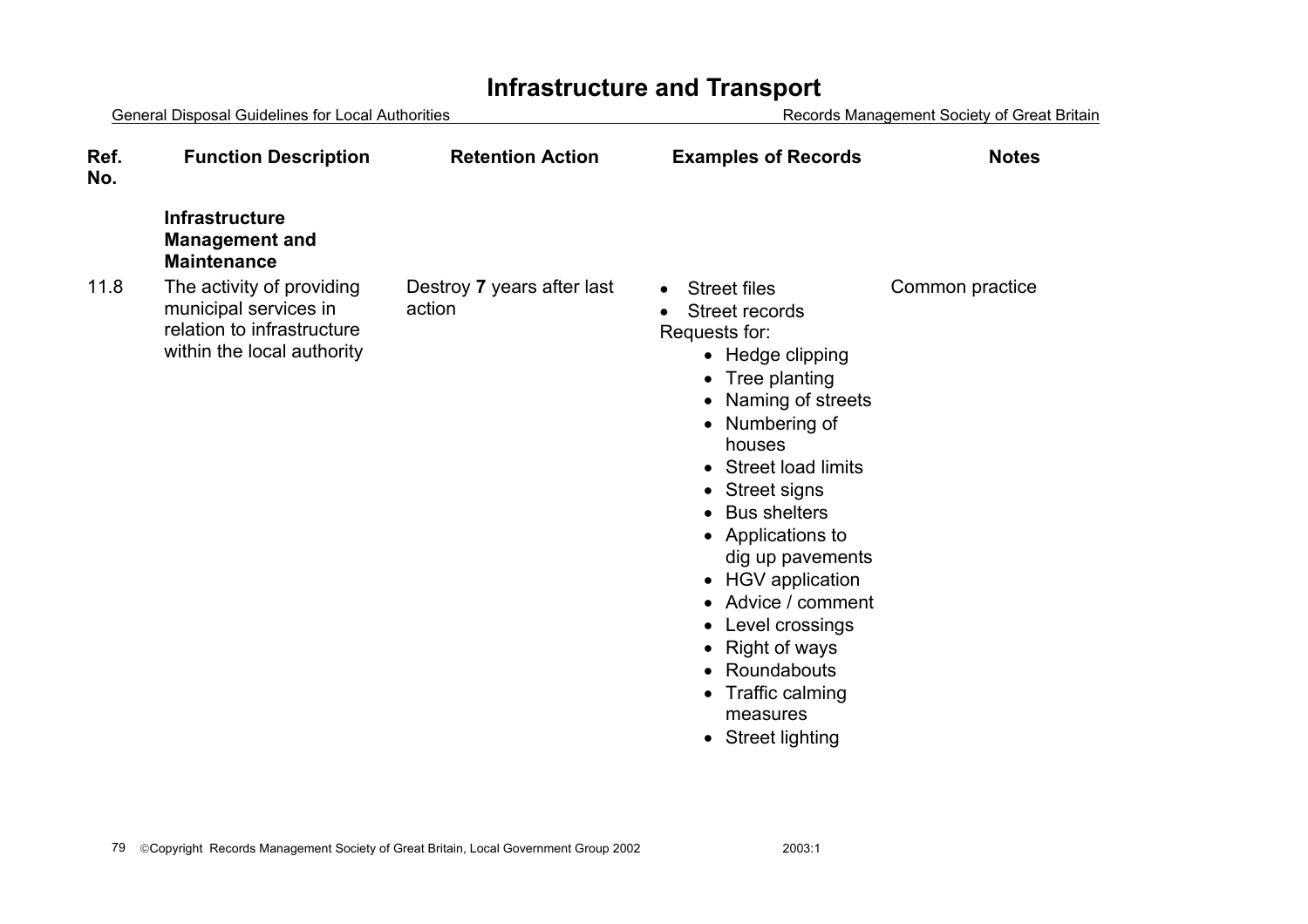# **Infrastructure and Transport**

| <b>General Disposal Guidelines for Local Authorities</b> |                                                                                                                        | Records Management Society of Great Britain         |                                                                                                             |                 |
|----------------------------------------------------------|------------------------------------------------------------------------------------------------------------------------|-----------------------------------------------------|-------------------------------------------------------------------------------------------------------------|-----------------|
| Ref.<br>No.                                              | <b>Function Description</b>                                                                                            | <b>Retention Action</b>                             | <b>Examples of Records</b>                                                                                  | <b>Notes</b>    |
|                                                          | <b>Road Maintenance</b>                                                                                                |                                                     |                                                                                                             |                 |
| 11.9                                                     | The activity of maintaining<br>and repairing roads,<br>streets, bridges, bridle<br>paths, rights of way and<br>tunnels | Destroy 12 years after<br>action completed          |                                                                                                             | Common practice |
|                                                          | <b>Public Transport</b>                                                                                                |                                                     |                                                                                                             |                 |
| 11.10<br>11.11                                           | <b>Services</b><br>The activities involved in<br>the management and<br>provision of public<br>transport                | Destroy 3 years after<br>superseded or last action. | Timetables and routes<br><b>Maps</b><br>$\bullet$<br>Fares<br>$\bullet$<br>Customer and<br>industry liaison | Common practice |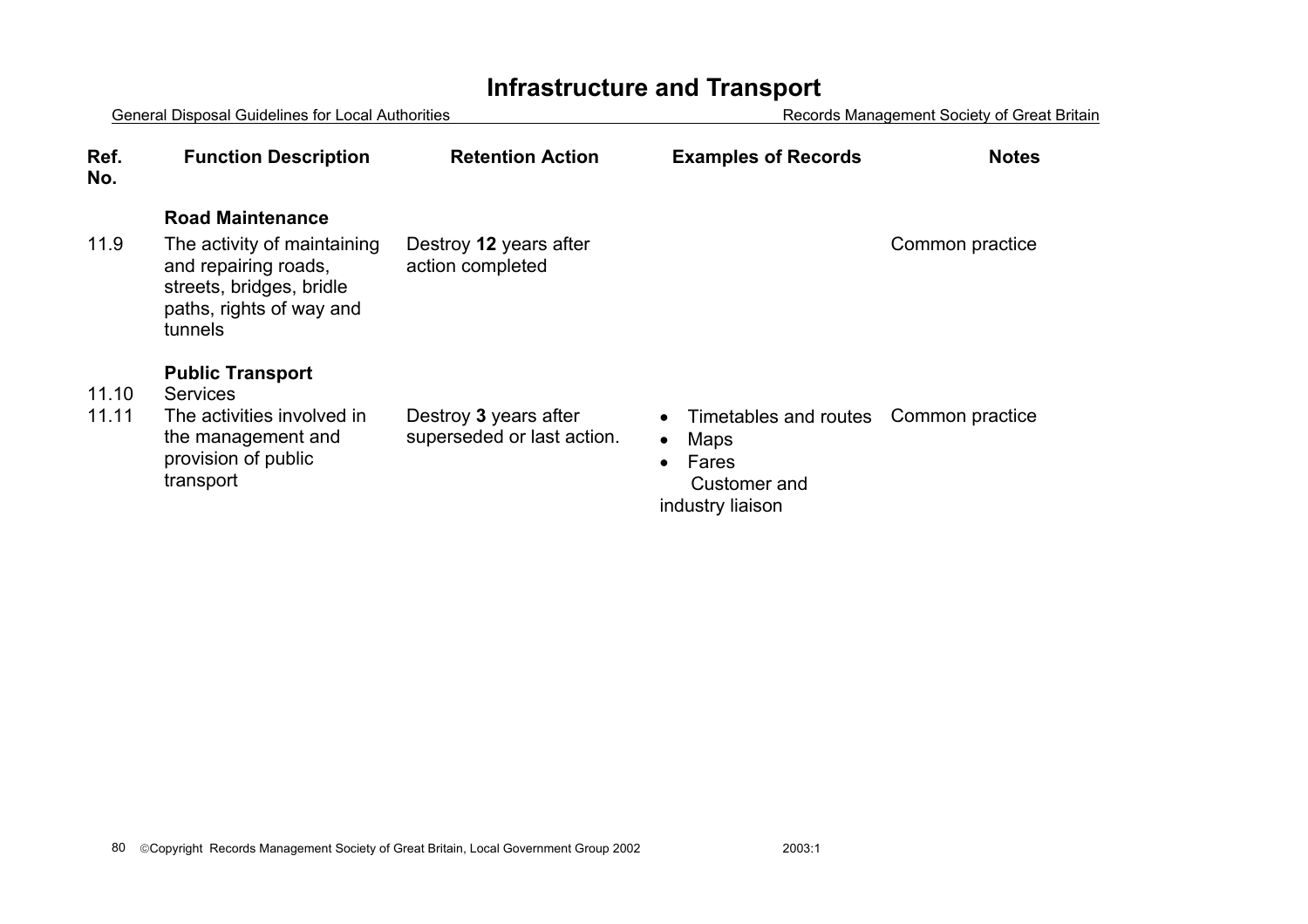### General Disposal Guidelines for Local Authorities Records Management Society of Great Britain

## **Index**

This index is not intended to be exhaustive always check the table of contents and the schedule itself if the item does not appear in the index.

### **A**

| <b>Accession registers</b><br>Accident book - injuries to adults<br>Accident book – injuries to                                                                                                                                                                                                                                                                 | 2.11<br>9.9<br>9.10                                                                      |
|-----------------------------------------------------------------------------------------------------------------------------------------------------------------------------------------------------------------------------------------------------------------------------------------------------------------------------------------------------------------|------------------------------------------------------------------------------------------|
| children<br>Accounts, summaries of<br><b>Accrual statements</b><br>Acquisition and disposal of assets                                                                                                                                                                                                                                                           | 7.6<br>7.2<br>7.29                                                                       |
| - Certificates of approval<br>Acquisition and disposal of assets<br>4- Board of Survey                                                                                                                                                                                                                                                                          | 7.29                                                                                     |
| Acquisition and disposition -<br>notices of                                                                                                                                                                                                                                                                                                                     | 7.22                                                                                     |
| Acquisitions, schedule of<br>Adjustment to workplace<br>Admissions registers - residential<br>homes                                                                                                                                                                                                                                                             | 7.24<br>6.10<br>3.24                                                                     |
| <b>Adoption files</b><br>Adoptive parents - counselling<br>files                                                                                                                                                                                                                                                                                                | 3.2<br>3.3                                                                               |
| Adoptive parents – approval of<br>Advertisements - recruitment<br>Agenda - Council<br>Agenda - External Committees<br>Allowances - financial<br>Amendments to definitive map<br>Animal impounding notices<br>Animal movement licences<br>Animal registration<br>Annual budget<br><b>Annual leave</b><br>Application for leases, licences<br>and rental revision | 3.3<br>6.11<br>1.4<br>1.6<br>7.4<br>10.4<br>9.19<br>9.16<br>9.16<br>7.11<br>6.13<br>7.29 |
| Appointment files of statutory<br>officers<br>Approvals as drivers<br>Asbestos files relating to property<br>Asset acquisition and disposal -<br>legal documents relating to the<br>sale                                                                                                                                                                        | 6.24<br>8.15<br>9.4<br>8.3                                                               |

**A** 

| Asset acquisition and disposal - | 7.29 |
|----------------------------------|------|
| particulars of sale              |      |
| <b>Asset Management Plan</b>     | 26   |
| Asset monitoring - inventories   | 7.26 |
| Asset monitoring - stocktaking   | 7.26 |
| Asset monitoring - surveys of    | 7.26 |
| usage                            |      |
| Asset registers                  | 7.24 |
| <b>Audit investigations</b>      | 7.3  |
|                                  |      |

## **B**

| D                                  |       |
|------------------------------------|-------|
| <b>Ballot papers</b>               | 1.2   |
| <b>Bank statements</b>             | 7.4   |
| <b>Best Value review</b>           | 2.17  |
| <b>Birth Certificate</b>           | 5.2   |
| Blue badge                         | 9.16  |
| Briefing and discussion papers     | 1.6   |
| Budget - quarterly statements      | 7.13  |
| Building Control, register of      | 10.8  |
| Building inspection records -      | 10.12 |
| planning scheme regulation         |       |
| Building management - project      | 8.6   |
| specifications                     |       |
| <b>Bus shelters</b>                | 11.8  |
| <b>Business plans</b>              | 2.1   |
| Business premises, registration of | 9.16  |
| Bye-laws - administration of,      | 9.23  |
| certificates                       |       |
| Bye-laws - master set of           | 9.22  |
| Bye-laws - permits                 | 9.23  |

### **C**

| Cash books                        | 7.2   |
|-----------------------------------|-------|
|                                   | 7.4   |
| Cash flow statements              | 7.2   |
| Cemeteries and Crematoria -       | 9.25  |
| applications                      |       |
| Cemetery plans                    | 9.24  |
| Cemetery register                 | 9.24  |
| Certificate of Final Inspection - | 10.12 |
| <b>Building work</b>              |       |
| Certificates of approval -        | 8.5   |
| management of buildings           | 8.6   |
| Cheque counterfoils               | 7.4   |
|                                   |       |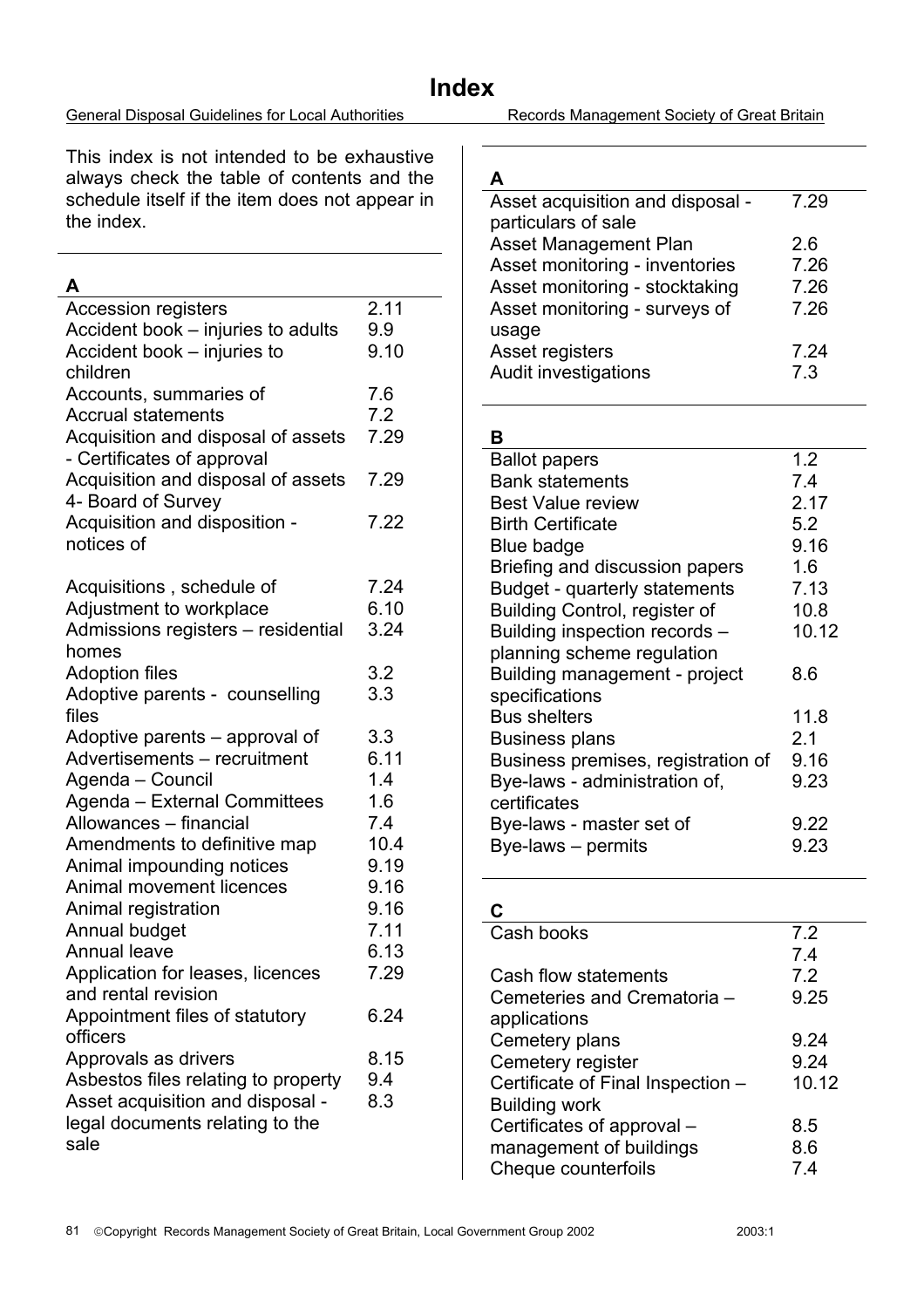General Disposal Guidelines for Local Authorities Records Management Society of Great Britain

**C** 

| C                                                      |      |
|--------------------------------------------------------|------|
| Child Care - carer case files                          | 9.18 |
| Child Care – case files, litigation                    | 4.1  |
| Child Care – registration of homes                     | 9.18 |
| and carers                                             |      |
| Child Protection - case files                          | 2.6  |
| Child Protection - register                            | 3.6  |
| Children's homes                                       | 3.2  |
| Children's homes - register of                         | 3.1  |
| Children's Services plan                               | 2.6  |
| Civic and Royal - photographs                          | 2.24 |
| Civic and Royal - video tapes                          | 2.24 |
| Civic and Royal - visitors' book                       | 2.24 |
| Civil litigation - case file                           | 4.1  |
| Claims - lodged, employee and                          | 6.5  |
| industrial relations                                   |      |
| Committee – recommendations                            | 1.6  |
|                                                        | 1.7  |
| Committee minutes - indexes                            | 1.4  |
| Committee reports                                      | 1.7  |
| <b>Commons Registration</b>                            | 10.3 |
| <b>Community Plan</b>                                  | 2.6  |
| <b>Community Safety Plan</b>                           | 2.6  |
| <b>Community Strategy</b>                              | 2.6  |
| Complaints, register of                                | 2.13 |
| Concordat - agreeing terms                             | 4.3  |
| between organisations                                  |      |
| Consolidated annual reports                            | 7.1  |
| Consolidated current asset reports                     | 7.24 |
| <b>Consolidated financial statements</b>               | 7.1  |
|                                                        | 7.2  |
| Consolidated monthly & quarterly                       |      |
| reports                                                |      |
| Consolidated property & buildings                      | 8.1  |
| annual reports<br>Consultation                         | 10.2 |
|                                                        | 10.5 |
| <b>Contaminated land</b>                               | 9.17 |
|                                                        |      |
| register/pollution                                     | 4.11 |
| Contract - clarification of<br>Contract - extension of | 4.14 |
|                                                        | 4.6  |
| Contract development - project<br>files                |      |
|                                                        | 4.14 |
| Contract management - changes<br>to requirements       |      |
| Contract management -                                  | 4.13 |
| compliance reports                                     |      |
|                                                        |      |

| 4.14         |
|--------------|
| 4.13         |
|              |
| 4.13         |
| 4.12         |
|              |
| 4.14<br>4.5  |
| 4.4          |
| 5.6          |
| 5.7          |
| 2.1          |
| 9.22         |
| 9.23         |
| 2.15         |
| 2.14         |
| 7.19         |
|              |
| 3.28         |
| 8.20<br>8.21 |
| 4.1          |
| 7.16         |
| 10.6         |
| 10.7         |
| 10.10        |
| 10.11        |
| 11.2         |
| 11.4         |
| 7.20<br>7.22 |
| 7.18         |
| 3.28         |
| 2.6          |
| 2.16         |
| 2.6          |
| 1.4          |
|              |
| 1.5          |
| 3.27         |
| 3.26         |
| 2.16         |
| 1.4          |
|              |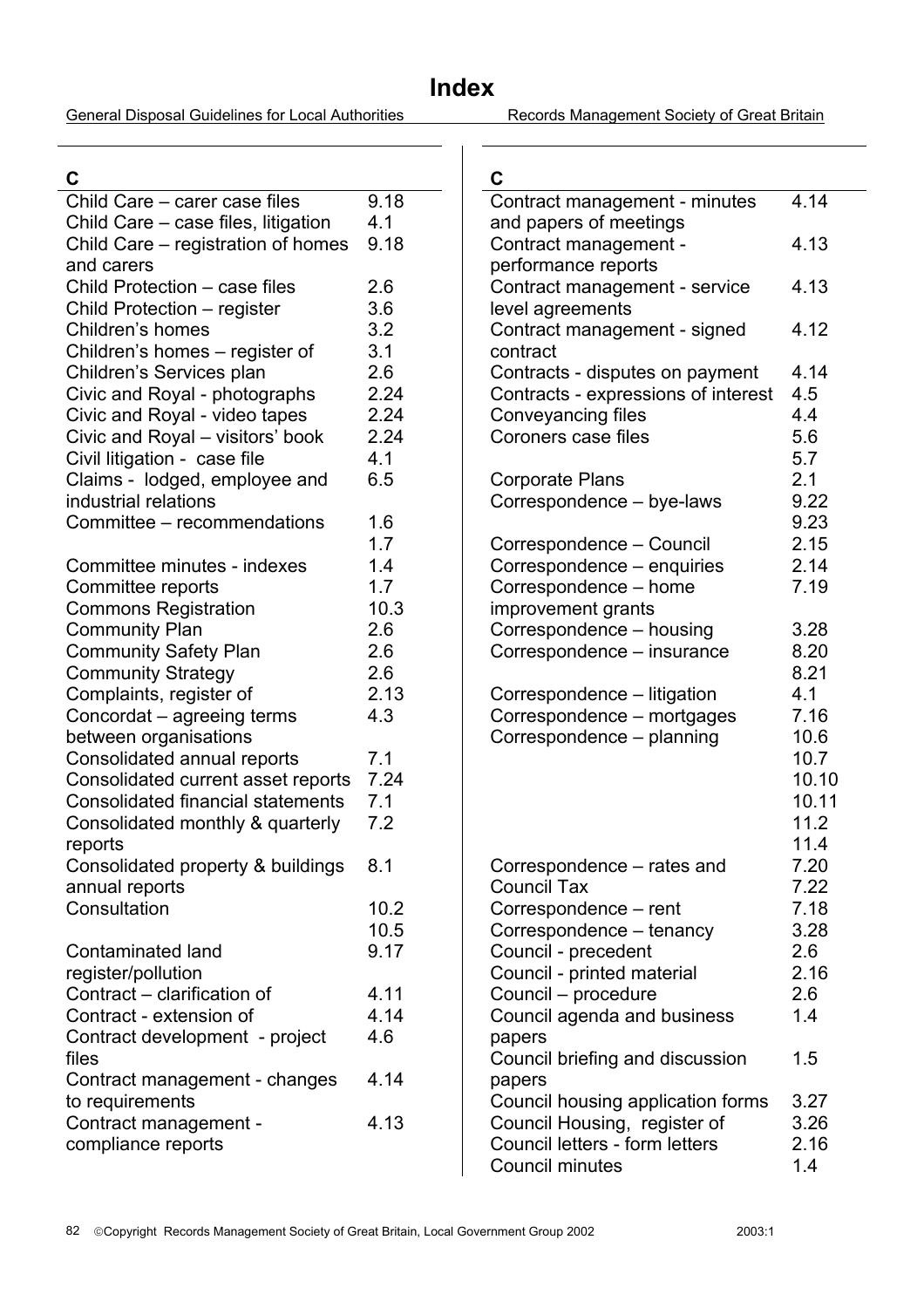General Disposal Guidelines for Local Authorities Records Management Society of Great Britain

### **C**

| Council notice papers and        | 14   |
|----------------------------------|------|
| proceedings                      |      |
| Council reports                  | 1.5  |
| Country parks and nature reserve | 10.7 |
| development plans                |      |
| Course reports - child           | 3.21 |
| development                      |      |
| <b>Credit card statements</b>    | 7.4  |
| <b>Creditor listings</b>         | 7.2  |
| Criminal case file - litigation  | 4.1  |
| Current Assets, summary of       | 7 24 |
|                                  |      |

### **D**

| Daily industrial relations          | 6.6  |
|-------------------------------------|------|
| management                          |      |
| Day care registration               | 9.18 |
| Death certificate                   | 5.2  |
| Debtor listings                     | 7.2  |
| Definitive map – historic buildings | 10.3 |
| Delegations to Special              | 1.4  |
| Committees, register of             |      |
| Departmental budgets                | 7.12 |
| Diesel licences                     | 9.17 |
| Disabled parking permits            | 9.16 |
| <b>Disposal certificates</b>        | 2.12 |
| Draft budgets                       | 7.12 |
| <b>Draft estimates</b>              | 7.12 |
| Draft/rough minutes                 | 1.5  |
|                                     |      |

## **E**

| Ecological records             | 10.3 |  |
|--------------------------------|------|--|
| Education plan                 | 2.6  |  |
| <b>Electoral Register</b>      | 1.1  |  |
| Employee relations - generic   | 6.5  |  |
| agreements and awards          |      |  |
| Employees - flexitime sheets   | 6.13 |  |
| Employees - pay records        | 7.9  |  |
| Employees - study leave        | 6.13 |  |
| Employees - summary pay        | 7.10 |  |
| reports                        |      |  |
| Employees - taxation records   | 7.9  |  |
| Employees – attendance books   | 6.13 |  |
| Employees - awards             | 6.5  |  |
| Employees - clock on/off cards | 6.13 |  |
|                                |      |  |

| E                                                               |            |
|-----------------------------------------------------------------|------------|
| Employees - declarations of                                     | 6.2        |
| pecuniary interests                                             |            |
| Employees - disciplinary                                        | 6.7        |
| Employees - dismissal                                           | 6.16       |
| <b>Employees - disputes</b>                                     | 6.5        |
| Employees - educational                                         | 6.2        |
| qualifications                                                  |            |
| Employees - health questionnaire                                | 6.10       |
| Employees - jury service                                        | 6.13       |
| Employees - leave applications                                  | 6.13       |
| Employees - letter of acceptance                                | 6.2        |
| Employees - medical clearance                                   | 6.2        |
|                                                                 | 6.10       |
| Employees - medical                                             | 6.2        |
| examinations                                                    |            |
| Employees - performance plans                                   | 6.12       |
| Employees - personal history                                    | 6.1        |
| cards                                                           |            |
| Employees - personal particulars                                | 6.2<br>6.2 |
| Employees - probation reports                                   |            |
| Employees - redundancy (section                                 | 6.16       |
| 188)                                                            | 6.16       |
| <b>Employees - resignation</b><br><b>Employees - retirement</b> | 6.16       |
| Employees - salary master record                                | 6.1        |
| Employees - secrecy undertakings                                | 6.2        |
| Employees - sick leave                                          | 6.13       |
| Employees - special and personal                                | 6.13       |
| leave                                                           |            |
| <b>Employees - Superannuation</b>                               | 6.1        |
| history card                                                    |            |
| Employment contracts                                            | 6.2        |
| <b>Employment Register - Casual</b>                             | 6.1        |
| <b>Staff</b>                                                    |            |
| <b>Employment Register -</b>                                    | 6.1        |
| <b>Permanent Staff</b>                                          |            |
| <b>Employment Register -</b>                                    | 6.1        |
| <b>Temporary Staff</b>                                          |            |
| <b>Equipment inspection records</b>                             | 9.1        |
|                                                                 |            |

# **F**

| Family support - parenting skills | 3.14 |
|-----------------------------------|------|
| Family support – project files    | 3.14 |
| Financial - operating statements  | 7.1  |
| Financial - rail warrants         | 7.5  |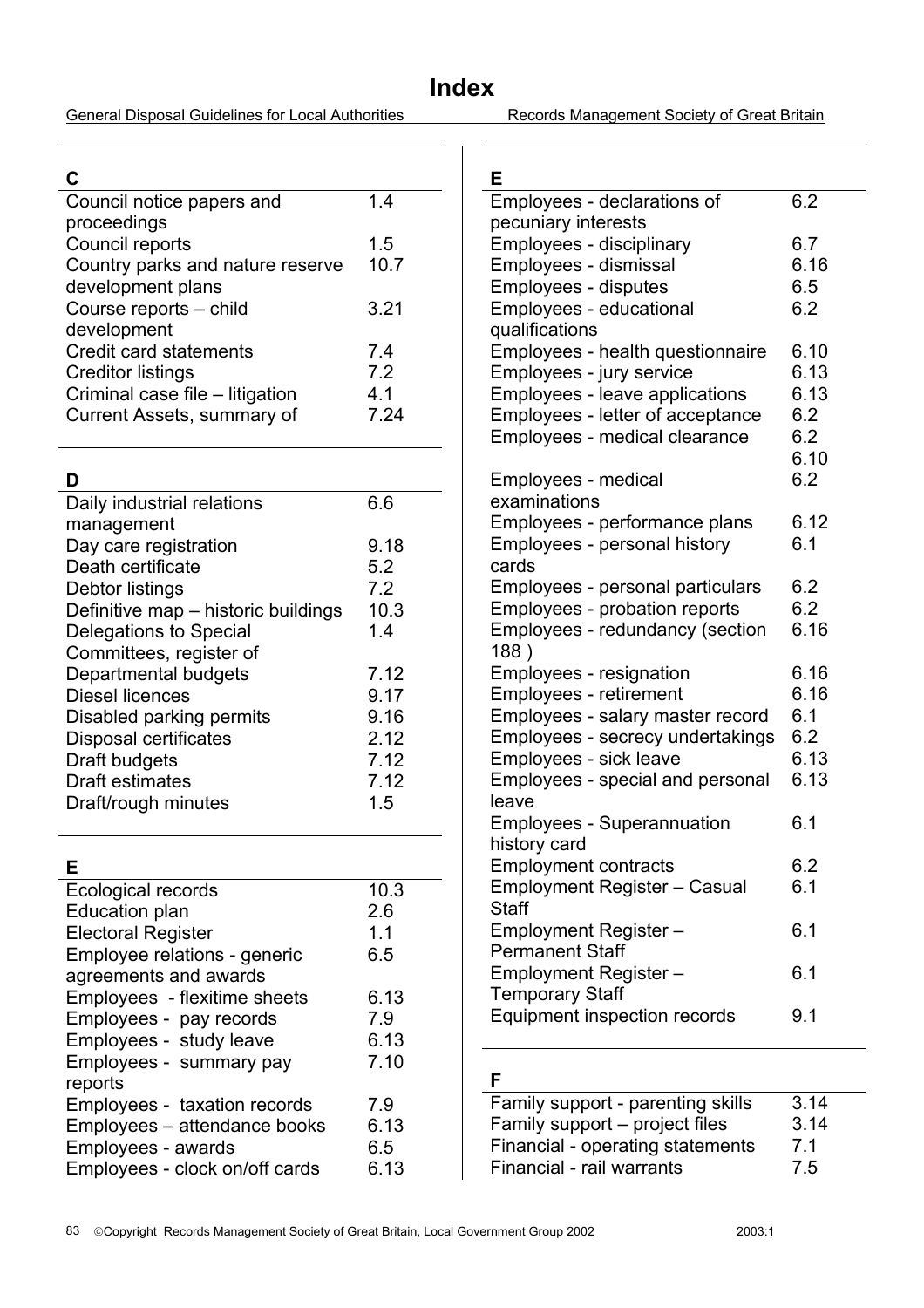General Disposal Guidelines for Local Authorities Records Management Society of Great Britain

### **F**

| Financial - reconciliation          | 7.6  |
|-------------------------------------|------|
| Financial - vouchers                | 7.4  |
| Financial - work orders             | 7.4  |
| Financial Management - general      | 7.1  |
| ledger                              |      |
| Financial position, statement of    | 7.1  |
| <b>Financial Statements</b>         | 7.1  |
|                                     | 7.2  |
| Financial transactions - journals   | 7.4  |
| (annual)                            |      |
| Financial transactions -            | 7.8  |
| notification & input records        |      |
| Financial transactions -            | 7.8  |
| notification and input records      |      |
| <b>Financial transactions</b>       | 7.3  |
| Management - appointments and       |      |
| delegations                         |      |
| Fire certificate compliance         | 9.20 |
| inspections                         |      |
| Fire certification                  | 9.16 |
| <b>Fire Prevention infringement</b> | 9.19 |
| notices                             |      |
| <b>Fire Prevention notices</b>      | 9.19 |
| Fostering - privately fostered      | 3.2  |
| children's files                    |      |
|                                     |      |

## **G**

 $\sim$ 

| <b>Gaming licences</b>            | 9.16 |
|-----------------------------------|------|
| Garden maintenance                | 7.27 |
| Goods and/or services -           | 7 3  |
| arrangements for the provision of |      |
| Guardian ad litem files           | 32   |
|                                   |      |

| 9.17 |
|------|
| 9.17 |
| 11.8 |
| 11.8 |
| 1.8  |
| 1.8  |
|      |
| 3.28 |
|      |
| 7.18 |
|      |

| Industrial relations - negotiations                       | 6.5  |
|-----------------------------------------------------------|------|
| Information Audit - authorised lists<br>of file headings  | 2.10 |
| Information Management -<br>classification schemes        | 2.10 |
| Information Management -                                  | 2.11 |
| depositor files<br>Information Management, register<br>οf | 2.10 |
| Infringement notices                                      | 9.19 |
| Insurance claims - records                                | 8.21 |
| Insurance policies                                        | 8.19 |
|                                                           | 8.20 |
| Insurance policy renewal                                  | 8.20 |
| Insurance register                                        | 8.18 |
| Invoices                                                  | 7.4  |

| L                                   |      |
|-------------------------------------|------|
| Land Use surveys                    | 10.4 |
| Leader of council papers            | 1.9  |
| Leader of opposition papers         | 1.9  |
| Learning disability                 | 3.18 |
| Lease agreements                    | 8.8  |
| Leased Property, summary of         | 8.1  |
| Leases                              | 7.29 |
|                                     | 8.1  |
|                                     | 8.8  |
|                                     | 8.14 |
| Leases, register of                 | 8.1  |
| Leasing - rental expenditure        | 8.8  |
| authorities                         |      |
| Level crossings                     | 11.8 |
| Licences                            | 9.23 |
| Licensing of animals - certificates | 9.16 |
| <b>Listed Buildings</b>             | 10.3 |
| Listed buildings - project          | 8.5  |
| specifications                      |      |
| Loan files                          | 7.14 |
| Loans Register                      | 7.15 |
| Local Authorities' owned property,  | 8.1  |
| summary of                          |      |
| Local Plan                          | 10.1 |
| <b>Local Transport Plan</b>         | 11.1 |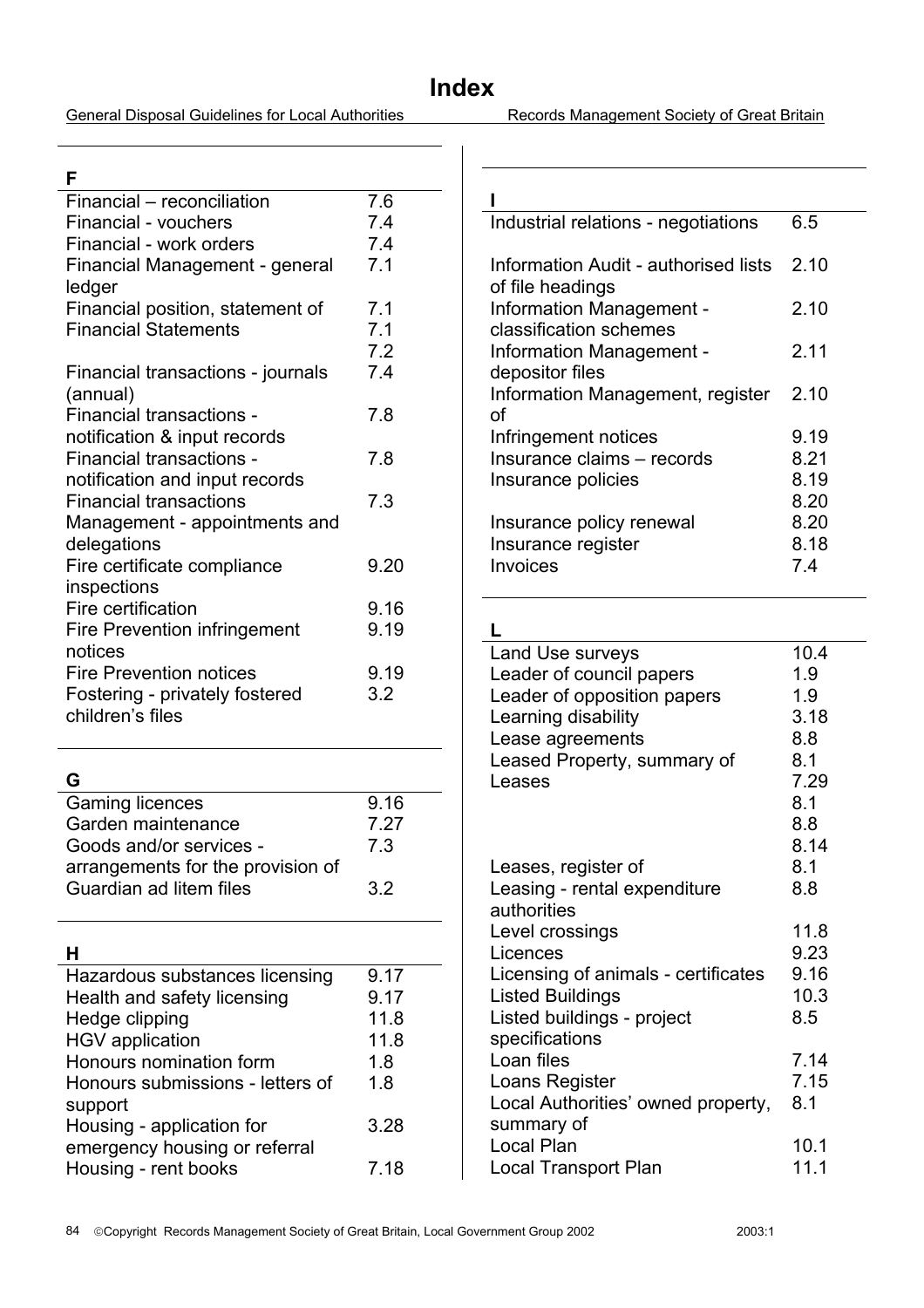General Disposal Guidelines for Local Authorities Records Management Society of Great Britain

**L** 

| Looked after children - client files 3.2 |  |
|------------------------------------------|--|
| 6.24<br>Lord Lieutenant                  |  |

### **M**

| IVI                                   |      |
|---------------------------------------|------|
| Magistrates                           | 5.9  |
| Magistrates register                  | 6.22 |
| Maintaining Assets - cleaning         | 7.27 |
| Major Incident Plan                   | 9.11 |
| Management of buildings -             | 8.5  |
| installation manuals                  | 8.6  |
| Marriage - notice of                  | 5.4  |
| Marriage certificate                  | 5.2  |
| Marriage register                     | 5.1  |
| Marriage, notice of                   | 5.4  |
| Media reports                         | 2.22 |
| Mental Health files                   | 3.17 |
| <b>Mineral Planning applications</b>  | 10.4 |
| Mineral Register                      | 10.4 |
| Minutes                               | 1.4  |
| Minutes - Committee                   | 1.4  |
| Minutes, strategic management<br>team | 2.2  |
| Mortgage agreements                   | 7.16 |

### **N**

| .                   |      |
|---------------------|------|
| Naming of streets   | 11.8 |
| Numbering of houses | 11.8 |

## **O**

| Occupational Health -                     | 6.10 |
|-------------------------------------------|------|
| recommendations                           |      |
| <b>Occupational Health - restrictions</b> | 6.10 |
| Occupational Health & Safety              | 6.19 |
| training register                         |      |
| Occupational therapy                      | 3.18 |
| Ombudsman                                 | 2.15 |
| <b>Organisation Charts</b>                | 2.6  |
|                                           |      |

### **P**

| Parking                    | 9.16 |
|----------------------------|------|
|                            | 9.23 |
| Payroll – authority sheets | 7.9  |

| P                                     |              |
|---------------------------------------|--------------|
| Payroll deduction authorities         | 7.9          |
| Payroll disbursement                  | 7.9          |
| Personal services -                   | 3.18         |
| communication support                 |              |
| Personal services - day service       | 3.18         |
| provision                             |              |
| Personal services – drug and          | 3.18         |
| alcohol misuse                        |              |
| Personal services - home care         | 3.18         |
| Personal services - rehabilitation    | 3.18         |
| and discharge                         |              |
| Personnel files, register of          | 6.1          |
| <b>Petroleum licences</b>             | 9.17         |
| <b>Physical disabilities</b>          | 3.18         |
| Planning application files            | 10.6         |
| Planning application register         | 10.6         |
| Planning approval - building files    | 10.10        |
| Planning schemes and                  | 10.5         |
| amendments - archaeological           |              |
| Plans – country parks and nature      | 10.7         |
| reserve development                   |              |
| Plans - development control           | 10.6         |
| Plans - listed buildings              | 10.10        |
| Plant and equipment -                 | 7.28         |
| maintenance                           |              |
| Plant and equipment - service         | 7.28         |
| records                               |              |
| Poison, registration to sell          | 9.16<br>2.6  |
| Policy                                |              |
| Post tender negotiation minutes       | 4.11<br>2.22 |
| Press cuttings                        | 8.7          |
| Property development - work<br>orders |              |
| Property management - requests        | 8.9          |
| for works                             |              |
| Property management - site            | 8.1          |
| register                              |              |
| Prosecution/sanction files            | 9.21         |
| <b>Public Transport - fares</b>       | 11.11        |
| Public transport - timetables and     | 11.11        |
| routes                                |              |
|                                       |              |

## **Q**

| Quality and performance      |  |
|------------------------------|--|
| management - assessment form |  |

2.18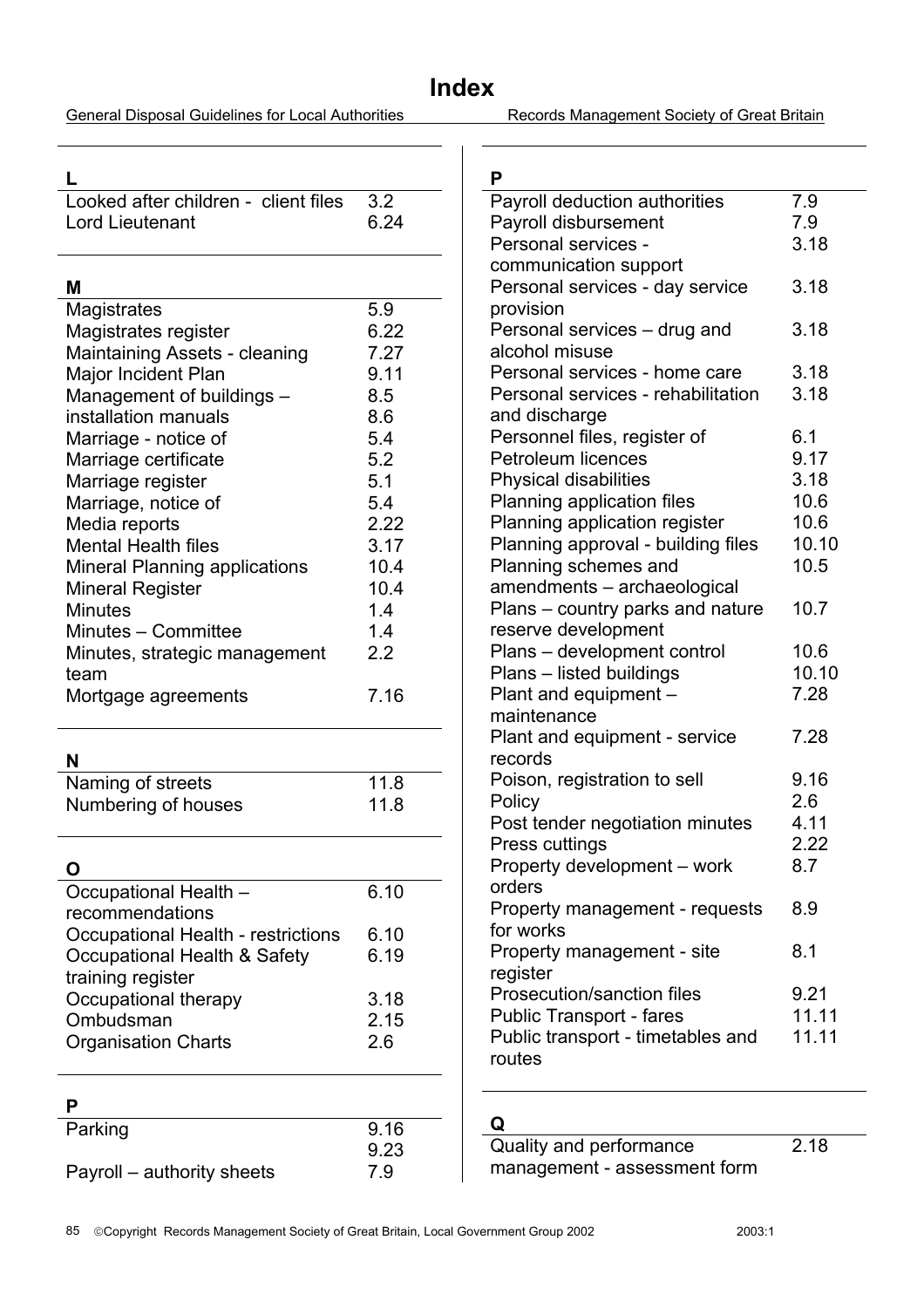General Disposal Guidelines for Local Authorities Records Management Society of Great Britain

### **S**

| R                                       |      |
|-----------------------------------------|------|
| Rate books                              | 7.21 |
| Rate cards                              | 7.21 |
| Rate certificates                       | 7.22 |
| Rate property files                     | 7.22 |
| Rateable properties, register of        | 7.21 |
| Receipts                                | 7.4  |
| Recruitment - interview notes           | 6.25 |
| Recruitment - interview reports         | 6.11 |
| Recruitment - letter of                 | 6.11 |
| appointment                             |      |
| Recruitment - referee reports           | 6.11 |
| <b>Recruitment - Unsuccessful</b>       | 6.11 |
| applicants                              |      |
| Register of births                      | 5.1  |
| Register of deaths                      | 5.1  |
| Register of interments                  | 9.24 |
| Registers, general                      | 9.16 |
| Reported deaths, register of            | 5.5  |
| Residential care children's files       | 3.2  |
| Residential Homes - daily logs          | 3.25 |
| <b>Residential Homes - diaries</b>      | 3.25 |
| Residential Homes - discharge           | 3.24 |
| registers                               |      |
| <b>Residential Homes - rotas</b>        | 3.25 |
| <b>Residential Homes - secure units</b> | 3.25 |
| Residential Homes, register of          | 3.24 |
| Right of way                            | 11.8 |
| Right to Buy - sale documents           | 7.17 |
| <b>Risk assessment</b>                  | 9.7  |
| Road adoption                           | 11.3 |
| Roundabouts                             | 11.8 |

| 3.7  |
|------|
| 3.18 |
| 6.24 |
| 10.3 |
| 3.13 |
| 3.14 |
| 3.13 |
| 10.3 |
| 6.25 |
|      |
|      |

| Statutory appointment - register of | 6.25 |
|-------------------------------------|------|
| applicants                          |      |
| Statutory appointment -vacancies    | 6.25 |
| & applications records              |      |
| <b>Strategy Plans</b>               | 2.1  |
| <b>Street files</b>                 | 11.8 |
| Street load limits                  | 11.8 |
| <b>Street records</b>               | 11.8 |
| Street signs                        | 11.8 |
| <b>Structure Plan</b>               | 10.1 |
|                                     | 11.1 |
| Subsidiary assets, register of      | 7.25 |
| Subsidiary ledgers (annual)         | 7.2  |
|                                     | 7.4  |
| Systems management -                | 8.12 |
| implementation plan                 |      |
|                                     |      |

## **T**

| 6.24 |
|------|
| 7.7  |
| 7.7  |
| 7.7  |
| 7.7  |
| 3.27 |
| 3.28 |
| 4.15 |
| 3.27 |
| 4.15 |
| 4.15 |
| 4.9  |
| 4.10 |
| 7.29 |
| 8.3  |
| 8.7  |
| 4.8  |
| 4.7  |
| 4.7  |
| 4.10 |
| 4.6  |
| 10.1 |
| 9.20 |
|      |
| 11.8 |
| 11.6 |
| 6.21 |
|      |